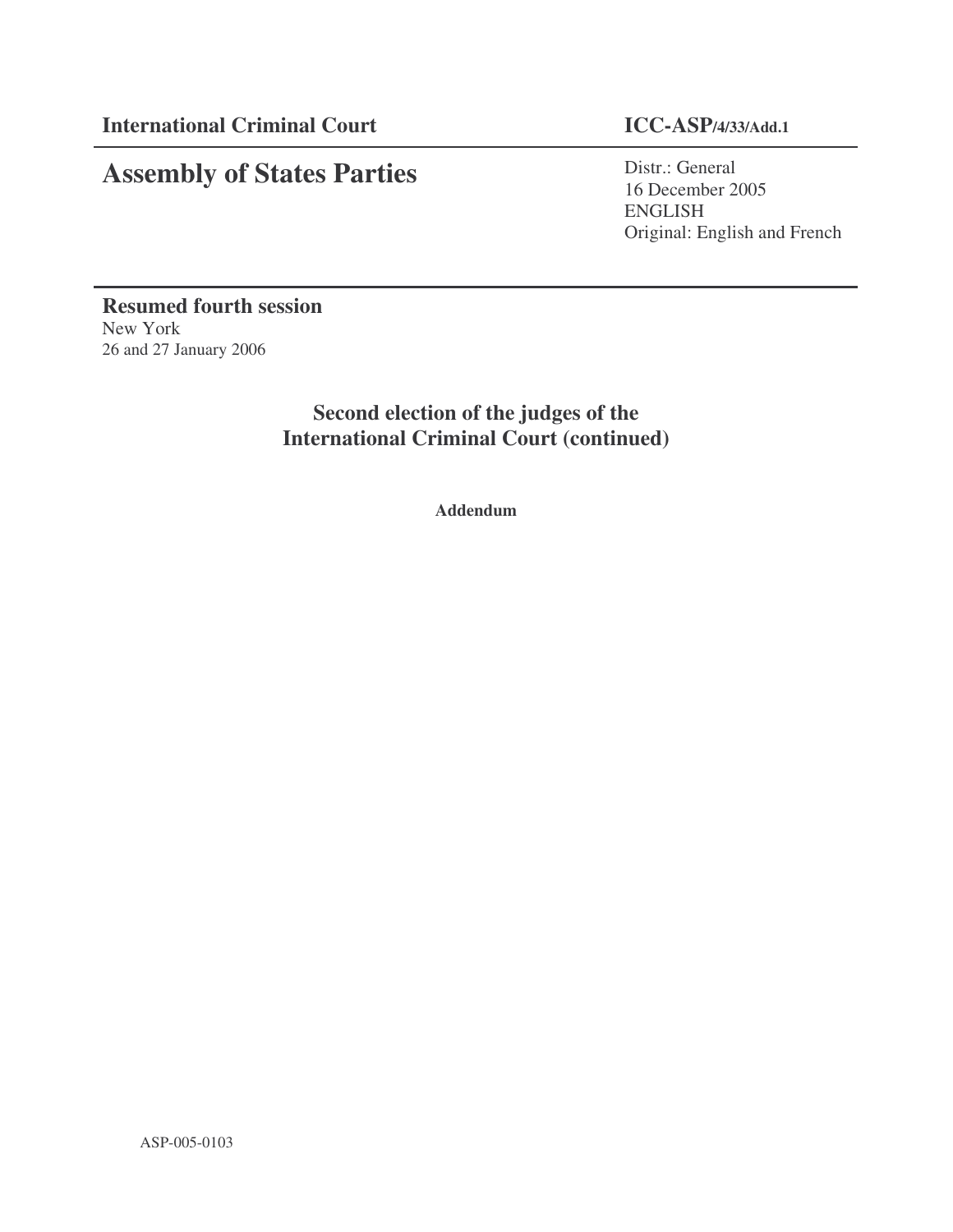# **Annex I**

## **Alphabetical list of candidates (with statements of qualifications)**

| <b>Contents</b> |                       |      |
|-----------------|-----------------------|------|
|                 | Name and nationality* | Page |
| 1.              |                       | 3    |
| 2.              |                       | 17   |
| 3.              |                       | 23   |
| 4.              |                       | 32   |
| 5.              |                       | 39   |
| 6.              |                       | 53   |
| 7.              |                       | 59   |
| 8.              |                       | 66   |
| 9.              |                       | 74   |
| 10.             |                       | 85   |

<sup>∗</sup> Also the nominating State unless otherwise indicated.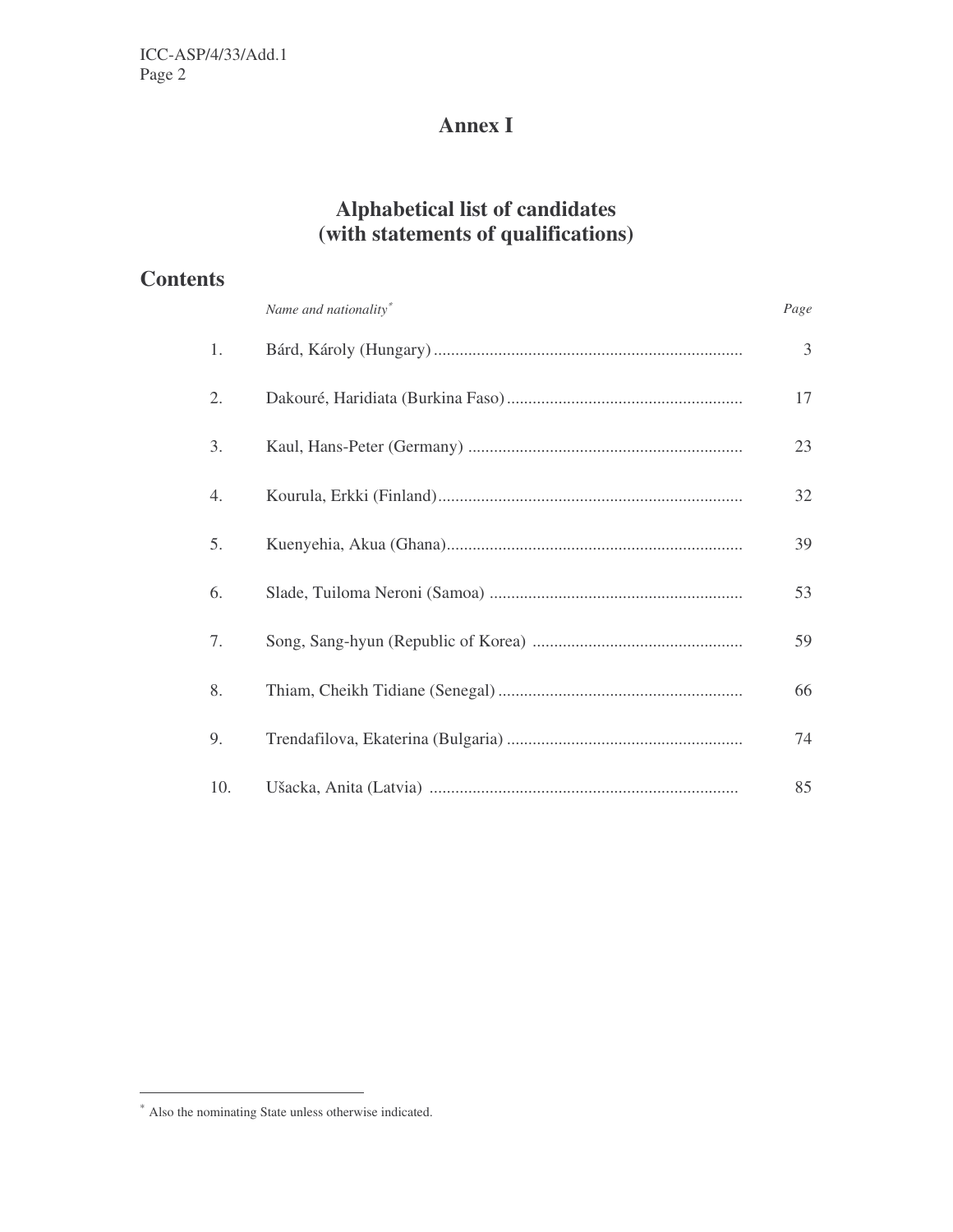## **1. Bárd, Károly (Hungary)**

[Original: English]

#### **Note verbale**

The Embassy of the Republic of Hungary in The Hague presents its compliments to the Secretariat of the Assembly of the States Parties to the Rome Statute and with reference to the latter's Note No. ICC-ASP/4/S/4 of 18 April 2005, has the honour to communicate that the Republic of Hungary nominates Professor Károly Bárd as a candidate for election as a judge of the International Criminal Court.

Professor Károly Bárd, a Hungarian national, is a person of high moral character, impartiality and integrity, as shown in his career. He possesses all the qualifications required in Hungary for appointment to the highest judicial offices. Mr. Károly Bárd has excellent knowledge in English and German, and speaks Russian and French.

While having the necessary qualifications for list A and list B in accordance with article 36, paragraph 5 of the Rome Statute, he has been chosen and is hereby nominated for inclusion in list B.

Attached to this Note are Mr. Bárd's curriculum vitae, his bibliography and a statement submitted in accordance with article 36, paragraph 4 (a) of the Rome Statute of the International Criminal Court and paragraph 7 of the resolution of the Assembly of States Parties relating to the procedure for the nomination and election of judges, the Prosecutor and Deputy Prosecutors of the International Criminal Court.

…

#### **Statement of qualifications**

Professor Károly Bárd is the candidate supported by the Republic of Hungary for election to the International Criminal Court.

\* \* \*

Professor Bárd is a Hungarian national, presently a professor in human rights, substantive criminal law and criminal procedure, as well as an attorney with more than ten years' practice. Professor Bárd is a person of high moral character, impartiality and integrity, who possesses all the qualifications required in Hungary for appointment to the highest judicial offices. Mr. Bárd has an excellent knowledge of English and German, and speaks Russian and French.

Mr. Bárd fulfils the requirements of both article 36, paragraph 3 (b) (i) and article 36, paragraph 3 (b) (ii), as specified in his curriculum vitae. As the head of the Criminal Law Department at the Eötvös Loránd University in Budapest and the Director of the Human Rights Program of the Central European University (CEU), he has theoretical competence in criminal law, criminal procedure, human rights and international humanitarian law. Having represented clients before national courts and the European Court of Human Rights, he also has the necessary practical experience.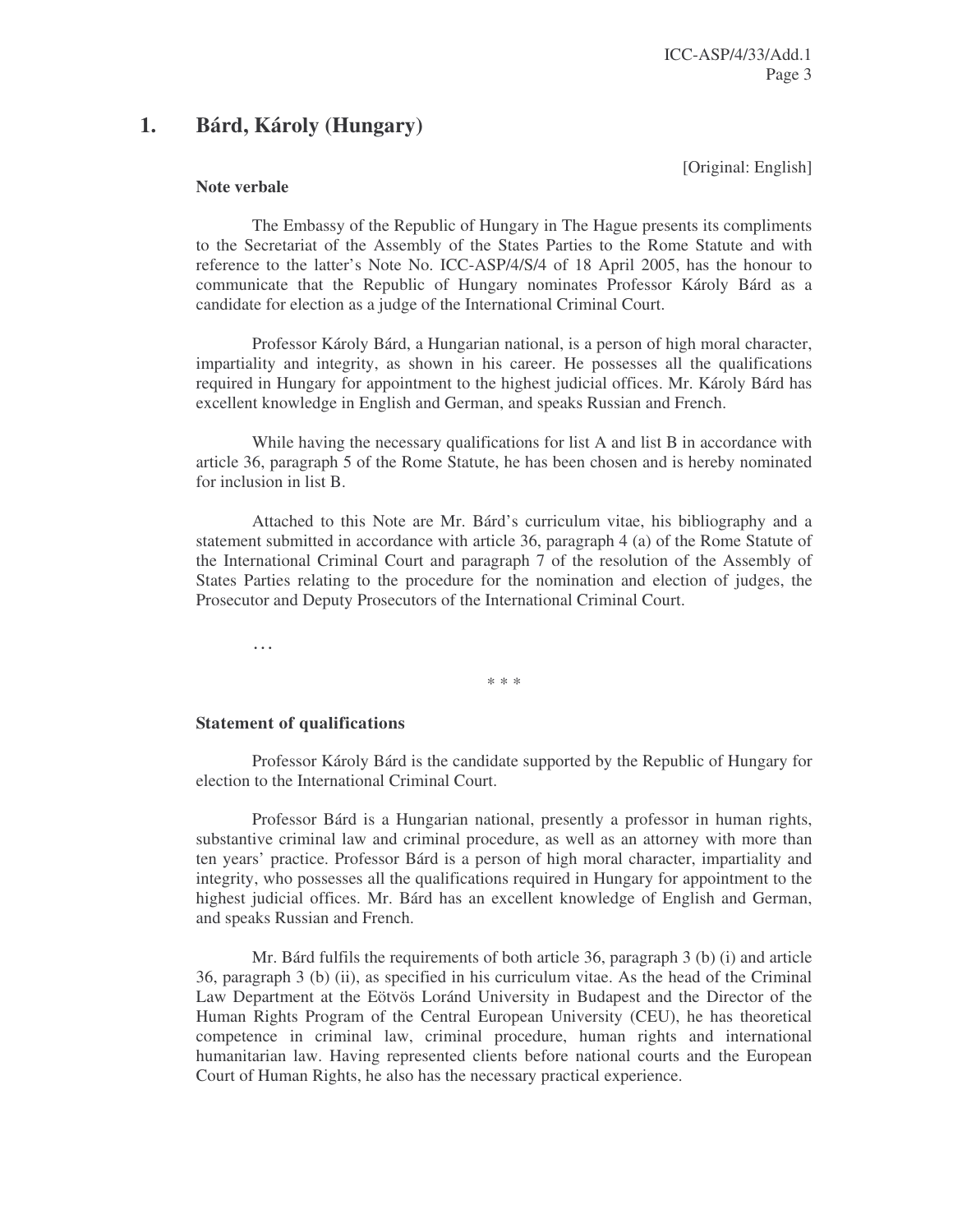As Deputy State-Secretary Mr. Bárd played an eminent role in transforming the Hungarian legal system after the change in the political regime of the country. He headed the interdepartmental committee which had the task of preparing the ratification of the European Convention on Human Rights and Fundamental Freedoms and bringing Hungarian legislation into conformity with the jurisprudence of the European Human Rights Court. As the co-chairman of the drafting committee he played a significant role in the preparation of the new code of criminal procedure adopted in 1998 by the Hungarian Parliament. He has wide experience in international criminal law, served several times as consultant or expert for the United Nations, the Council of Europe, the European Commission and the Organization for Security and Cooperation in Europe (OSCE).

His contribution to the transformation of the legal systems and the strengthening of the protection of human rights in Russia, Albania, Kazakhstan and Georgia as an expert for the above-mentioned international organizations is highly appreciated.

His memberships in leading bodies of international organizations testifies to his reputation as an expert in international criminal law. Thus, between 1994 and 2004 Professor Bárd served on the Board of Directors of the Association Internationale de Droit Pénal (AIDP) and between 1999 and 2004 as Vice Secretary-General of the Association. Between 1996 and 2001 he was a member of the Board of Trustees of the United Nations Interregional Crime and Justice Research Institute. Following his appointment by the United Nations Secretary-General, Professor Bárd is serving on the Advisory Board of the European Institute for Crime Prevention and Crime Control (HEUNI). Professor Bárd was the first delegate from the Central and Eastern European region to be elected member of the Bureau of the European Committee on Crime Problems (CDPC) of the Council of Europe.

Professor Bárd has been a devoted supporter of the International Criminal Court. In his capacity as the research director of the Constitutional and Legal Policy Institute affiliated with the Open Society Institute he was involved in designing and organizing conferences and projects in partnership with international human rights organizations with the aim of preparing prospective delegates from countries of Central and Eastern Europe and the former Soviet Union for the Rome Conference and, after adoption of the Rome Statute, of assisting the countries of the region in drafting implementing legislation.

Professor Bárd was a member of the Hungarian delegation to the United Nations Diplomatic Conference of Plenipotentiaries on the Establishment of the International Criminal Court and participated in the sessions of the Preparatory Commission of the International Criminal Court after the Rome Conference. He was among the first in Europe to offer an entire course on the International Criminal Court in 1999 (at the CEU).

During his career Professor Bárd has been active in promoting and protecting human rights. In addition to his law drafting activities Mr. Bárd as Deputy Secretary of State, served as the agent of the Republic of Hungary before the European Court of Human Rights. He was a member of the European Commission against Racism and Intolerance. Mr. Bard is on the board of a number of prestigious human rights NGO's and for his activities in the area of human rights protection he was among the first to receive the Human Rights Prize awarded by the Minister of Justice in 2002.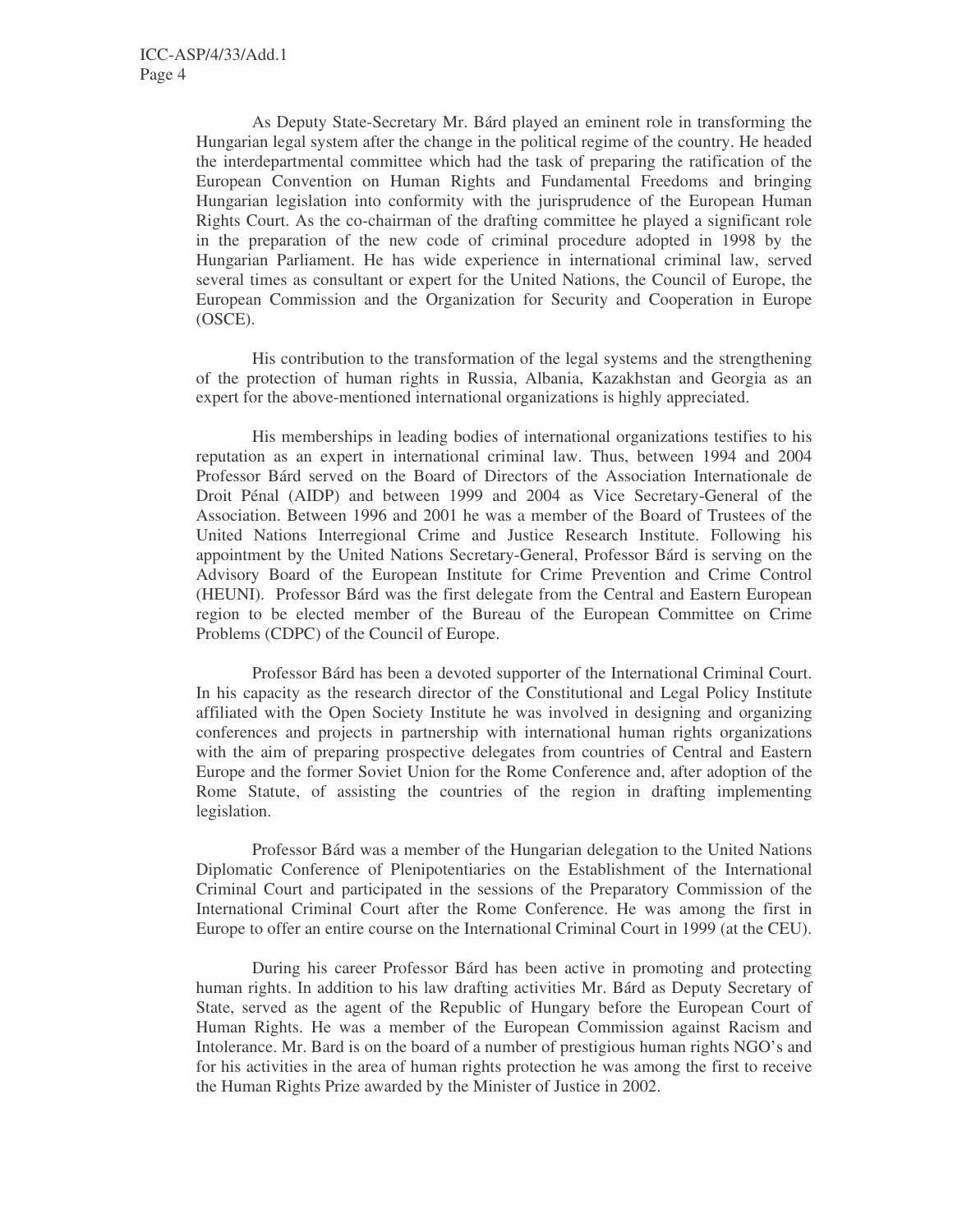Mr. Károly Bárd is being nominated for inclusion in list B for the purposes of article 36, paragraph 5 of the Rome Statute.

The information relating to subparagraphs (i) to (iii) of paragraph 8 (a) of article 36 of the Rome Statute is as follows:

- (i) Mr. Bárd as stated above has established competence in relevant areas of international law such as international humanitarian law and the law of human rights, and extensive experience in a professional legal capacity that is of relevance to the judicial work of the Court.
- (ii) Mr. Bárd is a national of Hungary, which is a member of the Eastern European Group of States. He does not possess the nationality of any other State.
- (iii)Mr. Bárd is male.

\* \* \*

#### **Personal**

| Date of birth: 7 May 1951 |                                  |
|---------------------------|----------------------------------|
| Place of birth:           | Budapest (Hungary)               |
| Nationality:              | Hungarian                        |
| Telephone:                | +361 3273023 or +3613273294      |
| Fax:                      | +361 3273198                     |
| E-mail:                   | bardk@ceu.hu or bard@ajk.elte.hu |

#### **Education, degrees**

| 1975        | Eötvös Loránd University, Budapest, Hungary<br>Faculty of Law, Doctor Juris                         |
|-------------|-----------------------------------------------------------------------------------------------------|
| 1978 – 1981 | Eötvös Loránd University, Budapest, Hungary                                                         |
| 1986        | <b>Faculty of Sociology</b><br>Ph.D.; Candidate of Legal Sciences, Hungarian Academy of<br>Sciences |

#### **Work Experience**

| $2000$ - present      | Eötvös Loránd University Law Faculty, Head of the<br>Department of Criminal Law |                                                                  |  |  |                                                |  |
|-----------------------|---------------------------------------------------------------------------------|------------------------------------------------------------------|--|--|------------------------------------------------|--|
| August 1998 - present |                                                                                 | Budapest, Hungary<br>Professor, Director of Human Rights Program |  |  | Central European University, Legal Studies,    |  |
| 1999 - $present$      | Hungary                                                                         |                                                                  |  |  | Personal adviser of the Minister of Justice of |  |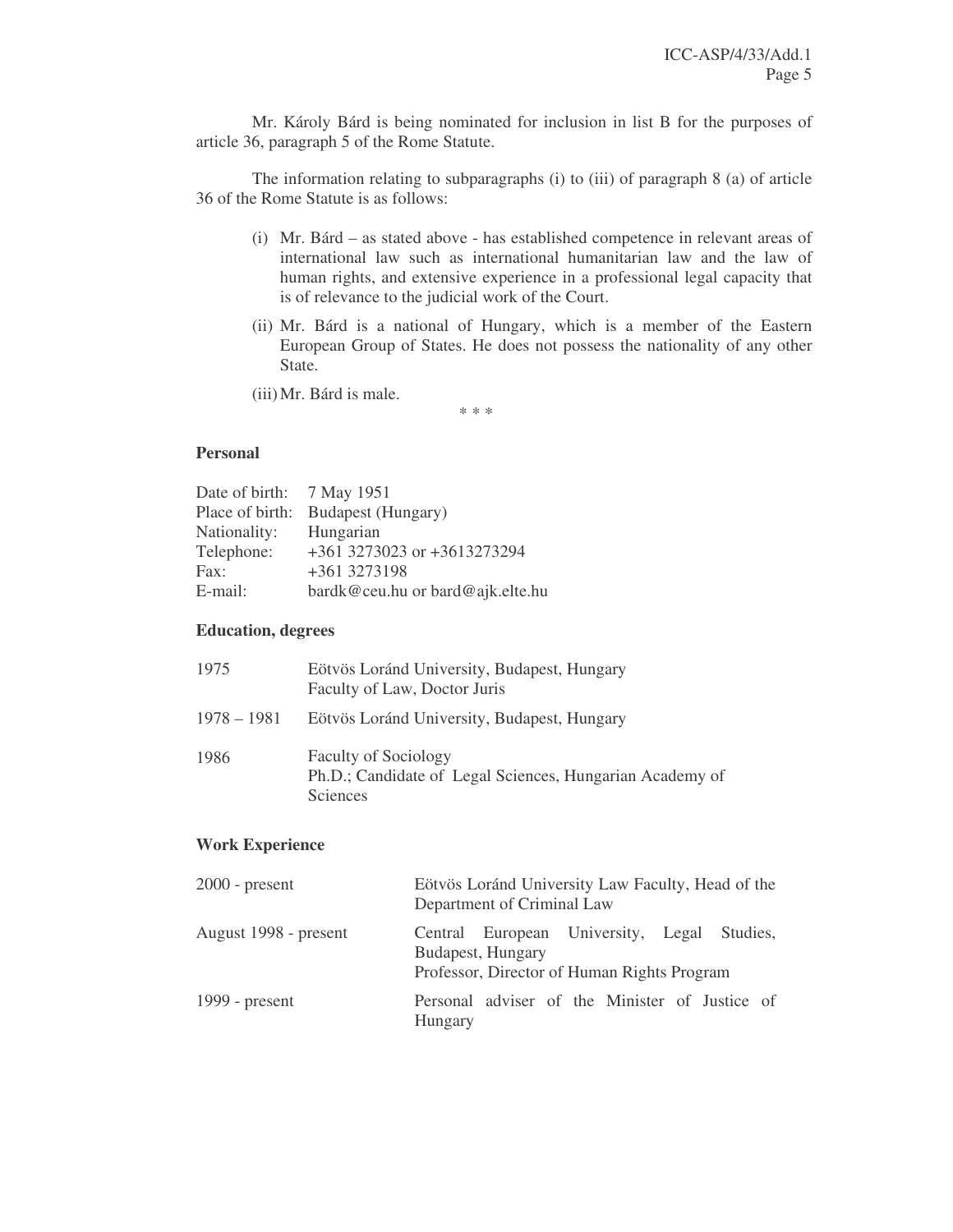| May 1997 - December 2000  | Constitutional and Legal Policy Institute (COLPI),<br>Budapest, Hungary<br><b>Research Director</b><br>Supervised COLPI programmes on human rights,<br>police, judiciary, access to justice, corruption,<br>penitentiary                                                                                                                                                                                                                                                                                                                                                                                                                                                                                                                                                                                                                                                                                                                                                                                          |
|---------------------------|-------------------------------------------------------------------------------------------------------------------------------------------------------------------------------------------------------------------------------------------------------------------------------------------------------------------------------------------------------------------------------------------------------------------------------------------------------------------------------------------------------------------------------------------------------------------------------------------------------------------------------------------------------------------------------------------------------------------------------------------------------------------------------------------------------------------------------------------------------------------------------------------------------------------------------------------------------------------------------------------------------------------|
| July 1990 - March 1997    | Ministry of Justice, Budapest, Hungary<br>Deputy Secretary of State<br>Supervised the activities of the<br>following<br>departments: Criminal Law, Public International<br>Law, Human Rights, European Community Law,<br>Research and Statistical Data Analysis<br>Chairman of the Intergovernmental Commission<br>entrusted with the preparation of the ratification of<br>the European Convention on Human Rights and<br>preparing legislation to bring Hungarian law into<br>line with ECHR jurisprudence<br>Head of delegation in the United Nations<br><b>Commission for Crime Prevention</b><br>Head of delegation of the Council of Europe<br>Committee of Directors for Crime Problems<br>(CDPC) and member of the Bureau of the CDPC<br>Agent of the Hungarian Government before the<br>European Commission and the European Court of<br>Human Rights<br>Member of the European Commission against<br>Racism and Intolerance<br>Co-Chairman of the Commission preparing the law<br>on criminal procedure |
| 1990-1993                 | Institute for Criminal Sciences, Budapest, Hungary<br>Director (part-time)<br>Coordinated the<br>academic<br>activities<br>of the<br>departments of Criminal Law, Criminal Procedure<br>and Criminology                                                                                                                                                                                                                                                                                                                                                                                                                                                                                                                                                                                                                                                                                                                                                                                                           |
| December 1989 - June 1990 | Ministry of Justice, Budapest, Hungary<br>Deputy Minister of Justice                                                                                                                                                                                                                                                                                                                                                                                                                                                                                                                                                                                                                                                                                                                                                                                                                                                                                                                                              |
| April 1975 - present      | Eötvös Loránd University, Budapest, Hungary<br>Law faculty, Department of Criminal Procedural<br>Law, later Department of Criminal Law<br>Courses in criminal procedure, comparative criminal<br>justice, human rights and criminal law                                                                                                                                                                                                                                                                                                                                                                                                                                                                                                                                                                                                                                                                                                                                                                           |

## **Practical experience**

| 1986 - December 1989 and |                    |  |  | Practising attorney, member of the Hungarian |
|--------------------------|--------------------|--|--|----------------------------------------------|
| 1997 - $present$         | Attorneys' Chamber |  |  |                                              |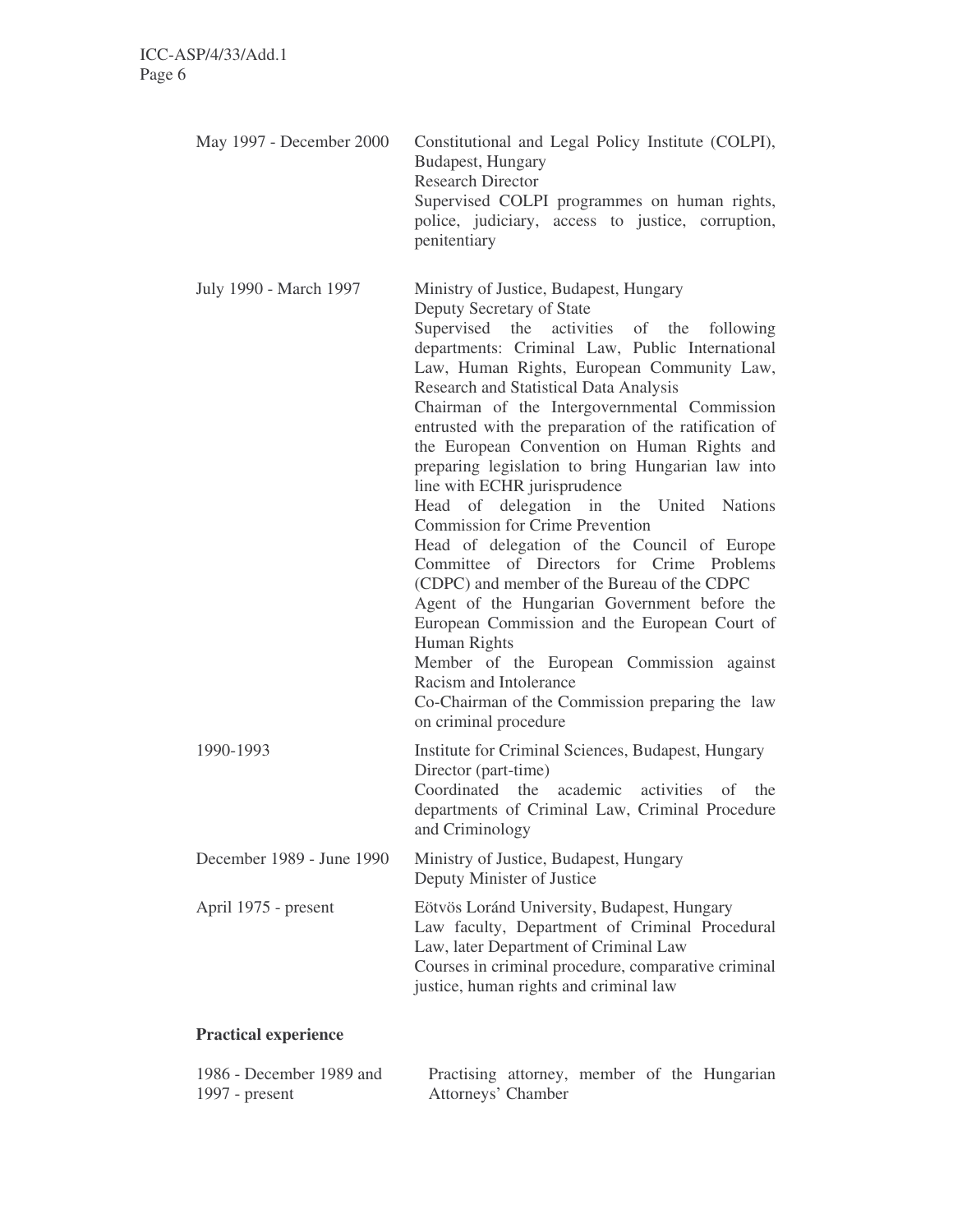## **International organizations**

| $1996 - 2001$           | Member of the Board of Trustees of the United Nations<br>Interregional Crime Research and Criminal Justice<br>Institute (UNICRI) |
|-------------------------|----------------------------------------------------------------------------------------------------------------------------------|
| 1994 - 2004             | Member of the Board of Directors of the International<br>Association of Penal Law (AIDP)                                         |
| 1999 - 2004             | Vice-Secretary-General of the AIDP                                                                                               |
| 1993 - present          | Member of the Board of Directors of the European<br>Institute for Crime Prevention and Crime Control<br>(HEUNI)                  |
| October - December 1985 | Consultant at the European Institute for Crime<br>Prevention and Criminal Justice affiliated with the<br>United Nations (HEUNI)  |
| May - July 1984         | Consultant at the United Nations Crime Prevention and<br>Criminal Justice Branch (Vienna, Austria)                               |

## **Activities in the area of international human rights law and international criminal law**

| 1993          | Head of delegation, session of the United Nations Human Rights<br>Committee (consideration of the periodic report submitted by<br>Hungary on the implementation of the International Covenant on<br>Civil and Political Rights (ICCPR) |
|---------------|----------------------------------------------------------------------------------------------------------------------------------------------------------------------------------------------------------------------------------------|
| 1998          | Member of the Hungarian delegation, United Nations Diplomatic<br>Conference of Plenipotentiaries on the Establishment of an<br>International Criminal Court (Rome Conference)                                                          |
| $1999 - 2000$ | Member of the Hungarian delegation, sessions of the Preparatory<br>Commission for the International Criminal Court (New York)                                                                                                          |
| 2002          | Elected Vice-Chairman, Ad Hoc Committee for the Negotiation of a<br>Convention against Corruption                                                                                                                                      |
|               | Member of the Hungarian delegation, session of the United Nations<br>Human Rights Committee (consideration of the periodic report<br>submitted by Hungary on the implementation of the ICCPR)                                          |

## **Non-governmental organizations**

| 1994 - $present$ | Chairman of the Board of ESZTER Foundation (Foundation for<br>the Rehabilitation of Victims of Sexual Violence) |
|------------------|-----------------------------------------------------------------------------------------------------------------|
| 1998 - $present$ | Member of the Board of Directors of the Human Rights<br>Documentation and Information Centre (INDOK)            |
|                  | Member of the Board of Directors of the Roma Civil Liberties<br>Foundation (Roma Polgárjogi Alapítvány)         |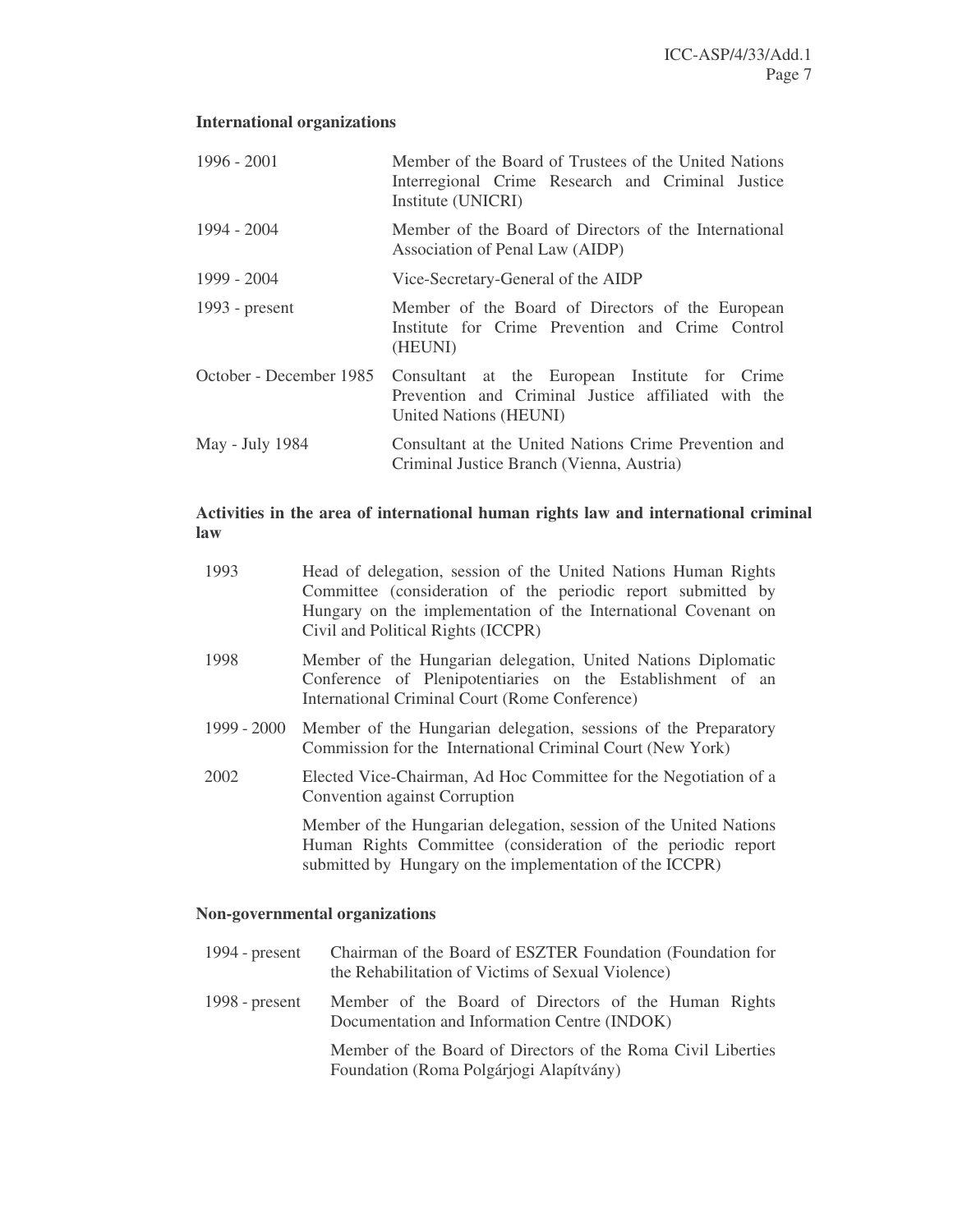2002 - present Member of the Scientific Committee of the Hungarian Lawyers' Association

#### **Research and other scientific activities**

Author of several books, textbooks and teaching materials, and around 100 articles on criminal justice; social science and the criminal justice system; victimology; international criminal law and international tribunals on European criminal law; human rights issues (rights to liberty; fair trial; procedure before the control organs of the European Convention on Human Rights and Fundamental Freedoms) as well as on problems of historical justice in Hungarian, English, German, French, Dutch, Finnish and Turkish; expert of the Council of Europe, the European Union and the OSCE (the criminal code and the code of criminal procedure of Russia, of Albania; the law on the courts of Azerbaijan and of Kazakhstan; law on compensation for detention Albania; the role of the Ministry of Justice, Georgia and Armenia; the compatibility of the Russian draft Penal Code with the ECHR; compatibility of the Albanian legal system with the ECHR, restructuring the Italian judicial system, etc.).

Rapporteur at several international congresses and conferences, such as:

- The World Congress of the International Association for Comparative Law, Athens, 1994 – "Alternatives to Imprisonment"
- Annual Congress of the Deutsche Gesellschaft fur Rechtsvergleichung, Berlin, 1994 – "Die strafrechtliche Aufarbeitung von staatlich gesteuertem Unrecht"
- Council of Europe Criminological Colloquy, Strasbourg, 1991 "Young adult offenders"
- Council of Europe Criminological Research Conference, Strasbourg, 1996 "Trial and Sentencing, Training and Appointment of Judges, Structure of Criminal Procedure, Sentencing Patterns, the Role of Defence in the Countries of Transition"

#### **Languages:**

| English   | Fluent             |
|-----------|--------------------|
| German    | Fluent             |
| Hungarian | Native             |
| French    | Upper intermediate |
| Spanish   | Reading            |

\* \* \*

#### **Selected Bibliography 1996 -**

- "Actions de la police, poursuites judiciaires, condamnations, role des parties civiles, aides aux victimes", *Ce racisme qui menace l'Europe*, La documentation française*,* Paris, 1996, 180-183
- "European Criminal Law?", *Towards a Rational and Humane Criminal Policy* (Raimo Lahti (ed.)), dedicated to Inkeri Attila, 29 November 1996, Helsinki, 1996, 241-253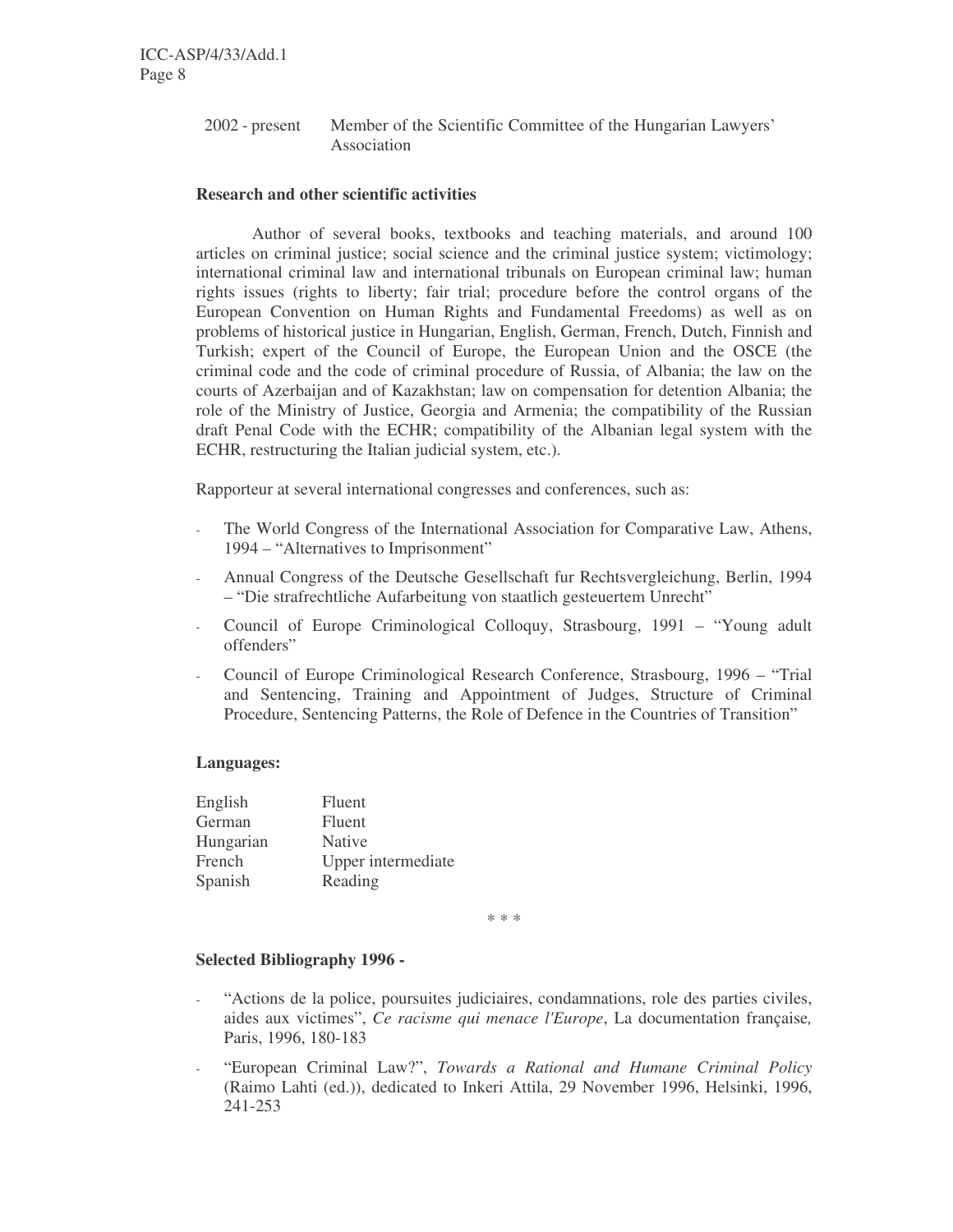- National Report, Hungary Association Internationale de Droit Penal, Organized Crime, Section III Criminal Procedure, *International Review of Penal Law,* 1997 (with co-author)
- Preface, *Punished before sentence*, Constitutional and Legislative Policy Institute/Hungarian Helsinki Committee, Budapest 1998, 10-12
- "Access to Legal Aid for Indigent Criminal Defendants in Central and Eastern Europe – Hungary", Columbia University, *Parker School Journal of East European Law*, Vol. 5, 1998, No.1-2; 151-171
- "Legal Services for Indigent Criminal Defendants in Central and Eastern Europe", Columbia University*, Parker School Journal of East European Law*, Vol.5, 1998, No.1-2: 209-241 (with co-author)
- "The Right to Silence", in *Personal Liberty and Fair Trial* (in Hungarian), INDOK, Budapest, 1999 11-23
- *Comments on the Russian Federation Draft Code of Criminal Procedure,* Council of Europe & European Commission, H(99)10, 1999, p64 (co-authors: Hartmuth Horstkotte and Stefan Trechsel)
- "Beweisverbote im Ungarischen Recht und Verwertung ausländischer Erhebungsergebnisse" in *Beweisverbote in Ländern der EU und vergleichbaren Rechtsordnungen,* Europäisches Kolloquium Wien, September 1997. *Beiträge und Materialien aus dem Max-Planck-Institut für ausländisches und internationales Strafrecht*, Freiburg im Breisgau,1999, 223-232
- "Trial and Sentencing: Judicial Independence, Training and Appointment of Judges, Structure of Criminal Procedure, Sentencing Patterns, the Role of the Defence in the Countries of Transition", *European Journal of Crime, Criminal Law and Criminal Justice*, Vol.7/4, 1999, 433-447
- "Entwicklung der Kriminalität in verschiedenen Rechtskreisen und die jeweiligen Ursachen- Ungarn" in *Krise des Strafrechts und der Kriminalwissenschaften?* (H.J. Hirsch (Ed.)), Duncker & Humblot, Berlin 2001, 98-102
- "Constitutional Reforms in Eastern Europe" (in Turkish), in *Türkiye'de anayasa reformu, prensipler ve sonuçlar,* Ocak , Ankara 2001, 120-128
- *Monitoring the EU Accession Process: Judicial Independence* (Legal consultant), CEU Press, Budapest 2001
- "The International Criminal Court" (in Hungarian) in *Criminal Law-General Part* (Imre A. Wiener (Ed.)) KJK-KERSZÖV Jogi és Üzleti Kiadó, Budapest 2002, 31- 325
- "Kontinuität oder Nostalgie?" in *Strafrechtsgeschichte an der Grenze des nächsten Jahrhundertes* (Barna Mezey (Hrsg.)), Gondolat Kiadói Kör, Budapest 2003. 19-26
- "A Backgrounder to the Criminal Justice Systems of the Region" in *Crime and Criminal Justice Systems in Europe and North America 1995-1997* (Kauko Aromaa, Seppo Leppä, Sami Nevala, Natalia Ollus (editors)), HEUNI*,* Helsinki 2003, 14-22, (with co-authors)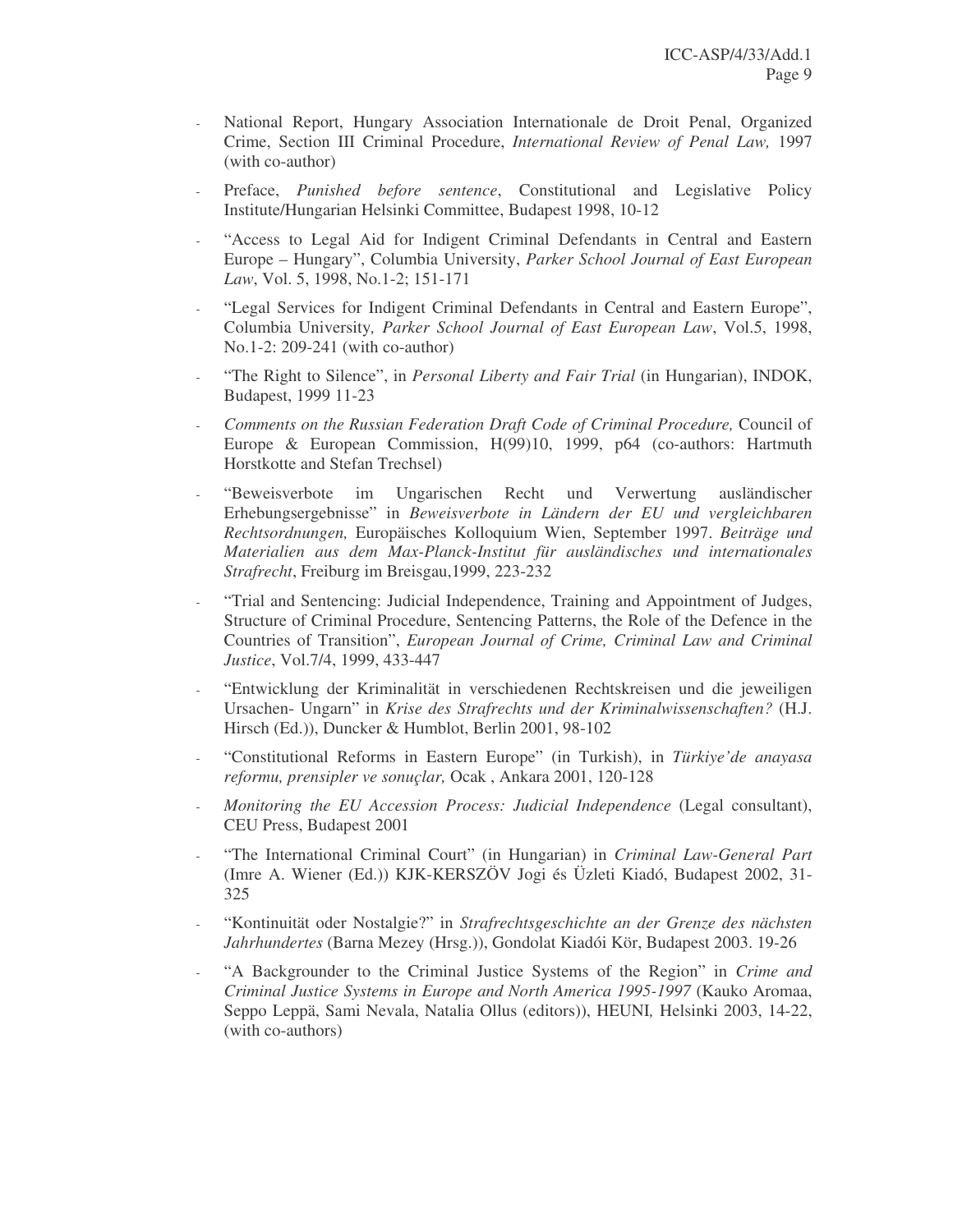- "The Right to a Fair Trial in Criminal Cases: The Impact of the European Convention on Human Rights and Fundamental Freedoms on the Jurisprudence of the Hungarian Constitutional Court" in *The Spanish Constitution in the European Context* (Francisco Fernández Segado (Ed.)), Dykinson S.L., Madrid 2003. 1575-1592
- "The Geneva Conventions and the International Criminal Court" (in Hungarian) in *Symposium on the occasion of the 25 th anniversary of the adoption of the Additional Protocols to the Geneva Conventions* (A. Jantsits and A. Prandler (editors))*,* Hungarian Red Cross, Budapest 2003. 31-39
- "Truth, Justice and Fair Trial" (in Hungarian), *Fundamentum*, Budapest 2004/1: 44- 50.
- "Judicial Independence in the Accession Countries of Central and Eastern Europe and the Baltics" in *Judicial Integrity* (András Sajó (editor)), Martinus Nijhoff Publishers, Leiden/Boston 2004. 265-313
- "Richterliche Unabhängigkeit in den Beitrittsländern der Europäischen Union wie steht es damit in Ungarn?" *Annales Universitatis Scientiarum Budapestinensis de Lorando Eötvös Nominatae. Sectio Iuridica Tomus XLV*., Budapest 2004. 77-99
- "Trial in absentia- treaties in human rights law" (in Hungarian) in *Papers in Honour of Imre A. Wiener* (K.Ligeti (editor))*,* KJK-KERSZÖV Jogi és Üzleti Kiadó*,* Libri Amicorum 16*.*, Budapest 2005, 209-230

#### **Unabridged list of Károly Bárd's publications**

- A Német Demokratikus Köztársaság büntető perrendtartásának novellája. Belügyi Szemle Tájékoztatója, 1976/21. sz. 14-19. o.
- A szabálysértés büntetőeljárásban történő elbírálásának egyes gyakorlati kérdései. Magyar Jog 1976. 3. 185-191. o.
- A gyanúsítás közlésének tárgya a büntetőeljárás tárgya. Belügyi Szemle 1977/6. sz. 19-26. o.
- Kodifikatorische Probleme der Geldstrafe (Györgyi Kálmánnal társszerzõként), Annales Bp. Tomus 20. 1978. 3-19. o.
- A pénzbüntetés és a kodifikáció (Györgyi Kálmánnal társszerzőként), Jogtudományi Közlöny XXXIII. 1978/1. 10-17. o.
- Vita a Büntető Törvénykönyv Tervezetéről. Magyar Jog XXV. 1978/8. 762-767. o.
- A finn büntető törvénykönyv reformja. Jogtudományi Közlöny XXXIII. 1978/10. 625-630. o.
- A napi pénzbüntetés (Györgyi Kálmánnal társszerzőként) Acta Facultatis Politico-Iuridice Universitatis Scientiarum Budapestinensis de Rolando Eötvös Nominatae 1978. 103-124. o.
- Gönczöl Katalin "A visszaeső bűnelkövetők tipológiája" című kandidátusi értekezésének vitája a Magyar Tudományos Akadémián, Magyar Jog 1979. XXVI. évf. 3. sz. 279-283. o.
- The stage of violent criminality and studies on violence in Hungary, Quaderni 1979 (Instituto Superione Internazionale de Scienze Criminali Siracusa)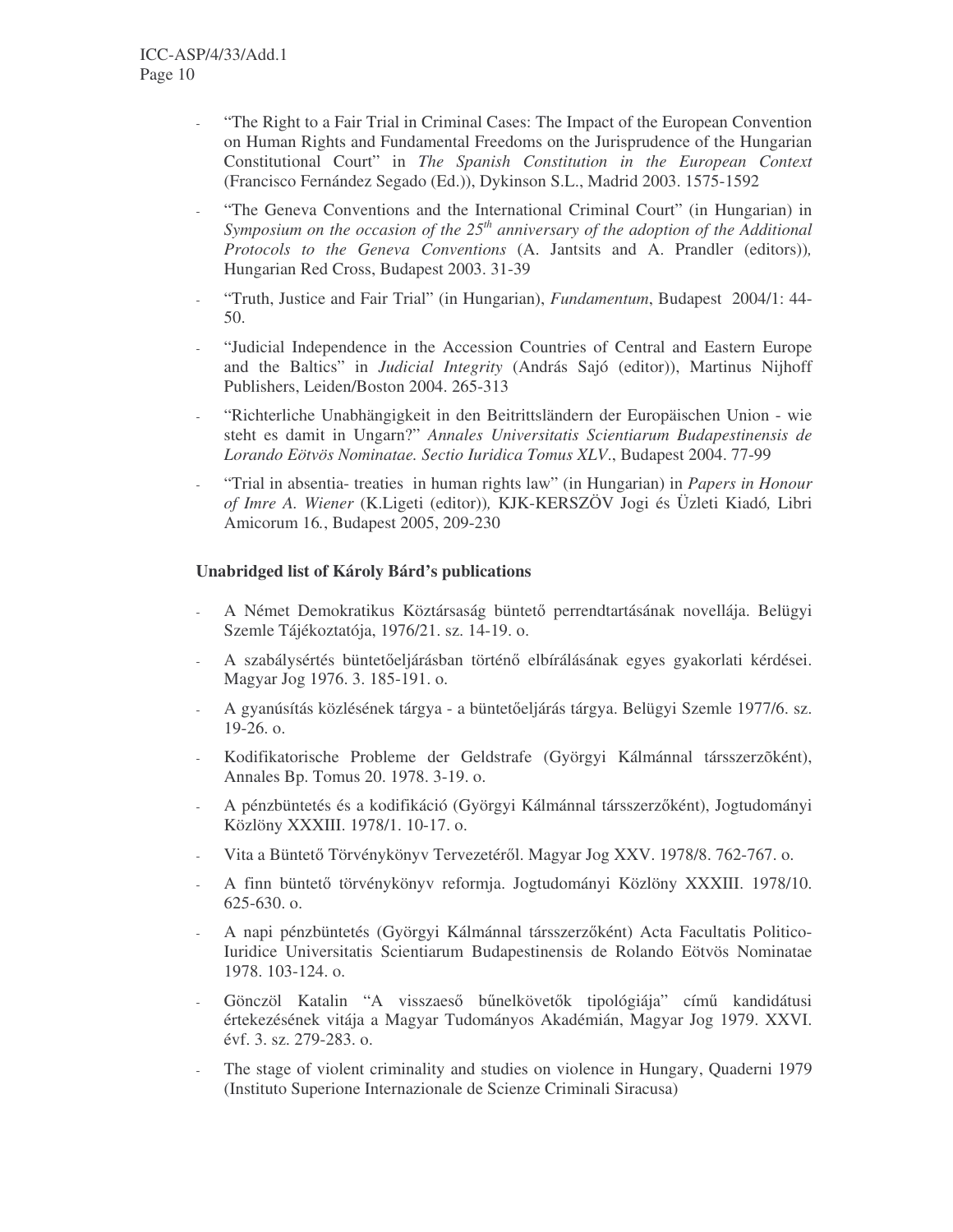- A pénzbüntetés kiszabása és a súlyosítási tilalom (Györgyi Kálmánnal társszerzőként), Magyar Jog 1980/3. 205-212. o.
- Jogesetek a büntetőeljárás köréből (társszerzőként). Szerkesztő Hofszang József Tankönyvkiadó Budapest, 1980.
- Egyetemi oktatás és kiscsoport (Kéri Lászlóval társszerzőként), ELTE oktatók műhelytanulm. 2. kötet 1981. 107-134. o.
- Legal Education in Hungary (Erdei Árpáddal társszerzőként), Comparative Law Year book Vol. 5. The Hague - Boston-London. Nijhoff 1982. 83-102.
- Die Wirksamkeit des gerichtlichen Verfahrens und der richterlichen Entscheidung. In Gasellschaftliche Wirksamkeit des Strafverfahrens und differenzierte Prozessform. Humbold Universität zu Berlin 1983. 25-27. o.
- Zascsita prav grazsdan v ugolovnom prave Vengrii (Szabó Lászlónéval társszerzőként), Annales. Bp. Tomus 25. 1983. 19-38. o.
- Szöveggyűjtemény a büntető eljárási jog köréből (Pusztai Lászlóval társszerzőként), Tankönyvkiadó. Budapest 1983.
- Jogesetek a büntető eljárás köréből (Társszerzőkkel), Szerk.: Hofszang József Tankönyvkiadó Budapest 1983.
- Alkalmazott viktimológia Észak-Amerikában. Magyar Jog 1984/1. sz. 20-29. o.
- Rationality in Truth Finding: Procedural and Evidential Needs. In: HEUNI Publications No. 3. Helsinki 1984. 132-146. o.
- Crime Prevention Strategies. Paper presented for the United Nations Secretariat in preparation for the VII United Nations Congress on the "Prevention of Crime and the Treatment of Offenders Milan 1985. Vienna 1984.
- The Operation of the Criminal Justice System. Paper presented for the United Nations Secretariat in preparation for the VII United Nations Congress on the "Prevention of Crime and Treatment of Offenders" Milan 1985. Vienna 1984.
- A tárgyalás kettéosztásáról. Jogtudományi Közlöny 1985/1. sz. 14-21. o.
- Some General Traits of the Criminal Justice Systems of the Socialist Countries with Special Reference to Hungary. In: Bárd-Joutsen-Yakovlev: Papers in Crime Policy. HEUNI Publications No. 7. Helsinki 1986. 1-12. o.
- Legalitás és bűnüldözés; Jogtudományi Közlöny 1986/9. sz. 402-409. o.
- Das Recht zum Strafen (szerk.), Kriminológiai Közlemények. Különkiadás. Budapest 1986.
- The Analysis of Non-Prosecution in Europe. In: Bárd (szerk.) Non-Prosecution in Europe, HEUNI Publications No. 9. Helsinki 1986.
- Über die Zweiteilung der Verhandlung Acta Juridica Academiae Scientiarum Hungaricae, 29. 1987 Akadémia Kiadó, Budapest 193-212. o.
- The Concept of the Criminal Offence in the Socialist Countries Kansainoikeus ius Gentium (KOIG 4. Vousikerta 1-2/1987) 29-43. o.
- Non-Custodial Sanctions Hungary; In: Bishop, Norman: Non-Custodial Alternatives in Europe, HEUNI Publications No. 14. Helsinki 1988. 234-237. o.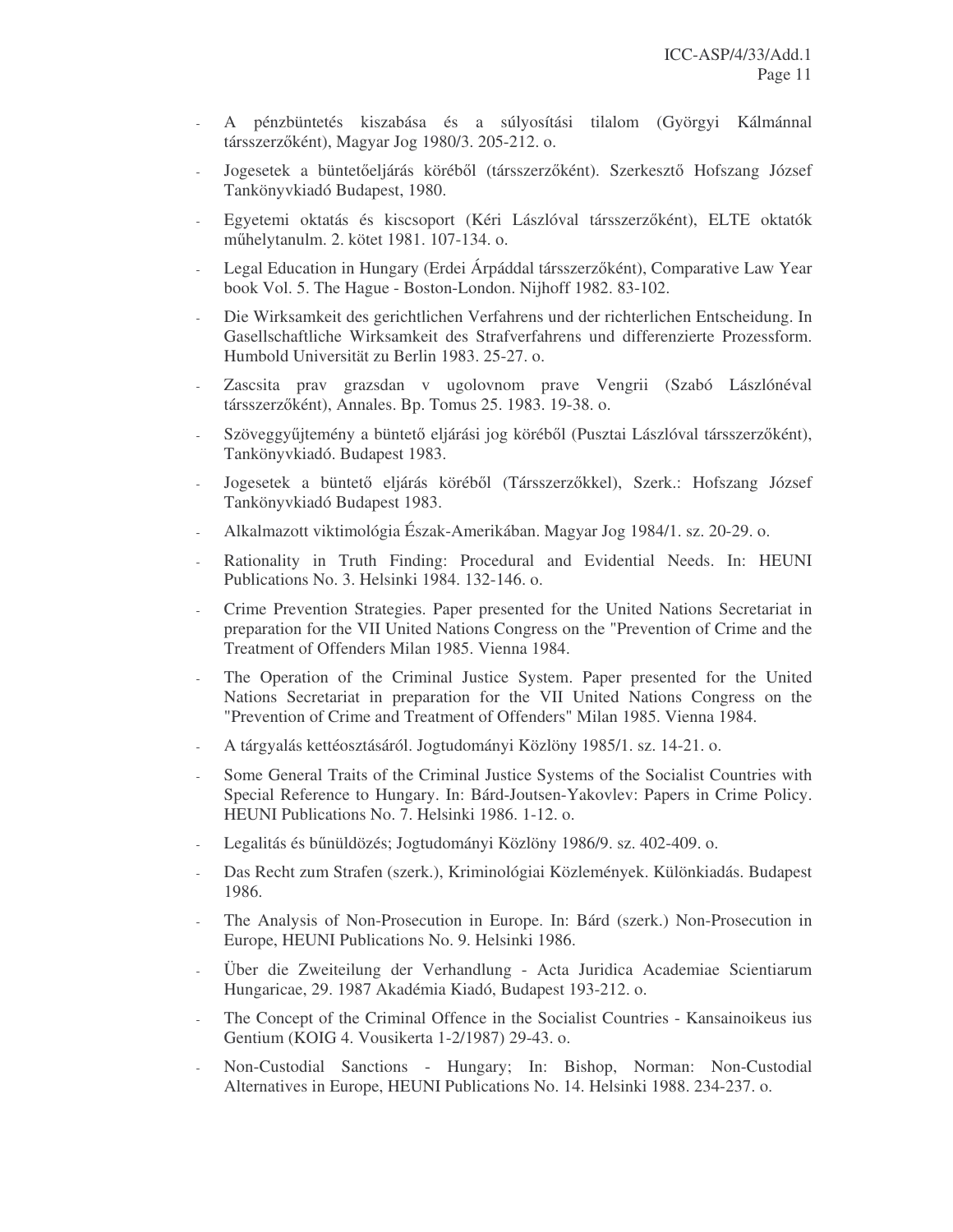- Voorstellen voor de reorganisatie van de rechtspraak en Hongarije; Justitiele Verkenningen 1989/4. 124-134. o.
- Társadalomtudományok és büntető igazságszolgáltatás; Kriminológiai Közlemények 26-27. kötet, MTA Magyar Kriminológiai Társaság Budapest, 1989. 5-19. o.
- Legality and the Prosecution of Crimes; Acta Juridica Academiae Scientiarum Hungaricae 31 (1-2) 153-181. o. Budapest, 1989.
- Mittermaier und die Reform des ungarischen Strafverfahrens Annales Universitatis Scientiarum Budapestinensis de Rolando Eötvös Nominatae Tomus XXX. Budapest, 1989. 5-14. o.
- A jogállamiság határai? Magyar Jog 1989/9. 787-792. o.
- The Relationship between the Organisation of the Judiciary and the Rules of Criminal Procedure in Hungary (Erdei Árpáddal társszerzőként) - Revue International de Droit Pénal 1989/3-4. 841-851. o.
- Justizorganisation und richterliche Unabhängigkeit im Lichte der Verfassungsreform in Ungarn - Zeitschrift für die gesamte Strafrechtswissenschaft (ZStW) 102 (1990) Heft 4. 400-412. o.
- Magyar büntetőeljárási jog II. (Társszerzőkkel) Szerk.: Cséka Ervin Tankönyvkiadó Budapest 1990.
- Neuer Kurs. Neue Kriminalpolitik, 1990. Febuar 12-13. o.
- A bűnbeesett büntetőjog. Gondolattöredékek Király Tibor hetvenedik születésnapján. Kriminológiai Közlemények 33. 13-23. o. Budapest, 1990.
- Work in Liberty under Surveillance in Hungary. In: Research Workshop Document vol. I. 291-303. o. United Nations Interregional Crime and Justice Research Institute - Roma 1990.
- Nachwort. Ein Jahr danach. In: Hrsg. Albin Eser und Günther Kaiser. Deutsch-Ungarisches Kolloquium über Strafrecht und Kriminologie. Nomus Verlagsgesellschaft Baden-Baden 1990. 303-310. o.
- Az emberi jogok a bírósági szakaszban In: Az emberi jogok érvényesülése a büntet igazságszolgáltatásban, szerk: Horváth Tibor/Grmela Zoltán, Miskolc 1991 71-87. o.
- Visszamenő igazságszolgáltatás, alkotmányosság, emberi jogok. Társadalmi Szemle 3/1992. 29-38. o.
- The up-to date administration of justice, reduction strategies, In: Kriminalinfo '91. 241-248. o., Budapest, 1992.
- Bán Tamással együtt: Az Európai Emberi Jogok Egyezménye és a magyar jog, Acta Humana 1992 No. 6-7.
- A felülvizsgálat és egyéb lényeges változások a büntetőeljárásban, Harmadik Jogász Vándorgyűlés. Szerk.: Breznay Tibor, Budapest 1992. 59-64. o.
- Sozialwissenschaften und Stafrechtspflege. In: Bárd Károly (szerk.), Kriminalpolitik und Rechtstaatlichkeit; Strafrechtliche und kriminologische Beiträge Ungarn 1988- 1991 - Hungarian Society for Criminology Ungarische Geselschaft für Kriminologie Budapest 1992. 31-54. o.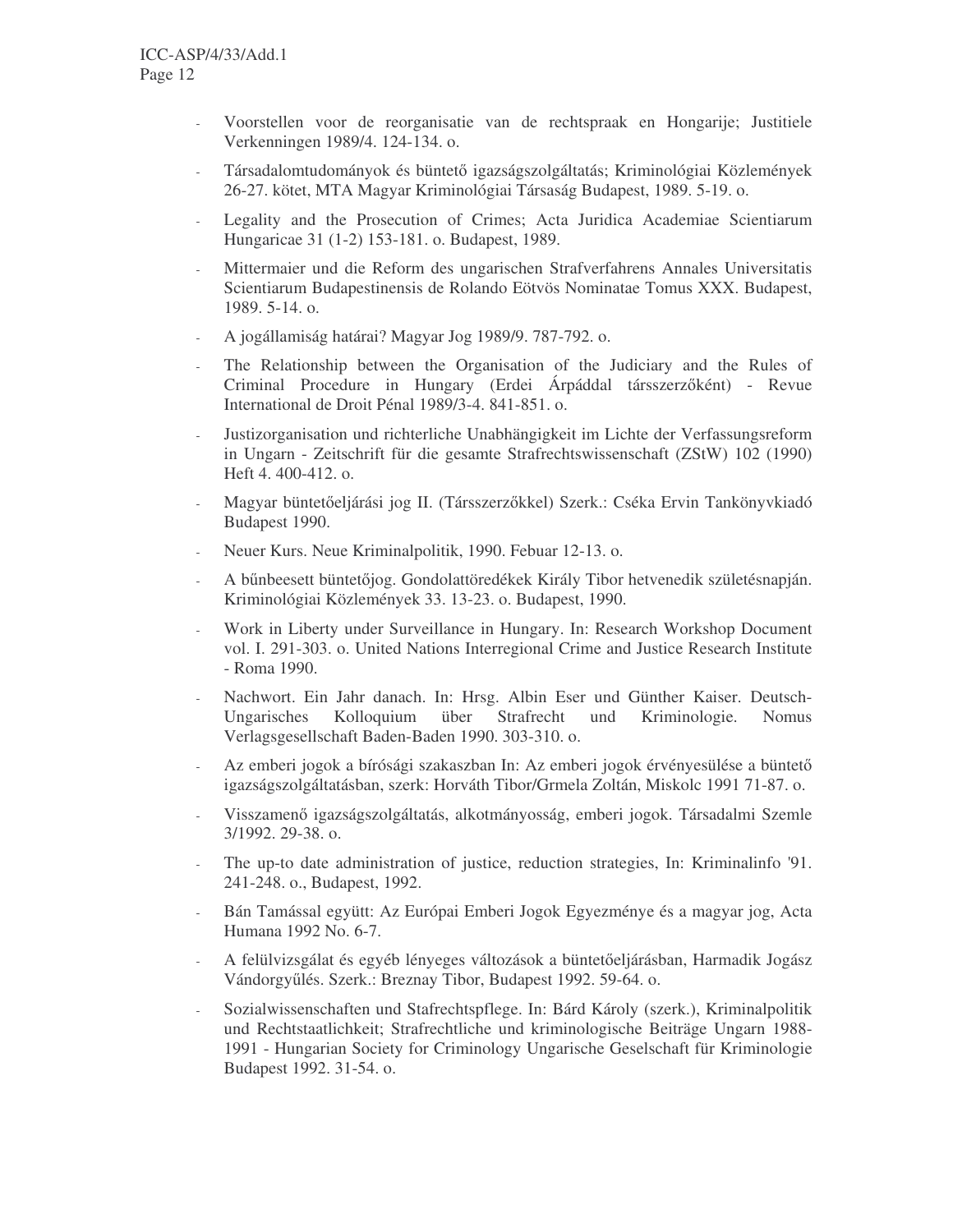- Az Emberi Jogok és Szabadságok védelméről szóló európai egyezmény; Kapu 1992. 18. szám 8-9. o.
- A büntető eljárás kézikönyve (Pusztai Lászlóval társszerzőként); Közgazdasági és Jogi Könyvkiadó Budapest 1993.
- A büntetőjogi kodifikáció kérdései (1990-1992 között) Kriminológiai Közlemények 47. sz. 1993. 93-105. o.
- Időtálló novella; Gondolatok a büntető törvénykönyv módosításáról; Börtönügyi Szemle 1993/2.sz. 1-4. o.
- Young adult offenders in the new European context Young adult offenders Council of Europe Press 1994. 111-124. o.
- A gazdasági bűncselekmények új jogi szabályozása Hatodik Jogász Vándorgyűlés, szerk.: Erdei Árpád, Budapest, 1994. 45-52. o.
- Work in liberty under surveillance in Hungary, In: Alternatives to Imprisonment in Comparative Perspective Ed-ed by Ugljesa Zvekic, Nelson-Hall Publishers Chicago, 1994. 293-305. o.
- A belső jogorvoslati lehetőségek kimerítése mint a nemzetközi fórumok igénybevételének feltétele, Acta Humana 1994. No.15-16. 75-81. o.
- Die strafrechtliche Aufarbeitung von staatlich gesteuertem Unrecht in Ungarn ZStW 107 (1995) Heft 1. 119-133. o.
- Kriminálpolitika Kriminológiai Közlemények 52. 137-148. o. Magyar Kriminológiai Társaság Budapest, 1995.
- Szervezett bűnözés. A bűnüldözés és az igazságszolgáltatás nemzetközi összehangolása - Börtönügyi Szemle 95/4. 1-8. o.
- Európai büntetőpolitika. In: Tények és kilátások (Tanulmányok Király Tibor tiszteletére) szerk.: Erdei Árpád, Közgazdasági és Jogi Könyvkiadó Budapest 1995. 149-159. o.
- Actions de la police, poursuites judiciaires, condamnations, role des parties civiles, aides aux victimes. In: Ce racisme qui menace l'Europe, La documentation Francaise, Paris 1996, 180-183. o.
- European Criminal Law? In: Towards a Rational and Humane Criminal Policy. Dedicated to Inkeri Anttila, 29. November 1996. Edited by Raimo Lahti, Helsinki 1996. 241-253. o.
- A jövő magyar büntetőeljárási joga. Harmadik Magyar Jogászgyűlés. Balatonfüred 1996. május 17-19. Magyar Jogász Egylet Budapest 1996. 259-270. o.
- Trial and Sentencing: Judicial Independence, Training and Appointment of Judges, Structure of Criminal procedure, Sentencing patterns, the Role of the Defense in the Countries in Transition. In: Ünnepi tanulmányok II. Horváth Tibor tiszteletére. Bíbor Kiadó Miskolc 1997. 147-170. o.
- Az Emberi Jogi Egyezmény és a jövő büntető eljárása. In: A bűnözés jövője. Emlékkönyv Pusztai László tiszteletére. OKKRI Budapest 1997. 44-52. o.
- National Report, Hungary Association International de Droit Penal, Organized Crime. Section III. Criminal Procedure, International Review of Penal Law. 1997 (Farkas Ákossal)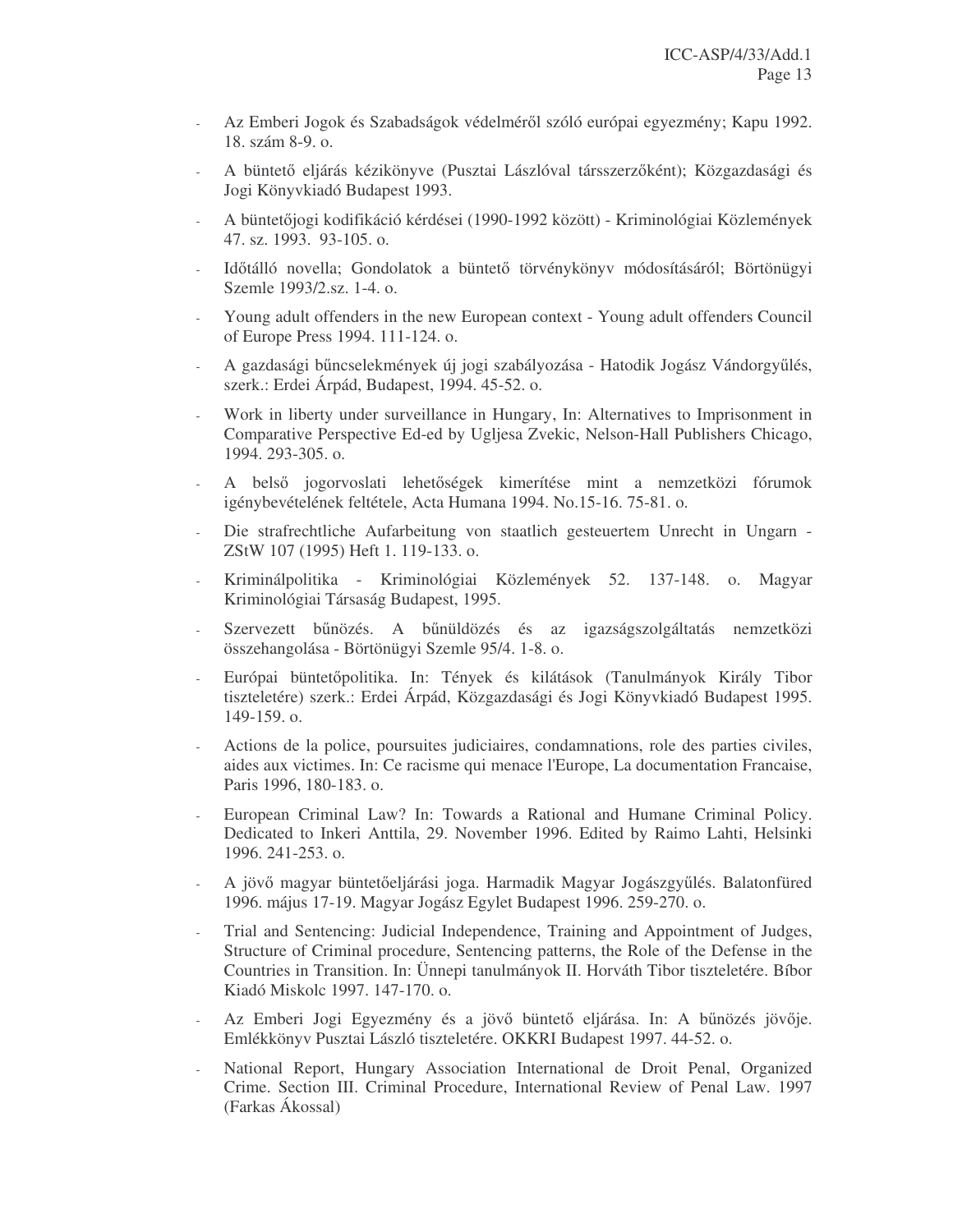- Jogalkalmazkodás, Magyar Narancs, 1997. 45. szám 46-47. o.
- A törvény és az ő alkalmazói, Fundamentum, 1997. 2. szám 91-100. o.
- Előszó. Előrehozott büntetés. Alkotmány-és Jogpolitikai Intézet/Magyar Helsinki Bizottság. Budapest 1997. 7-9. o.
- Preface. Punished before sentence (a 69. alatt említett írás angol nyelvű változata) Constitutional and Legislative Policy Institute/Hungarian Helsinki Committee. Budapest 1998. 10-12. o.
- Az emberi jogok a büntető eljárási törvény tervezetében. In: Tizedik Jogász Vándorgyűlés. Sopron 1997. május 29-30. Magyar Jogász Egylet Budapest 1997. 35-40. o.
- A pártatlan bírósághoz való jog az Európai Emberi Jogi Egyezményben és a büntet igazságszolgáltatás rendszere. In: Tanulmányok Szabó András 70. születésnapjára. Magyar Kriminológiai Társaság. Budapest 1998. 34-41. o.
- A büntetőeljárási törvény tervezete az európai jogfejlődésben. Jogtudományi Közlöny 1998/4. 121-126.
- Access to Legal Aid for Indigent Criminal Defendants in Central and Eastern Europe- Hungary; Columbia University, Parker School Journal of East European Law, Vol. 5, 1998, No.1-2; 151-171. o.
- Legal Services for Indigent Criminal Defendants in Central and Eastern Europe, Columbia University, Parker School Journal of East European Law, Vol.5, 1998, No. 1-2; 209-241. o. (társszerző: Vessela Terzieva)
- A hallgatás joga. In: Személyi szabadság és tisztességes eljárás, INDOK, Budapest,1999. 11-23. o.
- Comments on the Russian Federation Draft Code of Criminal Procedure; Council of Europe & European Commission, H(99)10,1999, pp. 64 (társszerzők: Hartmuth Horstkotte és Stefan Trechsel )
- Kommentarij k zakonproekty ugolovno-processualnovo kodeksa Rossijckoj Federacii (a 75. alatt jelölt írás orosz nyelvű változata) H(99) 11 rus
- Beweisverbote im ungarischen Recht und Verwertung ausländischer Erhebungsergebnisse In : Beweisverbote in Ländern der EU und vergleichbaren Rechtsordnungen. Europäisches Kolloquium Wien, September 1997. Beiträge und Materialien aus dem Max-Planck-Institut für ausländisches und internationales Strafrecht, Freiburg im Breisgau,1999, 223-232. o.
- Trial and Sentencing: Judicial Independence, Training and Appointment of Judges,Structure of Criminal Procedure, Sentencing Patterns, the Role of the Defence in the Countries of Transition. European Journal of Crime, Criminal Law and Criminal Justice,Vol.7/4, 433-447, 1999
- Entwicklung der Kriminalität in verschiedenen Rechtskreisen und die jeweiligen Ursachen- Ungarn In: H.J. Hirsch (editor), Krise des Strafrechts und der Kriminalwissesnschaften?, Duncker & Humblot, Berlin 2001, pp. 98-102
- Alkotmányjogi reformok Kelet-Európában (törökül), *In: "Türkiye'de anayasa reformu, prensipler ve sonuçlar* Ankara, Ocak 2001, 120-128 o.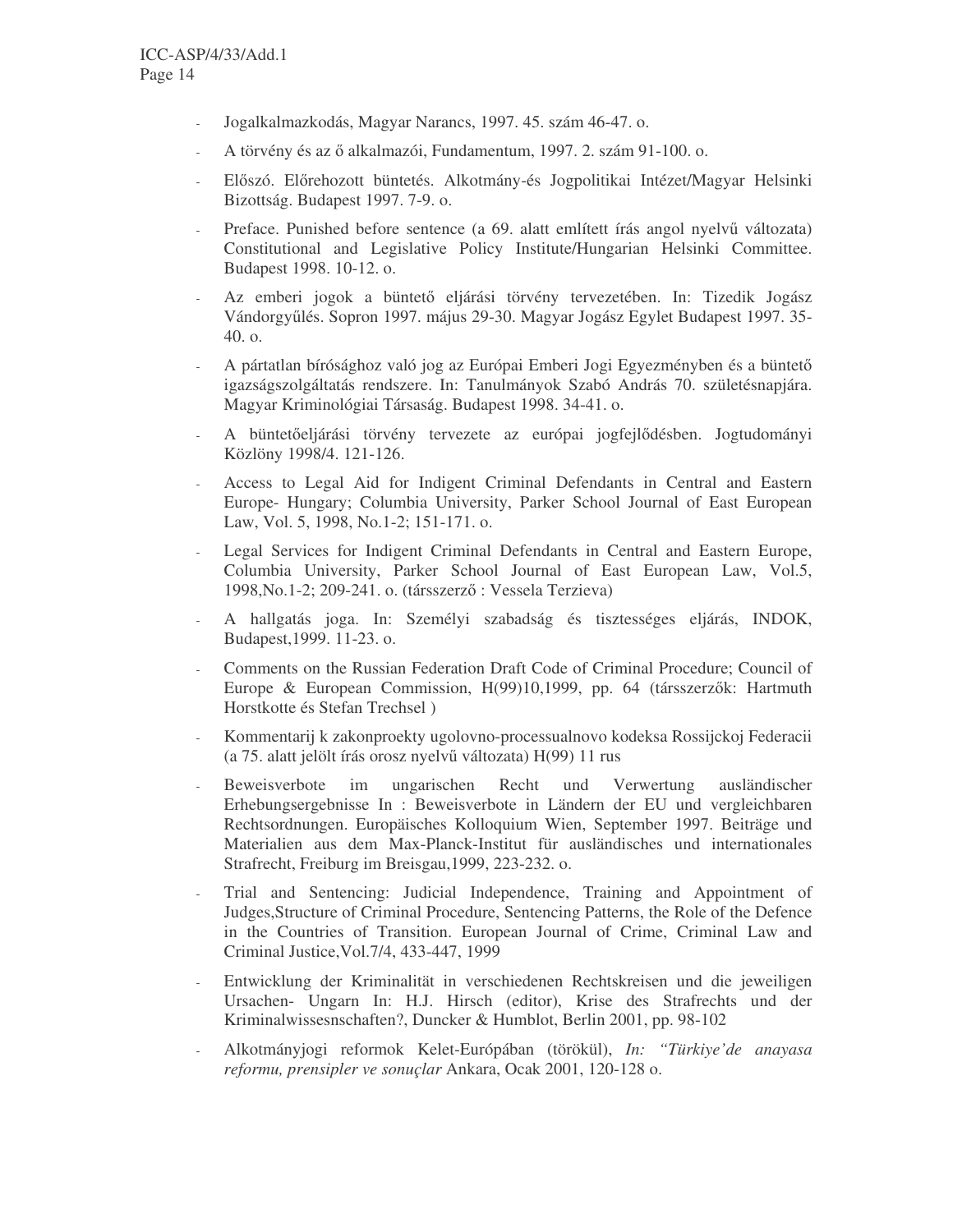- Monitoring the EU Accession Process: Judicial Independence (Legal consultant), CEU Press, Budapest 2001
- Bírói függetlenség az Európai Unió társult országaiban. Hol állunk mi, magyarok? Fundamentum 2002./1. sz. 5-15. o.
- Igazságszolgáltatási reform és jogalkalmazói szerepek. In: Böhm Antal és Guba László (szerk.) Társadalomismeret és társadalomkutatás az ezredfordulón. Akadémiai Kiadó, Budapest 2002. 9o-98. o.
- Büntetjog. Általános Rész (szerk. Wiener A. Imre) KJK-KERSZÖV Jogi és Üzleti Kiadó, Budapest 2002. 31-325. o.
- Az USA felülkerekedik? HVG 2002/37. sz. 52. o.
- A legfontosabb kérdésekben nem értünk el eredményt. Interjú Király Tiborral és Bárd Károllyal (készítette Fahidi Gergely és Tordai Csaba) Fundamentum 2002/2. 41-45. o. (Rövidített formában megjelent az Élet és Irodalom 2002. július 5. számában 7. o.)
- Büntetőjog. Általános Rész (szerk. Wiener A. Imre) Átdolgozott kiadás KJK-KERSZÖV Jogi és Üzleti Kiadó, Budapest 2003. 320-335. o.
- Kontinuität oder Nostalgie? In: Barna Mezey (Hrsg.): Strafrechtsgeschichte an der Grenze des nächsten Jahrhundertes. Gondolat Kiadói Kör, Budapest 2003. 19-26. o.
- Demokrácia-tisztességes eljárás-megismerés a büntető perben. In: Farkas Ákos (szerk.): Emlékkönyv Kratochwill Ferenc tiszteletére. Bibor Kiadó, Miskolc 2003. 65-100. o.
- A Backgrounder to the Criminal Justice Systems of the Region (with co-authors). In: Kauko Aromaa, Seppo Leppä, Sami Nevala, Natalia Ollus (editors), Crime and Criminal Justice Systems in Europe and North America 1995-1997, HEUNI, Helsinki 2003 14-22. o.
- The Right to a Fair Trial in Criminal Cases: The Impact of the European Convention on Human Rights and Fundamental Freedoms on the Jurisprudence of the Hungarian Constitutional Court, In: Francisco Fernández Segado (editor), The Spanish Constitution in the European Context. Dykinson, S.L. Madrid 2003 1575-1592. o.
- A Genfi Egyezmények és az állandó Nemzetközi Büntetőbíróság. In : Jantsits Ágnes és Prandler Árpád (szerk.) Szimpózium az 1949. Genfi Egyezmények két Kiegészít Jegyzkönyve elfogadásának 25. évfordulója alkalmából. Magyar Vöröskereszt Budapest 2003. 31-39. o.
- Igazság, igazságosság és tisztességes eljárás, Fundamentum, 2004/1. 44-50. o.
- Judicial Independence in the Accession Countries of Central and Eastern Europe and the Baltics. In: András Sajó (editor), Judicial Integrity, Martinus Nijhoff Publishers Leiden/Boston, 2004. 265-313. o.
- Kit illet a tisztességes eljárás ? In: Györgyi Kálmán ünnepi kötet. KJK-KERSZÖV Jogi és Üzleti Kiadó, Budapest 2004. 31-51.o.
- Richterliche Unabhängigkeit in den Beitrittsländern der Europäischen Union- wie steht es damit in Ungarn ? Annales Universitatis Scientiarum Budapestinensis de Rolando Eötvös Nominatae. Sectio Iuridica Tomus XLV. Budapest 2004. 77-99.o.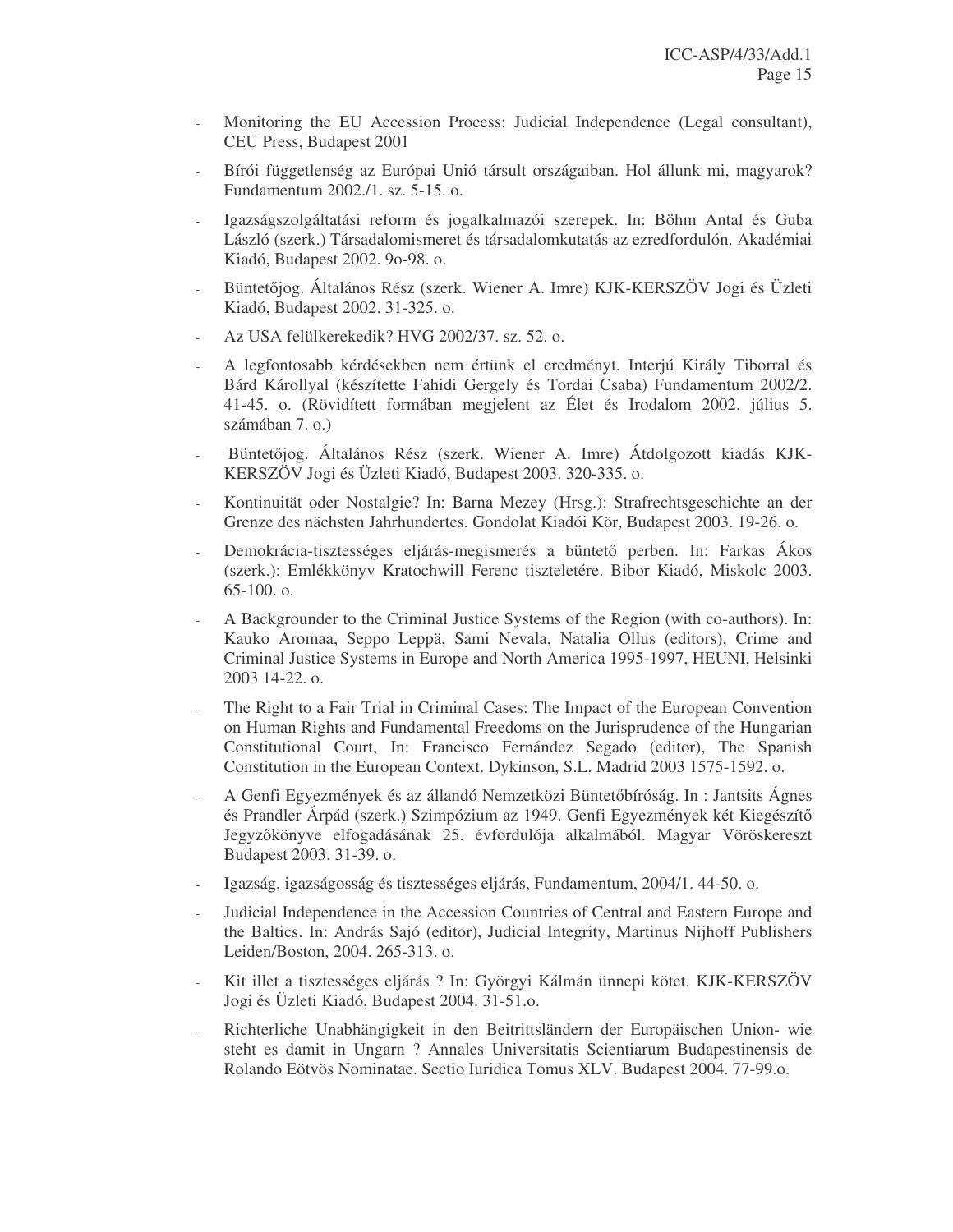- Tárgyalás a vádlott távollétében-emberijog-dogmatikai analízis. In: Wiener A. Imre ünnepi kötet. KJK-KERSZÖV Jogi és Üzleti Kiadó. Libri Amicorum 16. Budapest 2005. 209-230.o
- Kontinentaleuropäische und angelsächsische Elemente in den Verfahrensregeln internationaler Strafgerichtshöfe (to be published in autumn 2005 in the 'Schriftenreihe der Vereinigung Österreichischer . StrafverteidigerInnen')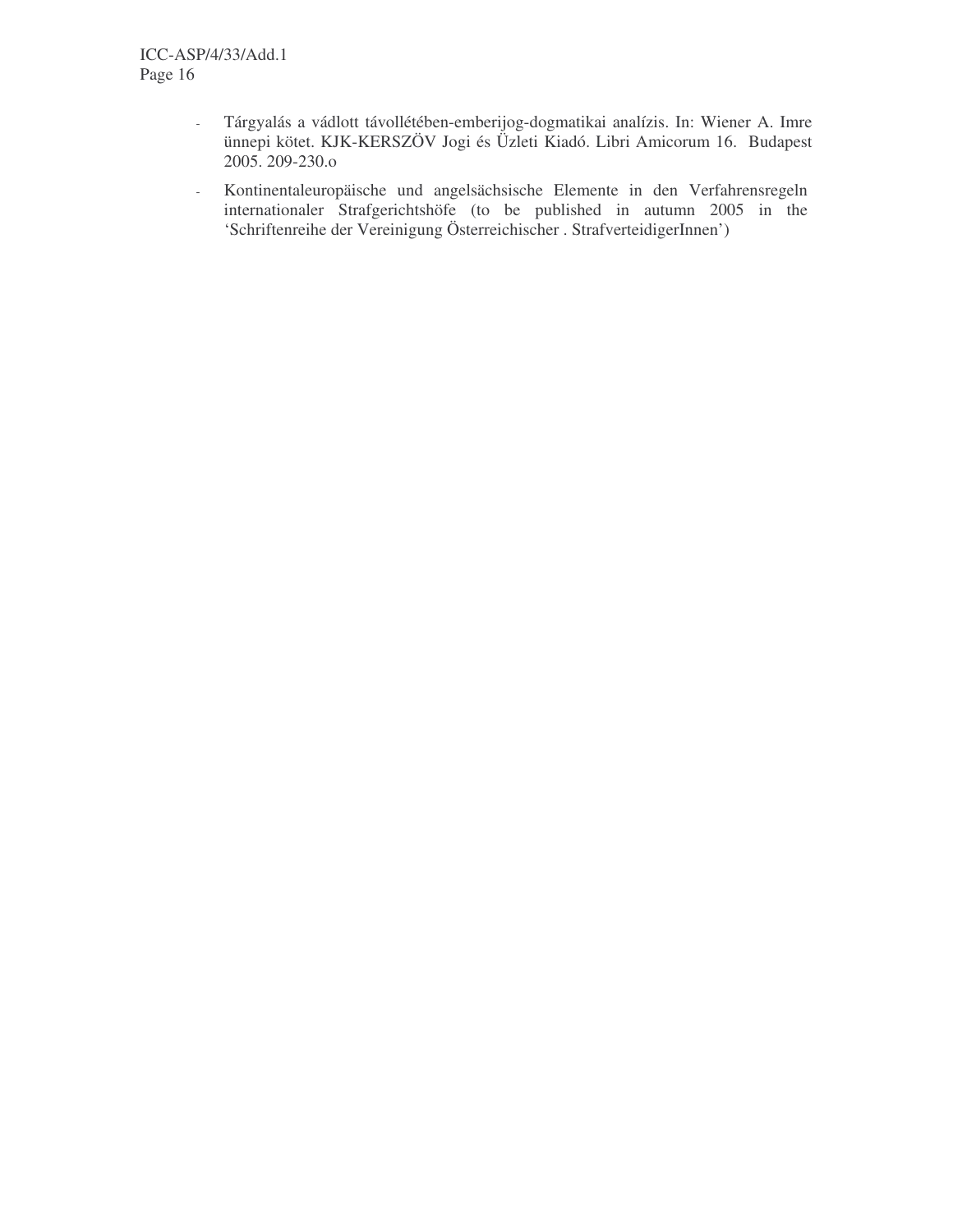## **2. Dakouré, Haridiata (Burkina Faso)**

[Original: French]

#### **Note verbale**

The Permanent Mission of Burkina Faso to the United Nations presents its compliments to the Secretariat of the Assembly of States Parties of the International Criminal Court and, with reference to its Note verbale ICC-ASP/4/S/4 of 18 April 2005, has the honour to present the candidature of Mrs. Haridiata Dakouré for election to the post of Judge at the International Criminal Court, to be considered for list A.

The Government of Burkina Faso recommends the candidature of Mrs. Haridiata Dakouré on the basis of her high moral character, her competence, integrity and impartiality, as testified by her long and full career as a magistrate. These qualities are set out in the statement of qualification attached.

…

\* \* \*

#### **Statement of qualifications**

#### **Personal**

| Age:            | 58                           |
|-----------------|------------------------------|
| Place of birth: | Agboville (Côte d'Ivoire)    |
| Nationality:    | <b>Burkina Faso</b>          |
|                 | Widowed (4 children)         |
| Tel.            | $(226)$ 50 30 64 18 (office) |
| Tel.            | $(226)$ 50 33 52 48 (home)   |

- Magistrate, final grade, class: 'exceptional'
- Proven expertise in private law and comprehensive knowledge of the Burkina Faso judicial system
- Extensive experience of initial and ongoing education
- Profound interest in women's rights and the economic, social and cultural promotion of women
- Special interest in issues relating to democracy and good governance

#### **Studies and Diplomas**

1975 *Diplôme de Magistrat* from the Ecole Nationale de Magistrature, International Department, Paris, France.

1973 *Licence* in law (4 years) from the Law Faculty of the University of Law and Health Sciences, Lille, France.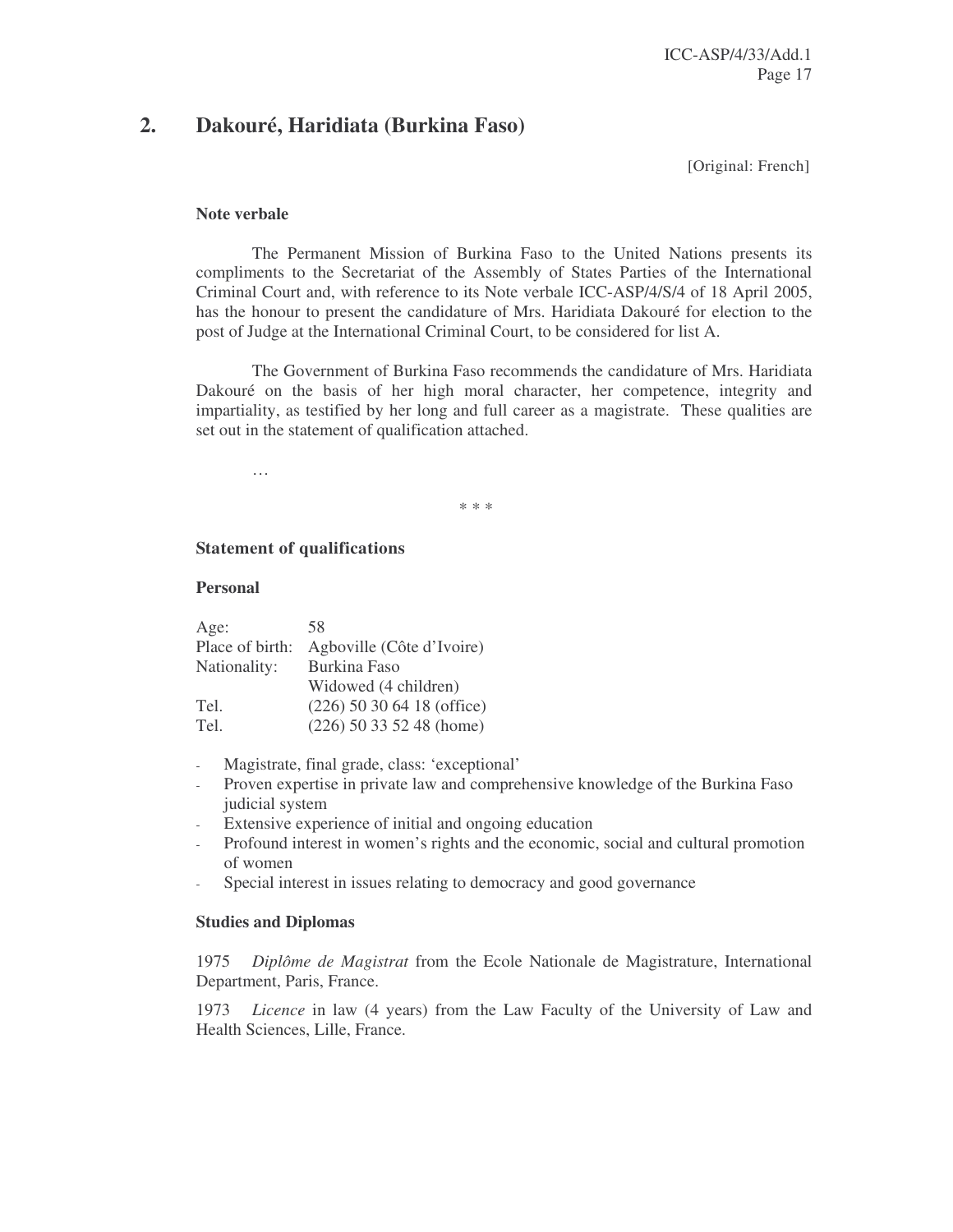## **Professional Experience**

|           | Since July 2002 First President of the Council of State                                                                                                                                                  |
|-----------|----------------------------------------------------------------------------------------------------------------------------------------------------------------------------------------------------------|
|           | Presidency of ceremonial sessions, joint chambers of the General<br>L.<br>Assemblies and plenary Assemblies                                                                                              |
|           | Administration and discipline of the Council of State<br>$\overline{\phantom{a}}$                                                                                                                        |
|           | Management of the operating budget<br>÷,                                                                                                                                                                 |
| 2001-2002 | <b>Inspector of Court Services</b>                                                                                                                                                                       |
|           | Oversight of the proper functioning of court services                                                                                                                                                    |
|           | Proposals for any relevant measures<br>$\overline{\phantom{a}}$                                                                                                                                          |
| 1994-2001 | Director of<br>the<br><b>Burkina</b><br>Ecole<br>General<br>Faso<br><i>Nationale</i><br>d'Administration et de Magistrature (ENAM), Ouagadougou<br>Coordination of educational structures and activities |
|           | School administration and discipline<br>÷,                                                                                                                                                               |
|           | Management of operating funds                                                                                                                                                                            |
|           | State Inspector at the <i>Inspection Générale d'Etat</i> – Ouagadougou                                                                                                                                   |
|           | Supervisory reports on the correctness and appropriateness of the<br>÷,<br>managerial actions of State employees; monitoring of punctuality,<br>diligence and moral standards of public servants         |
| 1985-1988 | Adviser to the Supreme Court of Ouagadougou                                                                                                                                                              |
|           | Preparation of reports on civil, social and criminal affairs subject<br>to the control of the Supreme Court                                                                                              |
| 1984-1985 | President of the Indictment Division and First President ad interim of<br>the Court of Appeal of Bobo-Dioulasso                                                                                          |
|           | Direction of the Court of Appeal<br>$\frac{1}{2}$                                                                                                                                                        |
|           | Presidency of hearings to arbitrate on civil, trade-related, social or<br>$\overline{\phantom{a}}$<br>criminal cases before the Court                                                                    |
|           | Examination in second instance of criminal cases dealt with by<br>examining magistrates                                                                                                                  |
|           | Sanctions in cases of actions in breach of regulations by examining<br>magistrates and the criminal investigation service                                                                                |
|           | Examination of judicial rehabilitation files                                                                                                                                                             |
| 1983-1984 | Vice-President of the Court of Appeal of Ouagadougou and President<br>of the indictment division of the aforesaid Court of Appeal                                                                        |
|           | Examination in second instance of criminal cases dealt with by<br>examining magistrates                                                                                                                  |
|           | Sanctions in cases of actions in breach of regulations by examining<br>$\overline{\phantom{a}}$<br>magistrates and the criminal investigation service                                                    |
|           | Examination of judicial rehabilitation files                                                                                                                                                             |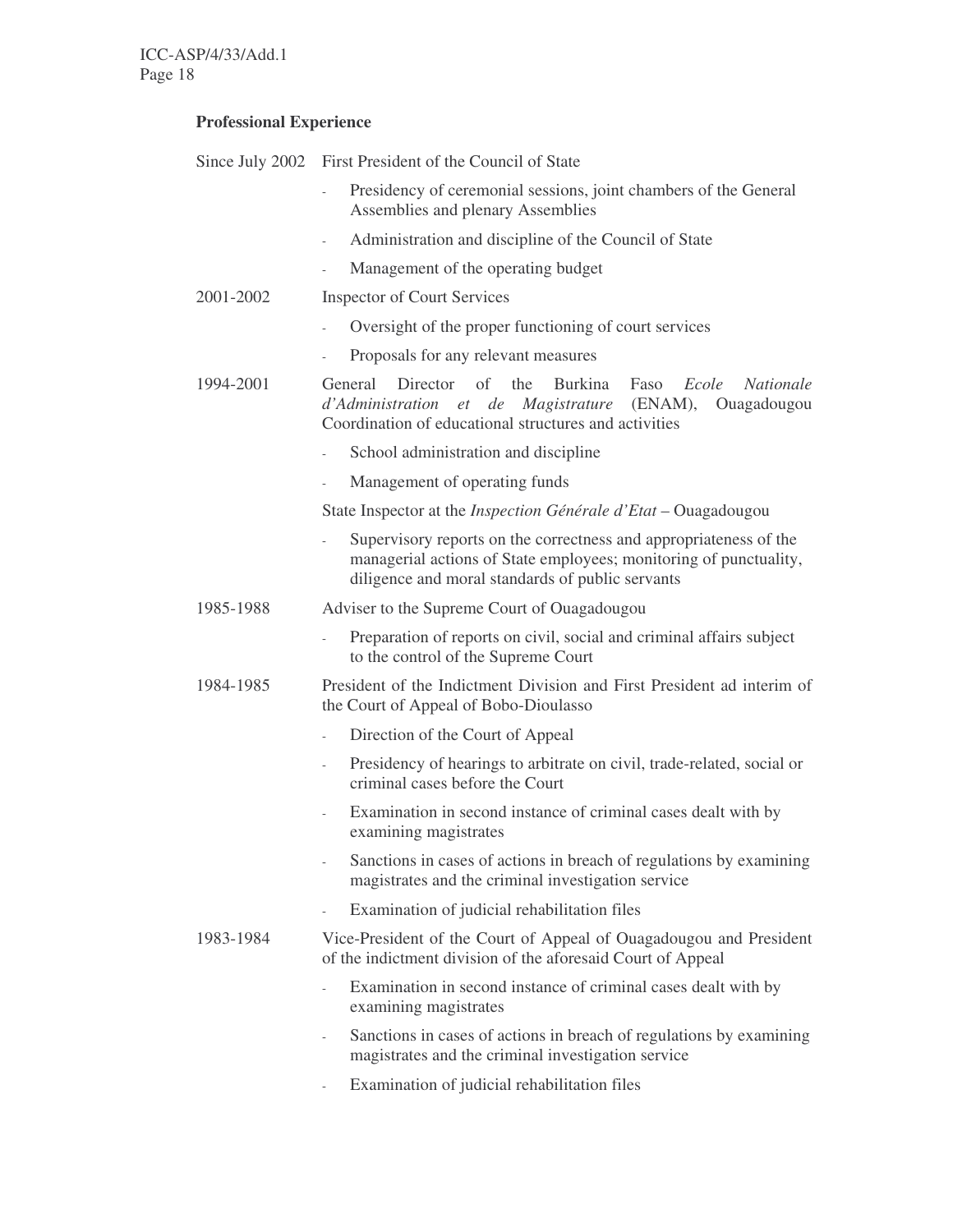| 1982-1983 | President of the Labour Tribunal of Ouagadougou                                                                                         |
|-----------|-----------------------------------------------------------------------------------------------------------------------------------------|
|           | Judgement in disputes between workers and employers falling<br>$\overline{\phantom{a}}$<br>within the province of the Labour Code       |
|           | 1980-1982<br>Vice-President of the Court of First Instance of<br>Ouagadougou                                                            |
|           | Deputising for the President in matters pertaining to court<br>$\overline{\phantom{a}}$<br>management and the holding of trial hearings |
| 1980-1981 | Simultaneously Vice-President of the Tribunal and examining<br>magistrate at the Court of First Instance of Ouagadougou                 |
| 1975-1980 | Examining magistrate at the Court of First Instance of Ouagadougou                                                                      |
|           | Gathering of evidence for the prosecution and/or defence for<br>$\sim$<br>persons involved in criminal cases                            |

## **Education and training courses**

| June 2003      | 24 <sup>th</sup> Annual Human Rights Training Programme of the Canadian<br>Human Rights Foundation (CHRF)                                                                                                                                                                |  |
|----------------|--------------------------------------------------------------------------------------------------------------------------------------------------------------------------------------------------------------------------------------------------------------------------|--|
| March 2002     | United States International Visitor Programme<br>Subject: "Women as economic and political partners in<br>government"                                                                                                                                                    |  |
| Dec. 1999      | "Elaboration of guidelines for the care of women victims of<br>violence", sub-regional workshop, Lomé, Togo                                                                                                                                                              |  |
| Nov. 1999      | "Sixth African Regional Conference on Women"<br>Addis Abeba, Ethiopia                                                                                                                                                                                                    |  |
| Dec. 1998      | "Human and Peoples' Rights in Africa", seminar organised by<br>the International Commission of Jurists (ICJ) and the African<br>Commission on Human and Peoples' Rights                                                                                                  |  |
| 1997 and 1998  | "Environmental Law" – training seminar organised by the joint<br>project "Environmental Legislation"<br>UNDP/UNEP<br>and<br>Institutions in Africa", World Conservation Union (IUCN),<br>Ouagadougou                                                                     |  |
| 1997           | Seminar on corruption organised by the Burkina Faso Human<br>and Peoples' Rights Movement (MBDHP) and Transparency<br>International - Ouagadougou                                                                                                                        |  |
| March          | "Role of judicial power in the protection of human rights in<br>Africa" - seminar organised by the ICJ and the African<br>Commission on Human and Peoples' Rights - Ouagadougou                                                                                          |  |
| May-June 1995  | for<br>Foreign<br>Integrated Management Programme<br>Executives" (PIMCE), ENAP Quebec, Canada                                                                                                                                                                            |  |
| Apr.-Dec. 1995 | Series of four (4) seminars on "Training in the methodology of<br>adult education, Ouagadougou, organised by the <i>Programme</i><br>Régional de Formation et de Perfectionnement (PREFEP), with<br>funding from the Canadian International Development Agency<br>(CIDA) |  |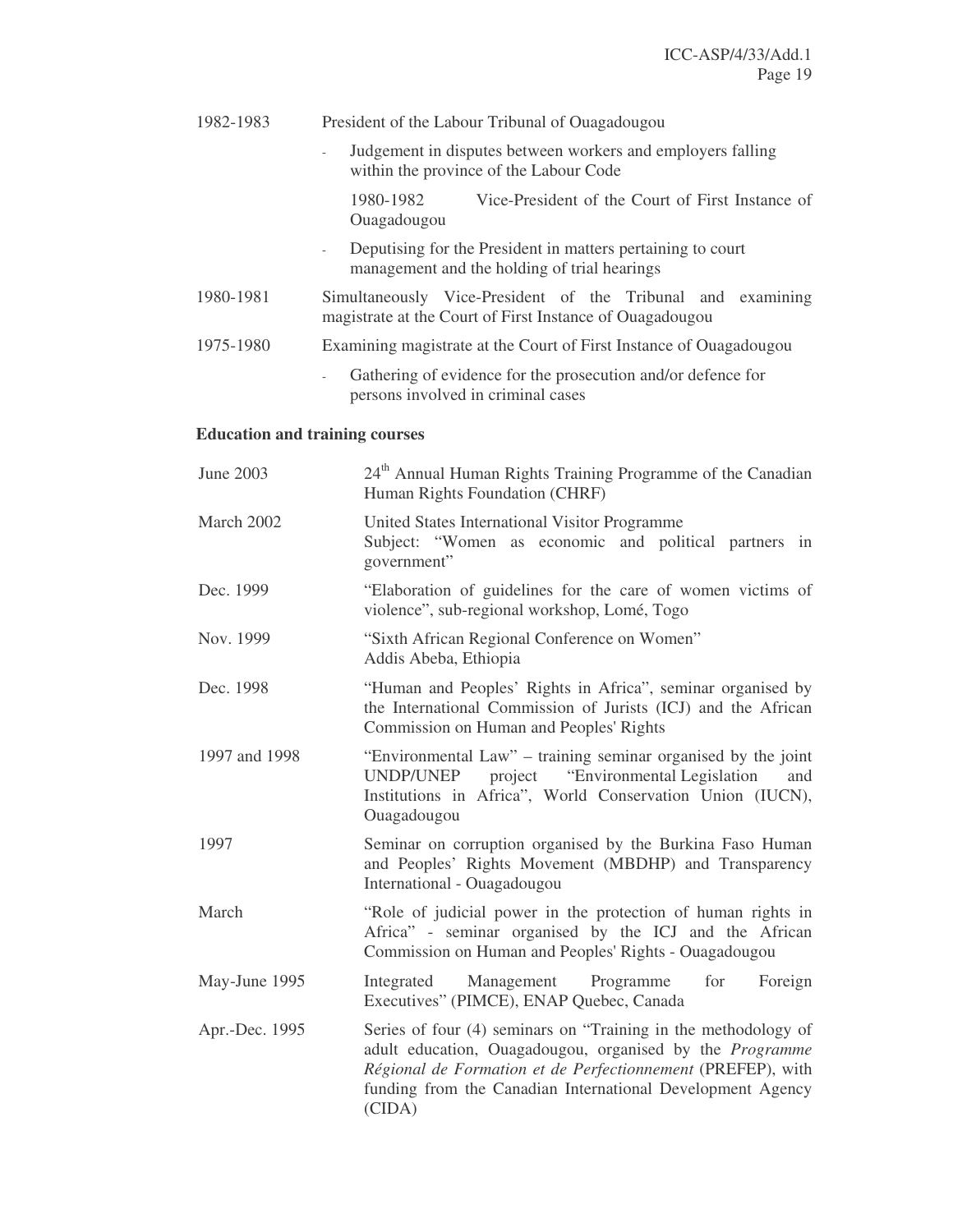June 1993 "Supervisory courts of higher jurisdiction"- Abidjan, Côte d'Ivoire Training seminar on jurisdictional supervision organised by the International Organization of Supreme Audit Institutions (INTOSAI) June 1990 Fourth conference on supervisory institutions of higher jurisdiction, Cairo, Egypt.

June-July 1980 "Juvenile courts" -Paris and Bordeaux, France.

#### **Teaching, moderation of seminars, conferences and publications**

- 2004 Participants' manual for training members of the human rights watchdog committee in human rights and observation techniques December 2004. Produced with financial support from the Burkina Faso Coalition for Women's Rights (CBDF), with UNDP funding
- 2004 Participants' manual for members of the Burkina Faso Coalition for Women's Rights (CBDF) on the economic, social and cultural rights of female domestic workers. Produced with financial support from the CBDF, with CIDA funding
- 2004 "The course of pre-trial investigation": participants' manual for the training of examining judges and magistrates of the office of the public prosecutor of Burkina Faso. Produced with financial support from the European Union and the Programme to Support Consolidation of the Democratic Process, the Rule of Law, and Good Governance (PADEG)
- 2003 Contribution to the training kit for paralegals on women's rights and violence against women. Produced by the NGO WILDAF/Burkina with financial support from UNICEF
- 2003 Discussion paper on the nature of, and solutions to, the obstacles to the realisation of women's rights in Burkina Faso. Paper submitted at the training workshop on women's rights, Ouagadougou, 27 October 2003, by the Economic Commission for Africa
- 2003 Responsible for code of ethics course in the magistracy department of ENAM
- 2002 Member of the team of instructors of the Centre for Democratic Governance (CGD) for members of polling stations
- 2002 Contribution to advocacy to give effect to women's rights in Burkina Faso Series to strengthen the capacities of judicial and extrajudicial actors in matters pertaining to women's rights. Produced by the NGO WILDAF/Burkina with financial support from the European Union
- May 2001 Guest professor at the University of Perpignan by decree of the Rector of the Académie de Montpellier, dated 20 March 2001
- 2001 Responsible for course on criminal procedure at the magistracy department of ENAM.
- 2001 Contribution to the "participants' manual" for the training of paralegals in French: September 2001. Produced by the NGO WILDAF/Burkina with financial support from UNICEF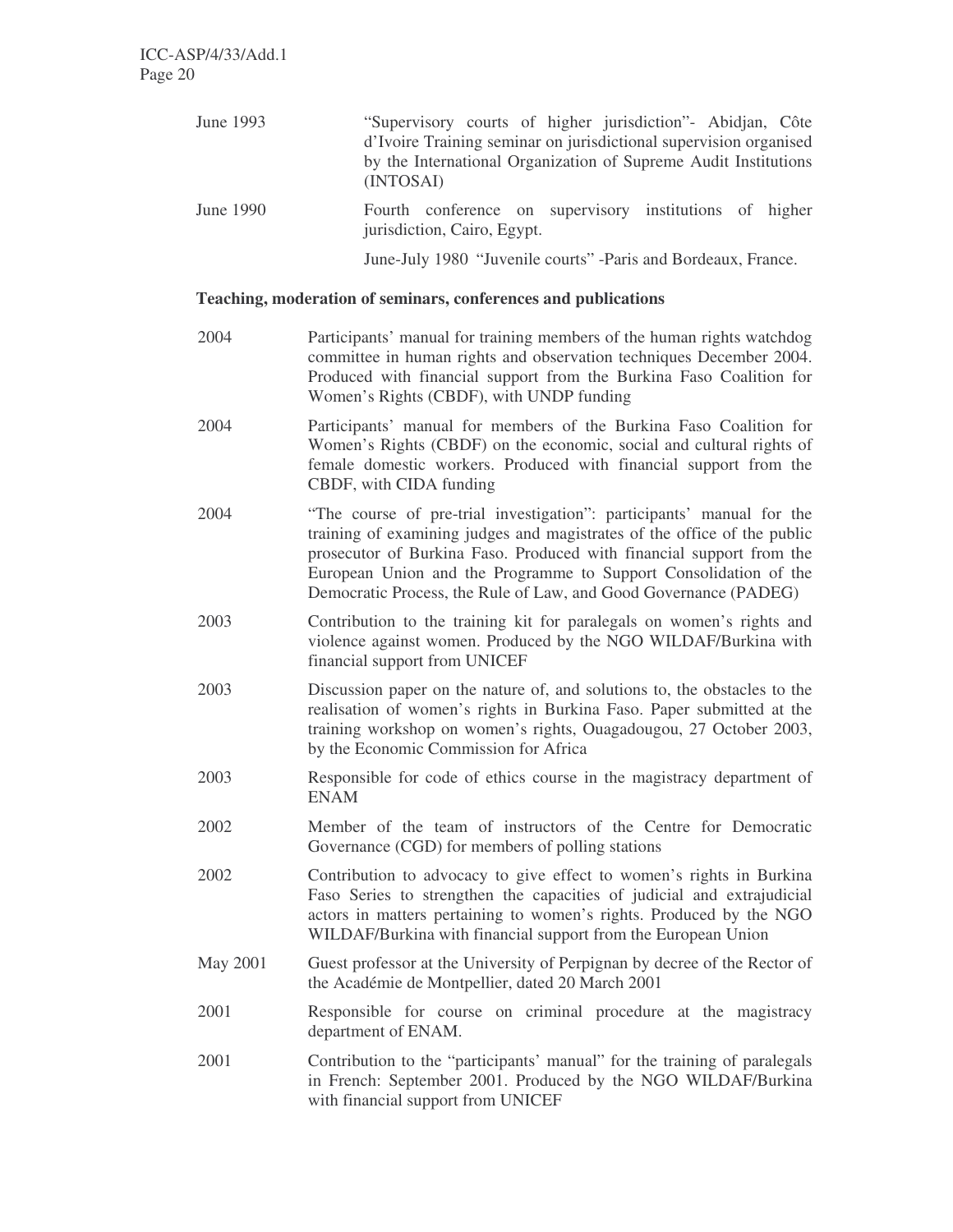| 2000 | Contribution to the simplified directory on texts favourable to women<br>"Guide pratique pour les associations de femmes", produced by the<br>NGO WILDAF/Burkina with the support of the project <i>Droit et</i><br>citoyenneté des femmes DCF/CECI, with CIDA funding |
|------|------------------------------------------------------------------------------------------------------------------------------------------------------------------------------------------------------------------------------------------------------------------------|
| 1999 | Contribution to the reform of the electoral system in Burkina Faso<br>Published under the aegis of the International Institute for Democracy<br>and Electoral Assistance (IDEA)                                                                                        |
| 1998 | Contribution to "La démocratie au Burkina Faso", published under the<br>aegis of IDEA                                                                                                                                                                                  |
| 1998 | "L'Etat civil", seminar for locally elected officials and local government<br>employees, in support of the decentralisation process in Burkina Faso                                                                                                                    |
| 1998 | "Violence against women; the state of legislation in Burkina Faso" Sub-<br>regional seminar, published by UNIFEM-Dakar, Senegal                                                                                                                                        |
| 1996 | "l'Instruction préalable", ENAM teaching document produced with<br>financial support from the French development cooperation programme.                                                                                                                                |

## **Languages**

| French (perfect mastery) | Dioula (speak and write) |
|--------------------------|--------------------------|
| English (read, write)    | Mòoré (speak)            |
| Italian (smattering)     | Dafing (speak)           |

## **Para professional activities**

| 2004 | President of the committee assigned to look into corruption in the<br>judicial system                                                                                                                                                                                                                     |
|------|-----------------------------------------------------------------------------------------------------------------------------------------------------------------------------------------------------------------------------------------------------------------------------------------------------------|
|      | Elected member of the national human rights<br>2001-2004<br>commission (CNDH)                                                                                                                                                                                                                             |
| 2001 | Member of team of consultants assigned to conduct a "Survey of anti-<br>corruption legislation and monitoring mechanisms available to<br>administrative authorities".<br>Study commissioned by UNDP for the benefit of the High Authority for<br>the Coordination of the Fight against Corruption (HACLC) |
| 2000 | Founding member of the Centre for Democratic Governance, December<br>2000                                                                                                                                                                                                                                 |
| 2000 | Honorary President of the World March of Women                                                                                                                                                                                                                                                            |
| 1998 | President of the National Office WILDAF/Burkina FEDAF Women Law<br>and Development in Africa                                                                                                                                                                                                              |
| 1997 | Member of the contact group of IDEA (International Institute for<br>Democracy and Electoral Assistance) in Burkina Faso                                                                                                                                                                                   |
| 1997 | Member of the mediation committee in the conflict between the trade<br>union National de Santé Humaine et Animale (SYNSHA) and the<br>government in 1997                                                                                                                                                  |
| 1996 | Member of the committee assigned to follow up the recommendations of<br>the Fourth World Conference on Women held in Beijing, China, in 1995                                                                                                                                                              |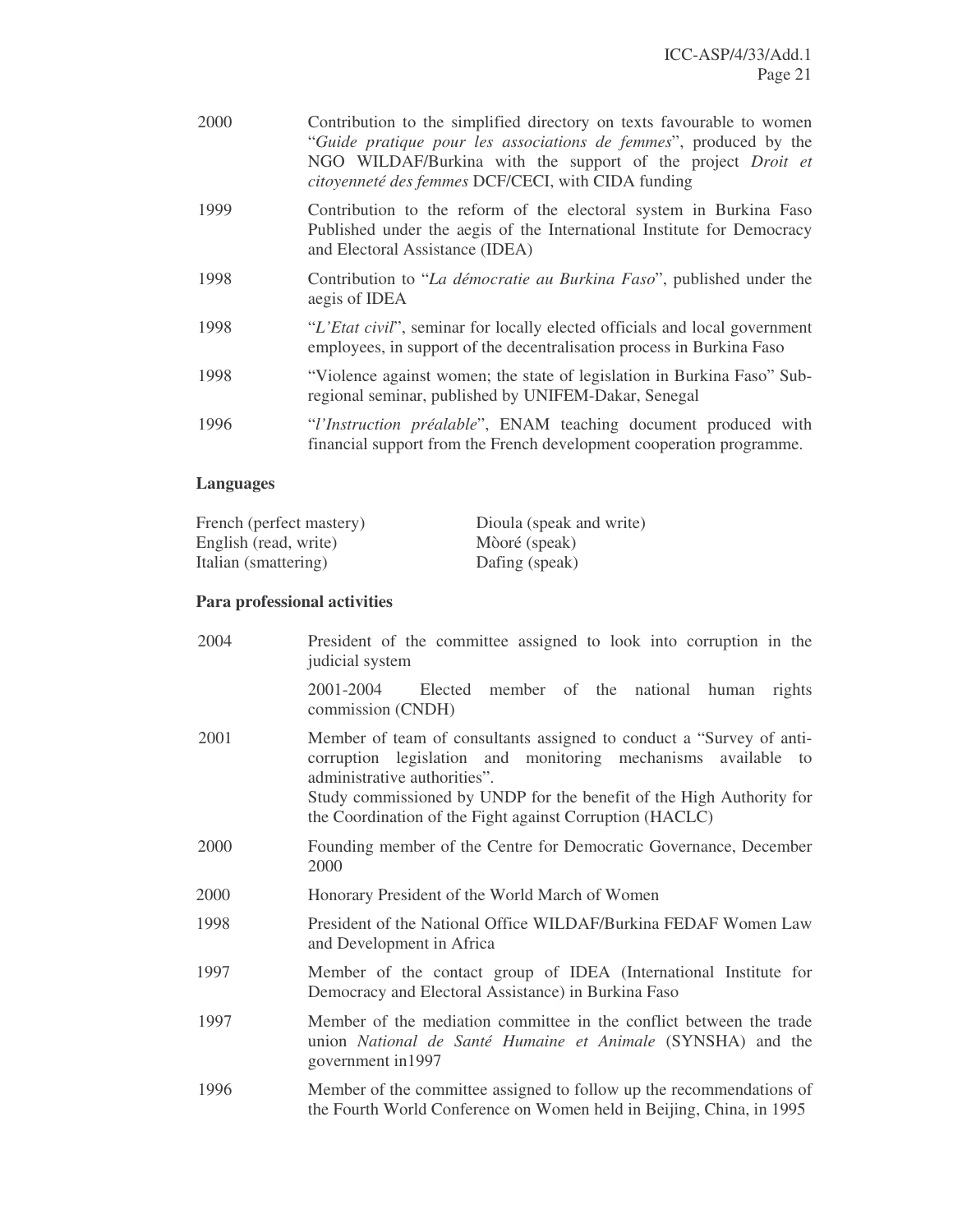| 1995 | Member of the "Sustainable Human Development" jury at FESPACO.<br>Member of the first jury of the prize awarded for excellence in public<br>administration and management in Africa of the African Training and<br>Research Centre in Administration for Development (CAFRAD),<br>Tangier, Morocco |
|------|----------------------------------------------------------------------------------------------------------------------------------------------------------------------------------------------------------------------------------------------------------------------------------------------------|
| 1995 | Member of the mobile teams of the group of independent observers at the<br>1995 municipal elections, 1997 legislative elections and 1998<br>presidential elections                                                                                                                                 |
| 1994 | Founding President of the Association of Burkina Women Jurists<br>Burkina (AFJB)                                                                                                                                                                                                                   |
| 1976 | Elected member of the Superior Council of Magistrature (CSM) from<br>1976 to 1978 and from 1994 to 1997                                                                                                                                                                                            |

### **Honorary distinctions**

- Chevalier de l'Ordre National du Burkina Faso
- **-** Officier de l'Ordre National du Burkina Faso

### **Special aptitudes and skills**

- Knowledge of computing (text processing, Windows environment)
- Expertise in the management and supervision of public organisations
- Skilled negotiator
- Expertise in the management of development projects
- Aptitude for moderating information and awareness-raising campaigns for the promotion of women
- Aptitude for developing team spirit
- Aptitude for accounting and budget management.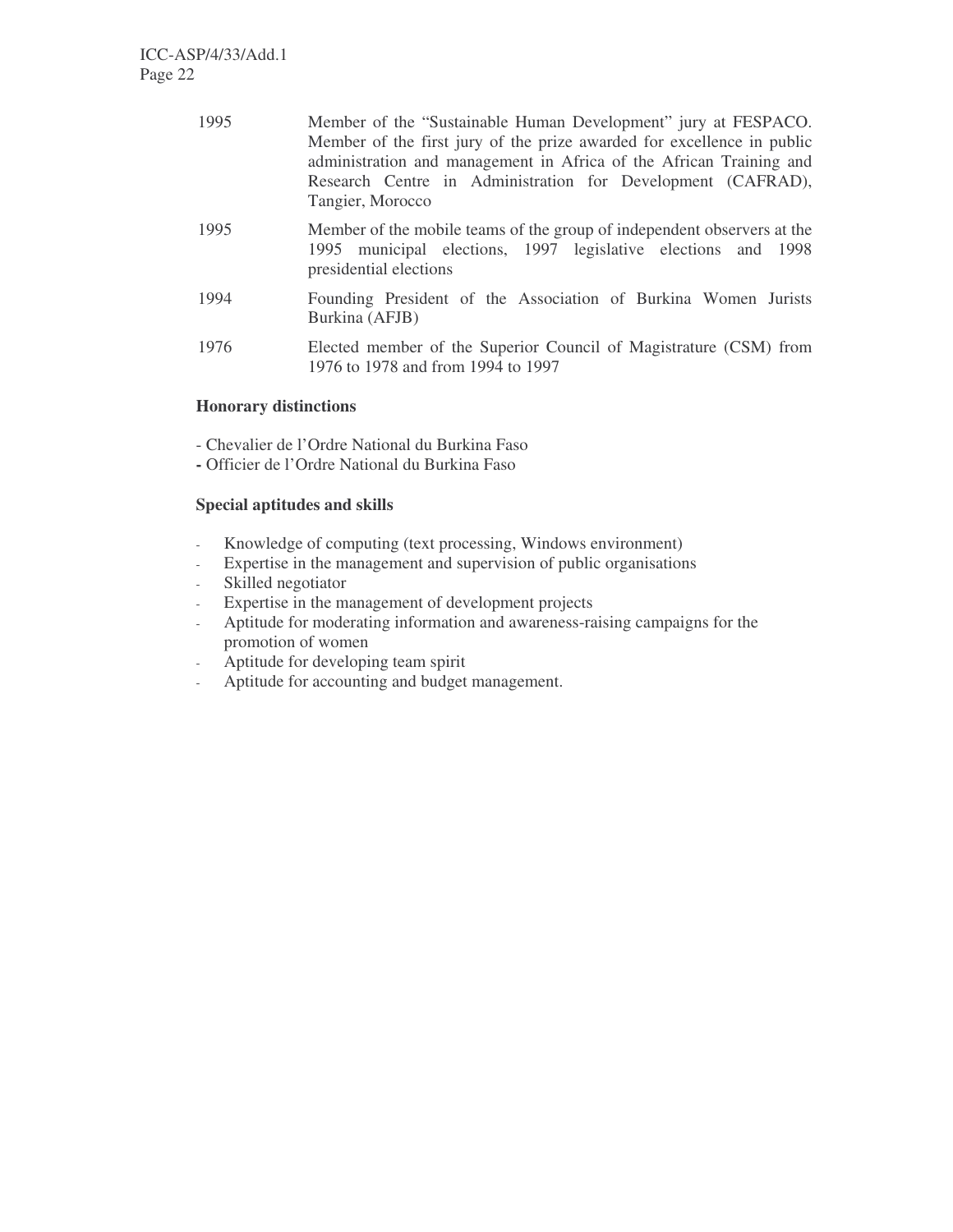## **3. Kaul, Hans-Peter (Germany)**

[Original: English]

#### **Note verbale**

…

I have the honour to inform you that Germany is nominating Judge Hans-Peter Kaul as a candidate for re-election as a judge of the International Criminal Court at the elections to be held during the Assembly of States Parties in January 2006.

Judge Kaul is a candidate on list B for the purpose of article 36.5 of the Rome Statute.

The statement submitted in accordance with article 36.4 (a) of the Rome Statute and the curriculum vitae of Judge Kaul are attached to this letter.

The nomination of the candidate followed the procedure for nomination of candidates to the International Court of Justice in accordance with its Statute (article 36.4 (a) (ii) of the Rome Statute). On 12 July 2005 the German national group in the Permanent Court of Arbitration informed the German Government that it had, after careful deliberation, unanimously decided to nominate Judge Kaul as a candidate for reelection as a judge of the International Criminal Court. The German Government supports the nomination of Judge Kaul.

…

\* \* \*

#### **Statement of qualifications**

a) Judge Hans-Peter Kaul is a person of high moral character, impartiality and integrity who possesses the qualifications required in Germany for appointment to the highest judicial offices (article 36.3 (a)).

Judge Kaul is nominated in accordance with the procedure provided for the nomination of candidates for the International Court of Justice in the Statute of that Court (article 36.4 (a)).

Judge Kaul has legal expertise on a wide range of specific issues relevant to the work of the Court, including, but not limited to, the following:

- his practical experience as judge at the International Criminal Court, in particular as President of the Court's Pre-Trial Division;
- his participation and extensive contribution to the drafting of the Regulations of the Court, specifying the details of the criminal procedural framework of the International Criminal Court;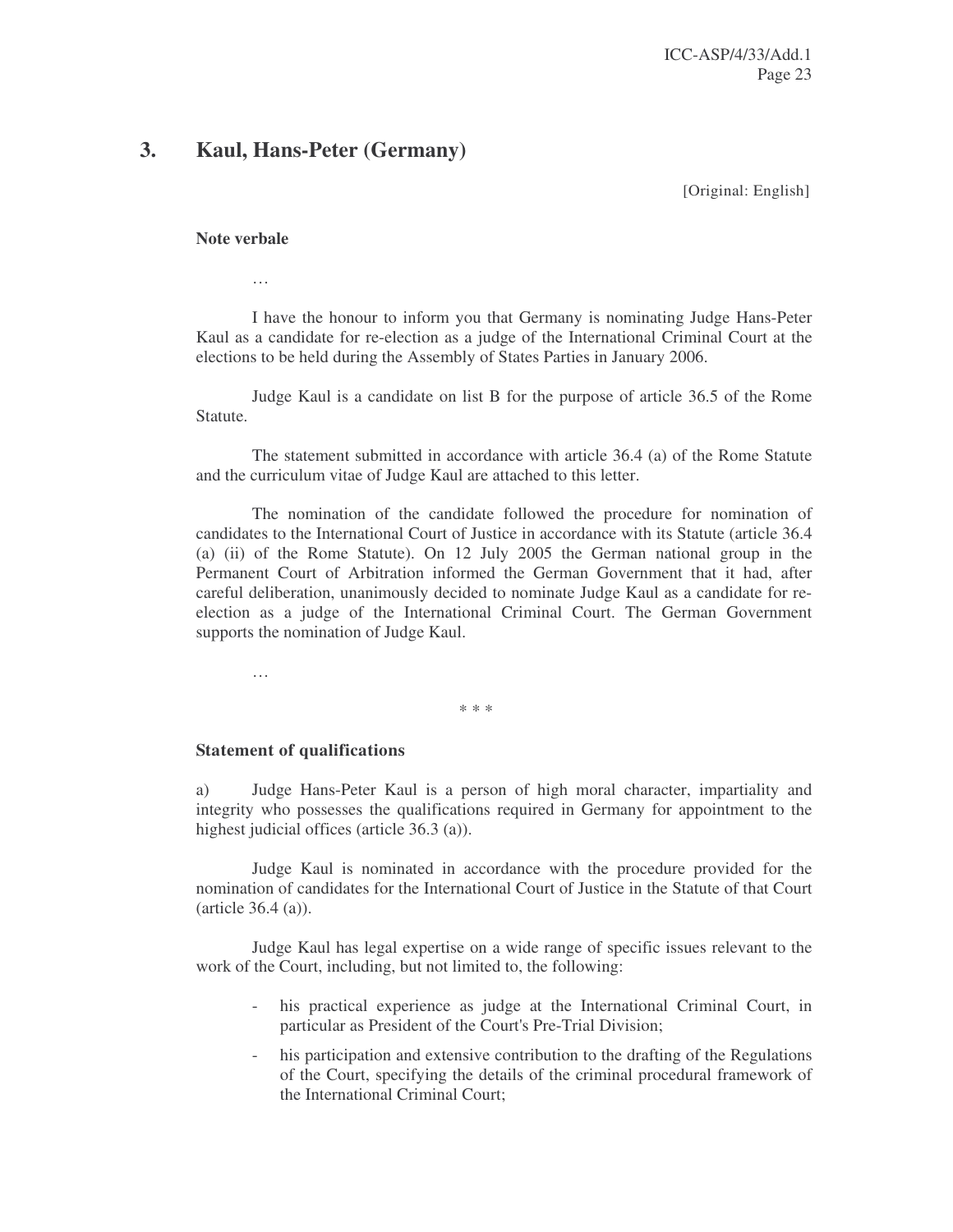- his contribution to the establishment of a suitable legal framework in favour both of the administration and the judicial work of the Court as member of the ICC Advisory Committee on Legal Texts and of the Working Group on Administrative Issuances;
- his background in relevant areas of international law such as international humanitarian law and the law of human rights;
- his extensive experience as international lawyer also includes the codification process of the Rome Statute as a whole, with special emphasis on Part 2 of the Statute (on Jurisdiction, Admissibility and Applicable Law) and on the elaboration of the definition of crimes within the jurisdiction of the Court and the Elements of Crimes pursuant to article 9 of the Statute;

Accordingly, Judge Kaul fulfils the requirements of both article 36.3 (b) (i) and (ii), as is specified in his curriculum vitae. He has established competence in relevant areas of international law, such as international humanitarian law and the law of human rights, and extensive experience in a professional legal capacity which is of relevance to the judicial work of the Court. At the same time, as President of the Court's Pre-Trial Division and judge of the Pre-Trial Chamber III, Judge Kaul has proven competence in international criminal law and procedure. He is thus qualified for both list A and B.

b) Judge Kaul is being nominated for inclusion in list B for the purpose of paragraph 5 of article 36 of the Statute.

c) Judge Kaul is a native German speaker. He has an excellent knowledge of and is fluent in English and French (article 36.3 (c)).

d) The information relating to subparagraphs (i) to (iii) of paragraph 8 (a) of article 36 of the Statute is as follows:

- (i) Judge Kaul was trained, qualified for the bar and went on to work in a professional legal capacity in Germany, which has a civil law legal system, until he was appointed judge of the International Criminal Court;
- (ii) Judge Kaul is a national of Germany, which is a member of the Western European and Others Group of States;

(iii)Judge Kaul is male.

e) Judge Kaul is a national of Germany and does not possess the nationality of any other State.

\* \* \*

Judge German national Born on 25 July 1943

International Criminal Court (ICC) P.O. Box 19519, Maanweg 174 2500 CM The Hague, The Netherlands Tel: +31-70-5158237 Fax: +31-70-5158789 E-mail: Hans-Peter.Kaul@icc-cpi.int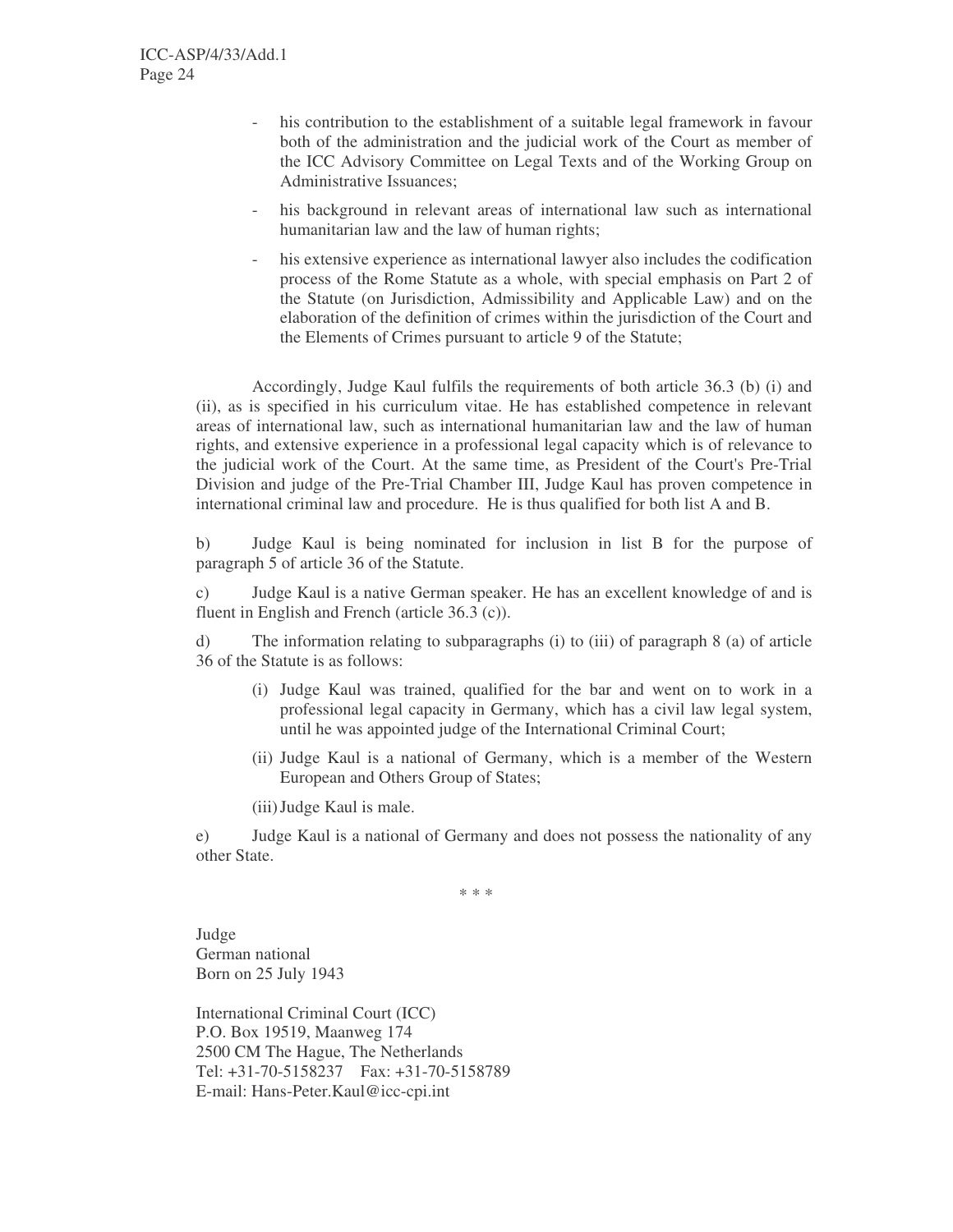#### **Responsibilities at the International Criminal Court**

Judge in the Pre-Trial Division

- President of the Pre-Trial Division
- Judge in Pre-Trial Chamber III (currently seized with the situation in the Central African Republic)
- Representative of the Pre-Trial Division in the Advisory Committee on Legal Texts
- Chairman of the ICC Inter-Organ Committee on the Permanent Premises
- Chairman of the ICC Working Group on Administrative Issuances
- Member of the ICC Budget Steering Committee (previously Facilitator/Chairman of the ICC Informal Working Group on the Draft ICC Budget 2005)

#### **Previous employment**

| 2003      | Ambassador, Foreign Office Commissioner for Issues relating to Visas<br>and Migration to Germany                                                                                            |
|-----------|---------------------------------------------------------------------------------------------------------------------------------------------------------------------------------------------|
| 2002-2003 | Ambassador, Foreign Office Commissioner for the International<br>Criminal Court                                                                                                             |
| 1996-2002 | Head of the Division for International Law, Federal Foreign Office,<br>Bonn/Berlin, 1996-2002                                                                                               |
|           | In this function responsible <i>inter alia</i> for the following cases before the<br>International Court of Justice:                                                                        |
|           | La Grand Case (1999-2001)<br>$\omega$                                                                                                                                                       |
|           | Legality of Use of Force Case (1999-2004)<br>÷,                                                                                                                                             |
|           | Certain Property of Liechtenstein Case (2001-2005)                                                                                                                                          |
| 1993-1996 | First Counsellor, Permanent Mission of the Federal Republic of Germany<br>to the United Nations, New York, during Germany's non-permanent<br>membership in the Security Council (1995/1996) |
| 1990-1993 | Deputy Head of the Division for Near Eastern Affairs, Federal Foreign<br>Office, Bonn                                                                                                       |
| 1986-1990 | Political Counsellor, German Embassy to the United States, Washington                                                                                                                       |
| 1984-1986 | Press Counsellor and Spokesman, German Embassy to Israel, Tel Aviv                                                                                                                          |
| 1980-1984 | Division for United Nations Affairs (SC, GA), Federal Foreign Office,<br>Bonn                                                                                                               |
| 1977-1980 | Consul and Press Attaché, German Embassy to Norway, Oslo                                                                                                                                    |
| 1977      | United Nations Conference on Succession of States with Respect to<br>Treaties, Vienna, 1977, Assistant to Dr. C.-A. Fleischhauer                                                            |
| 1975      | Entered the Foreign Service                                                                                                                                                                 |
| 1973-1975 | Max Planck Institute for Comparative Public Law and International Law,<br>Heidelberg, Assistant to Prof. Hermann Mosler                                                                     |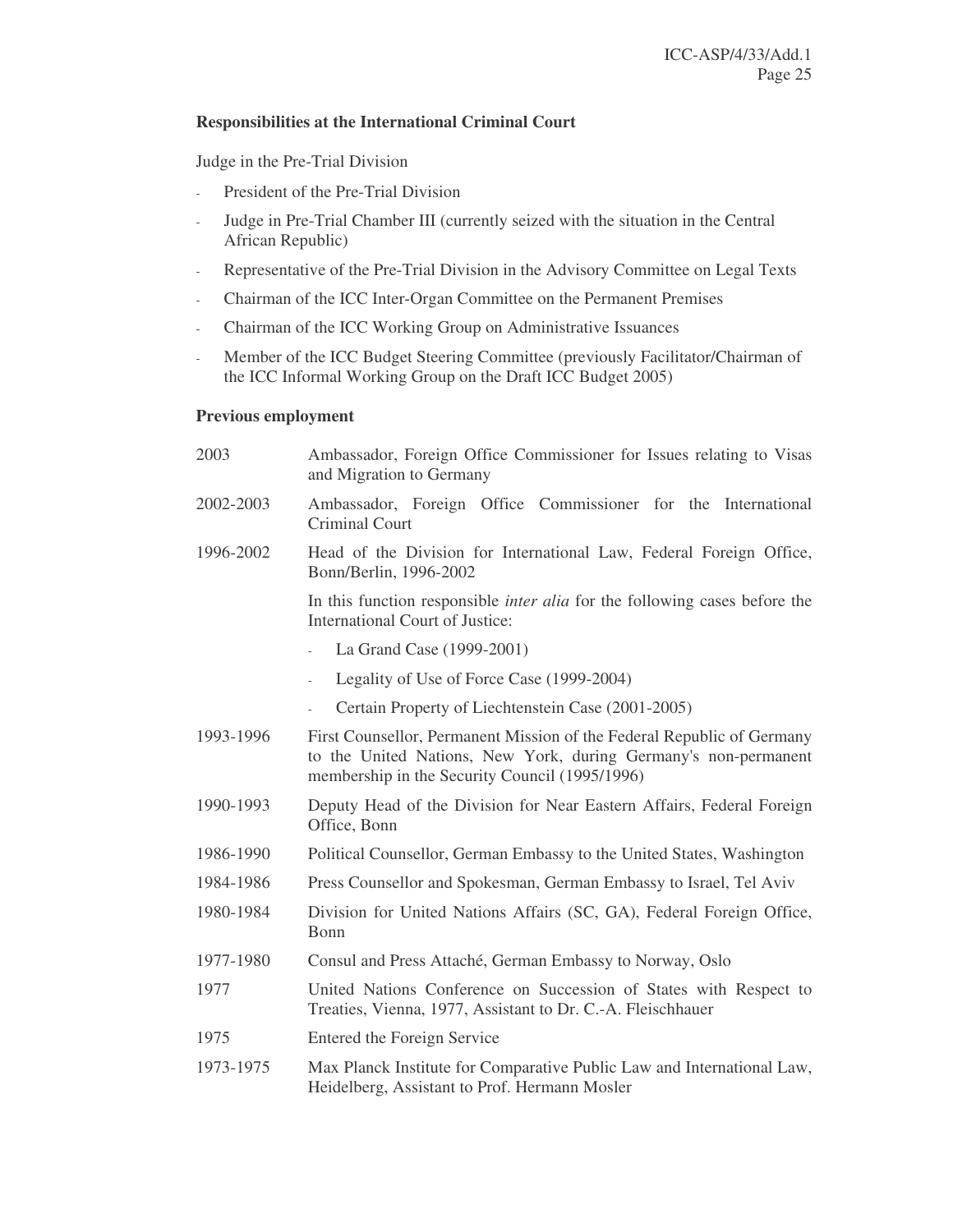1963-1967 Military Service in the German Army, last rank: Captain

#### **Education and professional training**

- International Peace Academy, Vienna, 1983
- Second State Examination in Law (equivalent to admission to the bar), Heidelberg, 1975
- Academy of International Law, The Hague, 1974
- Ecole Nationale d'Administration (ENA), Paris, 1972-1973
- Sidney Sussex College, Cambridge (UK), 1972 (summer course)
- First State Examination in Law, Heidelberg, 1971 (equivalent to first law degree, Universities of Heidelberg and Lausanne)

#### **Language Skills**

German, English, French, Norwegian

#### **Selected legal and diplomatic activities related to the International Criminal Court**

- Commissioner for the International Criminal Court, Deputy Head of the German delegation to the first meeting of the Assembly of States Parties to the Rome Statute, New York, September 2002;
- Head of the German delegation to the Preparatory Commission for the International Criminal Court, 1999-2002;
- Acting Head/Deputy Head of the German delegation to the Diplomatic Conference of Plenipotentiaries on the Establishment of an International Criminal Court, Rome, 1998;
- Head of the German delegation to the Preparatory Committee for the International Criminal Court, 1996-1998;
- German participant in the meeting of the enlarged Bureau of the Preparatory Committee for the International Criminal Court in Zutphen, Netherlands, 17-31 January 1998 (elaborating the "Zutphen Draft" for the Statute of the International Criminal Court);
- Chairman/Organizer of the inter-sessional working meetings concerning the definition of war crimes held in Bonn, June and October 1997 ("Bonn Paper on War Crimes", United Nations Doc. A/AC. 249/1997/WG.1/CRP.8 of 5 December 1997 as a basis for article 8 on war crimes in the Rome Statute);
- Chairman of the Preparatory Conference of 14 Central and Eastern European States for the Diplomatic Conference in Rome, Budapest, 13-15 May 1998;
- Organizer/Co-Chairman of the 18 dialogue and coordination meetings between likeminded States and the International NGO Coalition for the International Criminal Court, led by Convenor William Pace, regularly held at the meetings of the Preparatory Committee, at the Rome Conference and at the meetings of the Preparatory Commission and the Assembly of State Parties;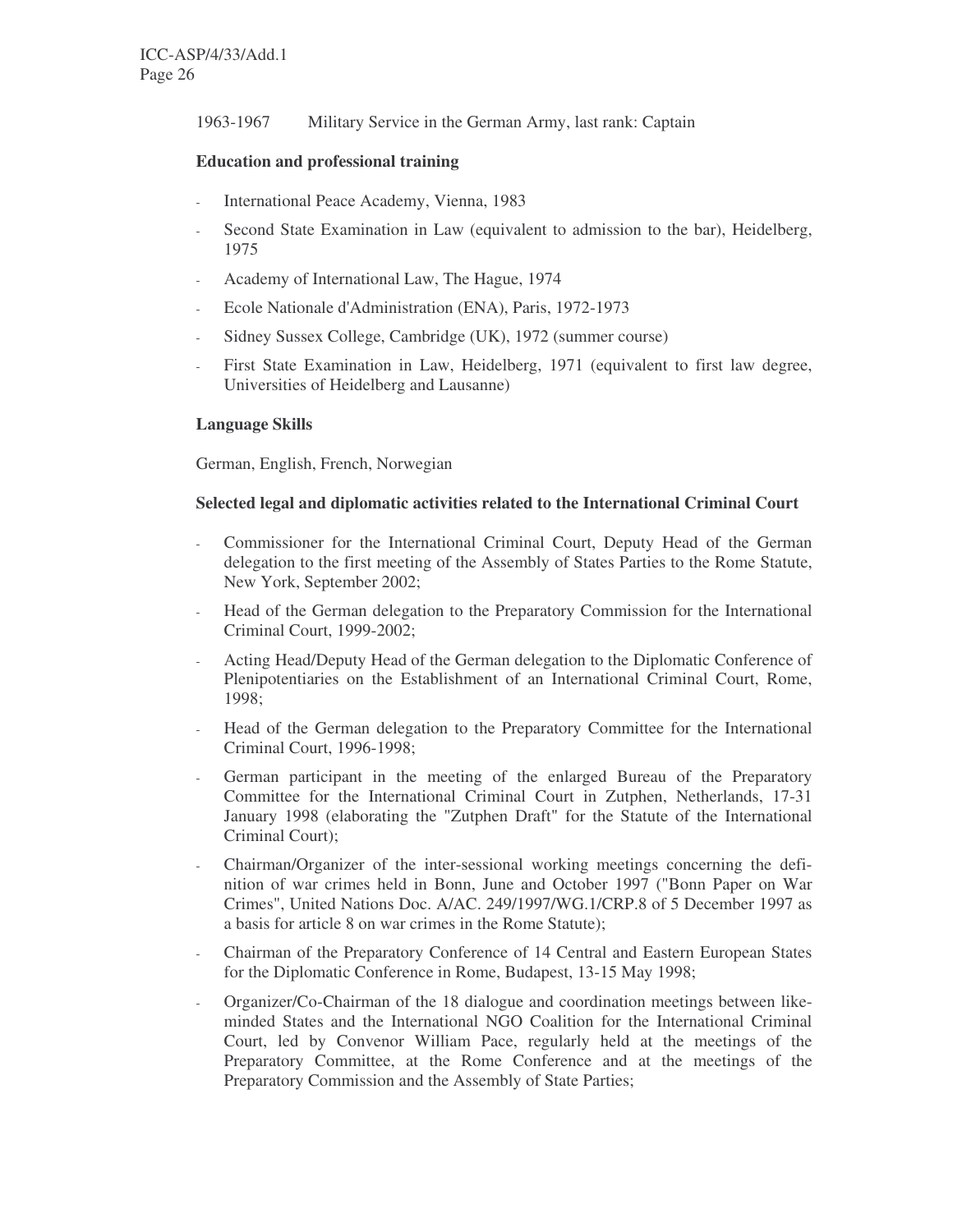- Chairman of the first consultation of the Council of Europe on the International Criminal Court in Strasbourg, 16/17 May 2000; Head of the German delegation during the second consultation of the Council of Europe on the International Criminal Court, Strasbourg, 13/14 September 2001.

### **Selected legal and diplomatic activities related to international humanitarian law**

- Member of the National Advisory Committee of the German Red Cross on international humanitarian law, 1996 – present.
- Member of the National Expert Commission on the Völkerstrafgesetzbuch (Code of Crimes against International Law) which between October 1999 and May 2001 elaborated the draft text of the Völkerstrafgesetzbuch. This Code has since been enacted by Parliament and entered into force on 30 June 2002.

#### **Membership in professional associations**

- German Society for International Law
- German United Nations Association
- German Council on Foreign Relations
- German Society for Military Law and International Humanitarian Law
- International Criminal Law Network

#### **Selected outreach**

Over 70 speeches, lectures and interviews (print media, radio and television) on the International Criminal Court, international humanitarian law and international criminal law in Germany, western and eastern Europe, the United States, Chile, Syria, China, the Philippines and Japan.

#### **Selected publications**

#### *Related to the International Criminal Court*

- "Developments at the International Criminal Court Construction Site for More Justice: The International Criminal Court After Two Years", American Journal of International Law, Vol. 99, No 2, April 2005, pp 370-384
- "Baustelle für mehr Gerechtigkeit Der Internationale Strafgerichtshof in seinem zweiten Jahr", Vereinte Nationen, No 4/2004, pp 1-9
- "Der Internationale Strafgerichtshof Stand und Perspektiven", Vortrag bei der Jahrestagung der Deutschen Vereinigung für Internationales Recht, Max-Planck-Institut für ausländisches öffentliches Recht und Völkerrecht, Heidelberg, 18. Juni 2004, (available on request)
- "La Corte Penal Internacional" in Dialogo Politico, Publicación trimestral de la Konrad-Adenauer Stiftung A.C. Año XXI - No 3 (2004), pp. 11-28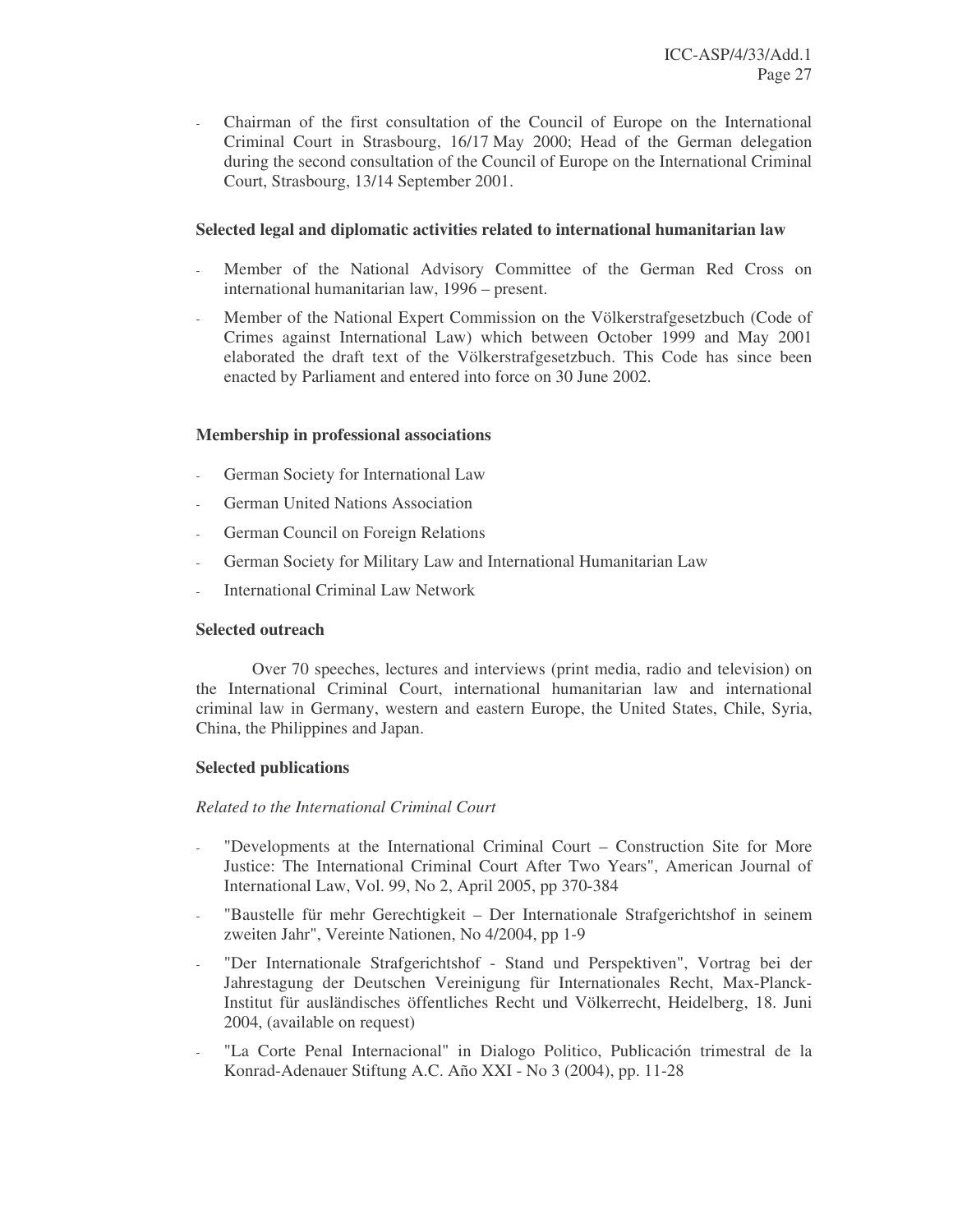- "Germany: Methods and techniques used to deal with constitutional, sovereignty and criminal law issues", in Roy S. Lee (ed.), Giving Effect to the International Criminal Court: Methods and Techniques for Handling Issues of Criminal Law, Constitution, and Sovereignty, forthcoming (2005)
- "Der Internationale Strafgerichtshof Das Vermächtnis von Nürnberg", in Andreas Zimmermann (ed.), Deutschland und die internationale Gerichtsbarkeit, Veröffentlichungen des Walther-Schücking-Instituts für Internationales Recht an der Universität Kiel, Band 149, Duncker& Humblot, Berlin, 2004
- "Substantive Criminal Law in the Rome Statute and its implementation in national legislation", in ICRC/Damascus University Faculty of Law, The International Criminal Court and Enlarging the Scope of International Humanitarian Law - Damascus Symposium, 13-14 December 2003, (2004), pp. 277-306 (also published in Arabic)
- "Preconditions to the Exercise of Jurisdiction", in: Antonio Cassese et al. (eds.), The Rome Statute of the International Criminal Court: A Commentary, pp. 583-618, Oxford University Press, 3 volumes, 2002
- "Der Internationale Strafgerichtshof: Eine Bestandsaufnahme in Frühjahr 2003", in: Die Friedens-Warte – Journal of International Peace and Organization, Vol. 78 (2003), No. 1, pp. 11-270
- "The International Criminal Court Current Perspective", in: Andreas Zimmermann (ed.), International Criminal Law and the Current Development of Public International Law, pp. 15-25, Veröffentlichungen des Walther-Schücking-Instituts für Internationales Recht an der Universität Kiel, Band 144, Duncker& Humblot, Berlin, 2003
- "The International Criminal Court", Country Report submitted by Germany to the XVIth Congress of the International Academy of Comparative Law, Brisbane, 14 - 20 July 2002, Section IV.A. Public International Law, in: Eibe Riedel, Stocktaking in German Public Law - German Reports on Public Law, Nomos-Verlag, 2002
- "Jurisdicción y cooperación en el Estatuto de la Corte Penal Internacional: Prinicipios y Compromisos", Hans-Peter Kaul/Claus Kreß in: Kai Ambos et al., La Nueva Justicia Penal Supranacional - Desarrollos post-Roma, pp. 297-342, Valencia, 2002
- "Der Aufbau des Internationalen Strafgerichtshofs Schwierigkeiten und Fortschritte", Vereinte Nationen, N° 6/2001, pp. 215-222
- "Der künftige Internationale Strafgerichtshof Eine Hoffnung auf mehr Gerechtigkeit?", Vortrag in München am 23. November 2001 bei der Veranstaltung des Landesverbandes Bayern der Deutschen Gesellschaft für die Vereinten Nationen (available on request)
- "Die Entwicklung des Völkerstrafrechts: Auf dem Weg zur Herrschaft des Rechts in den internationalen Beziehungen?", Vortrag in Berlin am 15. Oktober 2001 anlässlich der Vorstellung des Buches "International and National Prosecution of Crimes under International Law - Current Developments", Humanitäres Völkerrecht, N° 4/2001, pp. 251-254
- "The Continuing Struggle on the Jurisdiction of the International Criminal Court", in: Horst Fischer, Claus Kreß, Sascha Lüder (ed.), International and National Prosecution of Crimes under International Law - Current Developments, 2001, pp. 21-46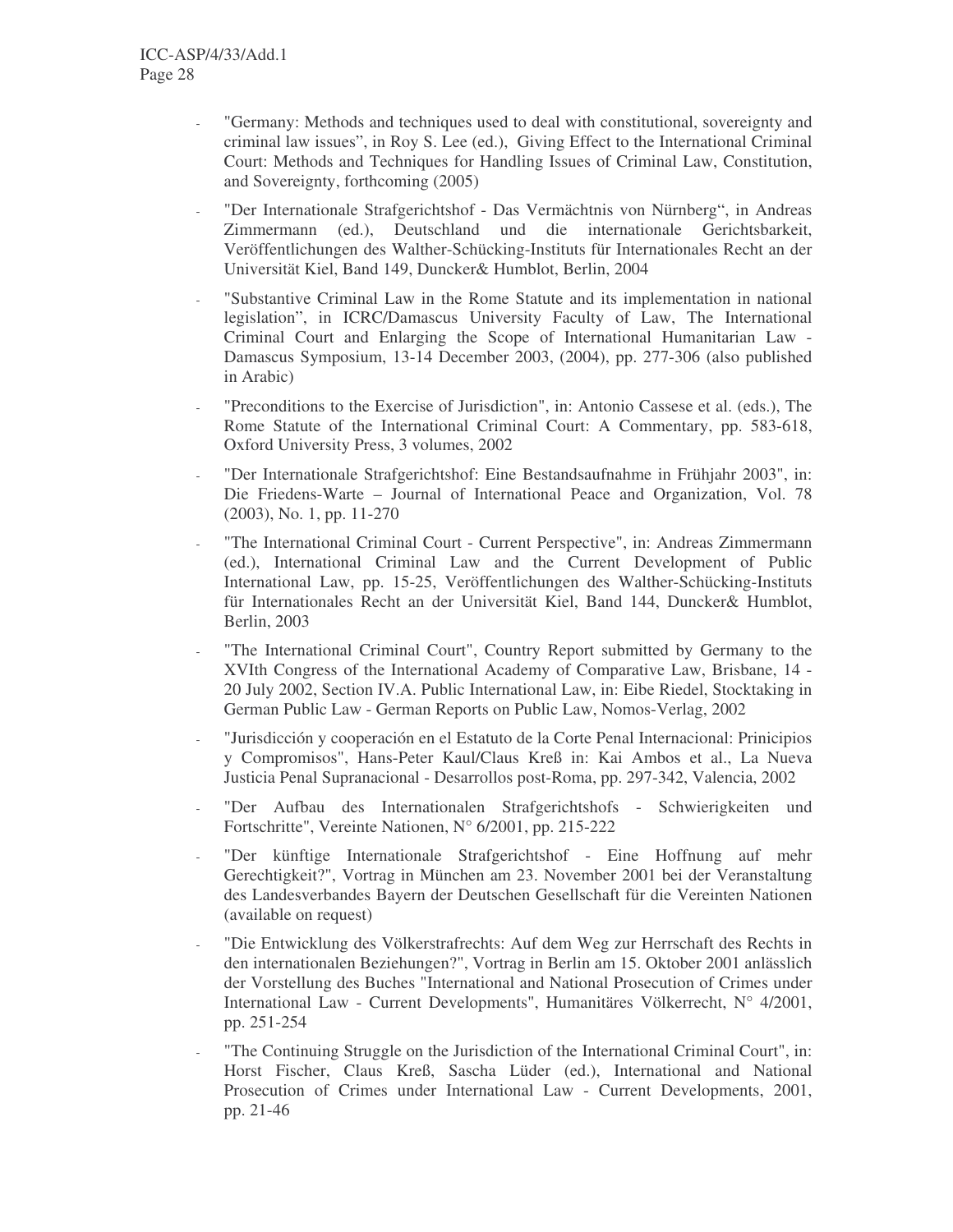- "The Crime of Aggression Definitional Options for the Way Forward", in: Mauro Politi, Giuseppe Nesi (ed.), The International Criminal Court and the Crime of Aggression, Ashgate Publishing Ltd., 2004, pp. 97-108
- "A Corte Internacional Criminal: A Luta pela sua Instalação e seus Esopos", in: Fauzi Hassan Choukr, Kai Ambos, Tribunal Penal Internacional, Editora Revista dos Tribunais Ltda., Sao Paulo, 2000, pp. 109-124
- "Globalisierung und NGO's am Beispiel der internationalen NGO-Koalition für den Internationalen Strafgerichtshof", Referat bei der Konferenz der Deutschen Gesellschaft für Auswärtige Politik am 18. Januar 2001 zu "Globalisierung und NGO's: Zielsetzungen, Aktivitäten und Rolle der Nichtregierungsorganisationen", forthcoming in: "Berliner Schriften zur Internationalen Politik", Leske+Budrich Verlag, 2005
- "Some Thoughts on the Jurisdiction System of the International Criminal Court", in Conference Report of "No Peace without Justice" on the European Intergovernmental Conference, Rome, 17/18 July 2000, on the 2nd Anniversary of the Rome Statute, in European Conference on the Rome Statute of the International Criminal Court, 2001, pp. 142-148
- "Jurisdiction and Cooperation in the Statute of the International Criminal Court Principles and Compromises", in Yearbook of International Humanitarian Law, Vol. 2 (1999), pp. 143-175 (Co-Author Claus Kreß)
- "The International Criminal Court: Jurisdiction, Trigger Mechanism and Relationship to National Jurisdiction", in: Mauro Politi, Guiseppe Nesi (ed.), The Rome Statute of the International Criminal Court - A Challenge to Impunity, (2001), pp. 59-62
- "The Crime of Aggression Towards its Effective Inclusion in the Subject-Matter Jurisdiction of the International Criminal Court", in: S. Perrakis (ed.), International Criminal Court- A new dimension in international justice. Questions and prospects for a new humanitarian order, Proceedings of the Santorini Colloquium, Essays on the International Protection of Human Rights and International Humanitarian Law, Ant. T. Sakkoulas Publ. (2002), pp. 105-113
- "Special Note: The Struggle for the International Criminal Court's Jurisdiction", in: European Journal of Crime, Criminal Law and Criminal Justice, Vol. 6 (1999),  $N^{\circ}$  4, pp. 364-376. (also available in Spanish, see immediately below)
- "La Corte Penal Internacional: la lucha por su competencia y su alcance", in: Kai Ambos, Oscar Julián Guerrero, El Estatuto de Roma de la Corte Penal Internacional, Universidad Externado de Colombia, Bogota, October 1999
- "Breakthrough in Rome The Statute of the International Criminal Court", in Law and State, Vol. 59/60 (1999), edited by the Institut für wissenschaftliche Kooperation, Tübingen, pp. 114-130
- "Völkerrechtlicher Vertrag und staatliches Recht am Beispiel des Statuts über den Internationalen Strafgerichtshof" – Vortrag am 29. Januar 1999 bei dem Symposium der Universität Leipzig "Völkerrechtlicher Vertrag und staatliches Recht vor dem Hintergrund zunehmender Verdichtung der internationalen Beziehungen", in: Leipziger Schriften zum Völkerrecht, Europarecht und ausländischen öffentlichen Recht, Vol. 1 (2000), pp. 53-67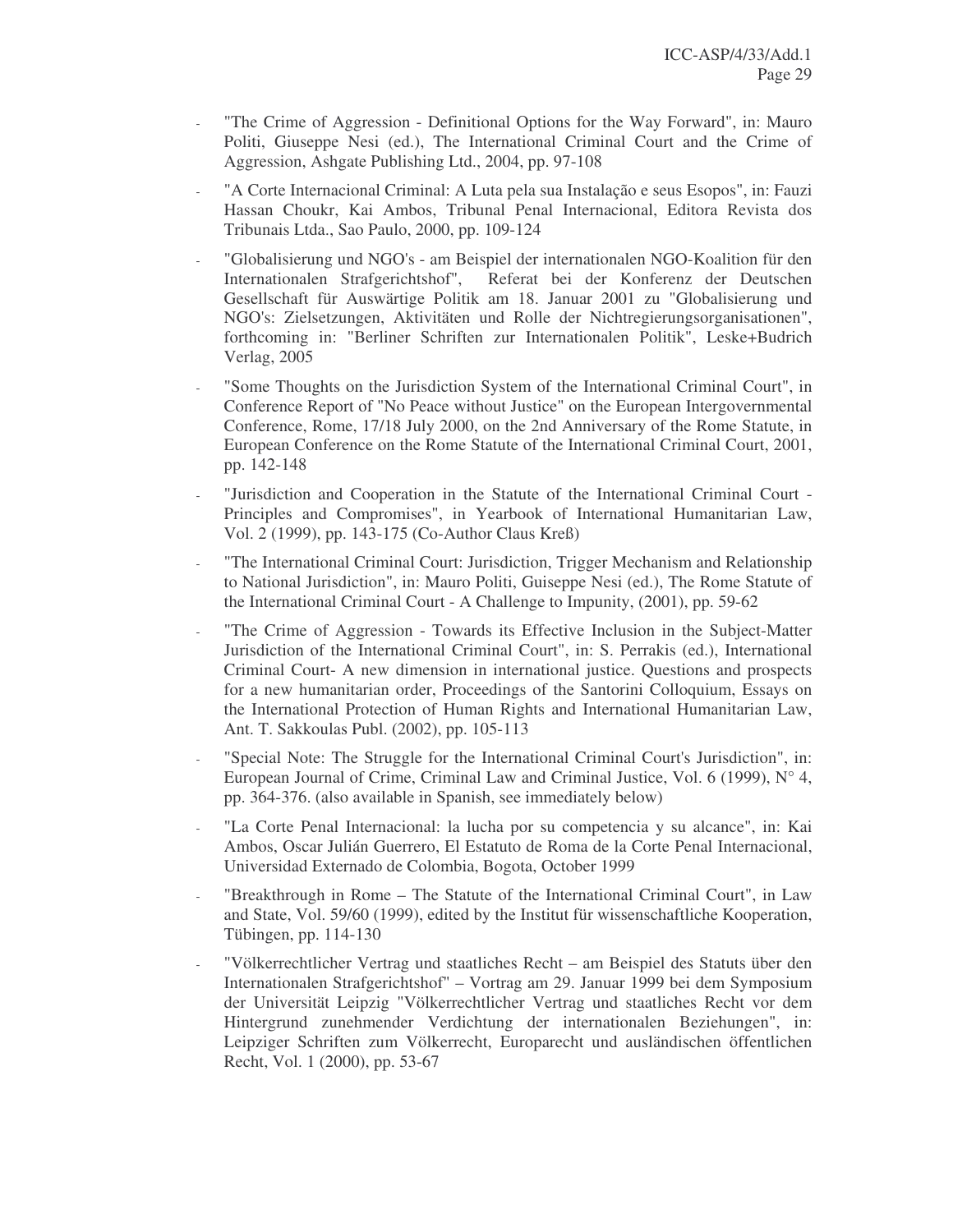- "Das Römische Statut des Internationalen Strafgerichtshofs: Auf dem Weg zu einer humaneren Weltordnung unter dem Schutz des Rechts?", Schriftenreihe des Walther-Schücking-Kollegs Nr. 22, Europa-Union-Verlag, Bonn, 1999
- "Der Vertrag über den Internationalen Strafgerichtshof und seine Bedeutung für das Humanitäre Völkerrecht" – Vortrag am 11. September 1998 vor der 42. Tagung der Justitiare und Konventionsbeauftragten des Deutschen Roten Kreuzes (available on request)
- "Internationaler Strafgerichtshof Ein bedeutender Anfang in Rom", in: Menschenrechtsschutz in der Praxis der Vereinten Nationen, von Gerhart Baum, Eibe Riedel, Michael Schäfer, 1998, pp. 273-278
- "Der Internationale Strafgerichtshof: Das Ringen um seine Zuständigkeit und Reichweite", Humanitäres Völkerrecht, 1998, N° 3, pp. 138-144. This contribution is also published in Völkerrechtliche Verbrechen vor dem Jugoslawien-Tribunal, nationalen Gerichten und dem Internationalen Strafgerichtshof - Beiträge zur Entwicklung einer effektiven internationalen Strafgerichtsbarkeit, Bochumer Schriften zur Friedenssicherung und zum Humanitären Völkerrecht, von Horst Fischer, Sascha Rolf Lüder, Vol. 35 (1999), pp. 177-191
- "Towards a Permanent Criminal Court Some Observations of a Negotiator", Human Rights Law Journal, 1997, N° 5-8 vom 28. November 1997, pp. 169-174
- "Durchbruch in Rom Der Vertrag über den Internationalen Strafgerichtshof", Vereinte Nationen, 1998, N°4, pp. 125-130
- "Auf dem Weg zum Weltstrafgerichtshof Verhandlungsstand und Perspektiven", Vereinte Nationen, 1997, N° 5, pp. 177-181
- "Establishment of a Permanent International Criminal Court", A report on the state of negotiations presented at a hearing conducted by Alliance 90/Greens in Bonn on 30 June 1997 (available on request)
- "Das Vorhaben der Errichtung eines Ständigen Internationalen Strafgerichtshofs Verhandlungsstand und Perspektiven" – Vortrag am 30. Juni 1997 bei einer Veranstaltung von Bündnis 90/Grüne (available on request)

### *Related to other fields of Public International Law*

- "Article 27 of the Charter of the United Nations" (with Bruno Simma), in The Charter of the United Nations - A Commentary, (2nd edition), edited by Bruno Simma (2002) pp. 476-522
- "Fink, Udo: Kollektive Friedenssicherung. Kapitel VII United Nations Charta in der Praxis des Sicherheitsrats der Vereinten Nationen", Book review, in Vereinte Nationen, 1999, N° 3, pp. 114, 115
- "Arbeitsweise und informelle Verfahren des Sicherheitsrats der Vereinten Nationen Beobachtungen eines Unterhändlers", Vereinte Nationen, 1998 N° 1, (1998), pp. 6-13
- "Die Sanktionsausschüsse des Sicherheitsrats Ein Einblick in Arbeitsweise und Verfahren", Vereinte Nationen, 1996, N° 3, (1996), pp. 96-103
- "37. Generalversammlung: Fortgang der Flüchtlingsinitiative der Bundesrepublik Deutschland", Vereinte Nationen, 1983, N° 3, (1983), pp. 91/92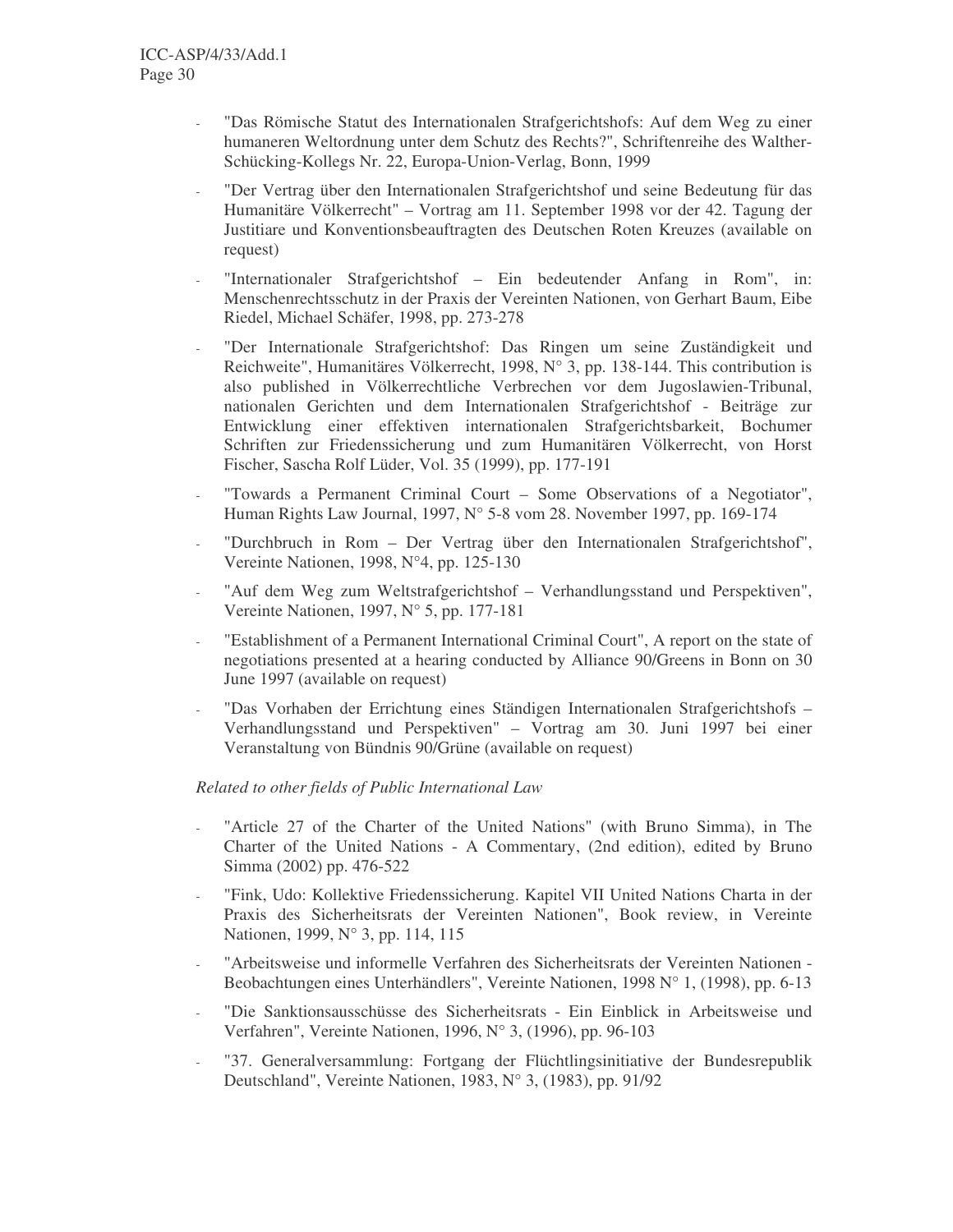- "UN-Friedenstruppen: Versuch einer Bilanz Ein Diskussionsbeitrag aus deutscher Sicht in 33 Thesen", Vereinte Nationen, 1983, N° 1, (1983), pp. 1-7
- "Das Staatshaftungsrecht der Schweiz", Ländergutachten, Rechtsvergleichender Gutachtenband des Max-Planck-Instituts für ausländisches öffentliches Recht und Völkerrecht, (1976)
- "Das Arzneimittelrecht der Schweiz", Ländergutachten, Rechtsvergleichender Gutachtenband des Max-Planck-Instituts für ausländisches öffentliches Recht und Völkerrecht, (1975)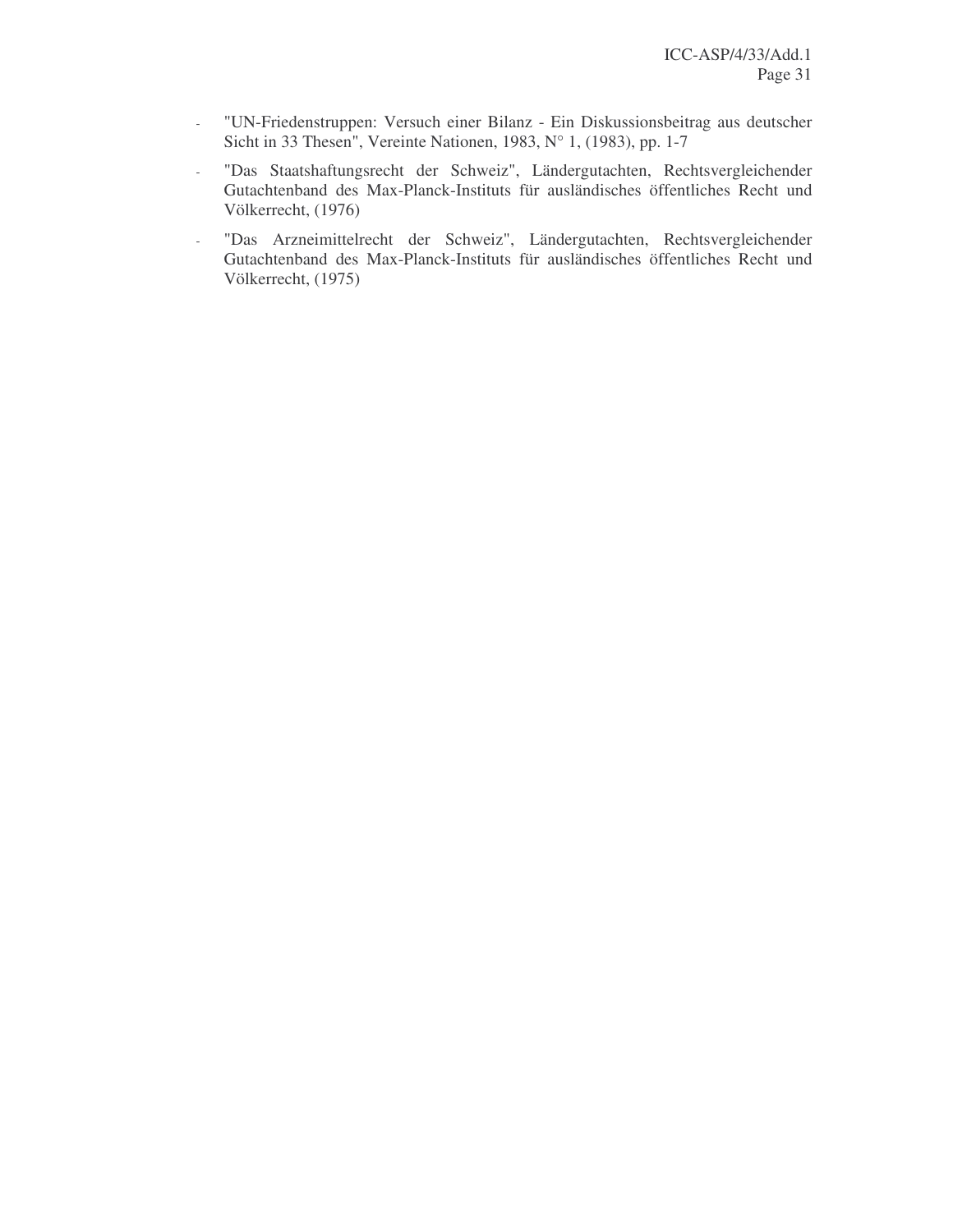## **4. Kourula, Erkki (Finland)**

[Original: English/French]

#### **Note verbale**

The Embassy of Finland presents its compliments to the Director of the Secretariat of the Assembly of States Parties and has the honour, with reference to the Secretariat's Note No. ICC-ASP/4/S/4 dated 18 April 2005, to communicate here enclosed the nomination of Dr. Erkki Kourula as a candidate for re-election as a judge of the International Criminal Court.

Judge Kourula was nominated by the national group of Finland in the Permanent Court of Arbitration. A letter from the national group together with a statement specifying the qualifications of Judge Kourula, as well as his curriculum vitae, are attached to this Note. The statement submitted in accordance with article 36, paragraph 4(a), of the Rome Statute of the International Criminal Court, and paragraph 6 of the resolution of the Assembly of States Parties relating to the procedure for the nomination and election of judges of the International Criminal Court, and the curriculum vitae are submitted in both English and French.

The candidature of Judge Kourula enjoys the support of all the five Nordic Countries.

The Embassy of Finland avails itself of this opportunity to renew to the Director of the Secretariat of the Assembly of States Parties the assurance of its highest consideration.

\* \* \*

#### **Statement of qualifications**

#### **(a) Article 36, paragraph 3, subparagraph (a)**

*Judge Kourula is a person of high moral character, impartiality and integrity who possesses the qualifications required in his State for appointment to the highest judicial offices.*

In accordance with section 11, subsection 1 of the Finnish Act on Judicial Appointments (Act No. 205/2000), members of the Supreme Court and the Supreme Administrative Court must be eminent legal experts fulfilling the following requirements. The candidate must be a righteous Finnish citizen who has earned a Master's degree in law at a Finnish university and who by his or her previous activities in courts of law or other functions has demonstrated the professional competence and the personal characteristics necessary for successful performance of the duties inherent in the position of a judge. Candidates may obtain the necessary qualifications in legal professions other than those constituting part of the judiciary. Such professions include positions as practising lawyers, prosecutors, research fellows and university lecturers, as well as legal officers responsible for legal drafting. In addition, international duties and certain administrative and law enforcement duties may provide the necessary qualifications.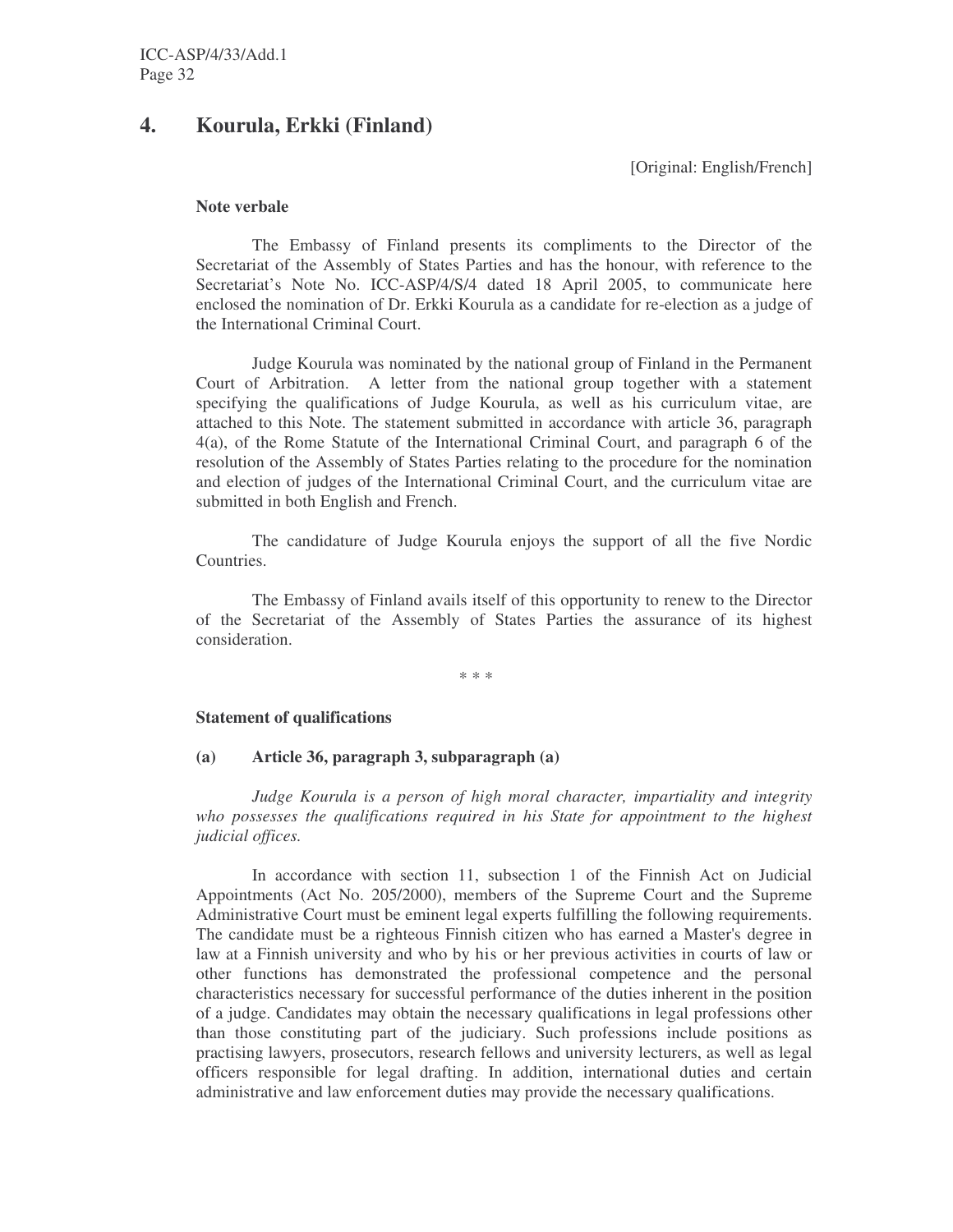Judge Kourula has obtained an LL.M and an LL.Lic from the University of Helsinki, and a Ph.D. in international law from the University of Oxford*.* He has also served as a district judge in Finland, dealing with criminal cases. His qualifications as well as his extensive experience in the legal profession (expanded upon below) qualify him for appointment to the highest judicial offices in Finland. In addition, as former Director General for Legal Affairs at the Ministry for Foreign Affairs, Judge Kourula held a public office for which section 125 of the Finnish Constitution requires skill, ability and irreproachable conduct.

#### **(b) Article 36, paragraph 3, subparagraph (b)**

*Judge Kourula has established competence in relevant areas of international law, including international humanitarian law and the law of human rights, and has extensive experience in a professional legal capacity which is of relevance to the judicial work of the Court.*

Judge Kourula is a prominent international lawyer with both outstanding experience and profound knowledge of international law. He holds a Ph.D. in international law from the University of Oxford and has throughout his academic and diplomatic career been actively engaged in issues of public international law, including international humanitarian law and the law of human rights. Being a member of the first panel of judges at the International Criminal Court, he has gained essential experience and insight for making the Court operational. Judge Kourula's substantial experience, qualifications and competence together with his clear dedication to the International Criminal Court are without question.

Judge Kourula was elected as judge of the International Criminal Court at the first elections in February 2003. He was called to serve full-time at the International Criminal Court in November 2003 and was assigned to the Appeals Division. Throughout his tenure Judge Kourula has been an active member of the Court.

In 2003-2004, he took part in the preparation of the Regulations of the Court as chairperson of the judges' drafting and working group. As the Regulations were adopted in May 2004, Judge Kourula was involved in both the preparation of a Report on the Regulations for the Assembly of States Parties and its presentation to the Assembly.

Judge Kourula has been a member of several working groups within the Court and has substantially contributed to various issues that have arisen within the Court, for instance in the framework of the Code of Judicial Ethics. As member of the Appeals Division he was elected to serve as the Appeals Division Judge on the Advisory Committee on Legal Texts.

Judge Kourula has served as coordinator for victims' issues among the judges, an area requiring innovation and foresight as this is the first time that victims have the right to participate in the proceedings of an international criminal court.

He has actively contributed to outreach on behalf of the Court both at the seat of the Court in The Hague and abroad. He represented, for example, the President at the Inter-Parliamentary Union meeting in Manila earlier this year and has briefed various audiences on the objectives and activities of the Court in Tokyo, Prague, Stockholm, Kiev, Helsinki, Rome, Oslo and Paris.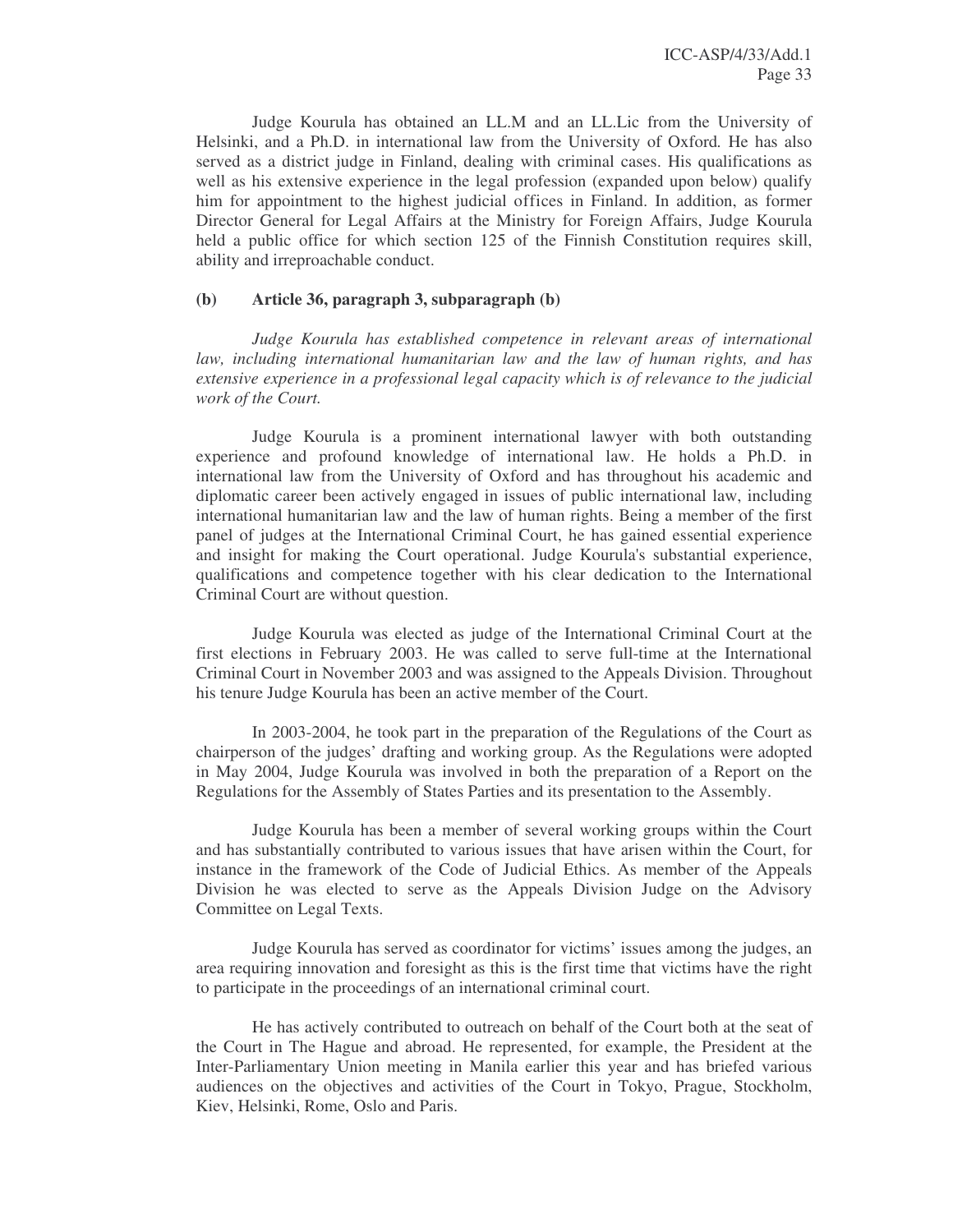Before becoming a judge at the International Criminal Court, he served in the Finnish Ministry for Foreign Affairs (MFA) between 1985 and 2003 in various legal capacities and was appointed Director General for Legal Affairs in 2002. Before taking up the post of Director General for Legal Affairs, he served as Permanent Representative of Finland to the Council of Europe, Strasbourg (1998-2002), Deputy Director General for Legal Affairs (1995-1998), Minister Counsellor and Legal Adviser to the Permanent Mission of Finland to the United Nations, New York (1991-1995), Director of the International Law Division of the MFA (1989-1991) and Counsellor and Legal Adviser to the MFA (1986-1989).

As Legal Adviser to the Permanent Mission of Finland to the United Nations from 1991 to 1995, Judge Kourula followed closely the developments that led to the establishment of the international criminal tribunals for the former Yugoslavia and Rwanda. He was later a member of a ministerial delegation to the International Criminal Tribunal for the former Yugoslavia (ICTY) in The Hague in 1997 and was the head of a Finnish evaluation mission on the performance of the International Criminal Tribunal for Rwanda (ICTR), Arusha, 1998. He was actively involved in the negotiations on the Rome Statute from 1995 to 1998 as head of the Finnish delegation to the Preparatory Committee as well as to the United Nations Diplomatic Conference in Rome on the Establishment of an International Criminal Court. In this context he also held several international positions of trust, such as member in the enlarged bureau and coordinator for jurisdictional issues.

While serving as Permanent Representative of Finland to the Council of Europe in Strasbourg he gained profound knowledge and experience in the fields of protection of human rights and the rule of law, including the work of the European Court of Human Rights. He was appointed Chair of the Rapporteur Group on Human Rights and Chair of the Rapporteur Group on National Minorities and also served as Rapporteur on relations between the Council of Europe and the United Nations.

As Director General for Legal Affairs, Judge Kourula bore principal responsibility for advising the Government on issues of international law, including international humanitarian law and the law of human rights. He was the Agent of the Government of Finland in cases brought against Finland before the European Court of Human Rights and in cases before the European Court of Justice. He also served as chairman of the Finnish National Committee on International Humanitarian Law.

Throughout his distinguished career, Judge Kourula has made an important contribution to the academic discourse on current issues of international law, especially on the activities of the United Nations and its bodies, and certain key questions relating to the implementation of the Rome Statute.

### **(c) Article 36, paragraph 3, subparagraph (c)**

Judge Kourula fulfils the language requirements in respect of both working languages of the Court, English and French. Of the other official languages of the Court, he is able to use Russian and understand Spanish. In addition to his mother tongue, Finnish, he is fluent in Swedish and German and understands Dutch.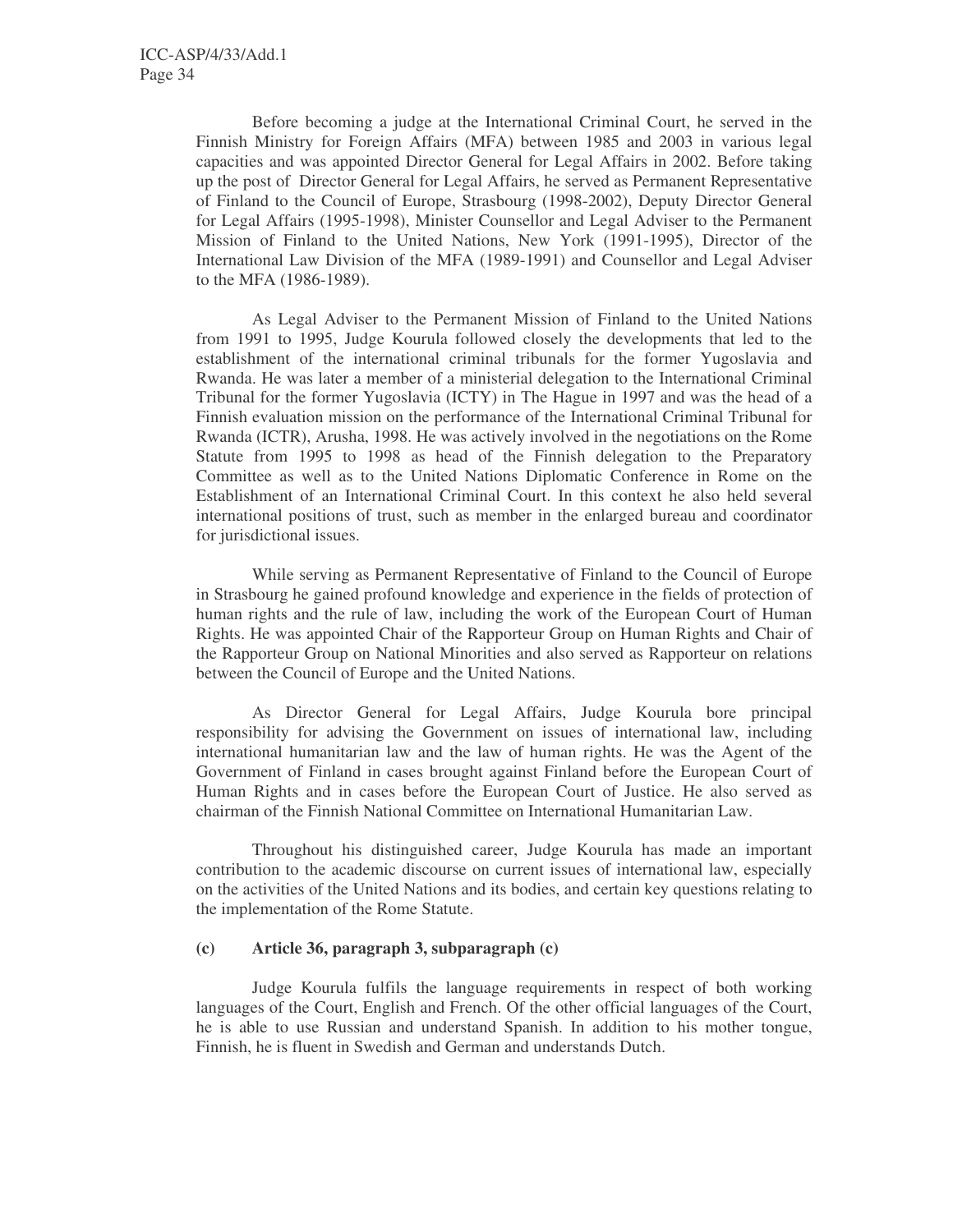#### **(d) Article 36, paragraph 5**

Judge Kourula is being nominated for inclusion on list B for the purposes of article 36, paragraph 5, of the Rome Statute.

#### **(e) Article 36, paragraph 8, subparagraphs (a) (i) to (iii)**

- (i) Judge Kourula is qualified for appointment to the highest judicial offices in Finland, a country with a civil law system largely influenced by the Nordic and Central European legal traditions.
- (ii) Judge Kourula is a national of Finland, which is a member of the Western European and Others Group of States.
- (iii) Gender: male.

#### **(f) Article 36, paragraph 8, subparagraph (b)**

The legal expertise of Judge Kourula is particularly strong in issues relating to victims. He has served as coordinator for victims'issues among the judges. His competence in this field should be considered and is indeed of great relevance to the judicial work of the Court.

\* \* \*

| Date of birth 12 June 1948 |                                                        |
|----------------------------|--------------------------------------------------------|
| <b>Marital Status</b>      | Married to Dr. Pirkko Kourula, with two children       |
| Languages                  | Finnish, English, French, Russian, Swedish and German, |
|                            | as well as comprehension of Spanish and Dutch          |

#### **Education and qualifications**

Ph.D. in International Law (Oxford) LL.Lic. (Helsinki) LL.M. (Helsinki)

Qualification for appointment to highest judicial offices

#### **Professional experience**

- Judge, International Criminal Court (Appeals Division) (2003- )
- Director General for Legal Affairs, Ambassador, Ministry for Foreign Affairs (2002- 2003)
- Ambassador, Permanent Representative of Finland to the Council of Europe, Strasbourg (1998-2002)
- Deputy Director General for Legal Affairs, Ambassador, Ministry for Foreign Affairs (1995-1998)
- Minister Counsellor and Legal Adviser, Permanent Mission of Finland to the United Nations, New York (1991-1995)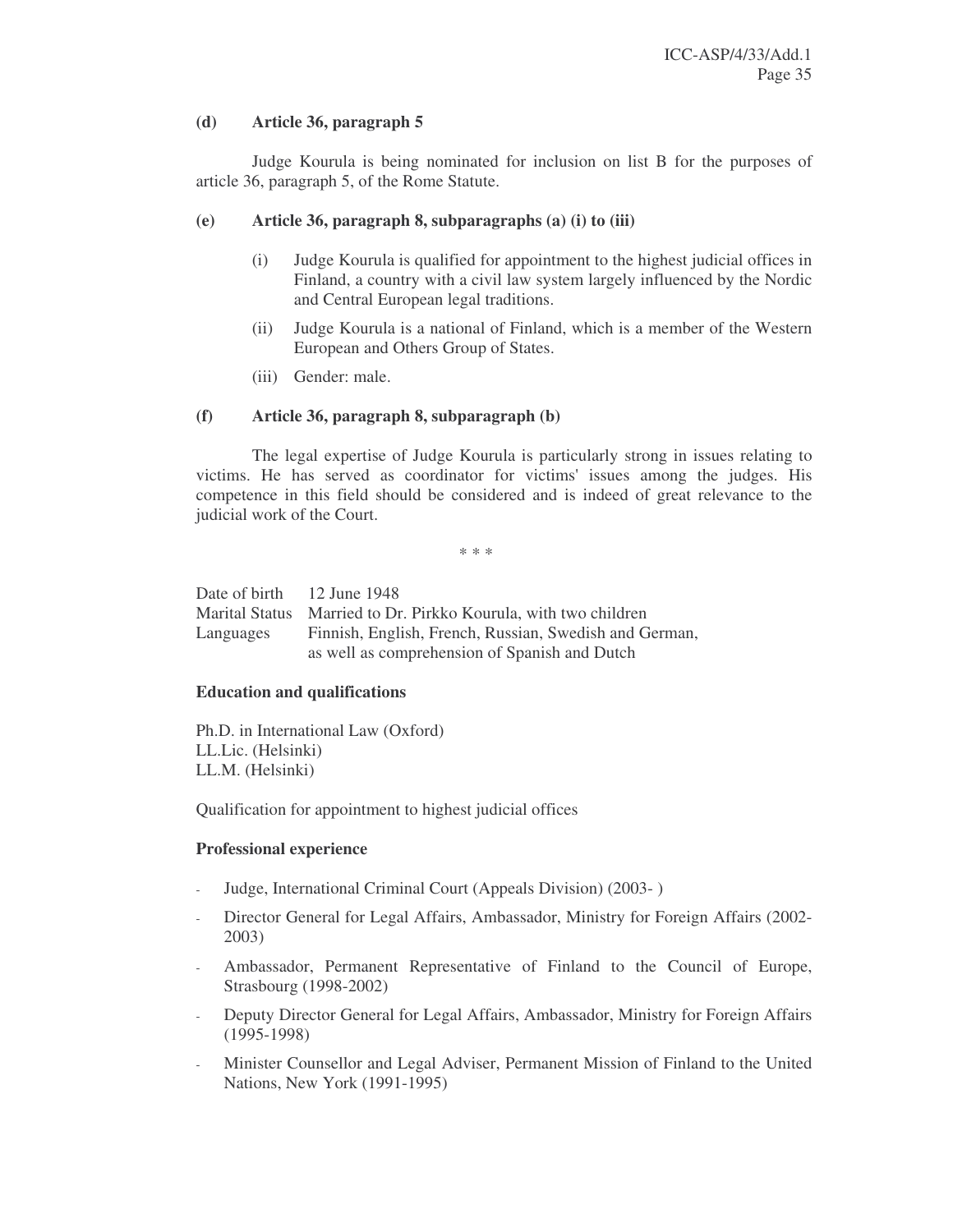- Director, International Law Division, Ministry for Foreign Affairs (1989-1991)
- Counsellor and Legal Adviser, Ministry for Foreign Affairs (1986-1989)
- Various research posts in the fields of international, constitutional and administrative law (University of Helsinki, University of Oxford, Academy of Finland and United Nations, Geneva, 1972-1982, 1984-85)
- Professor of International Law, University of Lapland, Rovaniemi (1982-83)
- District Judge (1979)

### **Judge at the International Criminal Court**

- Elected as a judge of the International Criminal Court at the first elections, February 2003;
- Assigned to the Appeals Division;
- Called to serve full-time at the International Criminal Court from November 2003 and been actively involved in many issues since;
- Devoted a large amount of time to the preparation of the Regulations of the Court and served as chairperson of the judges' drafting and working group; was involved in both the preparation of a Report on the Regulations for the Assembly of States Parties and was one of the four judges making a presentation on the Regulations to the Assembly of States Parties in September 2004;
- Has been elected by the Appeals Division to serve as the Appeals Division Judge on the Advisory Committee on Legal Texts;
- Has also served as coordinator for victims' issues among the judges, an area of great importance; has actively contributed to outreach on behalf of the Court at The Hague and abroad (representing e.g. the President at the Inter-Parliamentary Union meeting in Manila earlier this year, in addition to presentations in Tokyo, Prague, Stockholm, Kyiv, Helsinki, Rome, Oslo and Paris);
- Has been an energetic member of various important working groups and has generally been vigorously concerned to ensure that issues that must be considered are considered. Actively contributes to all issues that arise and must be dealt with within the judiciary (another example being the Code of Judicial Ethics) and the Appeals Division and plays an energetic role in important ongoing projects.

### **Other legal functions**

- Agent of the Government of Finland before the European Court of Human Rights (Strasbourg) (2002-2003)
- Agent of the Government of Finland before the European Court of Justice (Luxembourg) (2002-2003)

#### **Committees, Conferences and Missions**

- Head of the Finnish delegation to the Preparatory Committee and head of the Finnish delegation to the United Nations Diplomatic Conference (in Rome) on the Establishment of an International Criminal Court (member of the enlarged bureau and coordinator for jurisdictional issues) (1994-1998)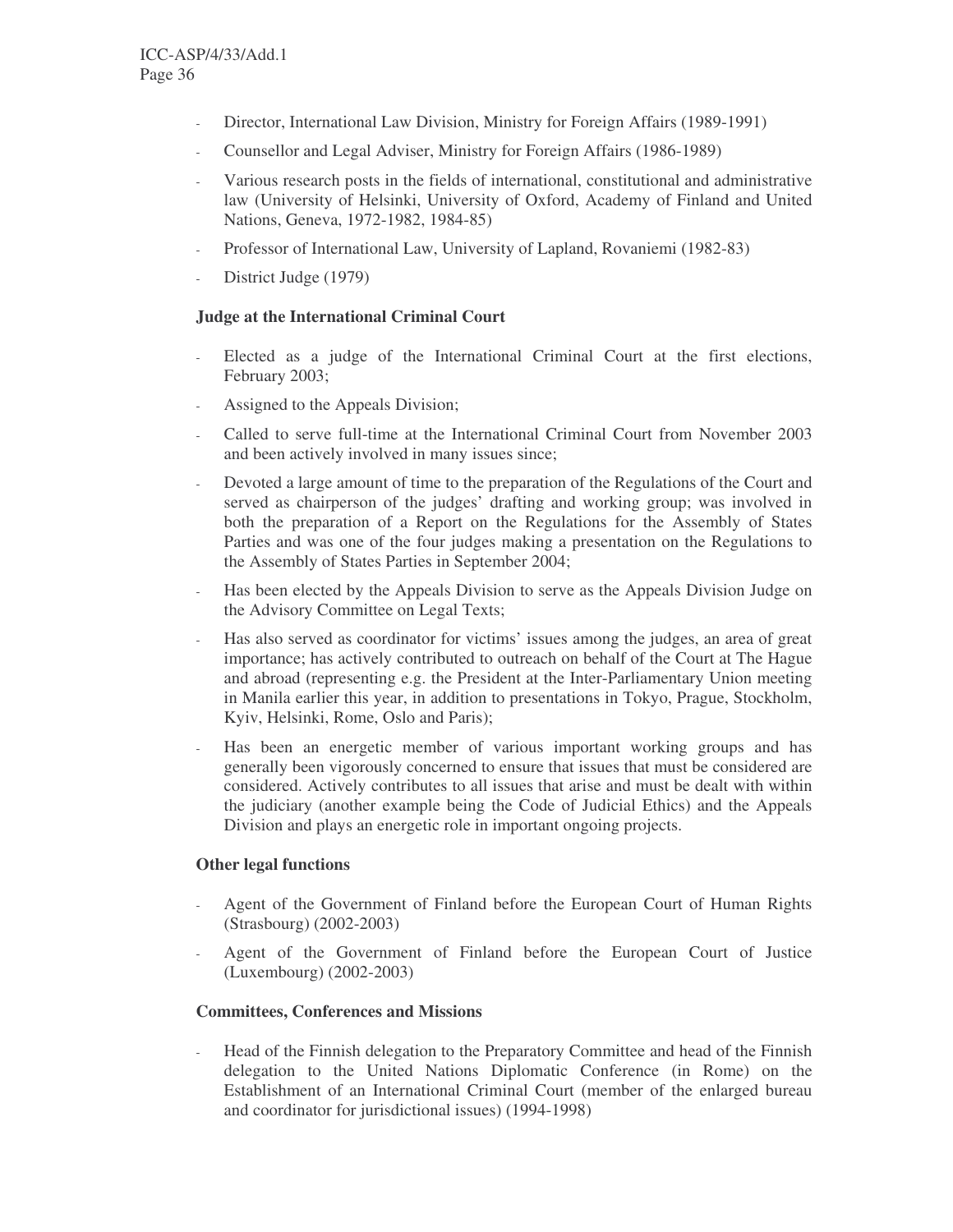- Chair of a working group for the establishment of the International Criminal Court (Syracusa 1995 and 1996), and participant in informal consultations for the establishment of the International Criminal Court (Zutphen 1998)
- Chairperson of the Special Committee on the Charter of the United Nations and on the Strengthening of the Role of the Organization, New York (1994)
- Special Adviser to the Chairman of the Working Group on the Question of Equitable Representation and Increase in the Membership of the Security Council, (New York 1993-1995)
- Member of the Finnish delegation to the United Nations General Assembly (Sixth Committee) (1986-1990 and 1995-1997)
- Council of Europe:
	- Rapporteur on Relations between the Council of Europe and the United Nations (1999-2002)
	- Chair of the Rapporteur Groups on Human Rights and National Minorities (2000-2002)
- Head of a Finnish evaluation mission on the performance of the ICTR (Arusha, 1998), and member of a ministerial delegation to the ICTY (The Hague, 1997)
- Participation over the years in numerous international conferences, symposia and seminars on international law, mainly on humanitarian, human rights and criminal law as well as the law of international organizations, including the annual lectures and research periods at The Hague Academy of International Law (1972, 1975 and 1977).

## **Publications**

- "The Identification and Characteristics of Regional Arrangements for the Purpose of the United Nations Charter" (doctoral thesis, Oxford)
- Contributions to publications and articles on key issues pertaining to implementation of the Statute of the International Criminal Court, including victims' rights, as well as on activities of the United Nations and its bodies, collective security systems, peacekeeping, and civil crisis management
- Numerous lectures on various topics of international law at universities and institutions in a number of European and Asian countries, the United States and the United Nations

\* \* \*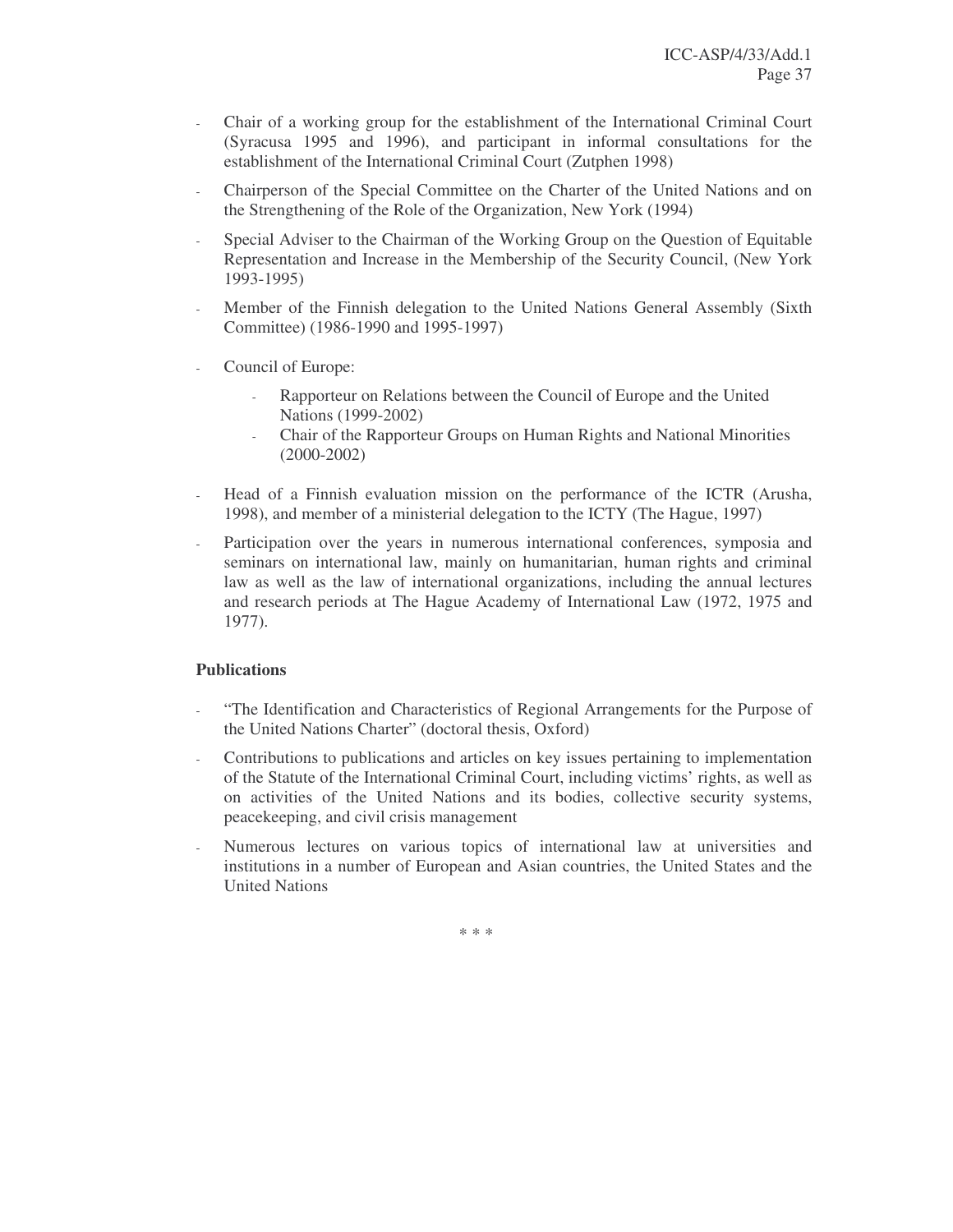Helsinki, 21 July 2005

Sir,

With reference to the Secretariat of the Assembly of States Parties' Note No. ICC/ASP/4/S/4, dated 18 April 2005, concerning the nomination of candidates for election as a judge of the International Criminal Court, the national group of Finland in the Permanent Court of Arbitration has the honour to inform you that the group has, at its meeting on 7 October 2004, nominated Dr. Erkki Kourula as a candidate for re-election as a judge of the International Criminal Court as well as to the procedure provided for nomination of candidates for the International Court of Justice in the Statute of that Court.

Attached to this letter, you will find the statement submitted in accordance with article 36, paragraph 4(a), of the Rome Statute of the International Criminal Court, and paragraph 6 of the resolution of the Assembly of States Parties relating to the procedure for the nomination and election of judges of the International Criminal Court, as well as Dr. Kourula's curriculum vitae.

The group recognizes the significance of the re-election of Dr. Kourula in order to ensure continuity in the Court at this early stage of its operation. We are convinced that Dr. Kourula fully meets the requirements and high expectations set for the judges of the International Criminal Court and that his outstanding expertise would continue to make a significant contribution to the fulfilment of the Court's important duties.

Accept, Sir, the assurances of our highest consideration.

The National Group of Finland in the Permanent Court of Arbitration:

(*Signed*) Bengt Broms, Professor, Member of the Iran-United States Claims Tribunal

(*Signed*) Irma Ertman, Ambassador, Ministry for Foreign Affairs

(*Signed*) Kirsti Rissanen, Secretary General, Ministry of Justice

(*Signed*) Gustaf Möller, Justice, Supreme Court of Finland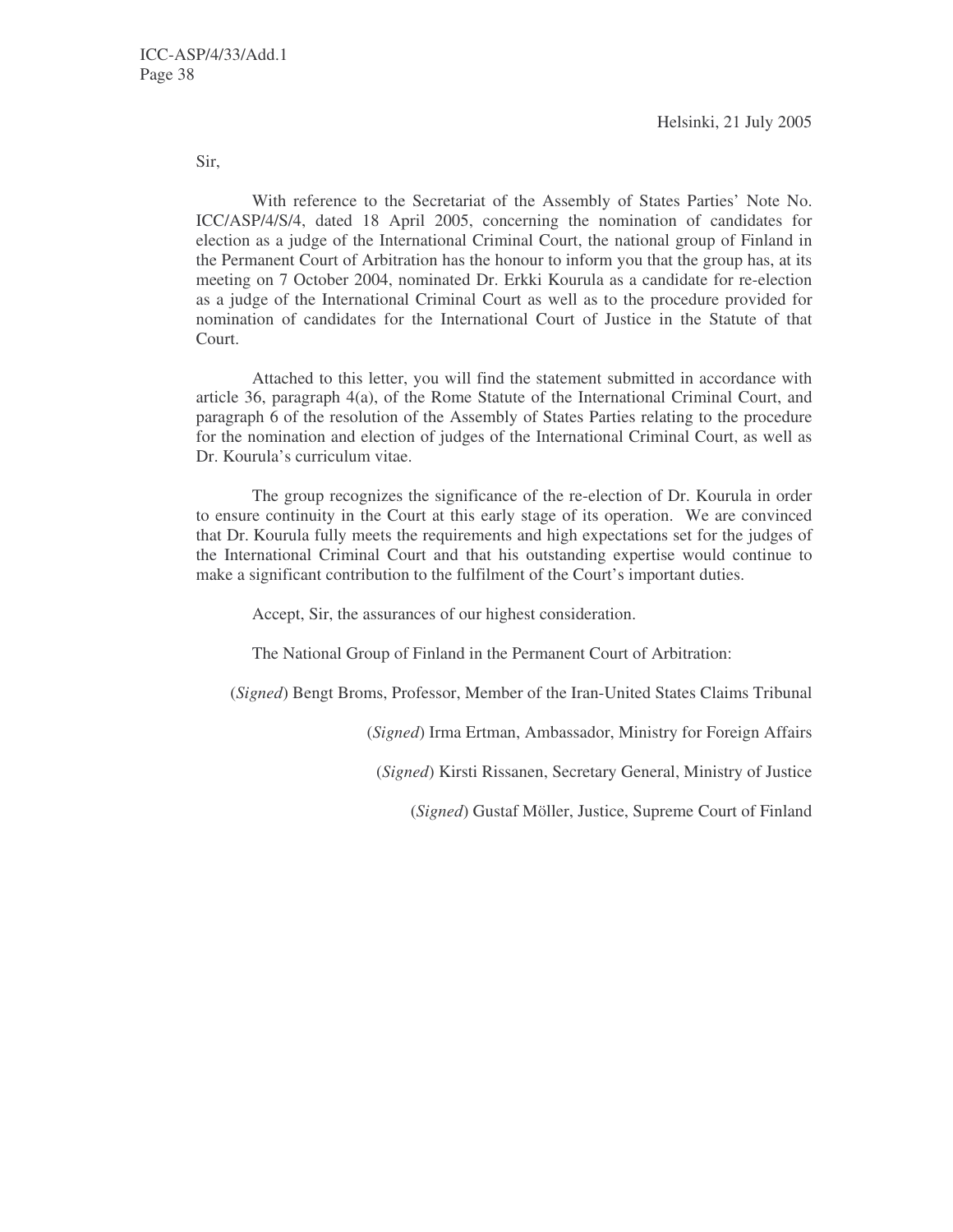## **5. Kuenyehia, Akua (Ghana)**

[Original: English]

#### **Note verbale**

….

The Permanent Mission of Ghana to the United Nations presents its compliments to the Director, Secretariat of the Assembly of States Parties to the International Criminal Court, and with reference to the Secretariat of the Assembly of States Parties Note No: ICC-ASP/4/S/4 of 18<sup>th</sup> April 2005, has the honour to inform the latter that the government of the Republic of Ghana has nominated Professor (Mrs.) Akua Kuenyehia, First Vice-President of the International Criminal Court, for re-election as Judge of the International Criminal Court. Professor Kuenyehia's candidature was endorsed by the African Union at the Executive Council Meeting held in Sirte, Libya, from  $28<sup>th</sup>$  June  $-2<sup>nd</sup>$  July 2005.

Professor (Mrs.) Aku Kuenyehia's nomination was done pursuant to the requirements indicated in article  $36(4)(a)(i)$  of the Rome Statute of the International Criminal Court and in accordance with article  $36(3)(a)$  and  $b(ii)$ . Professor Kuenyehia's nomination shall be on list B.

Professor Kuenyehia has, since March 2003, served in the capacity of First Vice-President of the Court with responsibility for the administration of the Court. Apart from liaising with the Registrar of the Court on administrative matters, Professor Kuenyehia completed the preparation of a comprehensive document on the Terms and Conditions of the Judges of the Court, which was adopted by the Assembly of States Parties at the  $6<sup>th</sup>$  Plenary Meeting in September 2004. She, inter alia, also facilitated the drafting of Staff Rules of the Court.

Professor Kuenyehia, in light of her extensive experience in gender issues, assisted with the organization of gender sensitizing programmes for judges during the Plenary Sessions of March and May 2004. She is therefore eminently qualified under article 36 paragraph 8(b) of the Statute.

The Government of Ghana, mindful of the critical role that the International Criminal Court has to play in combating impunity for the most serious international crimes, and in contributing to the development of international criminal and humanitarian law, believes that the International Criminal Court should be occupied by judges of the highest professional expertise, competence and gender sensitivity.

It is for this reason that the Government of Ghana is nominating Professor Akua Kuenyehia, who has a broad and varied experience as judge, academic, solicitor and gender activist of international standing, for re-election as Judge of the International Criminal Court.

Attached is a statement submitted in accordance with article 36.4(a) of the Rome Statute and a copy of Professor Kuenyehia's curriculum vitae, which clearly indicates the multifaceted aspects of her professional career.

\* \* \*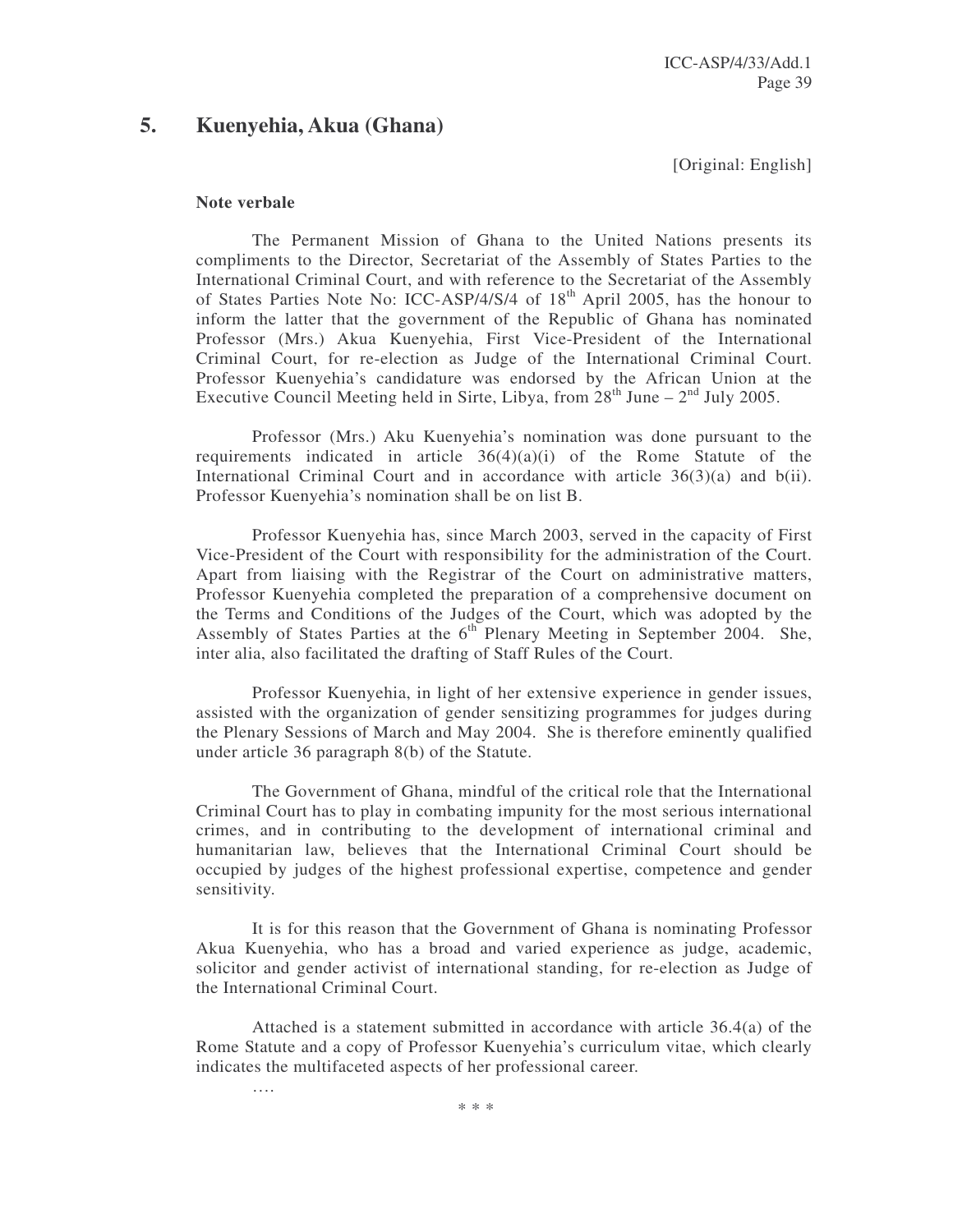#### **Statement of qualifications**

1. Professor (Mrs.) Akua Kuenyehia is a barrister and solicitor of the Supreme Court of Ghana. She was called to the Ghana Bar in 1970 and therefore qualified to practise law in Ghana. She is a person of high moral character, impartiality and integrity. She possesses qualifications for appointment to the highest judicial office not only in Ghana but also within the Commonwealth. She is being nominated under the procedure for appointment to the highest judicial offices in the State in question.

2. Mrs. Kuenyehia possesses the necessary experience as solicitor, advocate, law lecturer, human rights expert as well as competence in criminal law and procedure. She has taught and written on International Law, Gender Issues and International Human Rights Law.

3. Professor Kuenyehia has an excellent command of English and a reasonable knowledge of French.

4. Her tenure at the International Criminal Court has raised her experience to another level.

5. Being the First Vice-President of the Court with responsibility for administration, she liaises with the Registrar, who is in charge of the day-to-day running of the Court.

6. In addition, Professor Kuenyehia, together with the Second Vice-President, used their background and experience in gender issues to organize gender training for judges.

7. Mrs. Kuenyehia is a national of Ghana and does not possess the nationality of any other country.

8. Professor Kuenyehia is from a Common Law System which is one of the prominent legal systems in the world. Her selection will also lead to a fair representation of both male and female judges.

\* \* \*

| Office Address:        | International Criminal Court, Den Haag                        |
|------------------------|---------------------------------------------------------------|
| Tel.:                  | 00 31 70 515 8195                                             |
| Fax:                   | 00 31 70 515 8789                                             |
| E-mail:                | $akua.kuenyehia@ice-cpi.int$                                  |
| Languages:             | English – fluent, French – basic, and four Ghanaian languages |
| <b>Marital Status:</b> | Married with three adult children                             |

#### **Academic Qualifications**

1972: BCL, University of Oxford, Oxford 1969: LLB 2nd Class (Upper Division), Univ. of Ghana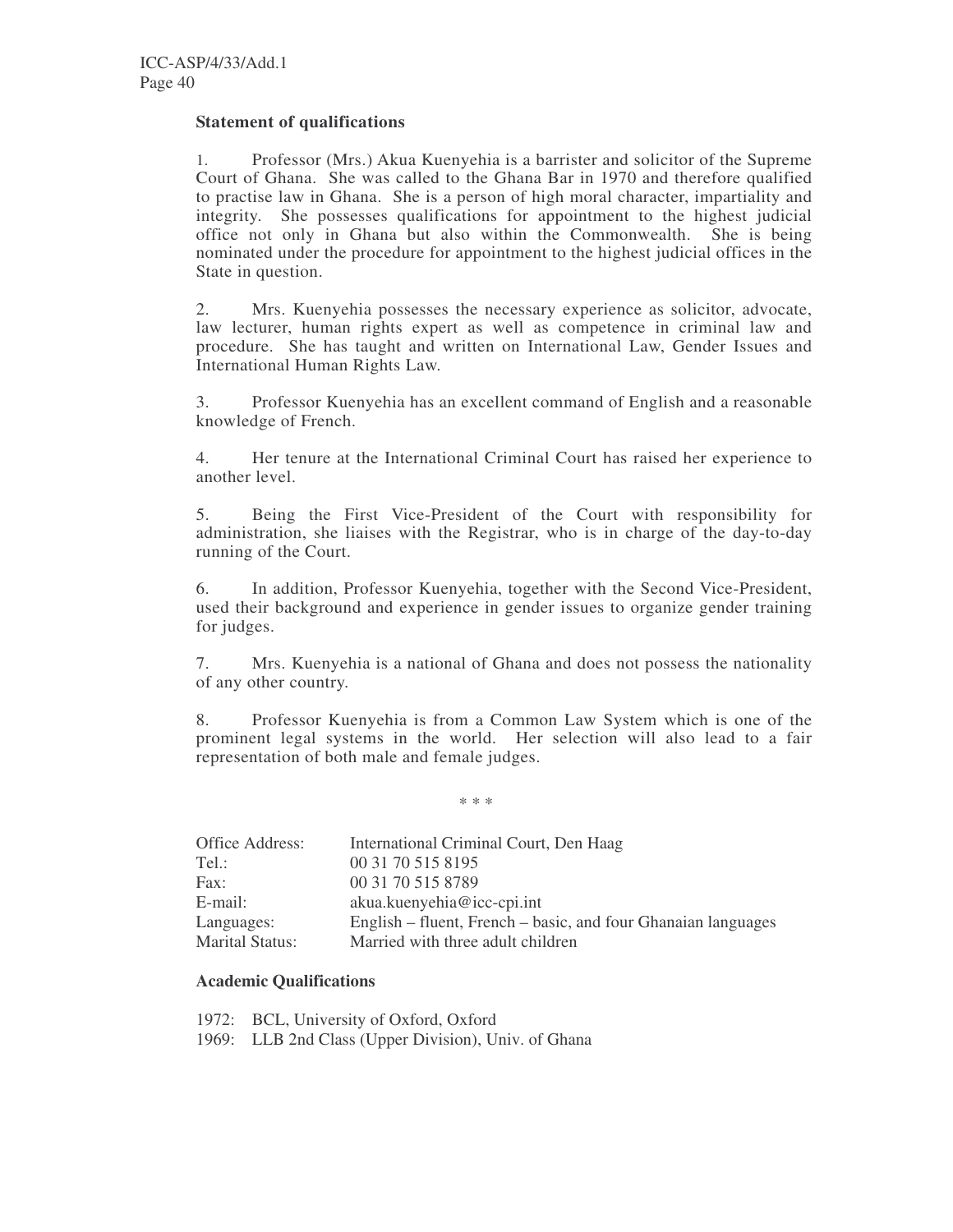## **Professional Qualification**

Professional Diploma for Admission to Ghana Bar - 1970

#### **Awards**

- Awarded the prestigious Mensah Sarbah Prize for the Best Student in the Professional Law Class in 1970
- Awarded a Commonwealth Foundation Fellowship for distinguished Commonwealth Scholars in 1991

#### **Professional Associations**

- Member Ghana Bar Association
- Member International Federation of Women Lawyers (FIDA)
- Member International Bar Association
- Member The African Society of International and Comparative Law
- Member Ghana Association of Consultants
- Member Women in Law and Development in Africa (WILDAF)
- Member Society for International Development (SID)

#### **Work Experience**

- March 2003 to date Judge and First Vice-President of the International Criminal Court
- May 1996 to June 2003 Dean, Faculty of Law, University of Ghana
- April 2001 to Sept. 2002 Acting Director, Ghana School of Law
- Feb. 1996 Associate Professor, Faculty of Law, University of Ghana
- 1985 to 1996 Senior Lecturer, Faculty of Law, University of Ghana
- 1972 to 1985 Lecturer, Faculty of Law, University of Ghana
- Sept. to Dec. 1988 Visiting Scholar, Department of Constitutional Law, Faculty of Law, State University of Leiden, Leiden, The Netherlands
- May to Sept. 1987 Consultant Senior Lecturer, Faculty of Law, Imo State University, Okigwe, Nigeria
- April 1985 to June 1986 Company Secretary / Legal Adviser, Unilever Ghana Ltd
- 1984 to 1985 Lecturer, Ghana School of Law
- Aug. 1980 to June 1981 Visiting Associate Professor and Research Fellow, Temple, University School of Law, Philadelphia, Penn. USA
- 1972 to 1978 Lecturer, Ghana Workers College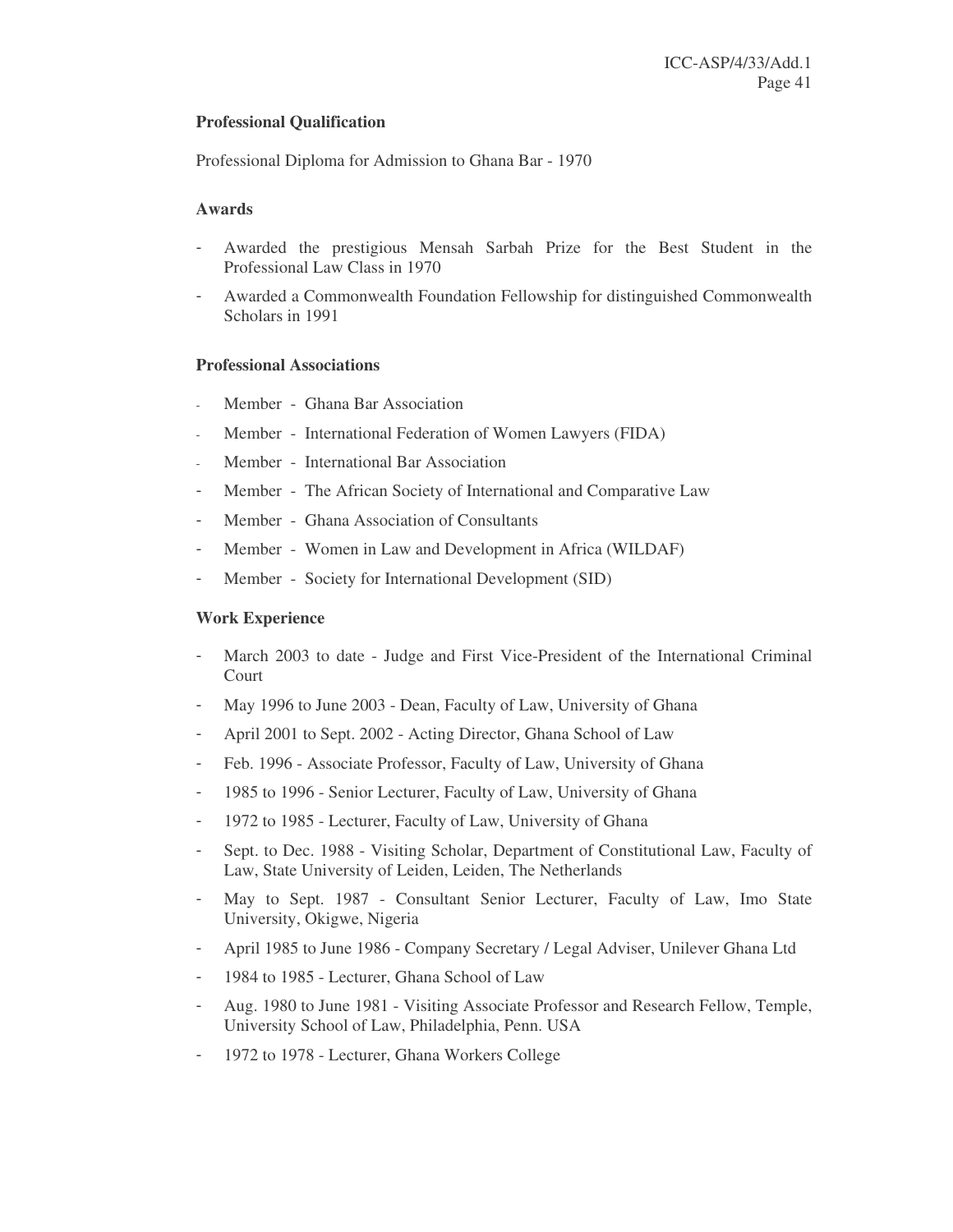## **Courses taught while at University**

- University of Ghana Contracts, International Law, Labour Law, Criminal Law, Health Law, Police Administration, Gender & the Law, International Human Rights Law
- North-Western University Women and Law School of Law, 1999 to 2002
- Imo State University, Nigeria International Law, May to Sept.1986
- Temple Law School, Philadelphia Women and Law, Jan. to May 1981

## **Publications**

**Book:** *Women and Law in Sub Saharan Africa* with Prof. Cynthia Bowman: Published by SEDCO, Ghana - July 2003

**Book Editor:** *Gender Relations in the Family: A West African Perspective*. Published by Women and Law in West Africa, printed by Yamens - Dec. 2003

**Book Editor:** *Women and Law in West Africa- Situational Analysis of Some Key Issues Affecting Women*, 1998

## **Chapters in Books**

- "Economic and Social Rights of Women: A West African Perspective", in *Common Ground or Mutual Exclusion? Women's Movements & International Relations*, Eds: Marriane Braig and Sonja Wolte, pp. 160-170, Zed Books, 2002
- "Improving the Reform Process through Legal Training", in *Comprehensive Legal and Judicial Development. Towards an Agenda for a Just and Equitable Society in the 21 st Century*, Ed. Rudolf V Van Puymbroeck. The World Bank, 2001, pp. 299 – 306
- "Legal Literacy and the process of Empowerment A Personal Experience", in *Experiences in Capacity-Building for Ghanaian Women*, ed. Florence Dolphyne and Esther Ofei-Aboagye, 2001, pp. 9 – 13
- "Family Law in Ghana and its Implications for Women", with Esther Ofei-Aboagye, in *Situational Analysis of Some Key Issues Affecting Women*, pp.23 – 61
- "Violence Against Women in Ghana", with Ellen Bortei-Doku Aryeetey, in *Situational Analysis of Some Key Issues Affecting Women*, pp.272 – 29
- "Organizing at the Regional Level The Case of WILDAF", published in *From Basic Needs to Basic Rights* - ed. M. Schuler ,Chapter 32
- "The Impact of Structural Adjustment Programmes on Women's International Human Rights: The Example of Ghana", Chap. 18, pp. 422 - 436, *Human Rights of Women National Perspectives*: Ed. by Rebecca J. Cook. University of Pennsylvania Press, Philadelphia, 1994
- "Legal Literacy and Law Enforcement Agencies", in *Ghana: Legal Literacy - A Tool for Women's Empowerment*, Part 5, pp. 301 – 311, ed. Margaret Schuler and another. Published by OEF International, 1992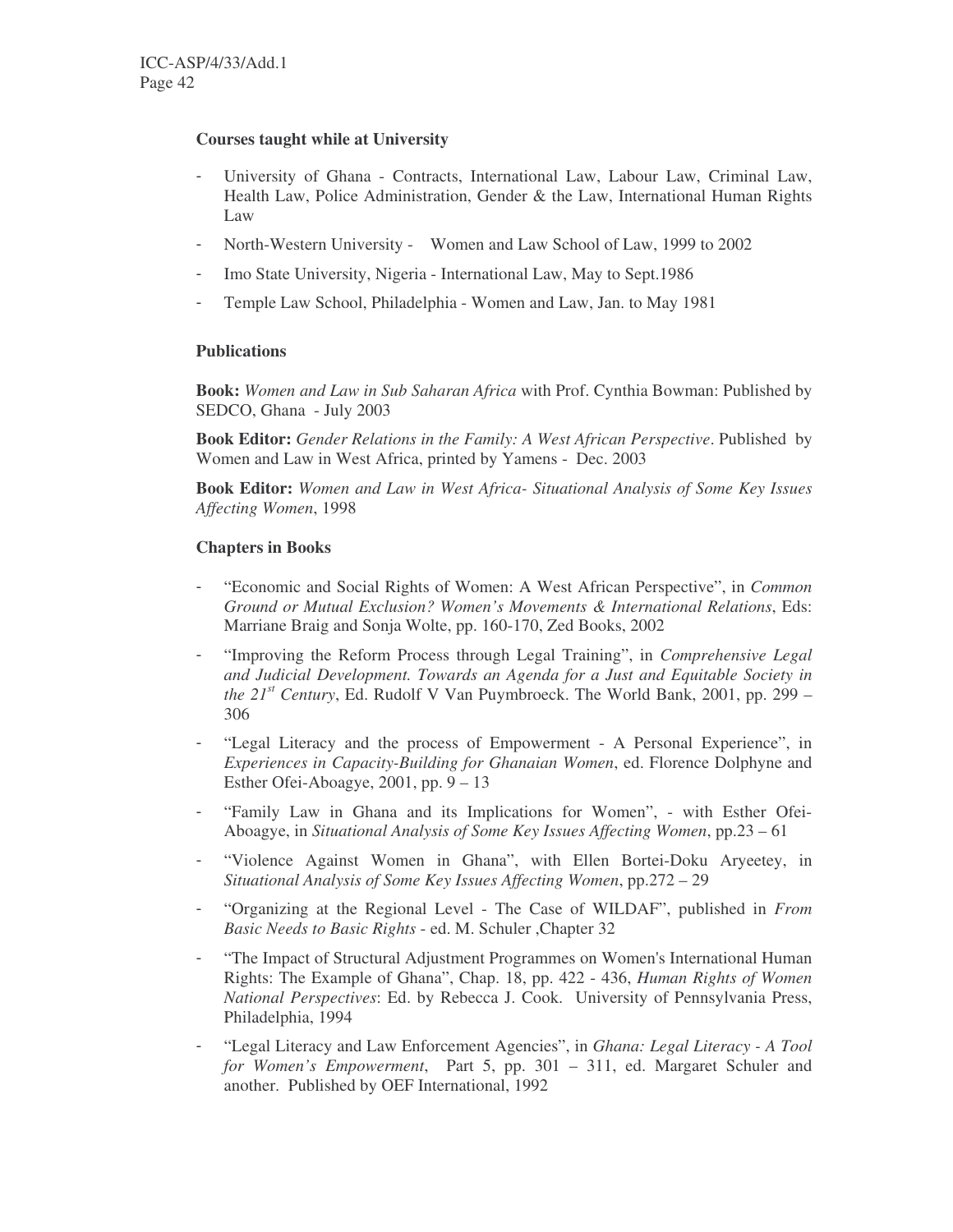Regional Enforcement of Human Rights: Claiming Our Place: The African System: Working The Human Rights System to Women's Advantage, pp. 95 – 99, ed. Margaret Schuler, published by Institute For Women Law and Development

## **Major articles**

- "The Role of Social and Economic Rights of Women in Africa", published in *WILDAF NEWS* - Issue Number 1, 1998 pp.4-9
- "50 Years of The Universal Declaration of Human Rights and The Rights of Women in Africa" - *Africa Legal Aid Quarterly* - July to September 1998, pp. 7 - 9
- "Distribution of Property between Spouses or Divorce in Ghana" Vol. 18, *University of Ghana Law Journal,* pp. 94 - 108
- "Women and Family Law in Ghana An Appraisal of the Property Rights of Married Women in Ghana". Vol. 17, *University of Ghana Law Journal*, pp. 72 - 99
- Legal Services and Education to Grassroots Women in Ghana Women, Law and Development in Africa Origins and Issues - pp. 117-125 - published by OEF International, Washington, 1990
- Legal Aid Services to Women in Ghana Women, Law and Development Action for Change. pp. 53 - 60 - Published by OEF International, Washington, D.C., 1990
- "The Problem of the Persistent Offender in the Ghanaian Penal System" Vol. 15, *University of Ghana Law Journal*, pp. 84 - 96
- "Women and Family Law in Ghana" *Proceedings of Seminar on Ghanaian Women in Development* - Vol. 1, pp. 316, 1978
- Labour Laws on Retirement in Ghana Ageing and Social Change 34th Annual New Year School - Editor: Opare Abetia, pp. 48 - 52

## **A Selection of Conference Papers**

- 2005 An Introduction to the ICC: Structure, Organs and Mandate, paper delivered at a specialised Training Course for Diplomats and Embassy Staff on the International Criminal Court organized by the TMC Asser Institute in February
- 2004 Gender Challenges of the Rome Statute, paper delivered at the School of Law, Nottingham University in February
- 2004 The International Criminal Court and the various challenges ahead, paper delivered at the Human Rights Centre, Faculty of Law, Queens University Belfast, April
- 2004 International Criminal Court and the challenges ahead keynote address at the research coordination day of Faculty of Law, University of Maastricht in May
- 2004 An overview of the International Criminal Court, its mandate, organs and trigger mechanisms, paper presented at a training workshop on the ICC organized by the University of Nottingham and the Human Rights Law Centre of the University of Cape Town, South Africa in June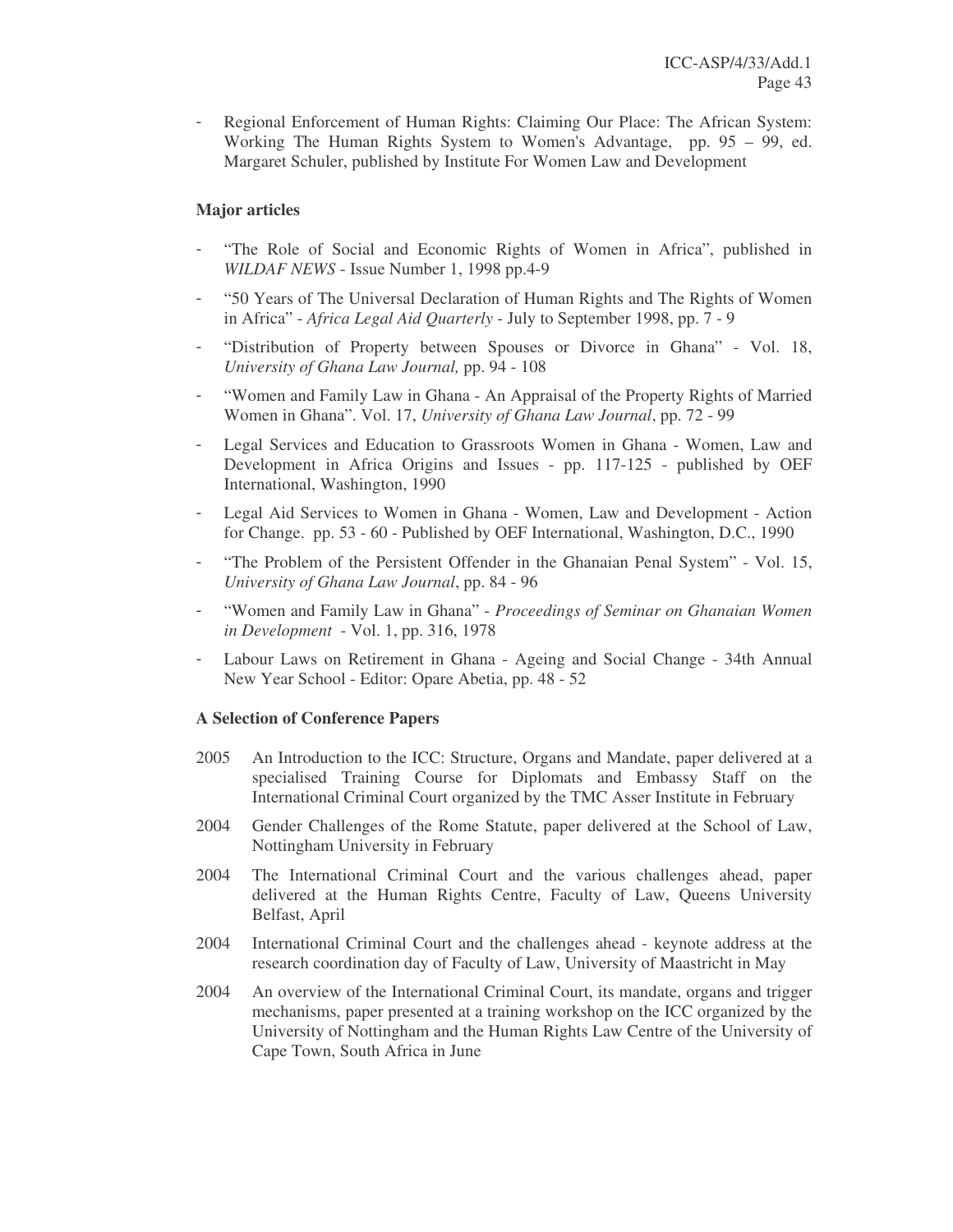- 2004 The ICC Challenges and Prospects, paper delivered at a Workshop on Implementing Legislation of the Rome Statute of the International Criminal Court organized by the ICRC in Lusaka, Zambia, in September
- 2004 Women in Peace Building: Adjudication as part of a process of Reconciliation and Reconstruction, paper delivered at Match International, Ottawa, Canada, in September
- 2003 The role of ICC Judges in the Implementation and Cooperation activities of States Parties to the Rome Statute: A paper delivered at an ICC Implementation in Central and Eastern Europe organized by NGO Coalition for the ICC Europe office in Bucharest, Romania, in May
- 2003 The ICC at the start of its operations. Paper delivered at the 5th Anniversary celebrations of the adoption of the Rome Statute organized by No Peace Without Justice in Rome on 17 July
- 2003 What difference will the ICC make in post conflict justice? A paper delivered at a conference on Post Conflict Justice: Lessons for the future, organized by Wilton Park, in England, in September
- 2002 Protecting Women's Rights under the African Charter on Human and Peoples' Rights. Capacity Building Training Courses on Promoting Accessibility to the African Commission on Human & Peoples' Rights etc., organized by Africa Legal Aid, Accra
- 2002 Ethics and Justice in the Family in the Era of HIV/AIDS A workshop on Gendered Family Dynamics & Health. African Family Studies in a Globalising World. Organized by the Institute of African Studies & School of Public Health. University of Ghana, Legon
- 2000 Economic and Social Rights of Women in Africa A conference organized by the Gender Studies Centre and the Institute for Comparative Politics and International Relations, Johann Wolfgang Goethe University, Frankfurt, Germany
- 2000 World Bank Conference Comprehensive Legal and Judicial Development: Towards an Agenda for a Just and Equitable Society in the 21st century. Improving Participation in the Reform Process Through Training
- 2000 Parliamentarians for Global Action 3rd Annual Conference West African Pilot Programme on Population and Development. Review of Laws affecting Reproductive Health and Rights, Sexual Health and Rights and Family Planning
- 2000 Speaker of Parliament's Breakfast Forum, Accra. The State of Women's Human Rights in Ghana – The Law and Implementation
- 1999 The Empowerment of the African Woman in Decision-Making Hope for the 3rd Millennium. Keynote address at the Africa Regional Conference of the World Union of Catholic Women's Organisations
- 1998 Perceptions About Women in Public Life; Fact and Fiction: The Implications for Legislation - Workshop for Senior Female Civil Servants under the Women in Public Life Project, GIMPA.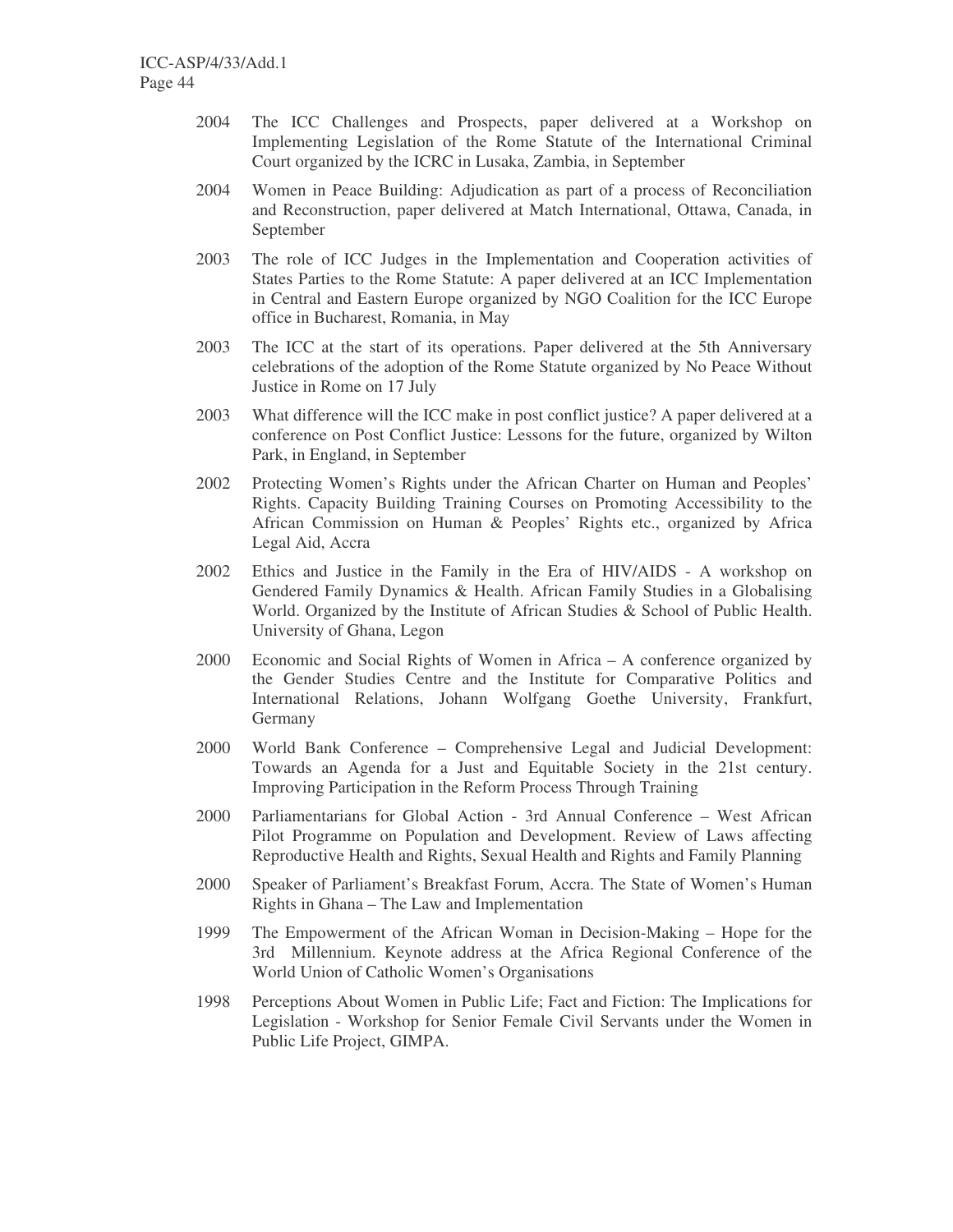- 1997 The Role of Economic and Social Rights in the Achievement of Gender Equality for Women in Africa and Inter-linkages of Such Rights with Development: A Regional Case Study - presented at a UN Division on Advancement Expert Group Meeting in Turku, Finland
- 1996 Platform for Action Paper presented at a Post Beijing Workshop Organized by Integrated Social Development Centre (ISODEC), Accra
- 1996 Legal Aspects of Drug Prescribing and Treatment Guidelines paper presented at a Scientific Symposium at the Ghana Medical Association - Accra
- 1996 Making Law Accessible to the Lay Person The Court System Paper presented at a workshop organized by the Human Rights Study Centre, Faculty of Law, and Konrad Adenauer Foundation - Accra
- 1995 Property Rights of Women in Marriage in Ghana National International Perspectives Seminar organized by FIDA, Ghana and Friedrich Ebert Foundation on Women's Rights in Ghana - Accra
- 1995 Participation of Women in the Democratic Process in Ghana, Workshop Organized by Associates in Rural Development in Africa. Washington, D.C., USA
- 1995 University Curriculum, Law and Gender Paper presented at the 25th Triennial Conference of the International Federation of University Women - Yokohama, Japan
- 1995 UN 4th World Conference on Women, Beijing, China
- 1995 A Continental Initiative to rethink issues of Gender and Human Rights In Africa -Accra
- 1994 General Outline of Ghana's 1992 Constitution and the Extent to Which it Satisfies the Human Rights Obligations Assumed by Ghana. Paper presented at a workshop for Women Members of Parliament, Akosombo
- 1994 Women and Their Legal Rights in Ghana. Paper delivered at a Workshop on Empowerment: Taking Responsibility for Change, Abokobi, Ghana
- 1994 Law and Family Life in Ghana. Paper presented at a Seminar Marriage, Divorce, Remarriage and its effects on Children, Parents, Extended Families, Church and Society - organized by the Presbyterian Church of Ghana - Abokobi, Ghana
- 1994 The Age of Majority Women's Rights and Responsibilities. Paper presented at a seminar organized by Law Reform Commission of Ghana - Accra, Ghana
- 1994 Legal Aid and Services to Disadvantaged Women in Ghana. A paper presented at a seminar on poverty organized by the Conferences and Research Committee of the University of Ghana, Legon
- 1994 Convention on the Elimination of All Forms of Discrimination Against Women Paper presented at a seminar organized by ISODEC (Integrated Social Development Centre), at Abokobi, on Gender Equality and Social Development, The Social Summit and the Beijing Women's Conference Process in the Ghanaian Context - Abokobi
- 1993 Human Rights in Health Law. Paper delivered at a Workshop organized by the Human Rights Study Centre, Faculty of Law, University of Ghana, and Legon - Accra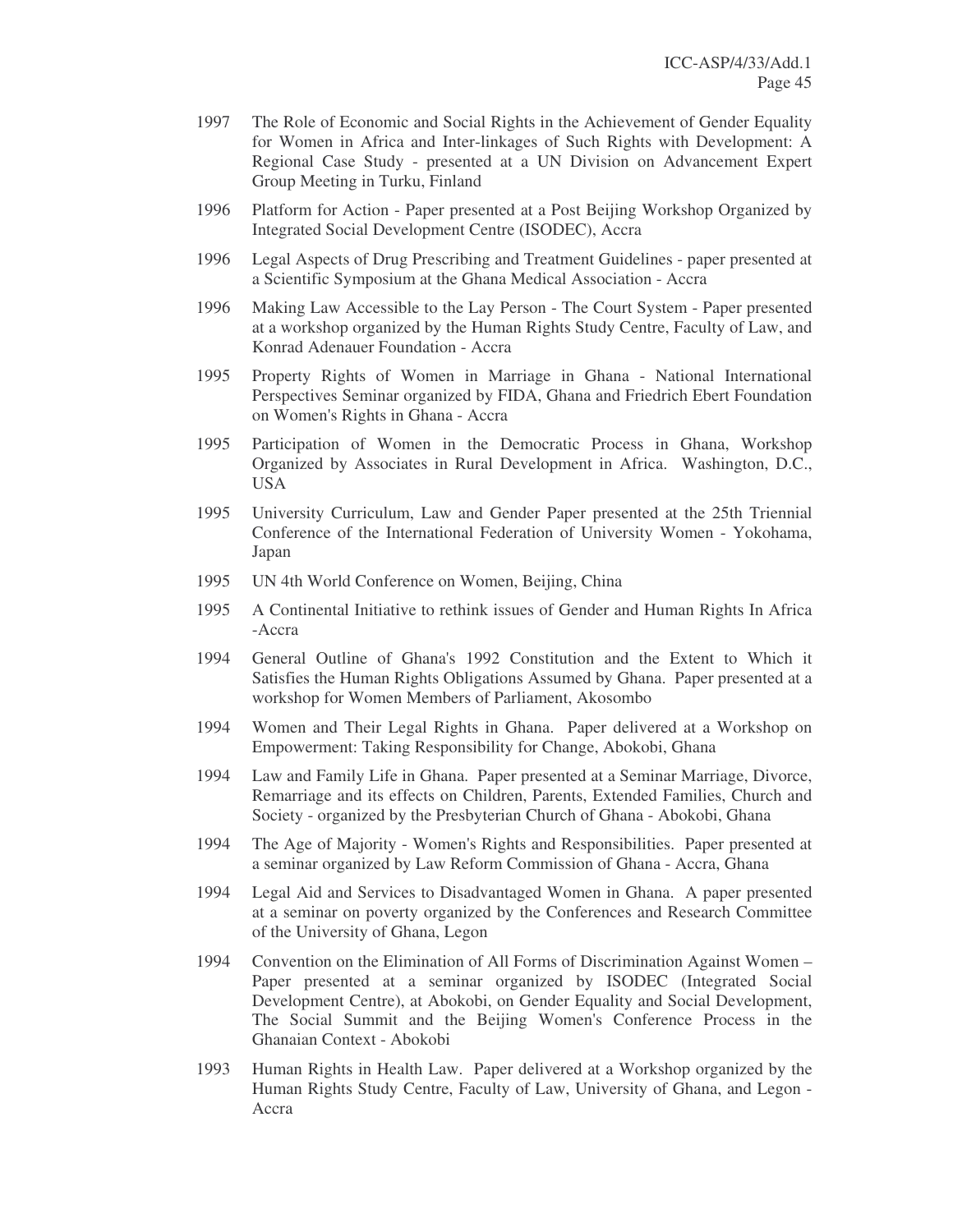- 1993 The Legal Status of Rural and Urban Poor Women in Ghana ICJ/WILDAF/FIDA workshop on Para Legal Training in Ghana - Accra
- 1993 The Constitution: Women's Rights and Responsibilities. Paper presented at a Workshop for Women Members of Parliament, Ministers and Deputy Ministers on Enhancing the Effectiveness of Women Parliamentarians, Ministers and Deputy Ministers - Accra
- 1993 World Conference on Human Rights The African System of Human Rights and How it Can be Used to Advance Women's Rights
- 1992 The Impact of Structural Adjustment on Human Rights of Women: The Example of Ghana - Consultation on Women's Human Rights Toronto, Canada
- 1992 UN Expert Group Meeting on Increased Awareness by Women of their Rights including Legal Literacy - A case study
- 1992 Empowerment Strategies in Health Promotion at Household, Community and National Levels - Legal and Policy Issued - Paper delivered at a Sub-Regional Awareness Seminar on Women and Health
- 1992 Trade Union Rights within the Labour Laws of Ghana Accra, Ghana West Africa Sub-regional meeting of the International Transport Workers Federation
- 1992 The Participation of Women in Politics in Ghana A Re-appraisal of the Problems - Accra, Ghana, Conference of Institute of Economic Affairs on Peace and Democracy in Ghana in the 4th Republic
- 1991 Fostering Rights Awareness among Women The Ghanaian Experience Arusha, Tanzania - Meeting of Africa Society of International and Comparative Law
- 1989 Importance of Legal Aid in the Realisation of Peoples and Human Rights Banjul, Gambia - Seminar on the Judiciary and Human Rights in Africa
- 1987 Protecting the Rights of Women by Law: Notes on the Ghanaian Situation Jos, Nigeria - Rights and Humanity's first Pan African Workshop
- 1978 Employment Law and Women in Ghana Workshop on the Law, Family Welfare and the Status of Women in Anglophone Africa - Nairobi, Kenya
- 1976 Labour Laws Affecting Ghanaian Women Africa Regional Conference of the International Federation of Women Lawyers (FIDA), Accra, Ghana
- 1975 Legal Channels for Change in the Status of Women in Ghana, National Seminar on Women and Development, Accra, Ghana

#### **A selection of conferences and seminars attended**

| 2005 | Feb. | Specialised Training Workshop for diplomats and embassy staff<br>on the ICC, TMC Asser Institute, Den Haag                                                |
|------|------|-----------------------------------------------------------------------------------------------------------------------------------------------------------|
| 2004 | June | Visit to the Cour de Cassation, Paris, France                                                                                                             |
| 2004 | June | Training workshop on the ICC organized by the University of<br>Nottingham and the Human Rights Law Centre of the University<br>of Cape Town, South Africa |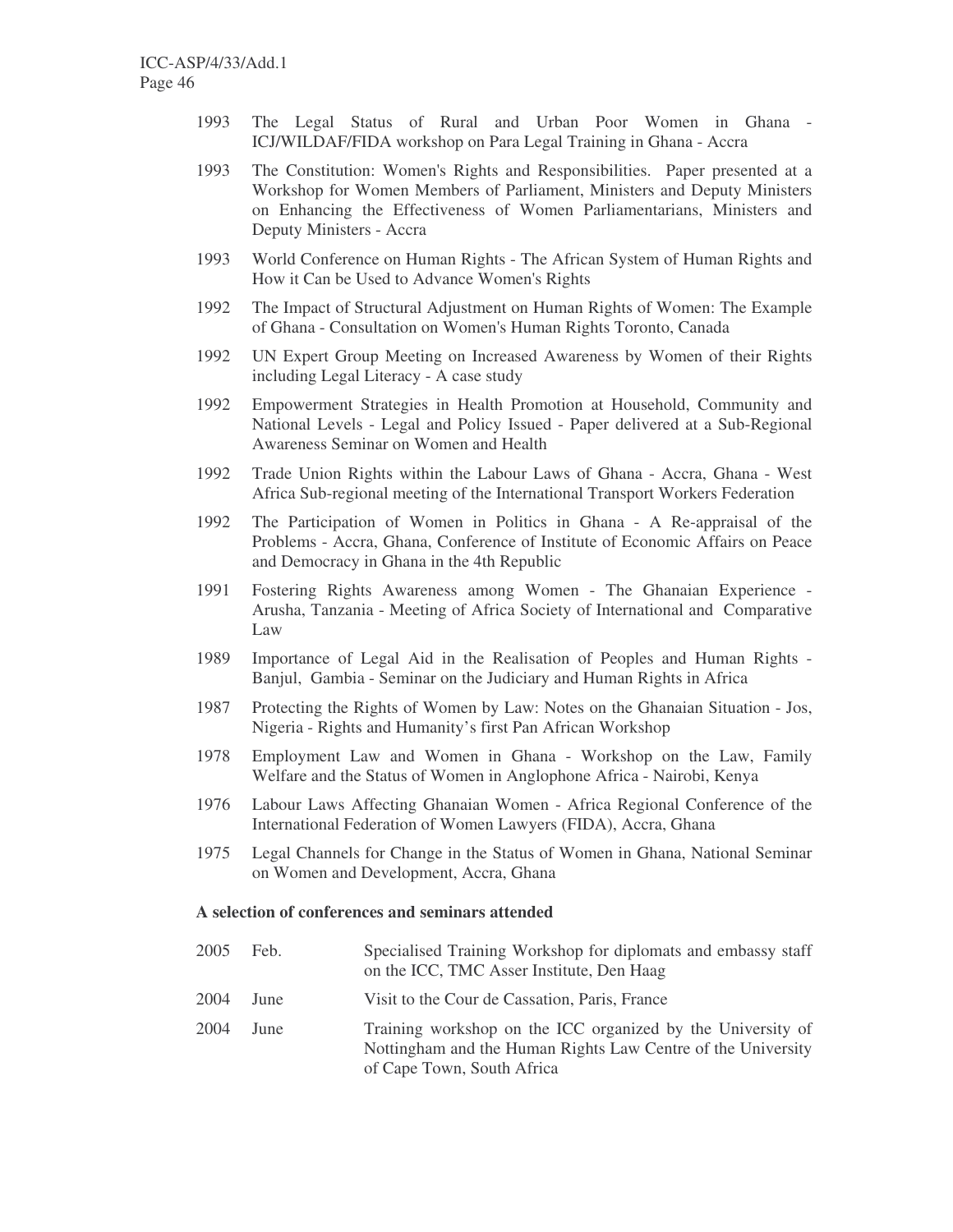| 2004 | Sept. | Workshop on Implementing Legislation of the Rome Statute of<br>the ICC organized by the ICRC in Lusaka, Zambia                                                                                |  |
|------|-------|-----------------------------------------------------------------------------------------------------------------------------------------------------------------------------------------------|--|
| 2004 | Sept. | Facilitator at a major conference on Gender Justice entitled<br>Peace Needs Women and Women Need Peace organized by<br>UNIFEM and International Legal Assistance Consortium in New<br>York    |  |
| 2003 | May   | ICC Implementation in Central and Eastern Europe organized by<br>NGO Coalition for the ICC Europe office in Bucharest, Romania                                                                |  |
| 2003 | July  | 5 <sup>th</sup> Anniversary celebrations of the adoption of the Rome Statute<br>organized by No Peace Without Justice in Rome, Italy                                                          |  |
| 2003 | Sept. | Conference on Post Conflict Justice: Lessons for the future<br>organized by Wilton Park in England                                                                                            |  |
| 2003 | Oct.  | Workshop on Implementing Legislation of the Rome Statute of<br>the ICC, Accra, Ghana                                                                                                          |  |
| 2002 | Oct.  | Gendered Family Dynamics & Health. African Family Studies in<br>a Globalising World. Organized by the Institute of African<br>Studies & School of Public Health                               |  |
| 2002 | Sept. | Capacity Building Training Courses on Promoting Accessibility<br>to the African Commission on Human & Peoples' Rights etc.<br>Organized by Africa Legal Aid, Accra                            |  |
| 2001 | March | Commonwealth Human Rights Initiative Conference on Human<br>Rights and the Alleviation of Poverty                                                                                             |  |
| 2000 | July  | A Conference organized by the Gender Studies Centre and the<br>Institute for Comparative Politics and International Relations of<br>the Johann Wolfgang Goethe University, Frankfurt, Germany |  |
| 2000 | June  | World Bank Conference on Comprehensive Legal and Judicial<br>Development: Towards an agenda for a Just and Equitable<br>Society in the 21 <sup>st</sup> Century                               |  |
| 1998 | March | Commission on the Status of Women – Resource Person to<br>observe and report on the negotiations for the Optional Protocol<br>to CEDAW                                                        |  |
| 1998 | June  | Attended the World Bank Meeting in Washington, D.C. on<br>Women and Law in East Africa, as a Resource Person                                                                                  |  |
| 1997 | Dec.  | UN Division on the Advancement of Women Expert Group<br>Meeting on the Role of Social and Economic Rights in the<br>Achievement of Gender Equality                                            |  |
| 1996 | Feb.  | Post Beijing - Looking at the Platform for Action. Poverty<br>Reduction in Ghana                                                                                                              |  |
|      | May   | International Seminar on Modernity - Oxford, England                                                                                                                                          |  |
|      | Nov.  | Problems of Drug Prescribing in Ghana – Accra                                                                                                                                                 |  |
|      |       | Assistance for Self-Help Initiatives - Accra                                                                                                                                                  |  |
|      | Dec.  | The Judicial System and Human Rights in Ghana – Accra                                                                                                                                         |  |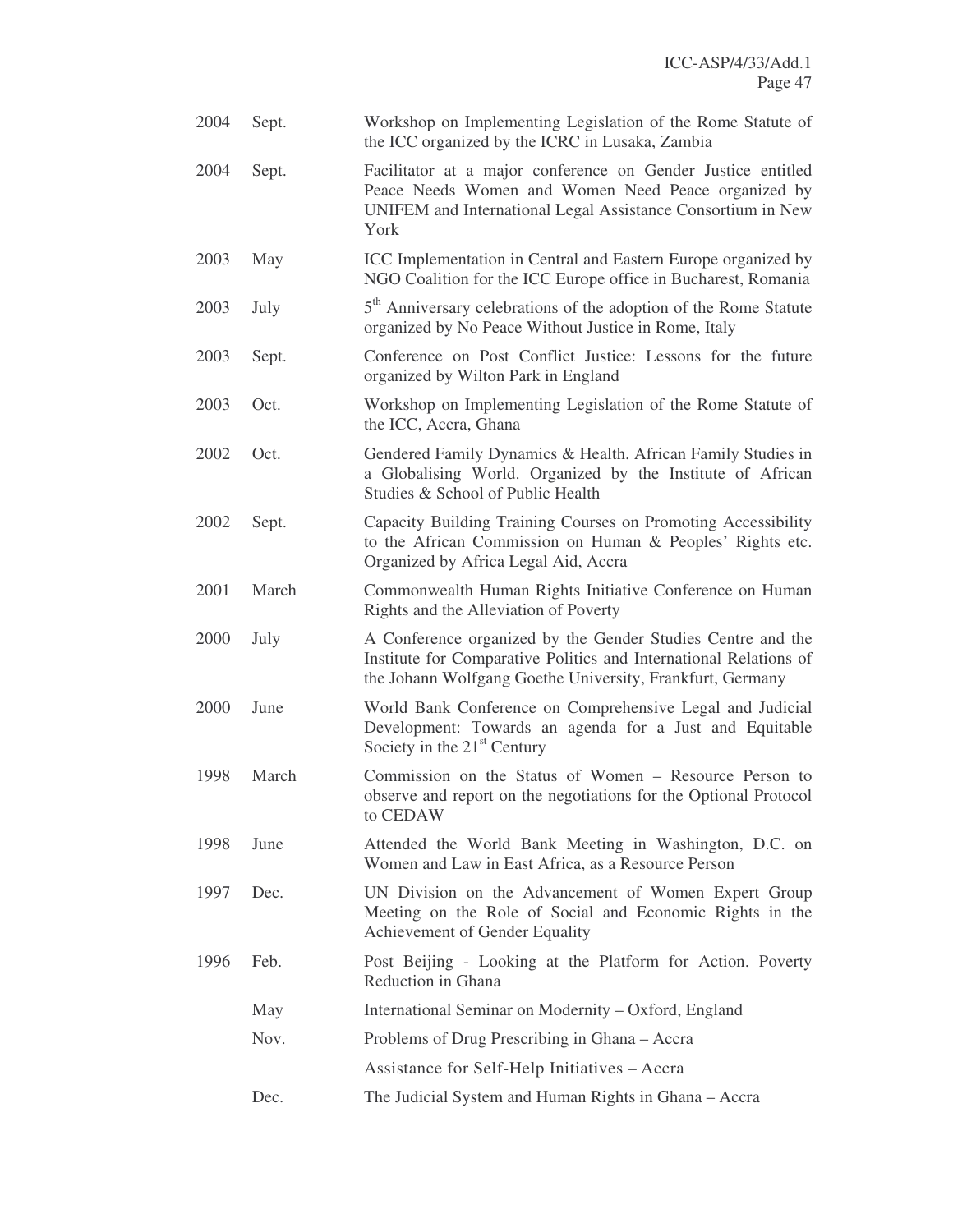| 1995         | April       | Property Rights of Women in Ghana – Accra                                                                                              |  |  |
|--------------|-------------|----------------------------------------------------------------------------------------------------------------------------------------|--|--|
|              | July        | Gender Democracy in Africa – Washington, D.C., USA                                                                                     |  |  |
|              | Aug.        | 25 <sup>th</sup> Triennial Conference of the International Federation of<br>University Women - Yokohama, Japan                         |  |  |
|              | Sept.       | 4 <sup>th</sup> UN Conference on Women – Beijing, China                                                                                |  |  |
|              | Dec.        | Continental Initiative – Gender and Human Rights in Africa,<br>Accra                                                                   |  |  |
| 1994<br>Jan. |             | Workshop for Women Members of Parliament - Akosombo,<br>Ghana                                                                          |  |  |
|              | March       | Women and their Legal Rights in Ghana. Abokobi, Ghana                                                                                  |  |  |
|              | April       | Seminar on Marriage, Divorce, Remarriage and its Effects on<br>Children, Parents, Extended Families and the Church - Abokobi,<br>Ghana |  |  |
|              | Aug.        | Seminar on the Age of Majority in Ghana – Accra                                                                                        |  |  |
|              | Sept.       | Seminar on Poverty – Accra                                                                                                             |  |  |
| Dec.         |             | Seminar on Equality and Social Development – Abokobi, Ghana                                                                            |  |  |
| 1993<br>June |             | World Conference on Human Rights - Vienna, Austria                                                                                     |  |  |
|              | July        | Workshop on Legal Services for Rural Women and Para-Legal<br>Training, Accra, Ghana                                                    |  |  |
|              | July        | Workshop for Women Members of Parliament on Enhancing<br>their Effectiveness                                                           |  |  |
|              | Oct.        | Human Rights and Health Law - Workshop organized by<br>Human Rights Study Centre, Faculty of Law, University of<br>Ghana               |  |  |
| 1992<br>Jan. |             | Institute of Economic Affairs: International seminar on Prospects<br>for Peace, Prosperity and Development in Ghana                    |  |  |
|              | March       | West African Sub-regional Meeting of International Transport<br><b>Workers Federation</b>                                              |  |  |
|              | Aug.        | Consultation on Women's Human Rights - Faculty of Law,<br>University of Toronto, Canada                                                |  |  |
| 1991         | Feb. - Mar. | Train the Trainers for Legal Literacy Meeting of Women in Law<br>and Development in Africa (WILDAF) – Harare, Zimbabwe                 |  |  |
|              | Mar. - Apr. | Annual Meeting of African Society of International and<br>Comparative Law, Arusha, Tanzania                                            |  |  |
|              | April       | Meeting of Commonwealth Legal Education<br>Annual<br>Association, Cumberland Lodge, England                                            |  |  |
|              | May - June  | International Consultation on the Role of Missions – Jerusalem,<br><b>Israel</b>                                                       |  |  |
|              | Oct.        | Conference of Human Rights – organized by the Legal<br>Resources Foundation, Harare, Zimbabwe                                          |  |  |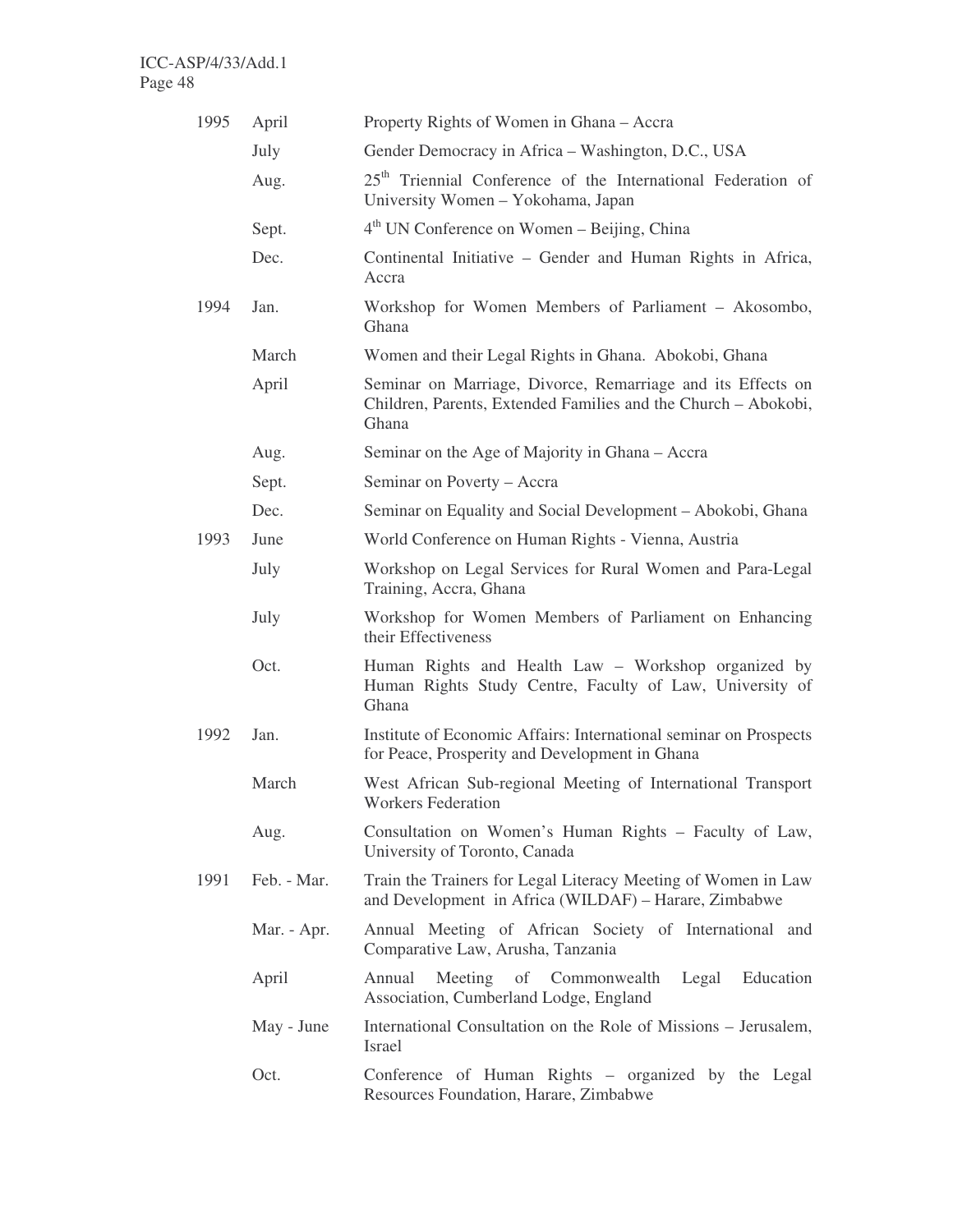| 1990 | Feb.  | <b>UNDP Seminar on Women in Consultancy</b>                                                                                                                             |  |  |
|------|-------|-------------------------------------------------------------------------------------------------------------------------------------------------------------------------|--|--|
|      | Feb.  | Regional Conference<br>Women,<br>African<br>Law<br>on<br>and<br>Development, Harare, Zimbabwe                                                                           |  |  |
|      | April | UNDP Seminar on University Consultancy for Economic<br>Development                                                                                                      |  |  |
|      | June  | International Consultation on the Role of Missions, GWATT,<br>Switzerland                                                                                               |  |  |
|      | June  | Workshop on Developing Appropriate Handbook on Legal<br>Literacy for Women, organized by OEF International - Santa Fe,<br>New Mexico, USA                               |  |  |
| 1989 | April | First Planning Meeting of Women, Law and Development in<br>Africa - Harare, Zimbabwe<br>Inter-Regional Meeting on Women, Law and Development –<br>Washington, D.C., USA |  |  |
|      | June  |                                                                                                                                                                         |  |  |
|      | Oct.  | Seminar on the Treatment of Offenders, Accra, Ghana                                                                                                                     |  |  |
|      | Oct.  | National Seminar on Women, Law and Development – Accra,<br>Ghana                                                                                                        |  |  |
|      | Nov.  | Seminar on the Judiciary and Human Rights in Africa – Banjul,<br>Gambia                                                                                                 |  |  |
|      | Dec.  | Final Planning Meeting of Women, Law and Development in<br>Africa – Nairobi, Kenya.                                                                                     |  |  |
| 1988 | Oct.  | Joint Workshop – Ghana-Nigeria on Legal Literacy to<br>Grassroots Women - Accra, Ghana                                                                                  |  |  |
| 1987 | Dec.  | Rights and Humanity's First Pan African Workshop, Faculty of<br>Law, University of Jos, Nigeria                                                                         |  |  |
| 1986 | June  | 23 <sup>rd</sup> Convention of International Federation of Women Lawyers<br>(FIDA) Brussels, Belgium                                                                    |  |  |
| 1983 | June  | Operation Cross Roads Africa – Role of Professional Women in<br>the United States                                                                                       |  |  |
| 1980 | June  | Consultation on Prostitution by Ghanaian Women - Accra,<br>Ghana                                                                                                        |  |  |
| 1978 |       | Seminar on Women and Development, Accra, Ghana                                                                                                                          |  |  |
|      |       | Conference of International Federation of Women Lawyers<br>(FIDA) Nigeria; Workshop on the Law, Family Welfare and the<br>Status of Women in West Africa                |  |  |
|      |       | Conference on Women in Anglophone Africa; Organized by<br>International Planned Parenthood Federation, Nairobi, Kenya                                                   |  |  |
| 1976 |       | African Regional Conference of International Federation of<br>Women Lawyers (FIDA), Accra, Ghana                                                                        |  |  |
|      |       | Workshop on the ACP – EEC Convention, Faculty of Law,<br>University of Ghana Accra, Ghana                                                                               |  |  |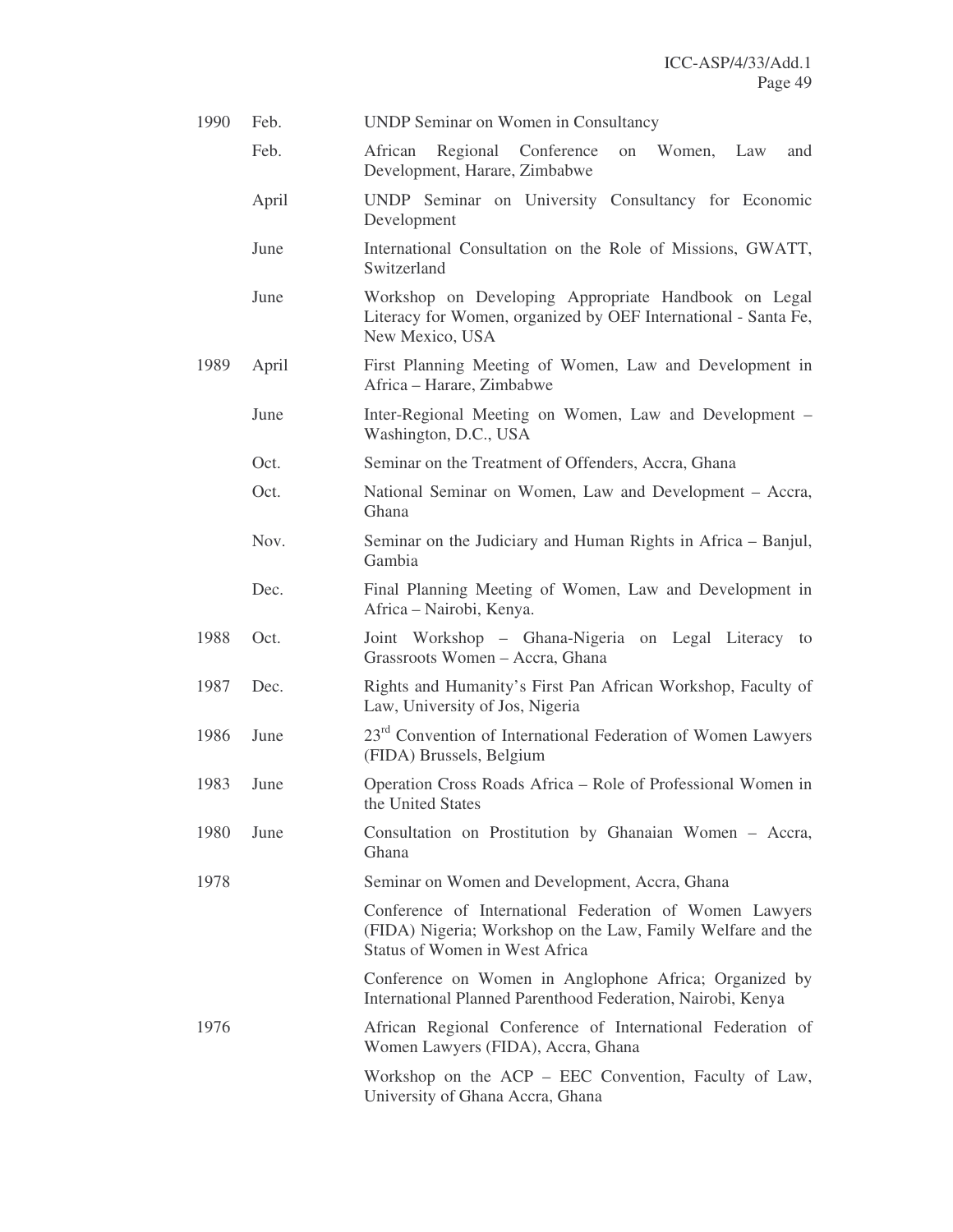#### **Consultancies**

- Review of Proposals for setting up HIV/AIDS Programmes in Tertiary Institutions in Africa - Association of African Universities. 2002
- Review of a Report commissioned by the National Council on Tertiary Education/World Bank HIV/AIDS in Tertiary Institutions in Ghana. 2002
- Review of Draft Marriage and Divorce Bill of Ghana. GTZ Ghana; Legal Pluralism Project, 2002
- Evaluation of Activities Under Project Support given to the African Commission on Human and Peoples' Rights by UNHCR Geneva under Technical Cooperation with the OAU Project RAF/96/AN/30 2002
- A Legal Sector Reform Project Collating Reports of 8 Consultants into one document and Preparing a Strategic Plan for the Sector, 1999
- Women's Health and Violence A WHO Perspective, A concept paper for WHO, Harare, Zimbabwe, 1998
- Draft Policy on HIV/AIDS for Ghana National AIDS Coordination Programme 1997 & 1999
- A Survey of libel cases in Ghana from 1993 -1996 Institute for the Development of Democracy and Media's - Montreal Canada - 1996
- Availability of Credit for Small Scale Women Entrepreneurs in Ghana. Equality Now - New York, Dec. 1995
- Opportunities for Women Consultants in Ghana UNDP 1991

#### **Extra curricular activities**

- Member, CEDAW Expert Committee, January 2003 to June 2003
- Member, Civil Service Council of Ghana, April 2002 to July 2003
- Chairperson, National Executive Board, Women in Law & Dev. in Africa (WILDAF)
- Member, University of Cape Coast Council, June 2001 to June 2003
- Member, Presidential Commission that investigated the 9th May 2001 Stadium Disaster in Ghana
- Member, Board of Trustees, Ghana Society for the Blind
- Member, Board of Directors, Great Commission Movement, Ghana
- Member, Board of Directors, Barclays Bank, Ghana Limited 2001 to October 2003
- Member of Board of Trustees, Akrofi-Christaller Institute of Theology and Applied Research - Akropong, Akwapim
- Member of the Inter Church and Ecumenical Services Committee Presbyterian Church of Ghana
- Chairperson -WILDAF Board of Directors 1995 to December 1997. Member of the Board from 1991 - 1998
- Member Board of Directors, Ghana Legal Literacy and Resource Foundation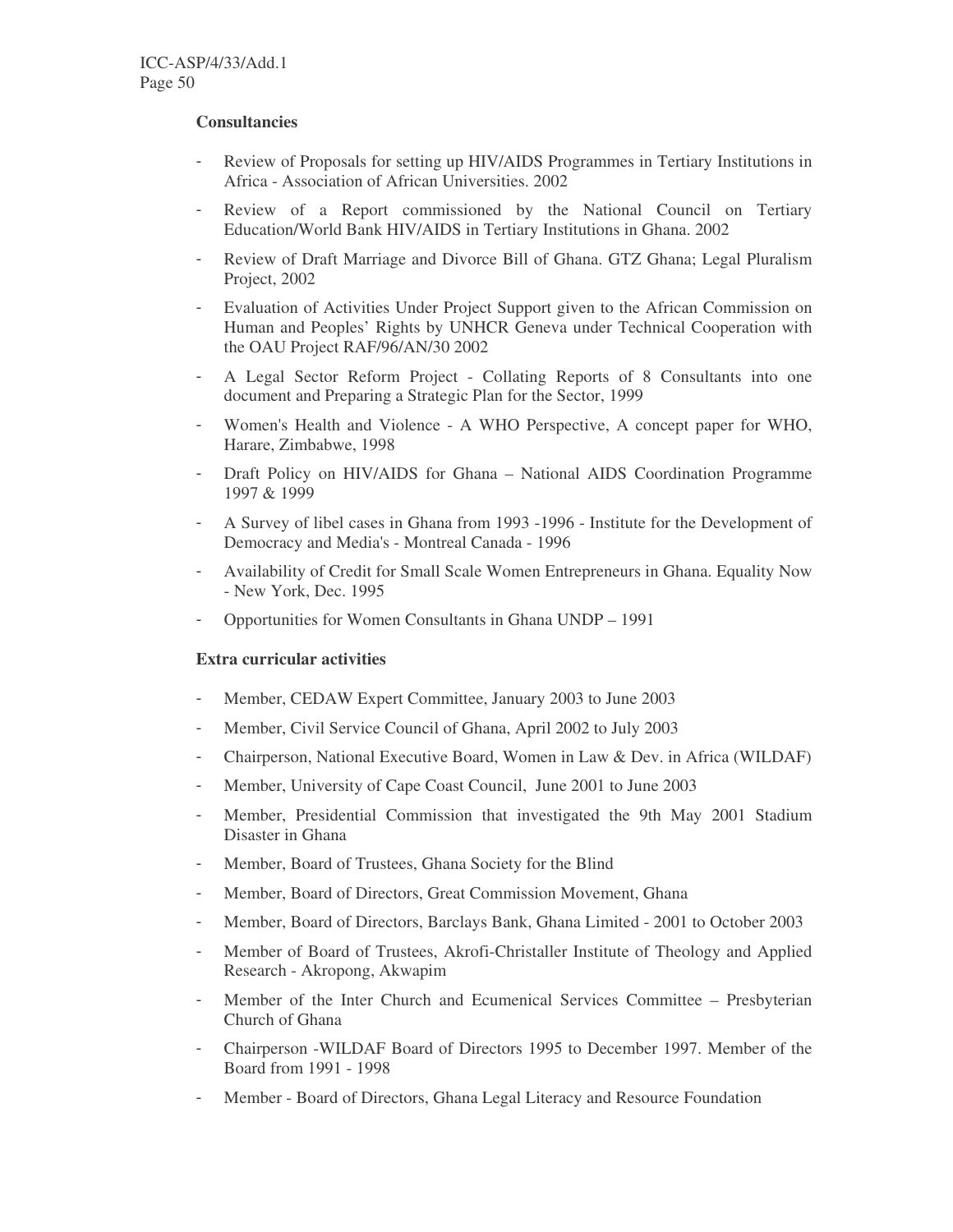- Member Board of Directors, Ghana Legal Aid Board 1992 to 1996
- Member Board of Directors, Graphic Corporation Oct. 1995 to Sept.1997 and Oct. 1998 to Dec 2002
- Member Board of Directors of the International Centre for Human Rights and Democratic Development - Montreal, Canada June 1993 to October 1997
- Member Board of Directors, Women, Law and Development Institute, Washington, D.C., USA, 1993 to 2003
- Chairperson, Ridge Church School Management Committee March 1991 March 1996
- Chairperson FIDA Legal Aid Steering Committee, 1986 1994
- 1st Vice-President, Ghana Association of Consultants, July 1991 to June 1993
- Editor, University of Ghana Law Journal, 1986 to December 1992
- Member, Board of Trustees, Child Education Fund, Ghana, 1988 1993
- Member, Disciplinary Committee of the General Legal Council of Ghana March 1983 to December 1992
- Deputy Warden, Volta Hall, University of Ghana December 1987 to April 1990
- President, International Federation of Women Lawyers (FIDA) Ghana November 1986 - March 1989
- Chairperson, Ridge Church School Parent Teacher Association October 1986 to October 1987
- Deputy Senior Tutor, Volta Hall, University of Ghana 1977 to 1980

#### **Research undertaken**

- Research undertaken on the status of Women and Law in sub-Saharan Africa, published as a book with Cynthia Bowman in July 2003
- Co-ordinating a major research initiative on Women and Law in Anglophone West Africa. The countries involved are Ghana, Nigeria, Sierra Leone and the Gambia. The project has produced its first publication: A Situational Analysis of Some Key Issues Affecting Women, edited by Akua Kuenyehia. The second book on Gender Relations in the Family in West Africa was published in December 2003
- Training Women Leaders from community-based organizations to carry out Rights Awareness and Legal Literacy programmes both in Ghana and in other parts of Africa, e.g. Uganda, Kenya, Liberia to date

#### **Other activities**

- January 2002: Part of a team from the Ghana National Petroleum Company that negotiated a Deep Sea Exploration Petroleum Agreement with a Texas-based company on behalf of the Government of Ghana
- February 2002: Part of a negotiating team from Tema Oil Refinery to negotiate the servicing of the loan used to refurbish the refinery with Vittol the financiers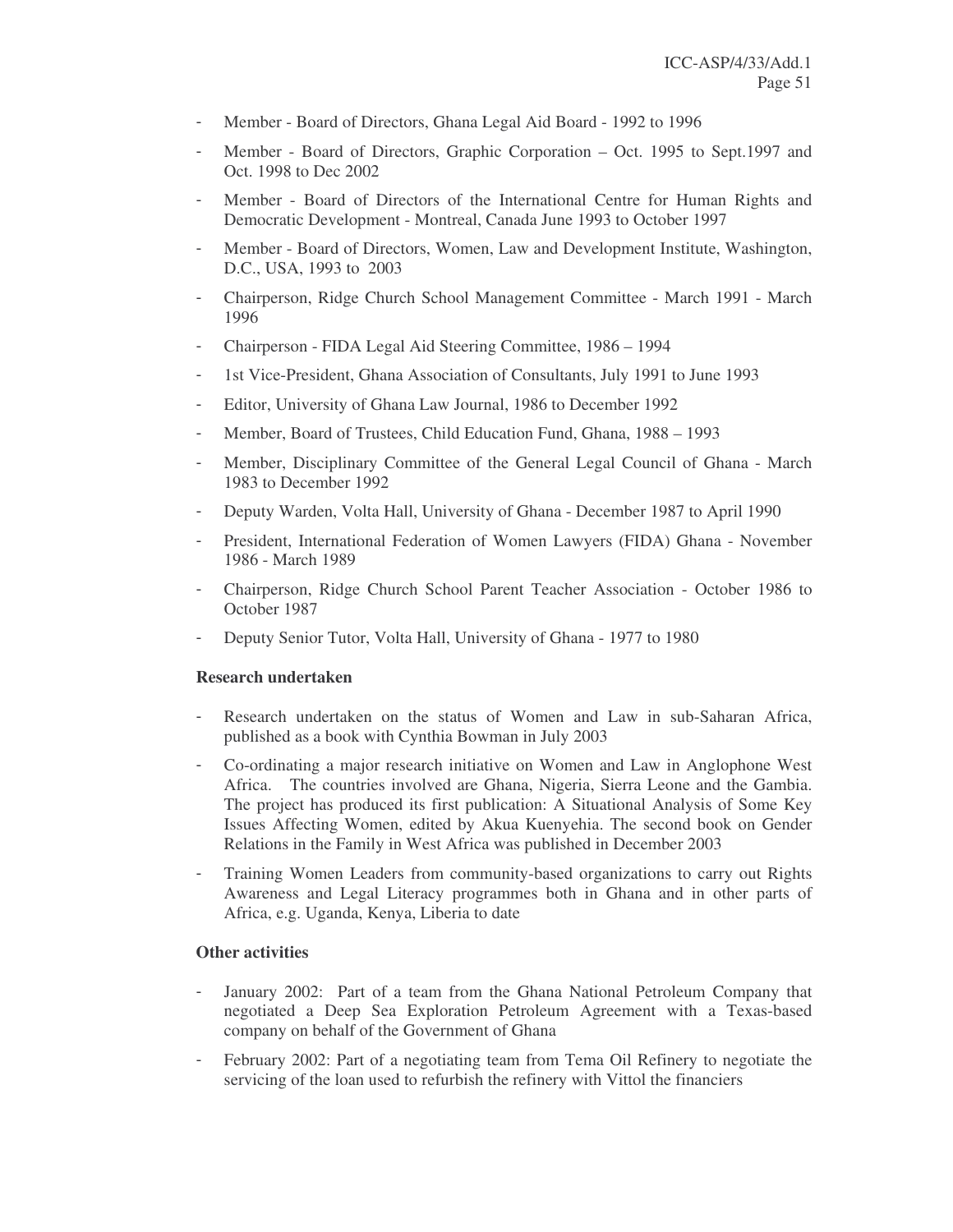ICC-ASP/4/33/Add.1 Page 52

## **Hobbies**

- Gardening and reading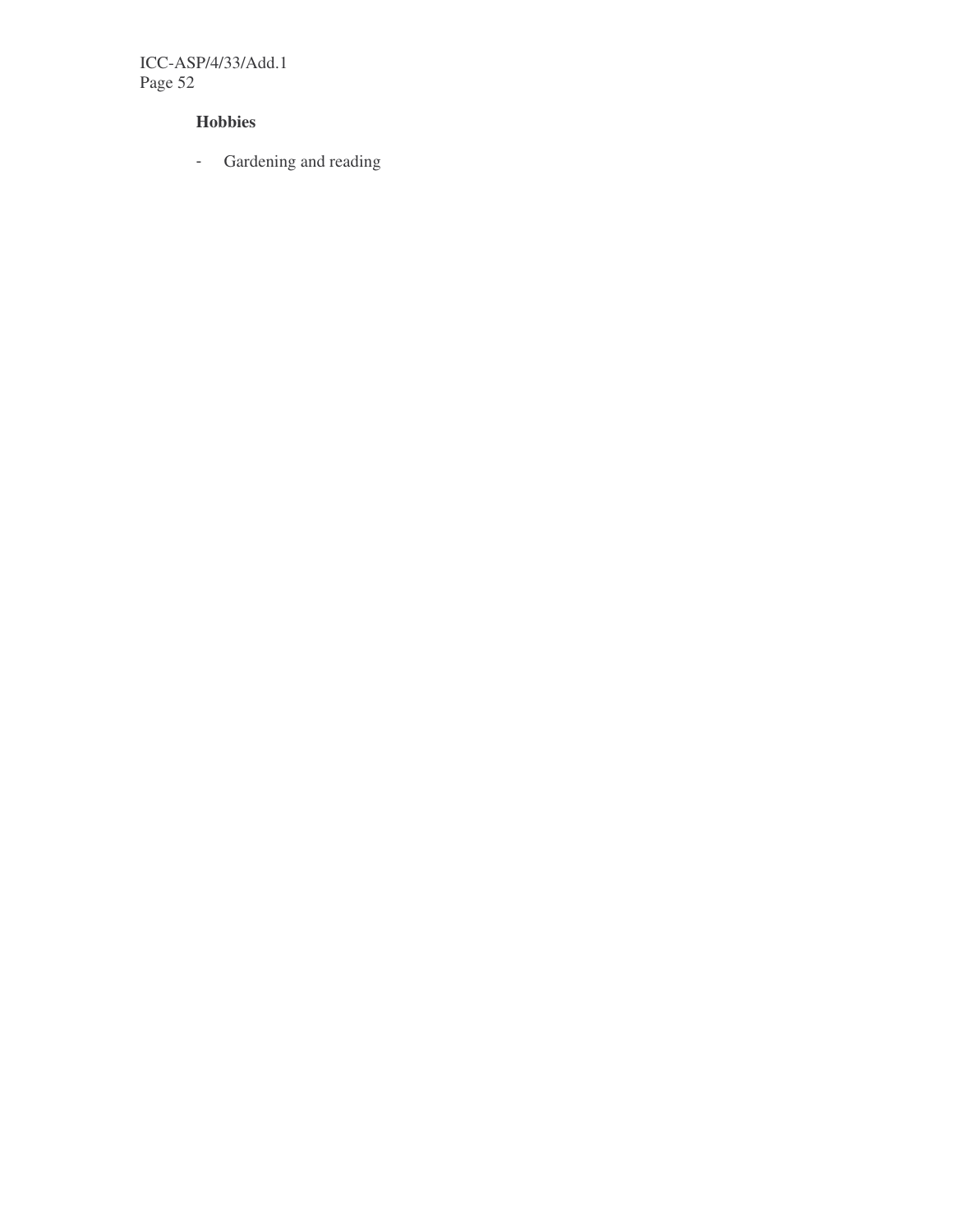## **6. Slade, Tuiloma Neroni (Samoa)**

[Original: English]

#### **Note verbale**

…

The Permanent Mission of the Independent State of Samoa has the further honour to inform the Secretariat of the decision of the Government of the Independent State of Samoa to present the candidature of Tuiloma Neroni Slade as nominee for the post of Judge of the International Criminal Court.

Tuiloma Neroni Slade was duly elected Judge of the Court at its first election in February 2003, and was selected by lot for a term of three years. He is therefore eligible for re-election for a full term.

Judge Slade is assigned to the Pre-Trial Division of the Court. He has been elected Presiding Judge of Pre-Trial Chamber II, and is also a member of Pre-Trial Chamber III.

As Presiding Judge, Judge Slade is closely involved in the judicial work of the Court, and is also active in the general functioning of the Court. He served as Rapporteur during the Judges' preparations of the Regulations of the Court that were adopted on 26 May 2004, and was coordinator of a number of specific issues raised in connection with the elaboration of the Regulations. He has particular responsibilities for the coordination of negotiations of the headquarters agreement with the host State and of legal studies on issues pertaining to the Pre-Trial Division.

Judge Slade has had considerable and relevant courtroom experience, as Attorney General of Samoa and as senior prosecutor, as well as a broad background in public international law, international humanitarian law and the law of human rights over many years in his service with the Commonwealth of Nations and in the context of the United Nations.

In his former capacity as Samoa's Ambassador and Permanent Representative to the United Nations, Judge Slade was closely involved with the preparatory processes for the establishment of the International Criminal Court. At the Rome Conference in 1998 he was one of the coordinators in the development of the Rome Statute of the Court.

Additional information on Judge Slade's qualifications and experience is provided in his attached curriculum vitae.

Also attached is the supporting statement as required under article 36 of the Statute of the Court and resolution ICC-ASP/3/Res.6.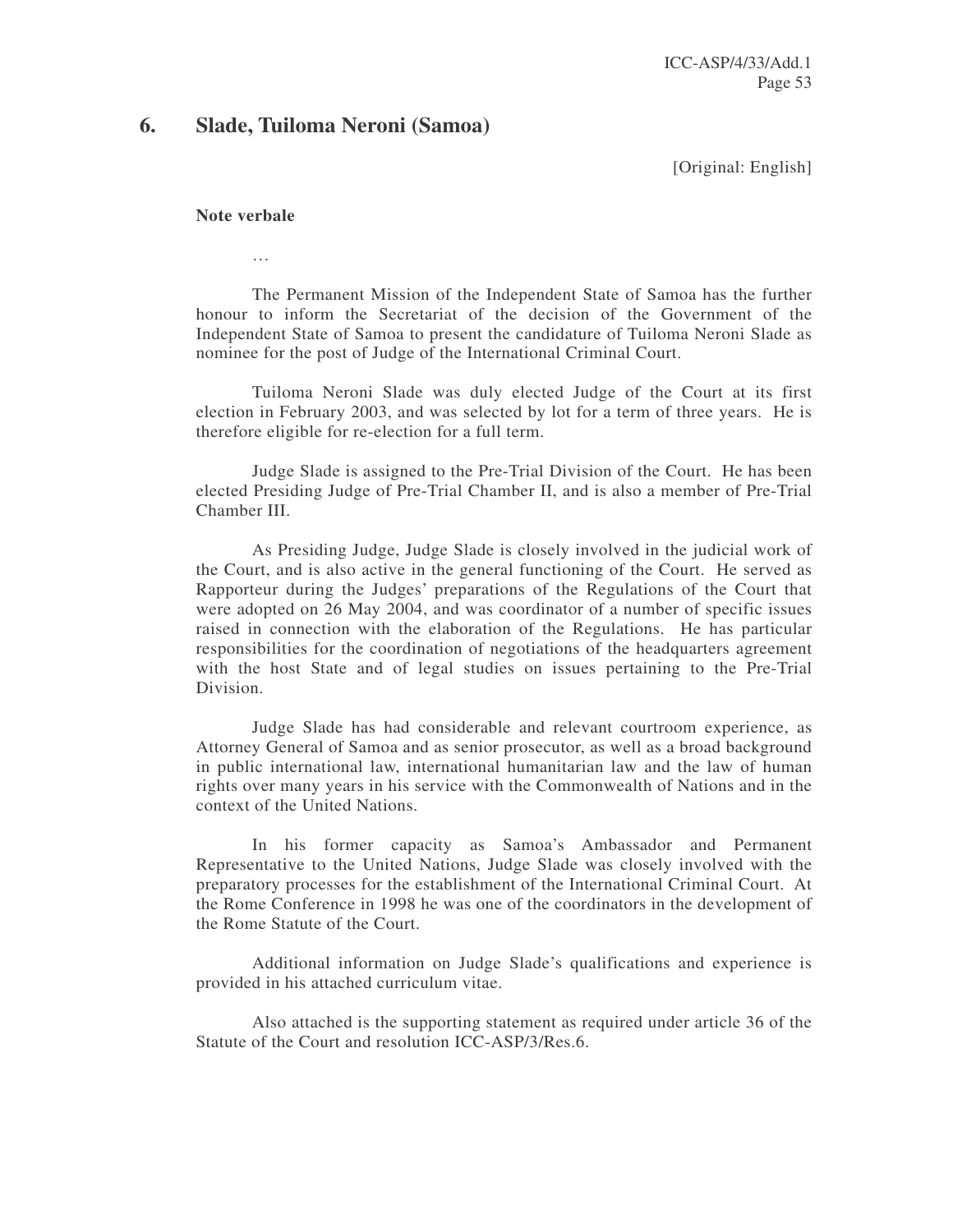Samoa attaches great importance to the inclusion of highly qualified persons on the Court and is confident of the suitability of Tuiloma Neroni Slade as a judge of the International Criminal Court. In particular Samoa considers it essential, in the interests of the Court, that there be continuity in the terms and service of the Judges, especially at this early and critical stage in the Court's development.

...

\* \* \*

## **Statement of qualifications**

The following statement in support of the nomination of Judge Tuiloma Neroni Slade as a Judge of the International Criminal Court is submitted in accordance with article 36 of the Rome Statute of the Court and the resolution of the Assembly of States Parties relating to the procedure for the nomination and election of judges of the International Criminal Court:

1. Judge Slade, being a barrister and senior counsel of more than eight years' standing, is a person of high moral character, impartiality and integrity who possesses the qualifications required under the law of Samoa for appointment to the highest judicial offices (article 36, paragraph 3 (a), of the Statute);

2. By his work and experience as Attorney General and prosecutor and internationally in the areas of international humanitarian law and the law of human rights, as detailed in his attached curriculum vitae, Judge Slade fulfils the requirements of subparagraphs (i) and (ii) of article 36, paragraph 3 (b), of the Statute. He has established competence in criminal law and procedure and the necessary relevant experience, as prosecutor and advocate, in criminal proceedings. He also has established competence in relevant areas of international law, in particular international humanitarian law and the law of human rights, and extensive experience in a professional legal capacity which is of relevance to the judicial work of the Court;

3. Judge Slade has excellent knowledge of and is fluent in English (article 36, paragraph 3 (c), of the Statute);

4. Judge Slade satisfies the requirements for appointment to the highest judicial offices in Samoa, and his nomination is in accordance with the procedure provided for the nomination of candidates for the International Court of Justice (article 36, paragraph 4 (a), of the Statute);

5. Judge Slade is being nominated for inclusion in list A for the purposes of article 36, paragraph 5, of the Statute;

6. With respect to article 36, paragraph 8 (a), sub-paragraphs (i) to (iii), of the Statute:

(i) Judge Slade is qualified in law and has practised in Samoa and in New Zealand, both having common law legal systems;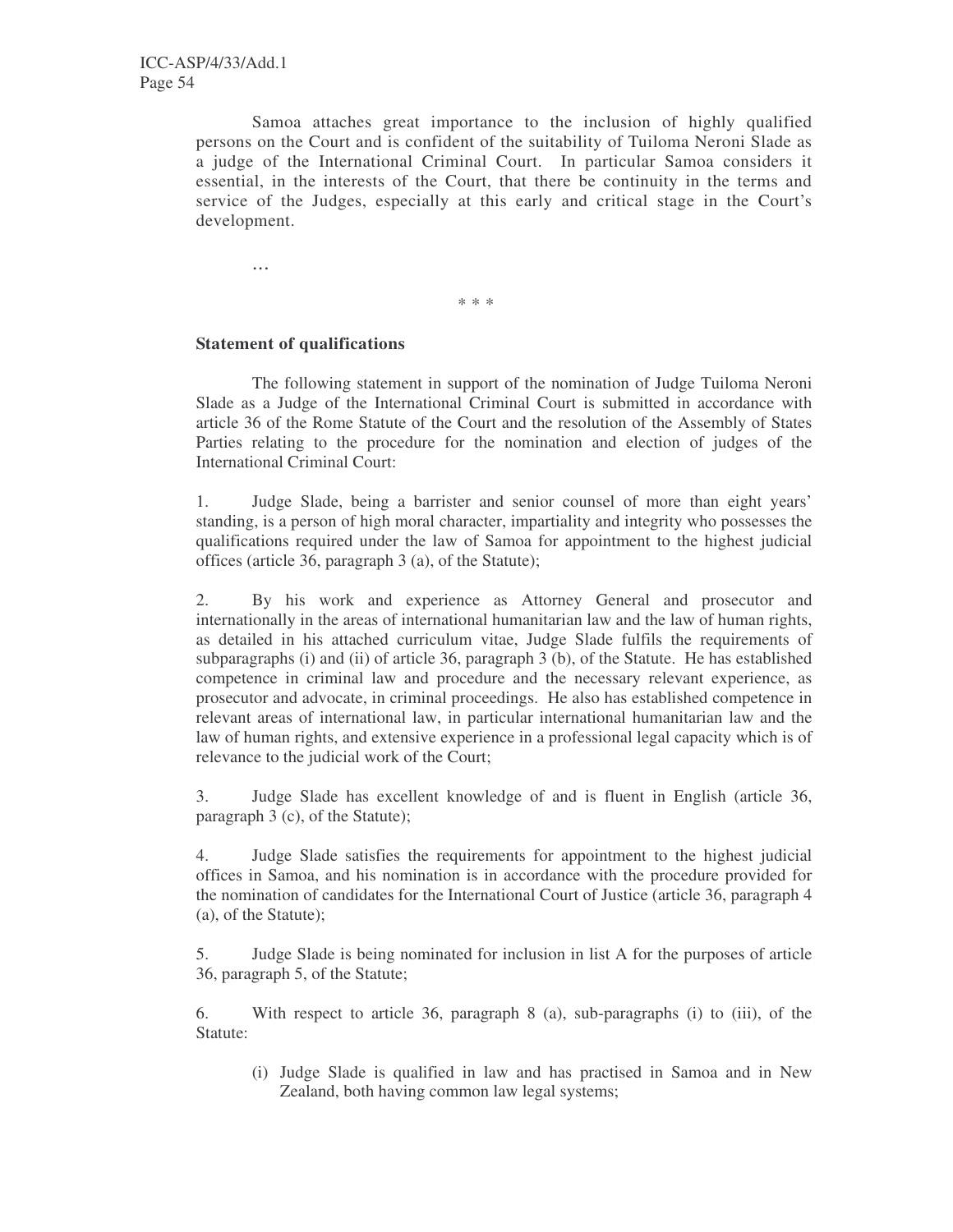(ii) Judge Slade is a national of Samoa, a member State of the Asian Group; and

(iii)Judge Slade is male;

7. With respect to article 36, paragraph 8 (b), of the Statute, Judge Slade has legal expertise on a wide range of specific issues relevant to the work of the Court, including, but not limited to, violence against women and children. His courtroom experience includes dealing with cases of rape, murder and other serious cases of violence and sexual assaults.

\* \* \*

| <b>Personal</b>     | Born 8 April 1941, Samoa. Married.                                                                                                                                                                   |  |  |
|---------------------|------------------------------------------------------------------------------------------------------------------------------------------------------------------------------------------------------|--|--|
| <b>Education</b>    | LL.B, Victoria University of Wellington, New Zealand<br>The Hague Academy of International Law (1971)<br>UNITAR fellowship: UN Legal Office, New York (1971)<br>Treaty law fellowship, Ottawa (1973) |  |  |
|                     | Barrister and solicitor, Samoa and New Zealand                                                                                                                                                       |  |  |
| <b>Career</b>       |                                                                                                                                                                                                      |  |  |
| $2003$ - to present | Judge, International Criminal Court, The Hague                                                                                                                                                       |  |  |
| 1993-2003           | Ambassador/Permanent Representative of the Independent State<br>of Samoa to the United Nations, New York                                                                                             |  |  |
|                     | Ambassador to the United States of America                                                                                                                                                           |  |  |
|                     | High Commissioner to Canada                                                                                                                                                                          |  |  |
| 1983-1993           | Assistant Director, Legal Division, Commonwealth Secretariat,<br>London                                                                                                                              |  |  |
| 1976-1982           | Attorney-General of Samoa                                                                                                                                                                            |  |  |
| 1973-1975           | Parliamentary Counsel, Government of Samoa                                                                                                                                                           |  |  |
| 1969-1973           | Principal/Legal Counsel and Senior Prosecutor, Attorney-<br>General's Office, Government of Samoa                                                                                                    |  |  |
| 1967-1968           | Private legal practice, Wellington, New Zealand                                                                                                                                                      |  |  |
| <b>Work history</b> |                                                                                                                                                                                                      |  |  |
| 2005                | Conferred the Order of Samoa - Poloaiga Sili a Samoa                                                                                                                                                 |  |  |
| 2003                | Distinguished Diplomat in Residence, Temple University,<br>Philadelphia                                                                                                                              |  |  |
| 2003 (from 1997)    | Chairman, Alliance of Small Island States (AOSIS)                                                                                                                                                    |  |  |
| 2002 (from 1999)    | Leader, Samoan delegation to the Preparatory Commission for<br>the International Criminal Court, New York                                                                                            |  |  |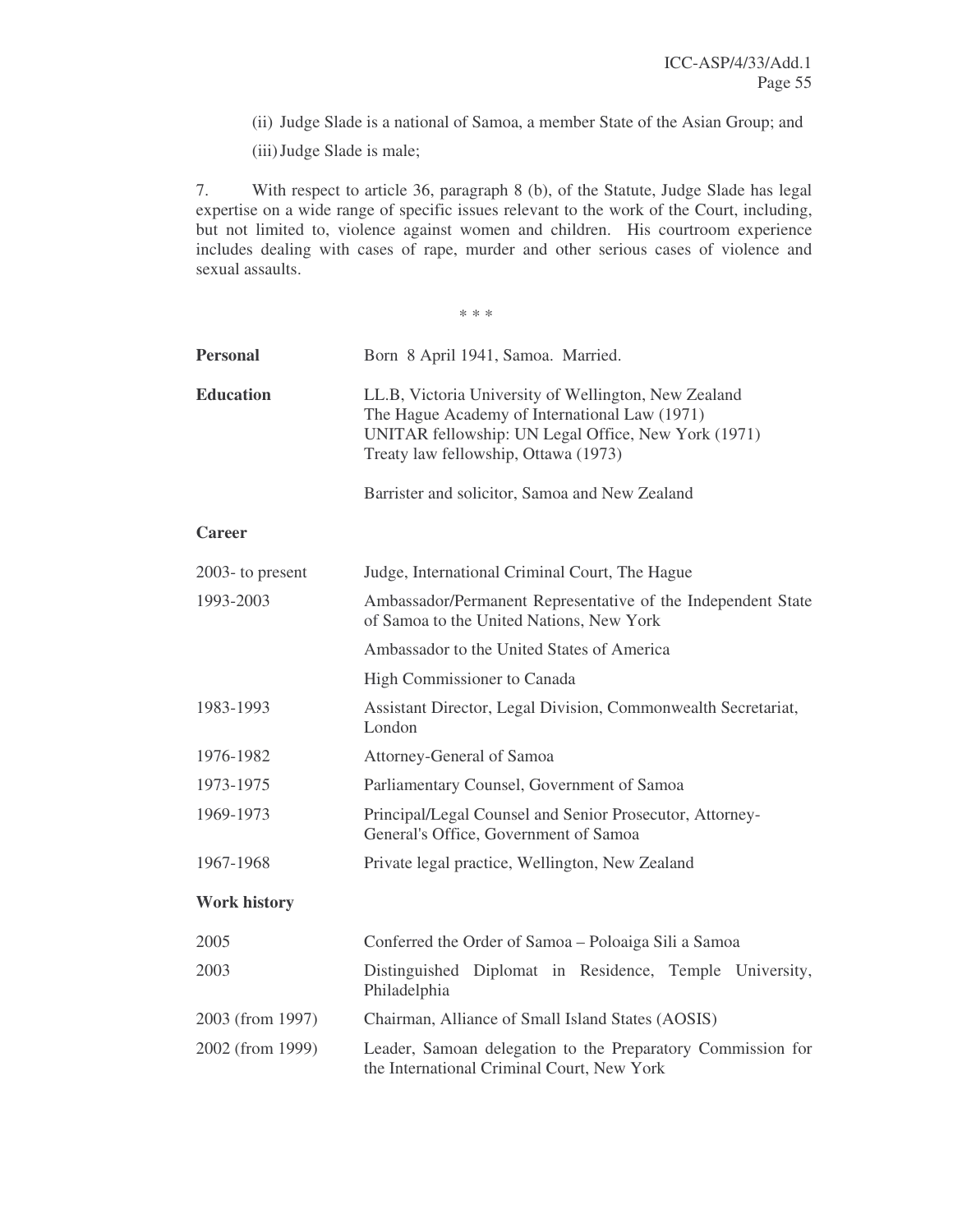| 2002 (from 2000) | Co-Chairman, United Nations Open-Ended Informal<br>Consultative Process on Oceans and Law of the Sea, New York                                                                                                                        |  |  |  |
|------------------|---------------------------------------------------------------------------------------------------------------------------------------------------------------------------------------------------------------------------------------|--|--|--|
| 2001             | Laureate, Elizabeth Haub Award for Environmental Diplomacy<br>Member, Governing Board, International Ocean Institute                                                                                                                  |  |  |  |
| 2001             | Co-Chairman, First Intergovernmental Review Meeting on the<br>Implementation<br>of<br>the<br>Global<br>Programme of Action for the Protection of the Marine<br>Environment from Land-Based Activities, Montreal                       |  |  |  |
| 2001/2000        | Co-Chairman, Joint Working Group on Compliance under the<br>Kyoto Protocol on Climate Change                                                                                                                                          |  |  |  |
| 2000             | Member, Advisory Council to the World Bank/Commonwealth<br>Task Force on Small States, London                                                                                                                                         |  |  |  |
| 1998             | Leader, Samoan delegation to the Rome Diplomatic Conference<br>on the Establishment of an International Criminal Court, and<br>Vice-President of the Conference                                                                       |  |  |  |
|                  | Coordinator for the Preamble and Final Clauses of the draft<br>Rome Statute, Diplomatic Conference of Plenipotentiaries on the<br>Establishment of an International Criminal Court                                                    |  |  |  |
| 1997             | Moderator/Chairman, South Pacific Forum Seminar on Nuclear<br>Issues, Suva, Fiji                                                                                                                                                      |  |  |  |
| 1996/1998        | Chairman, Asian Group working group on United Nations<br>candidature procedural reforms, New York                                                                                                                                     |  |  |  |
| 1996             | Chairman, 6th Asia-Pacific Climate Change Seminar, Suva, Fiji                                                                                                                                                                         |  |  |  |
|                  | Vice Chairman, Permanent Court of Arbitration Working Group<br>on Environmental and Natural Resources Law, The Hague                                                                                                                  |  |  |  |
|                  | Member, Commonwealth Observer Group, Sierra Leone general<br>elections                                                                                                                                                                |  |  |  |
|                  | Chairman, regional meeting on the Science and Impacts of<br>Climate Change in Pacific Islands, Apia, Samoa                                                                                                                            |  |  |  |
| 1995/2002/2003   | Member, Executive Council, Global Environment Facility<br>(GEF), Washington                                                                                                                                                           |  |  |  |
| 1995/1997/2001   | Vice-President, Conference of the Parties to the United Nations<br>Framework Convention on Climate Change                                                                                                                             |  |  |  |
| 1995/1996        | Counsel for Samoa before the International Court of Justice in<br>the Requests for Advisory Opinions on the Legality of the Threat<br>or Use of Nuclear Weapons, The Hague                                                            |  |  |  |
| 1995             | Agent for Federated States of Micronesia, Marshall Islands,<br>Solomon Islands and Samoa in the Application to the<br>International Court of Justice for Intervention in the Nuclear<br>Tests case (New Zealand v. France), The Hague |  |  |  |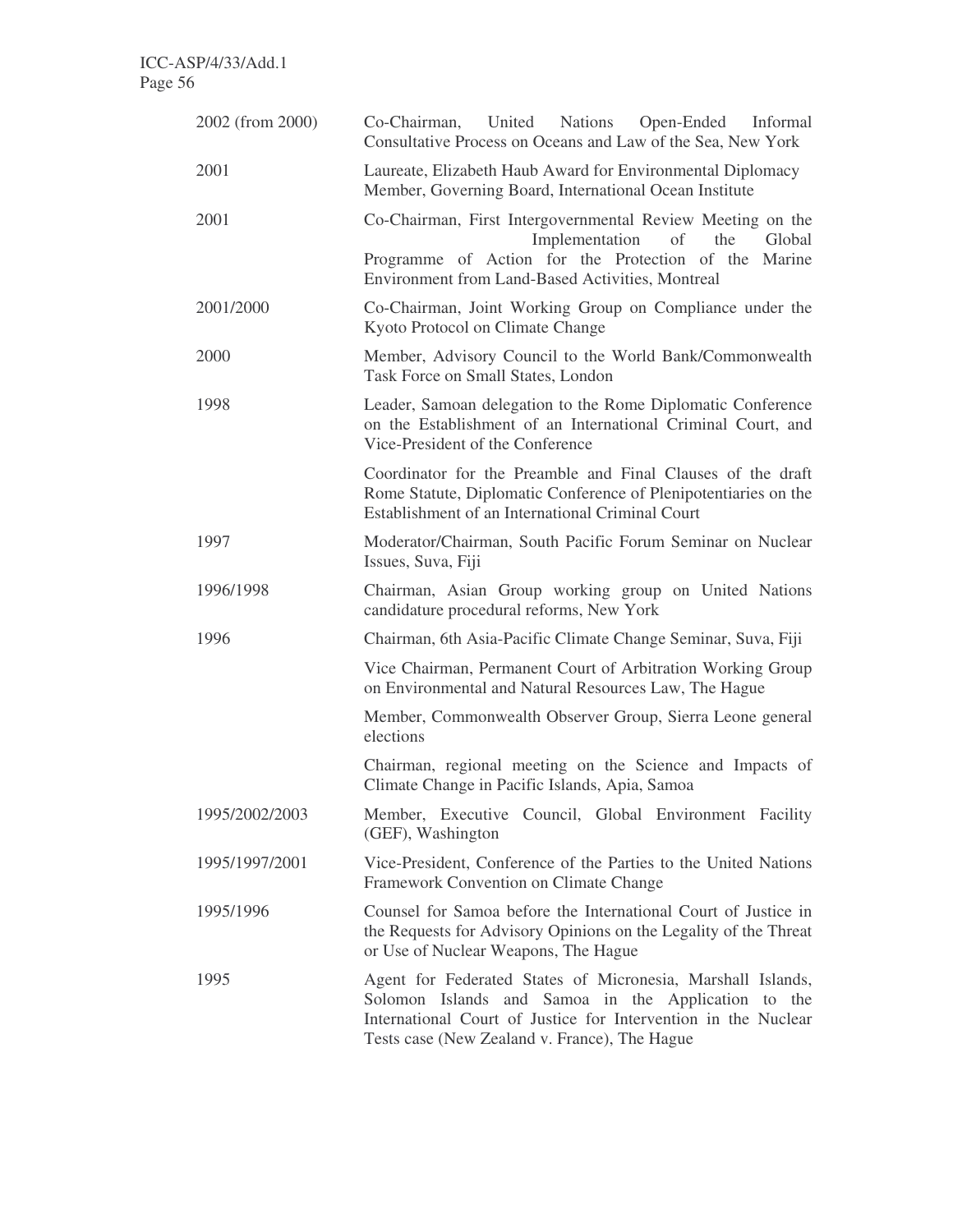|           | Chairman, Working Group I, Preparatory Committee of the<br>United Nations Intergovernmental Conference on the Protection<br>of the Marine Environment from Land-Based Activities,<br>Reykjavik, Iceland                                                                                                                                                                                                         |  |  |
|-----------|-----------------------------------------------------------------------------------------------------------------------------------------------------------------------------------------------------------------------------------------------------------------------------------------------------------------------------------------------------------------------------------------------------------------|--|--|
| 1994      | Vice-President, Global Conference<br>the<br>Sustainable<br>$_{\rm on}$<br>Development of Small Island Developing States, Barbados                                                                                                                                                                                                                                                                               |  |  |
| 1993      | Member, United Nations Trusteeship Council Mission to the<br><b>Trust Territory of Palau</b>                                                                                                                                                                                                                                                                                                                    |  |  |
| 1983-1993 | As a senior legal adviser in the Legal Division of the<br>Commonwealth Secretariat, undertook a broad range of legal and<br>advisory work among member States and their judicial and legal<br>professions, including on international humanitarian standards<br>and the law of human rights, maintenance of the rule of law and<br>the development of arrangements for mutual assistance in<br>criminal matters |  |  |
| 1992      | Leader, Commonwealth Secretariat support team to the Observer<br>Group to the Constitutional Referendum, Seychelles                                                                                                                                                                                                                                                                                             |  |  |
|           | Chairman, Working Group on the University of the South Pacific<br>(USP) Law School syllabus, Port Vila, Vanuatu                                                                                                                                                                                                                                                                                                 |  |  |
| 1990      | Member, Commonwealth Secretariat support team to the<br>Election Observer Mission, Malaysia general elections                                                                                                                                                                                                                                                                                                   |  |  |
| 1989      | Legal consultant, South Pacific Forum Fisheries Agency (FFA),<br>Honiara, Solomon Islands                                                                                                                                                                                                                                                                                                                       |  |  |
| 1986      | Chairman, First South Pacific Law Conference, Apia, Samoa                                                                                                                                                                                                                                                                                                                                                       |  |  |
| 1984      | Counsel Assisting the International Constitutional Commission<br>of Inquiry on the Banaban people in the Republic of Kiribati                                                                                                                                                                                                                                                                                   |  |  |
| 1980-1982 | Acting Chief Justice of Samoa for interim periods                                                                                                                                                                                                                                                                                                                                                               |  |  |
| 1973-1976 | Leader of Samoa's delegation to the Third United Nations<br>Conference on the Law of the Sea                                                                                                                                                                                                                                                                                                                    |  |  |

#### **Articles and addresses**

- The International Criminal Court: Independence and Interdependence, Victoria University of Wellington Law School, 2004
- Law Reform Potential in the Pacific Area, Australasian Law Reform Agencies Conference, Wellington, New Zealand, 2004
- The magnitude and scope of illicit trafficking in small arms and light weapons, a paper submitted at the United Nations Regional Disarmament Meeting, Wellington, New Zealand, 2001
- An Examination of the Kyoto Protocol from the Small Island Perspective, Tuiloma Neroni Slade and Jacob Werksman, 2000, *Climate Change and Development*, Yale School of Forestry & Environmental Studies, Luis Gomez-Echeverri (ed)
- Keynote address on Pacific Perspectives on International Law, International Law Association Conference, Wellington, New Zealand, 1999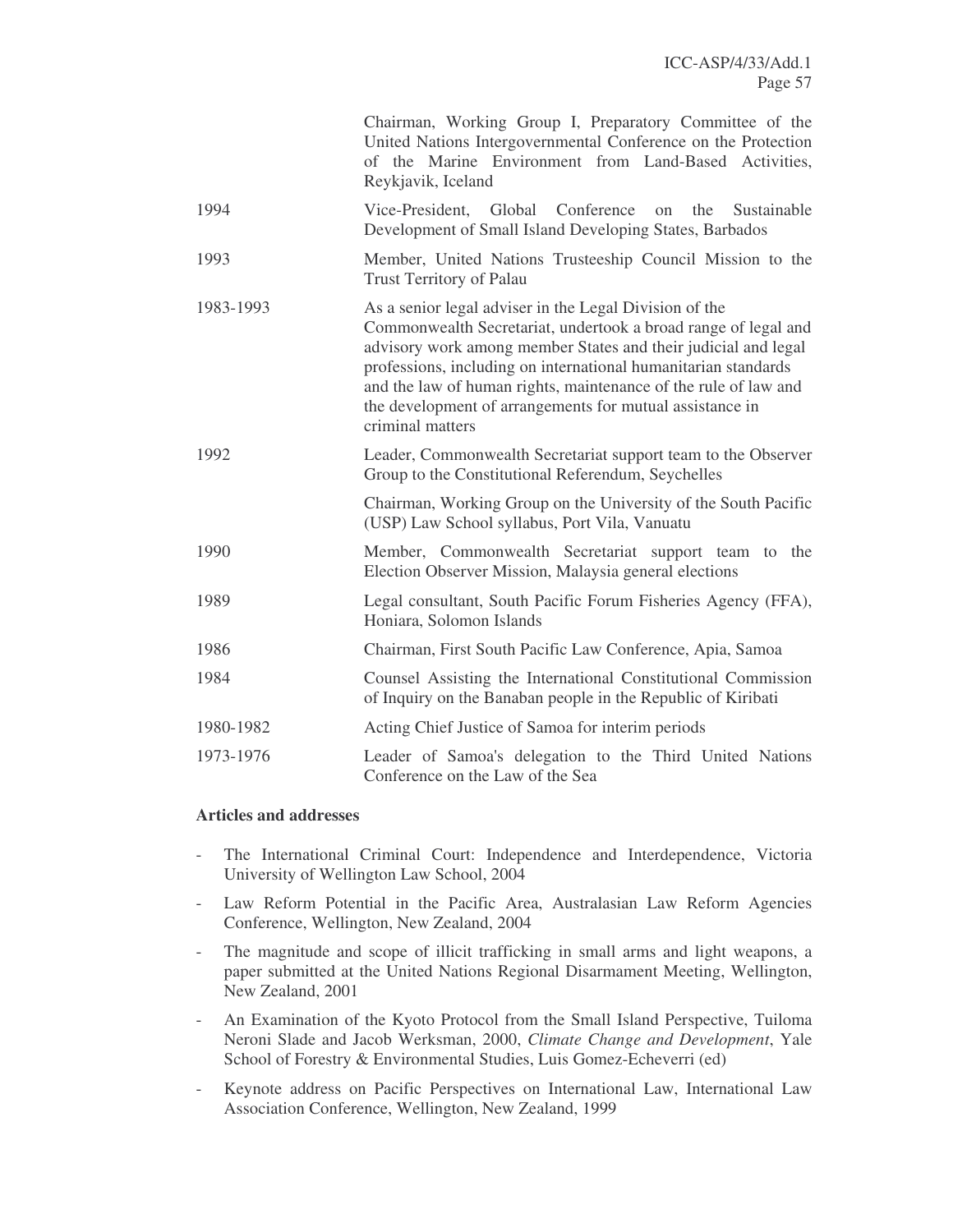- Keynote address on UNCED+7 and Barbados, *Pacem in Maribus XXVII* on Oceans in the New Millennium, Suva, Fiji, 1999
- Preamble and Final Clauses, Tuiloma Neroni Slade and Roger S. Clark, 1999, *The International Criminal Court: The Making of the Rome Statute: Issues, Negotiations, Results*, Roy S Lee (ed)
- The Convention on Climate Change: A view from the Small Island States, 1997, Our *Planet* (UNEP), Vol.9, No. 7
- Opening address before the International Court of Justice in Advisory Proceedings on the Legality of Nuclear Weapons, 1996, *The Case Against the Bomb*, Clark R S and Sann M (eds)
- Keynote address on the International Climate Change Negotiations on the Berlin Mandate at the Sixth Asia-Pacific Seminar on Climate Change, Suva, Fiji, 1996
- 1995 Review and Extension of the Treaty on the Non-Proliferation of Nuclear Weapons, 1995, *Review of European Community & International Environmental Law*, Sands P (ed)
- The Pacific Islands Law Officers Meeting (PILOM), 1992, *Melanesian Law Journal*, Nonggorr (ed)
- Forum Fisheries Agency and the Next Decade: the Legal Aspects, 1990, *The Forum Fisheries Agency: Achievements,Challenges and Prospects*, Herr R (ed)
- Law Officers in the Pacific Island States, 1988, *Law, Politics and Government in the Pacific Island State*s, Ghai, Y H (ed)
- Dissemination of Human Rights Standards in a Culturally Diverse Region, 1987, *Human Rights, Information and Dissemination*, UNESCO seminar publication
- A Constitution in Practice [1984] *New Zealand Law Journal* 181
- Joint-Editor, Commonwealth Law Bulletin (1983-1993)
- Member, Editorial Committee, Law Reports of the Commonwealth (until 1993)
- Compiler/Editor, Western Samoa Law Reports (until 1983)
- Additional addresses and papers on the International Criminal Court, environment and development issues, and on international climate change processes and negotiations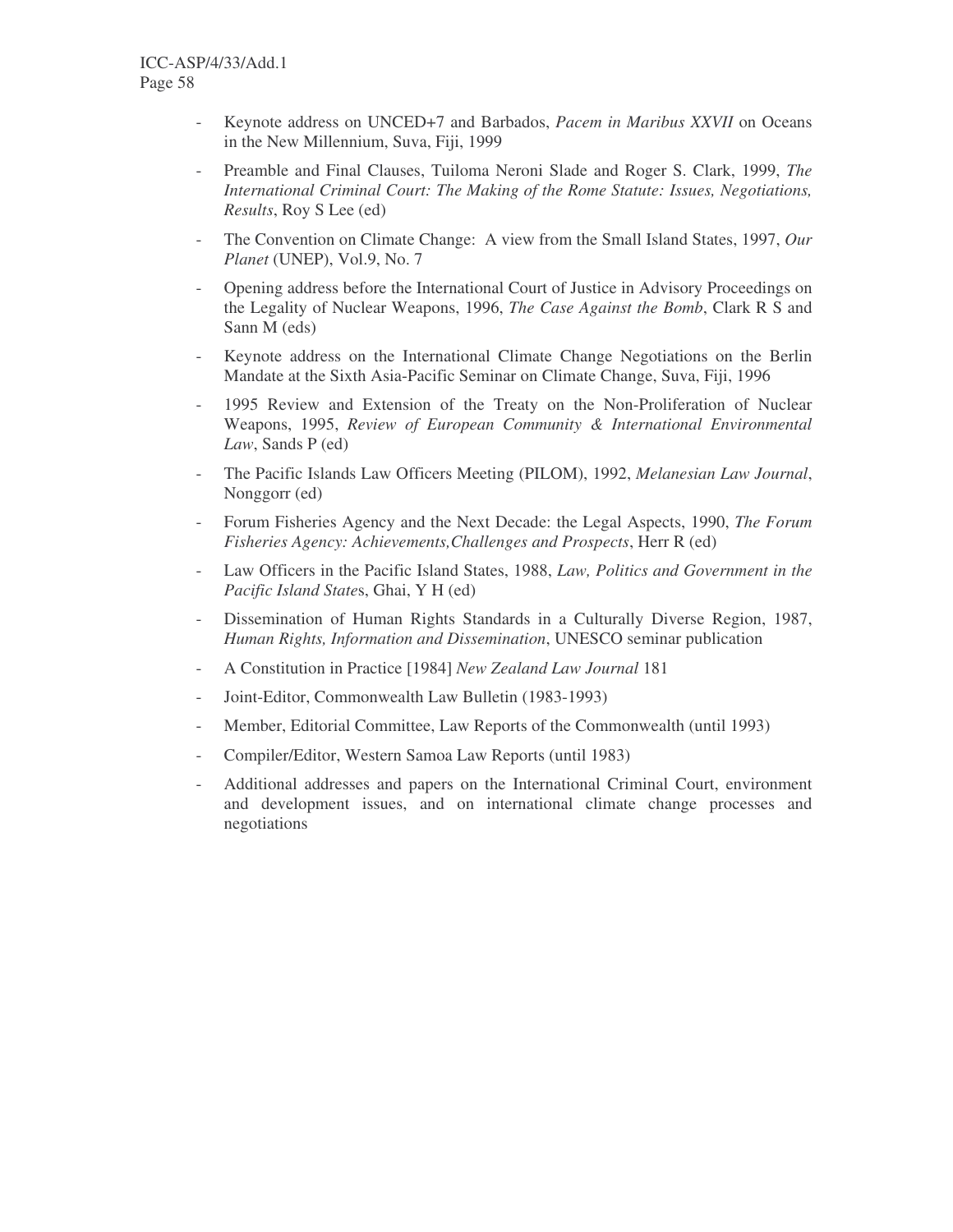## **7. Song, Sang-hyun (Republic of Korea)**

[Original: English]

#### **Note verbale**

The Embassy of the Republic of Korea presents its compliments to the Secretariat of the Assembly of States Parties and, with reference to the latter's Note No. ICC ASPP/4/S/4 of 18 April 2005, has the honour to inform the Secretariat that the Republic of Korea has decided to present the candidature of Judge Song, Sanghyun for re-election to the post of judge of the International Criminal Court (ICC) at the elections to be held during the Assembly of States Parties in January 2006.

Judge Song is a candidate on list A for the purposes of article 36, paragraph 5, of the Rome Statute. The statement submitted in accordance with article 36, paragraph 4(a), of the Rome Statute and the curriculum vitae of Judge Song are attached herewith.

Judge Song has established competence in criminal law and procedure, as well as in areas of international law, which are of relevance to the Court. Before being elected as ICC Judge in 2003, Judge Song was a professor of Seoul National University Law School since 1972 and he is one of the most respected Korean scholars in the field.

The nomination of Judge followed the procedure for nominations of candidates to the International Court of Justice in accordance with article 34.4(a)(ii) of the Rome Statute. On 23 December 2004, the Korean National Group in the Permanent Court of Arbitration informed the Korean Government that it had, after careful deliberation, decided to nominate Judge Song as a candidate for re-election as a judge of the International Criminal Court. The government of the Republic of Korea supports the nomination of Judge Song.

\* \* \*

…

**Statement of qualifications**

(a) Judge Song, Sang-hyun is a person of high moral character, impartiality and integrity, who possesses the qualifications required in the Republic of Korea for appointment to the highest judicial offices (article 36(3)(a) of the Rome Statute).

Judge Song fulfils the requirements of article  $36(3)(b)(i)$  and (ii), as is specified in his curriculum vitae. He has established competence in criminal law and procedure, and the necessary relevant experience, as an advocate, scholar and judicial adviser, in criminal proceedings. He also has established competence in relevant areas of international law, in particular international humanitarian law and the law of human rights, and extensive experience in a professional legal capacity which is of relevance to the judicial work of the Court.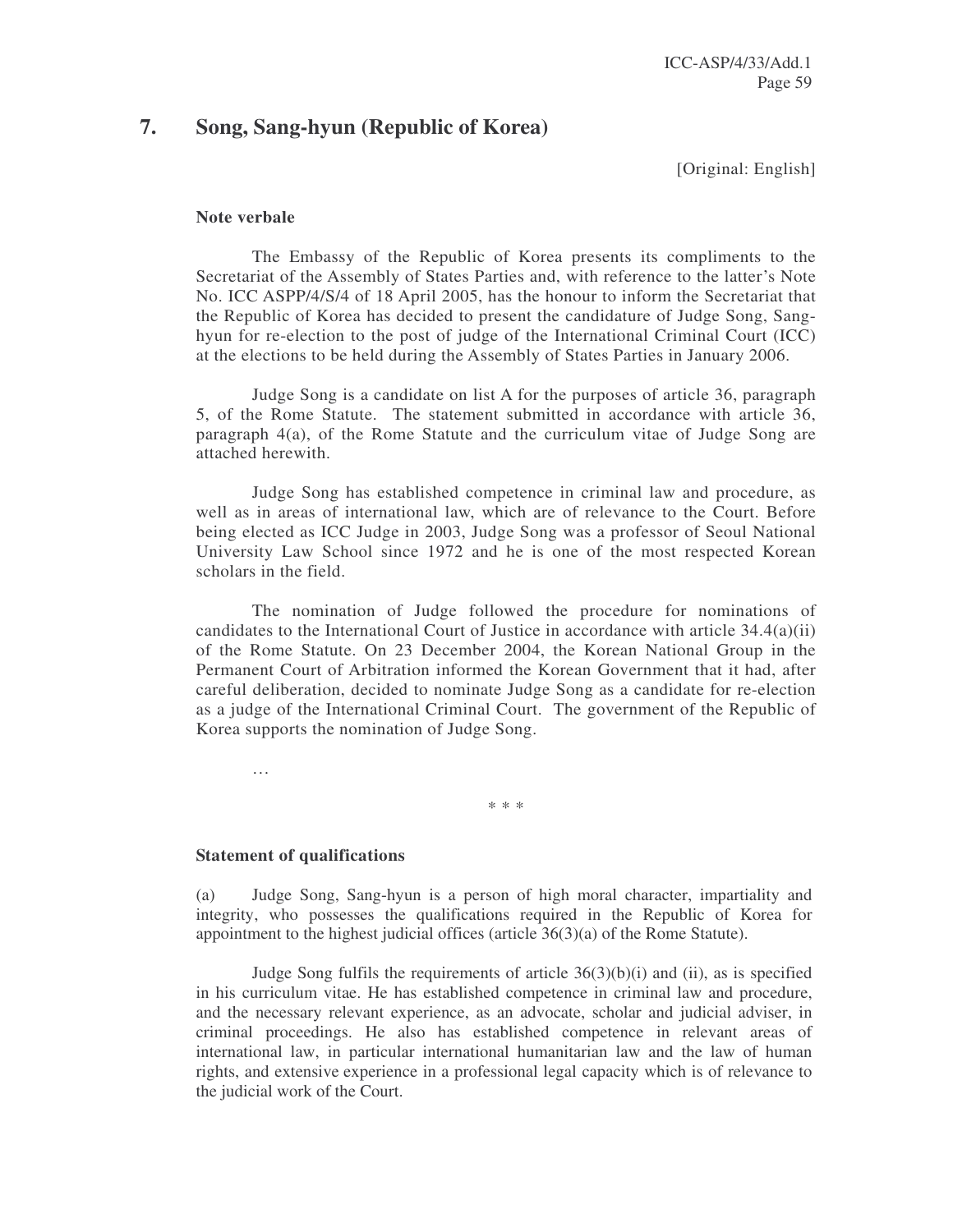Judge Song, having earned his LL.M and J.S.D degrees in the United States, and having worked as an attorney and visiting professor in a number of foreign countries including Australia, Germany, the Netherlands, New Zealand, the United Kingdom and the United States, has an excellent knowledge of and is fluent in English. He also speaks French and has considerable knowledge of that language (article  $36(3)(c)$ ).

(b) Judge Song is being nominated for inclusion in list A for the purposes of paragraph 5 of article 36 of the Statute.

(c) The information relating to subparagraph (i) to (iii) of paragraph 8(a) of article 36 of the Statute is as follows:

- (i) Judge Song is qualified for appointment to the highest judicial offices in the Republic of Korea, which has a civil-law legal system. He has also received a legal education at the postgraduate level in the United States of America and the United Kingdom, which have a common-law legal system.
- (ii) Judge Song is a national of the Republic of Korea.
- (iii)Judge Song is male.

(d) Judge Song has legal expertise on a wide range of specific issues related to the work of the Court, including, but not limited to, the following.

- he has extensive practical and academic experience in the area of criminal law, criminal procedure and the law of evidence; as a member of the advisory committee to the Korean Supreme Court and the Ministry of Justice, he has participated in the reform of the Korean litigation system with respect to the Penal Code, the Code and the Court Rules of Criminal Procedure and the criminal court process, among other things;
- he also has expertise in relevant areas of international law, including international trial law and arbitration, the law of human rights and the rights of the child; he is active in promoting the rights of children as Vice-President of the Board of Directors of UNICEF Korea and President of the Korea Childhood Leukemia Foundation;
- he has lectured internationally on Korean law for over 20 academic terms at a number of respected universities in the United States, New Zealand and Australia, and has contributed to the development of international cooperation in legal research.

(e) Judge Song is a national of the Republic of Korea and does not possess the nationality of any other State.

\* \* \*

Date of Birth: 21 December 1941 Nationality: Republic of Korea Languages: Korean, English (fluent), French (good)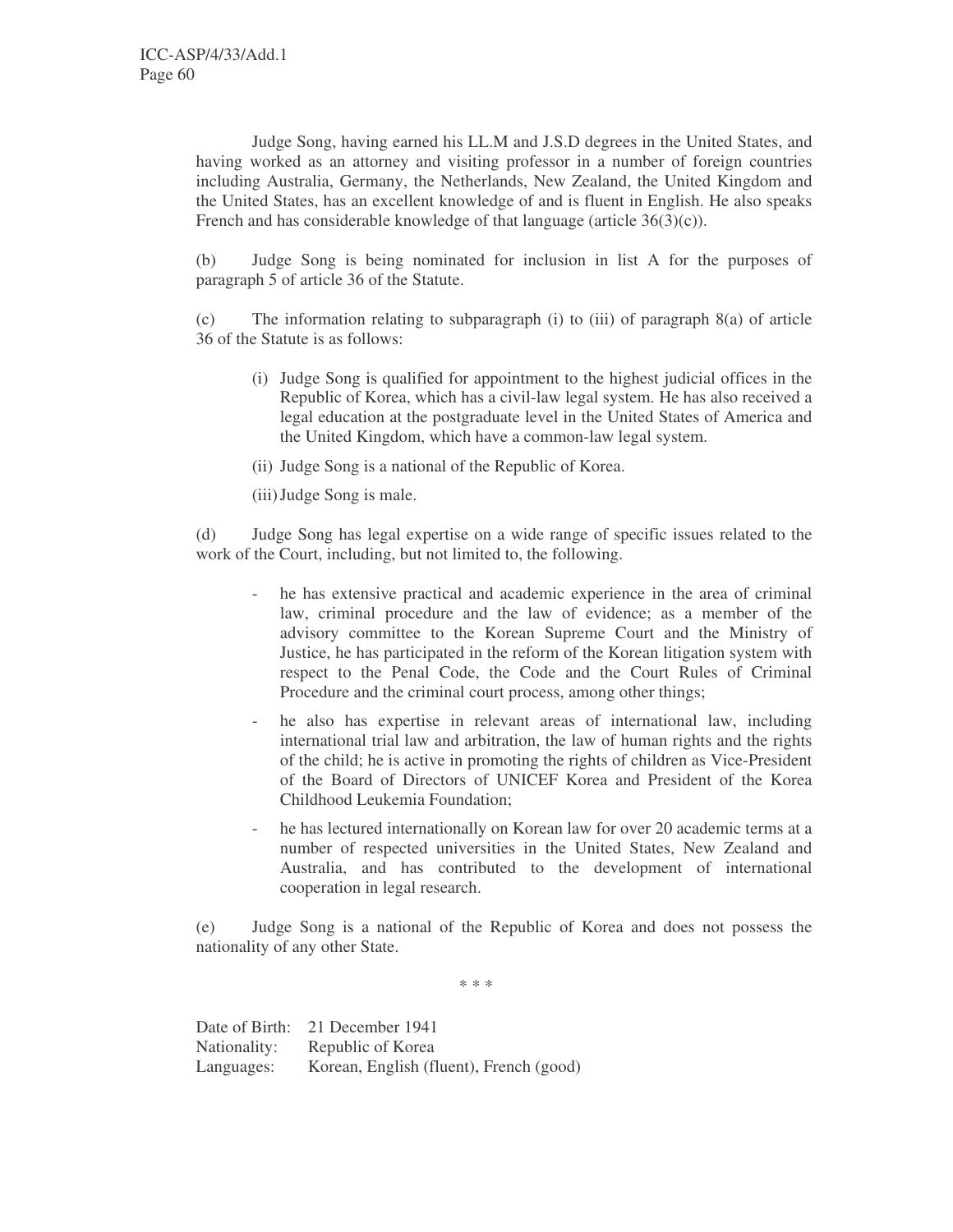## **Academic Background**

- LL.B., Seoul National University Law School, Korea (1963)
- LL.M., Tulane Law School, New Orleans, USA, as a Fulbright Fellow (1968)
- Diploma in Comparative Legal Studies, Cambridge University, UK (1969)
- J.S.D., Cornell Law School, Ithaca, NY, USA (1970)
- Visiting Humboldt Scholar to Hamburg University Law Faculty, Germany (1974-75)
- Certificate, The Hague Academy of International Law, the Netherlands (Summer, 1978)
- Visiting Scholar, Harvard Law School, Cambridge, MA, USA; as American Council of Learned Society Fellow (1978-79)

## **Professional Background**

- Called to the Korean Bar (1964)
- Judge Advocate Office, Korean Army Captain, Korea (1964 67)
	- Military prosecutor for the first six months and a military judge for two and a half years, trying criminal cases in the army
- Foreign Attorney, Haight, Gardner, Poor & Havens, New York, NY, USA (1970 72)
- Lecturer in Law, National Police College, Seoul, Korea (1983 2003) Teaching comparative court procedures, discovery, evidence and prosecution
- Professor of Law, Seoul National University, Korea (1972 ) Teaching law of procedures, evidence, court process, among other subjects
- Dean, Seoul National University Law School, Korea (1996 98)

## **Other Professional Experience**

## **Domestic Activities**

Member, Advisory Committee to the Minister of Justice, Korea (1981 – 2004)

Regularly meet to deliberate on criminal investigation reform, matters of North Korean refugees, independence of prosecution offices, immigration and prison reform, among other things.

- Member, Litigation System Reform Committee of the Supreme Court, Korea (1979 - 2004)

Regularly meet to deliberate on the Code and the Court Rules of Criminal Procedure, Penal Code, Code of Civil Procedure, Court Process and Enforcement System

Member, Prime Minister's Committee on Clean Government (1989-1993)

Regularly met to deliberate on the law reform on the corruption, abuse and certain crimes in the government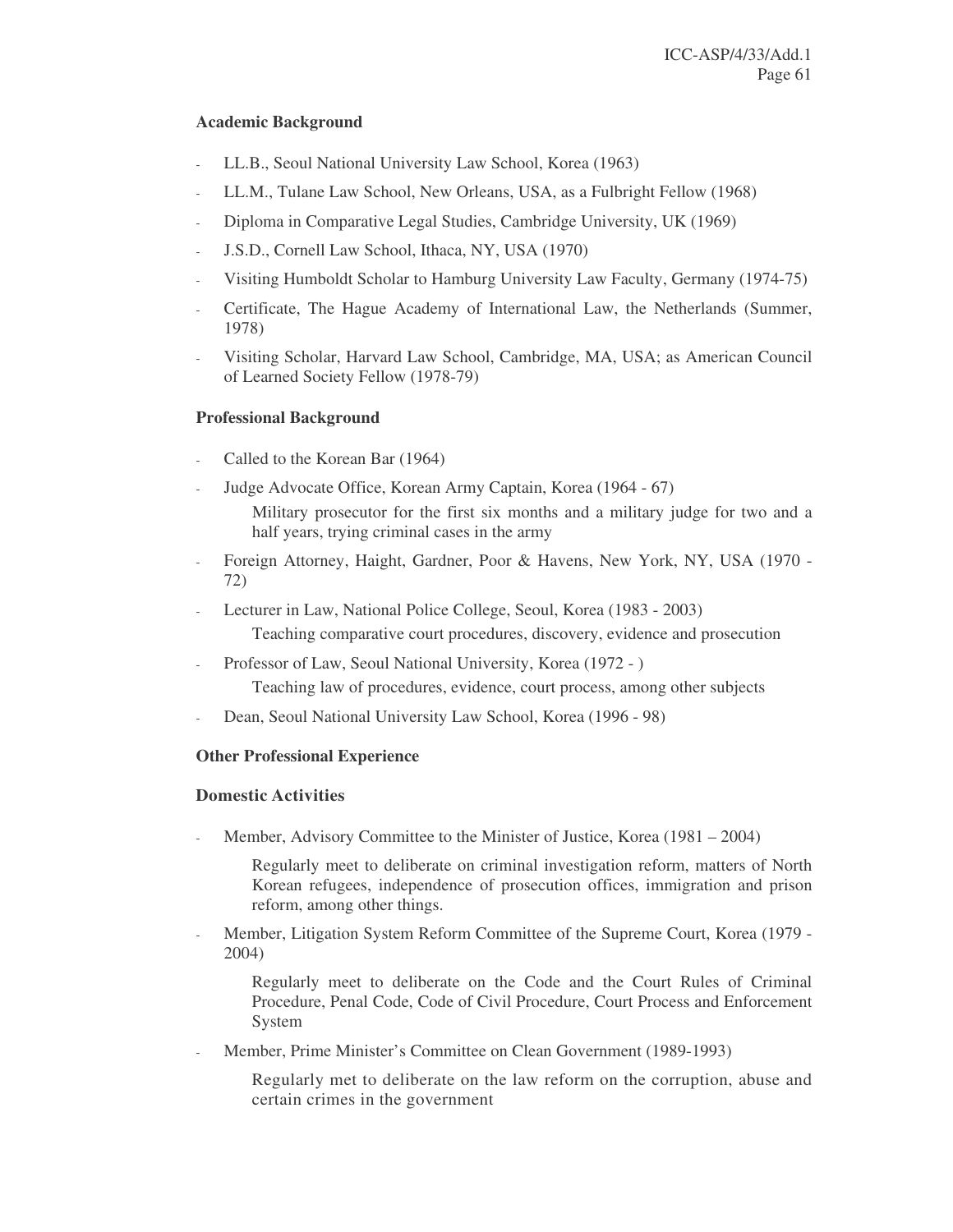- Member, Prime Minister's Commission on Youth Protection (2001-2005)
- Member, Presidential Commission on Judicial Reform (2005 )

#### **International Experience**

- Visiting Professor, Harvard Law School, Cambridge, MA., U.S.A. (1991, 1995, 1999, 2003)
- Inge Rennert Distinguished Professor of Law, Global Law Program, New York University, U.S.A. (1994-1999)
- Professorial Fellow with title of Professor, Faculty of Law, University of Melbourne  $(2002 - )$
- Visiting Professor to University of Florida Law School (1989)

to University of Washington Law School (1990, 1994)

to Columbia Law School(1996)

to University of Hawaii Law School (2001)

- Visiting Professor to the Victoria University of Wellington Law School, New Zealand (1994)
- Visiting Professor, Faculty of Law, University of Melbourne, Australia (1990, 1992, 1994)
- Judge, Appeals Division, International Criminal Court (2003 )

#### **Other Affiliations**

- Vice-President, Member of the Board of Directors, UNICEF Korea (1991 - )

Delivered lectures on human rights and child's rights to school teachers for several years every summer vacation, among other things

- President, The Korea Childhood Leukemia Foundation (1999 )
- Member, Board of Directors, Korea Family Legal Service Center, Inc. (1999 )
- Member, Board of Directors, The Beautiful Foundation (1999 )
- Member, Board of Directors, The National Coalition of Religious Peace Corps, Inc.  $(2002 - )$
- President, The Korean Law Professors Association, Inc. (1999-)
- Member, The Korea-New Zealand Business Council (2000 )
- Member of the International Advisory Board for Pacific Rim Law & Policy Journal (University of Washington, 1995- )
- Member of the International Advisory Board and Australian Advisory Board of the Centre for Corporate Law and Securities Regulation (1996- )
- Member of the Inaugural International Advisory Committee for *The Australian Journal of Asian Law* (University of Melbourne, 1998- )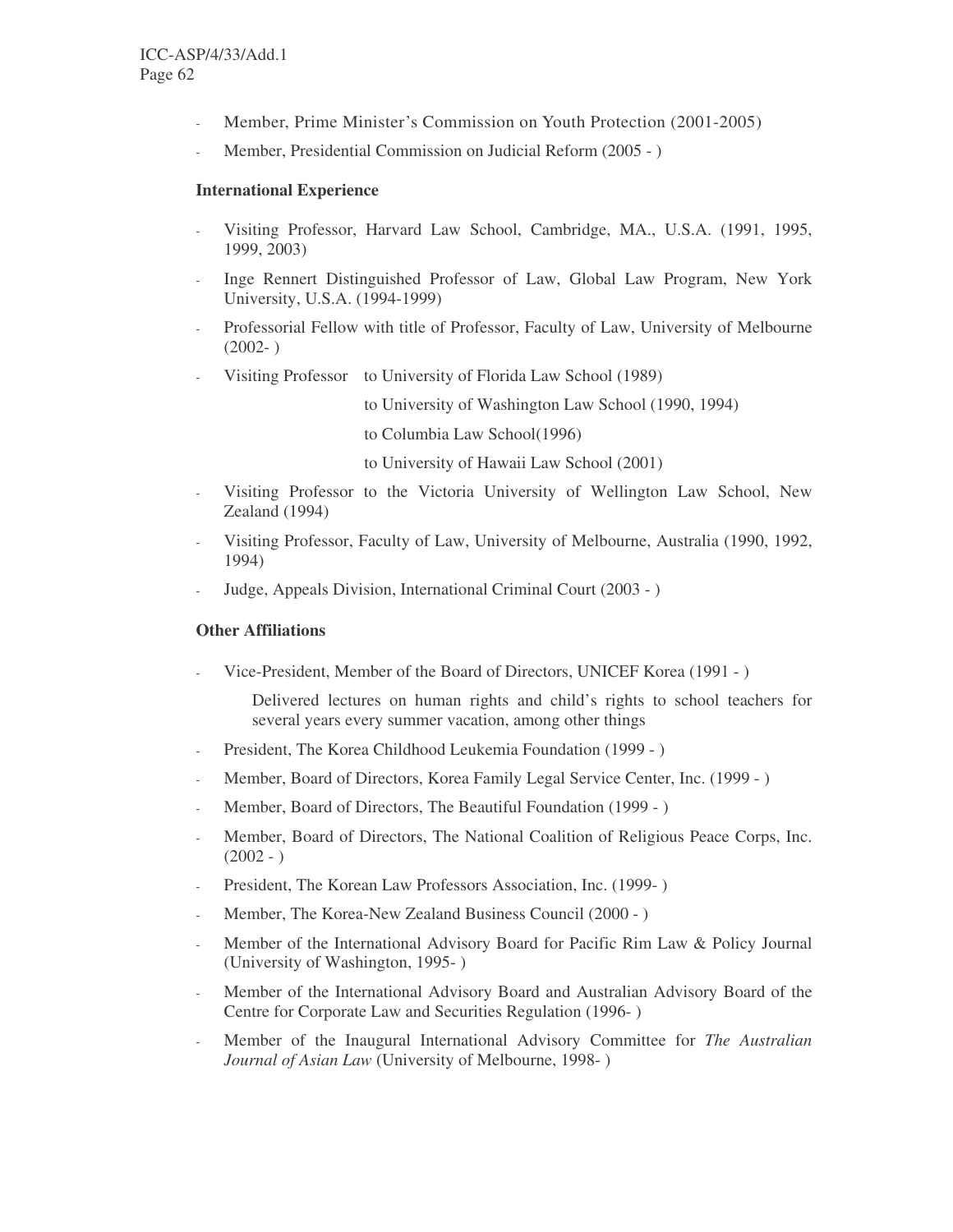### **Decorations and Citations**

- The Legal Culture Award (The Korean Bar Association, 1998)
- National Decoration of the Second Highest Order (Moran) (Korean Government, 1997)
- The Most Distinguished Alumni Medal (Cornell University, 1994)

### **Publications**

## **Books**

- An Introduction to Law and Economics (Korean) (Seoul: Kyungmunsa Pub., 1983)
- Introduction to the Law and Legal System of Korea (English) (Seoul: Kyungmunsa Pub., 1983) Korean Law in the Global Economy (English) (Seoul: Pakyoungsa Pub., 1996)
- The Korean Civil Procedure (Korean) (Seoul: Pakyoungsa Pub., 1976; revised ed. 2004)
- Basic Text on Maritime Law in Korea (Korean) (Seoul; Pakyoungsa Pub., 1999; revised ed. 2005)

## **Articles**

- The United Nations and Human Rights, UNICEF Teaching Materials, pp. 125-141, UNICEF/KOREA (Seoul, 1998)
- A Review on the Conventions on the Human Rights and Child's Rights, UNICEF Teaching Materials, pp. 101-121, UNICEF/KOREA (Seoul, 1999)
- The Legal Profession in Korea: Problems and Prospects for Reform, *Kobe Law Journal*, Vol.49, No.2, pp. 119-151 (Kobe University Law School, Japan, 1999)
- Law and Policy of Securities Regulation in Korea, 4 *Pacific Rim Law and Policy Journal,* No.3, pp. 757-782 (UCLA, 1995)
- Ideology and Prospects of the Alternative Dispute Resolution, *The Civil Case Commentaries,* Vol.14, pp. 411-441 (Seoul, 1992)
- South Korean Law and Legal Institutions in Action, in Clark ed., *Korea Briefing*, Vol. pp.125-146 (The Asia Society, New York, 1991)
- Legal Education and Social Justice, in *The University in the Future World*, pp. 321- 333 (Yonsei University Press, Seoul, 1985)
- Family Court in Korea, in Nakamura, ed., *Family Law Litigation*, pp.205-215 (The Comparative Civil Law Institute, Waseda University, Japan, 1984)
- How to Diversify and Develop Legal Services Areas, research report submitted to the Minister of Justice, pp. 1-116 (Seoul, 1984)
- Domestic Court's Jurisdiction on Foreign State, *Festschriften for Justice Soonwon Bang*, pp. 252-270 (Seoul, 1984)
- A Review on the Federal Appeal System in the U.S., *The Civil Case Commentaries*, Vol.5, pp. 251-258 (Seoul, 1983)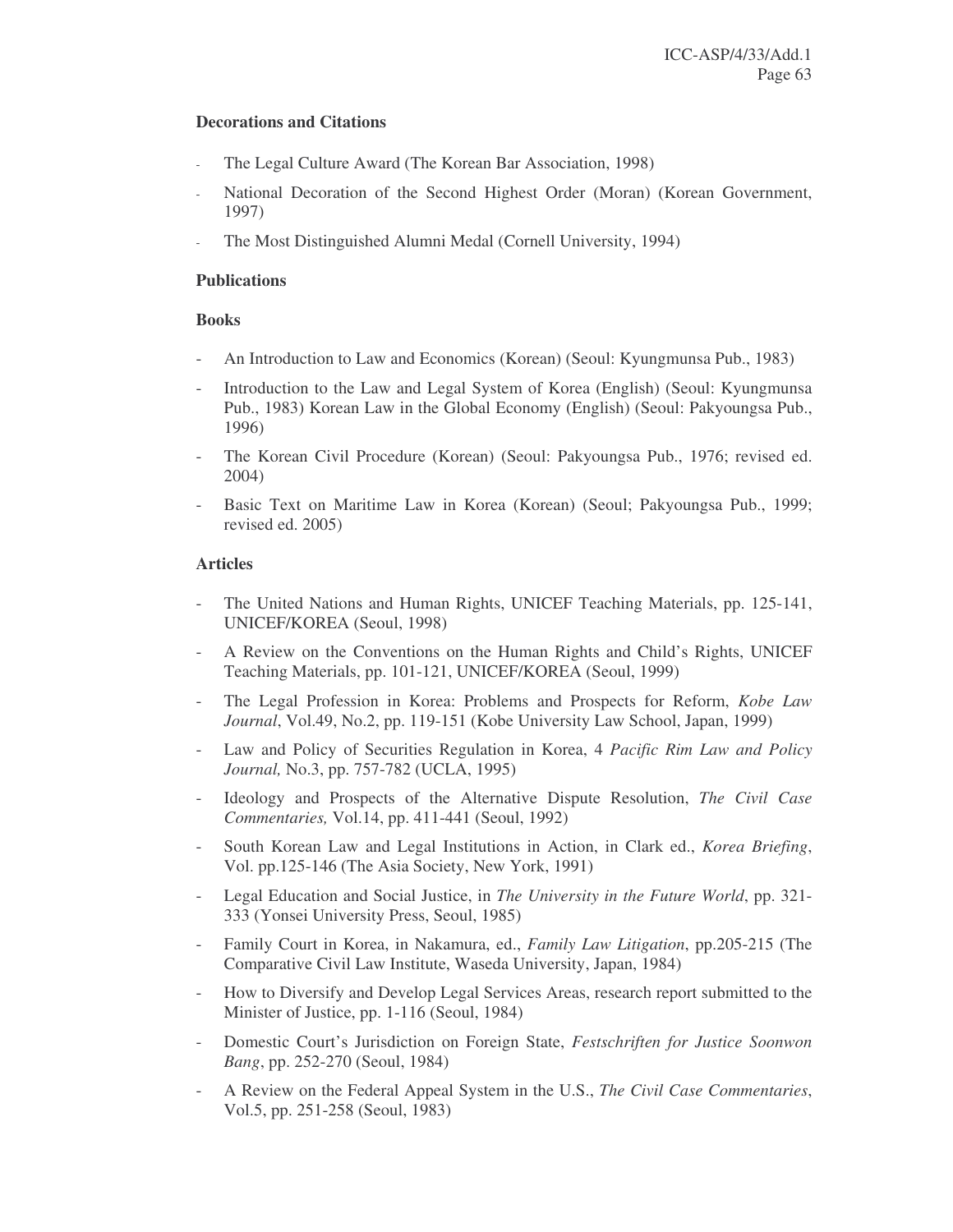- Functions of the Supreme Court and Newly Enacted Special Law on Expedition of Litigation, *Korean Bar Association Journal*, Vol.74, pp. 11-19 (Korean Bar Association, Seoul, 1982)
- Review on the Class Action, *Seoul Law Journal*, Vol.21, No.1, pp. 103-114 (The Law Research Institute, Seoul National University, 1980)
- Reform of Appeals System of the Korean Court, research report submitted to the Supreme Court, pp. 1-130 (Seoul, 1978)
- Reevaluation of the Legal Aid and its Modern Themes in Korean Perspective, *Seoul Law Journal*, Vol.17, No.2, pp. 69-100 (The Law Research Institute, Seoul National University, 1976)
- An Analytical Study of Court Cases on the Free Evaluation of Evidence Principle in Korean Procedure, *Seoul Law Journal*, Vol.15, No.2, pp. 49-90 (The Law Research Institute, Seoul National University, 1974)

## **Recent Speeches Delivered by Judge Song in connection with the Outreach Programmes of the International Criminal Court**

- "The International Criminal Court under the Rome Statute", at Cornell Law School, Ithaca, New York, U.S.A. April 3, 2003
- "A New World Court for Globalized Justice?" at Harvard Law School, Cambridge, MA., U.S.A., April 10, 2003
- "The International Criminal Court and its Jurisdiction", at Tampa Bar Association in Florida, U.S.A. May 19, 2003
- "Enforcing the International Criminal Court's Mandate in its Infancy: Challenges and Opportunities", at the Asian Experts' Study Session on the Implementation of the International Criminal Court, in Bangkok, Thailand, July 7-10, 2003
- "The International Criminal Court and East Asia: National Implementing Legislation", at the International Workshop organized by Minbyun-Lawyers for Democratic Society, in Seoul, Korea, July 24-25, 2003
- "Korean Criminal Justice System and the International Criminal Court", at the Second Roundtable Discussion on International Comparative Judicial Conference, Zhejiang University and New York University, in Hangzhou, China, October 23-25, 2003
- "What does the International Criminal Court mean to Asians?" Speech to the Indonesian delegation visiting the International Criminal Court, The Hague, March 3, 2004.
- "Development of International Criminal Law and the International Criminal Court" at Seoul National University Law School, in Seoul, Korea, May 7, 2004
- "The Role of the International Criminal Court in the Repression of Breaches of International Humanitarian Law", at the Second ICRC Training Course on International Humanitarian Law for Professors of Law, in Amman, Jordan, August 28-September 10, 2004
- "The International Criminal Court and International Humanitarian Law", at Seoul National University Law Research Institute, in Seoul, Korea, October 19, 2004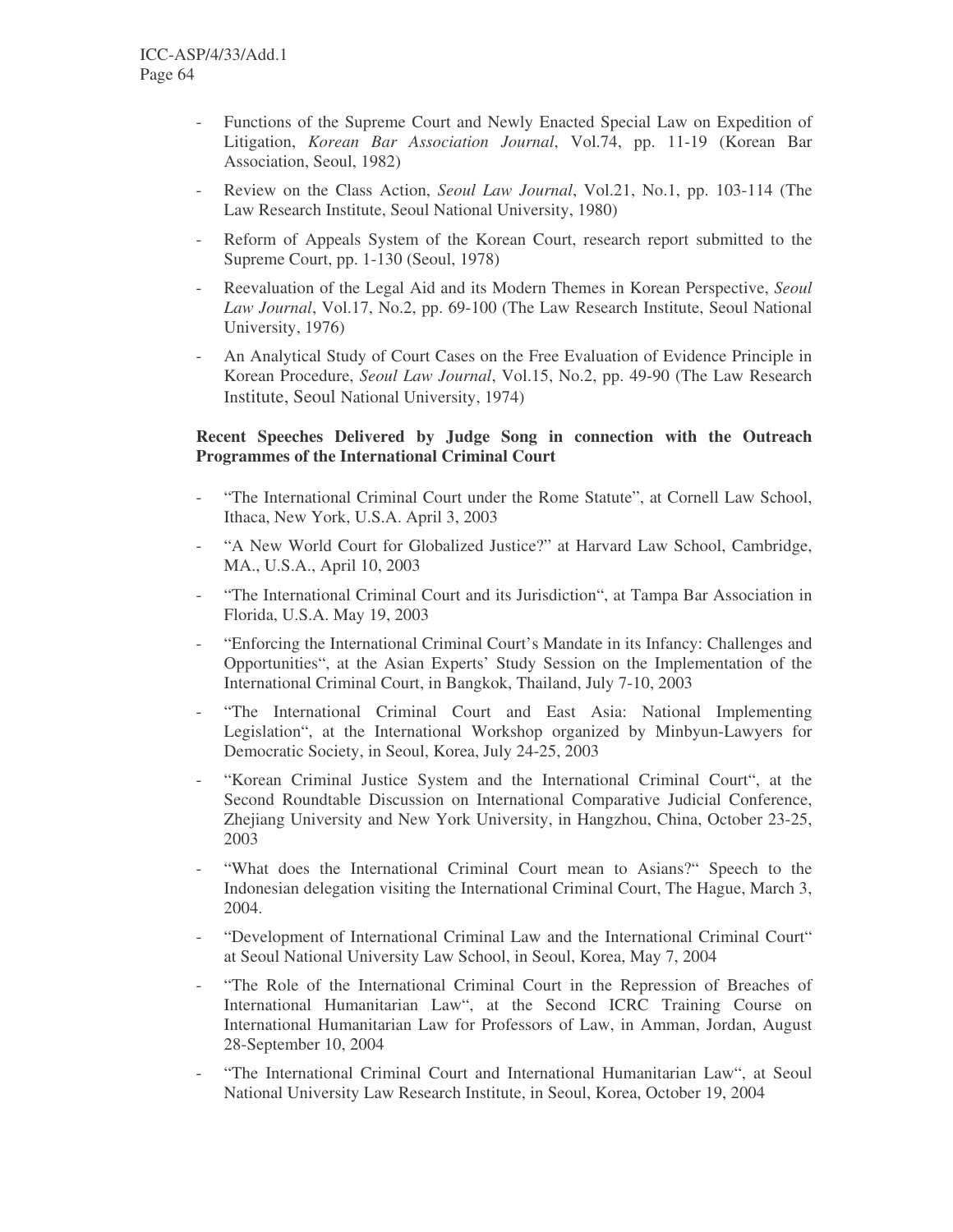- "The International Criminal Court and World Peace", at Chonnam National University Law School, Kwangju, Korea, October 21, 2004
- "New Trend of International Law: Changing Relationship between National Law and International Law", keynote address to the 4th Lawyers' Congress in Seoul, Korea, October 22, 2004
- "Korean Criminal Procedure and the Legal Instruments of the International Criminal Court", at Conference on Comparative Criminal Procedure organized by the Council on Foreign Relations in New York and New York University Law School, at the Pocantico Hills Conference Center, Tarrytown, New York, U.S.A., February 10-13, 2005
- "Global Jurisprudence Colloquium on Decisions of International Legal Institutions; Compliance and Enforcement", at Stanford Law School, Stanford, CA., U.S.A., March 17-18, 2005
- "International Criminal Justice in the 21st Century Role of the International Criminal Court", at Graduate School of International Studies Seoul National University, Seoul, Korea, May 4-5, 2005
- "International Criminal Court and Role of Lawyers", at Dong-Ah University Law School, Pusan, Korea, May 10, 2005
- "The Protection of Personal Liberty in the Korean Criminal Justice System and the International Criminal Court", at the Institute of Law, Chinese Academy of Social Sciences, Beijing, China, June 11-12, 2005
- "The International Criminal Court: Impartial and Efficient International Criminal Justice for Asia and the World", keynote speech to Shanghai Workshop on International Criminal Court: the Choice of China, organized by Shanghai Jiaotong University, Asian Legal Resource Center in Hong Kong and Project Office for Promotion of the International Criminal Court in China at the Research Center of Criminal Jurisprudence of Renmin University of China, at Shanghai Jiaotong University, Shanghai, China, June 18-19, 2005
- ICC Summer Course on the International Criminal Court at the Irish Centre for Human Rights, Galway, Ireland, July 9-14, 2005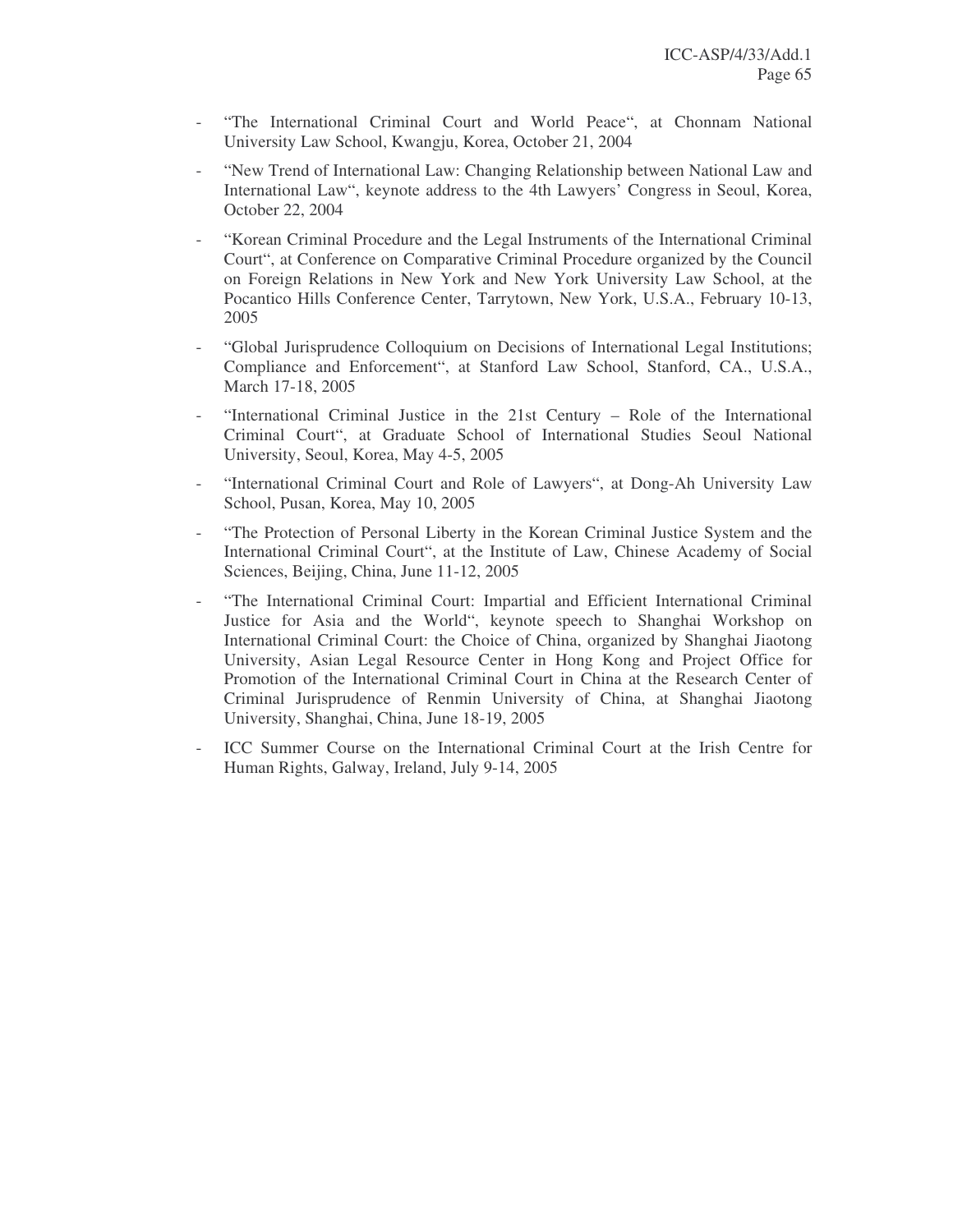# **8. Thiam, Cheikh Tidiane (Senegal)**

[Original: French]

#### **Note verbale**

The Embassy of the Republic of Senegal in Brussels presents its compliments to the Secretariat of the Assembly of States Parties to the Rome Statute of the International Criminal Court and, with reference to its Note verbale ICC-ASP 4/S/4 of 18 April 2005, has the honour to inform the Assembly that Senegal has decided to nominate Professor Cheikh Tidiane Thiam, Director of Legal and Consular Affairs at the Ministry of Foreign Affairs, as a candidate for the post of judge for the regional group of African States, list B, in the elections scheduled to be held on 26 and 27 January 2006 in New York.

The Embassy transmits herewith Professor Thiam's curriculum vitae and requests the Secretariat of the Assembly of States Parties to register his nomination and inform the other States Parties to the Rome Statute accordingly.

…

\* \* \*

### **Statement of qualifications**

- Professor of Public Law
- Director of Legal and Consular Affairs, Ministry of Foreign Affairs
- Member of the former United Nations Intergovernmental Group of Experts on the Right to Development
- Former Director, Centre for Research, Study and Documentation of African Institutions and Legislations (CREDILA)
- Staff member, Faculty of Legal and Political Sciences, Cheikh Anta Diop University, Dakar

| Nationality:<br>Date and place of birth:<br>Marital status:<br>Permanent address: | Senegalese<br>23 June 1951, Saint-Louis, Senegal<br>married, 3 children<br>B.P. 15 622<br>Dakar-Fann<br>Senegal |                                                    |
|-----------------------------------------------------------------------------------|-----------------------------------------------------------------------------------------------------------------|----------------------------------------------------|
|                                                                                   | Tel. office:<br>Tel. home:                                                                                      | $+2218238615$ or<br>$+2218891341$<br>$+2218241472$ |
|                                                                                   | Tel. mobile:                                                                                                    | $+2216328594$                                      |
|                                                                                   | e-mail:                                                                                                         | cheikhtthiam@hotmail.com                           |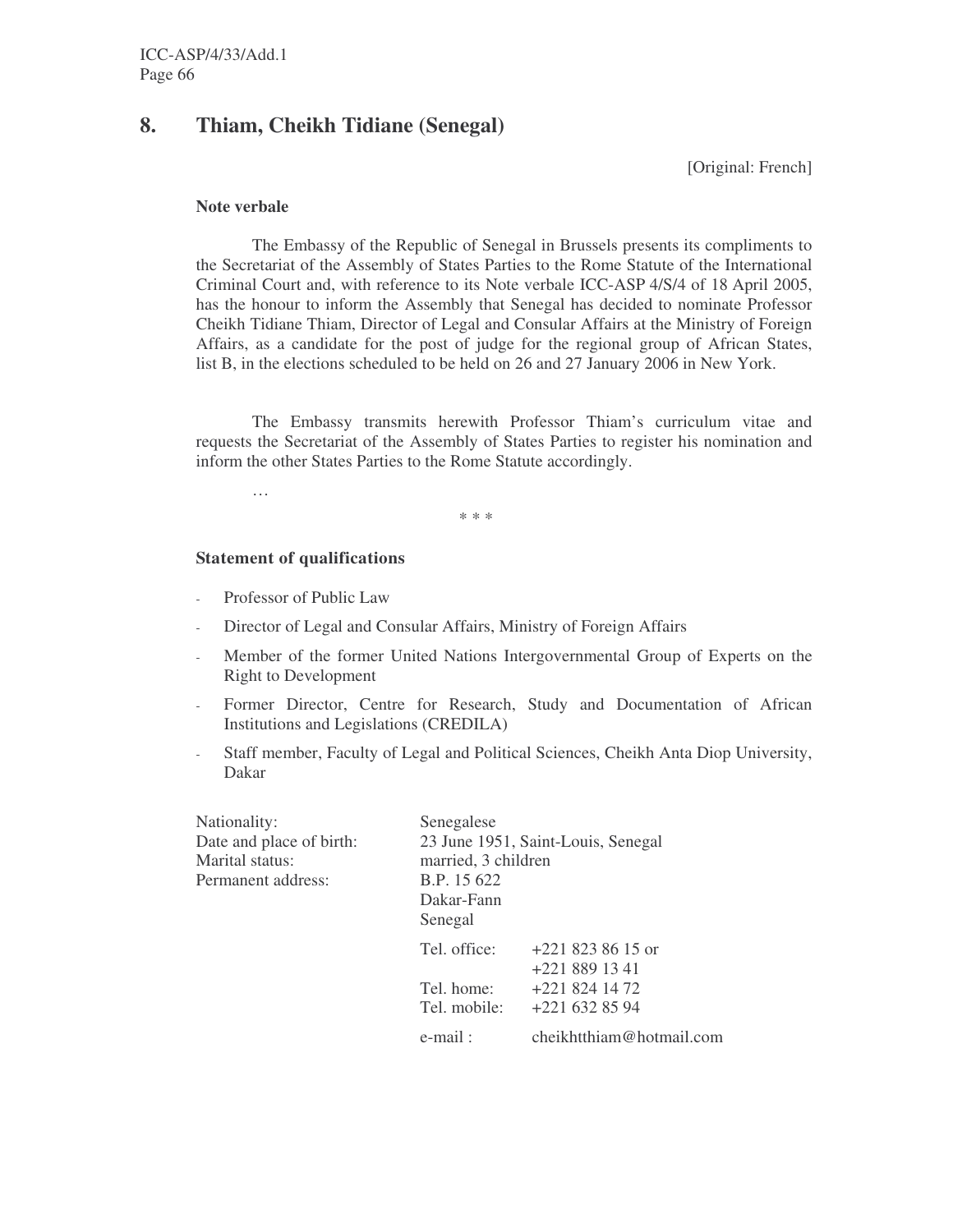## **Languages**

Mother tongue: Wolof

Language of education/working language (official language): French (fluent in reading, writing, speaking and comprehension)

Other languages: English, Spanish

## **Qualifications**

- *Licence*, 1975, (optional subject: international law and international relations, Dakar). Grade "*assez bien*" (quite good)
- *Diplôme d'Etudes Approfondies* in public law, 1977, University of Paris V. Grade *"assez bien*" (quite good)
- *Diplôme d'Etudes Approfondies* in political sciences (international politics), 1978, University of Paris I Panthéon-Sorbonne. Grade *bien* (good)
- Diploma, United Nations Institute for Training and Research (UNITAR): diploma in international law, The Hague, 1981
- Certificate from the Henry Dunant Institute (African seminar on international humanitarian law), 1983
- Certificate from The Hague Academy of International Law, External Programme: human rights, principles and practices of international law, 1988
- Doctoral thesis in international law, defended at University of Paris I Panthéon-Sorbonne, June 1989: "Décolonisation et succession d'Etats en Afrique - Contribution à l'étude de la succession à l'ordre juridique". Grade "*très honorable*" (very honourable mention)

## **Specializations**

## **Teaching**

- Twenty-six years of professional experience in teaching and research, including fifteen years with administrative responsibilities and twelve years as a director.
- Faculty of Legal and Political Sciences, Cheikh Anta Diop University, Dakar, since 1979, teaching the following courses:
	- International institutions (from 1989 to 2001)
	- Public international law (since 1989)
	- Constitutional law and political institutions (practical teaching) (from 1979 to 1989)
	- History of political ideas (from 1992 to 2001)
	- Methodology for research and writing (from 1980 to 2001)
	- International communications law (2000-2001)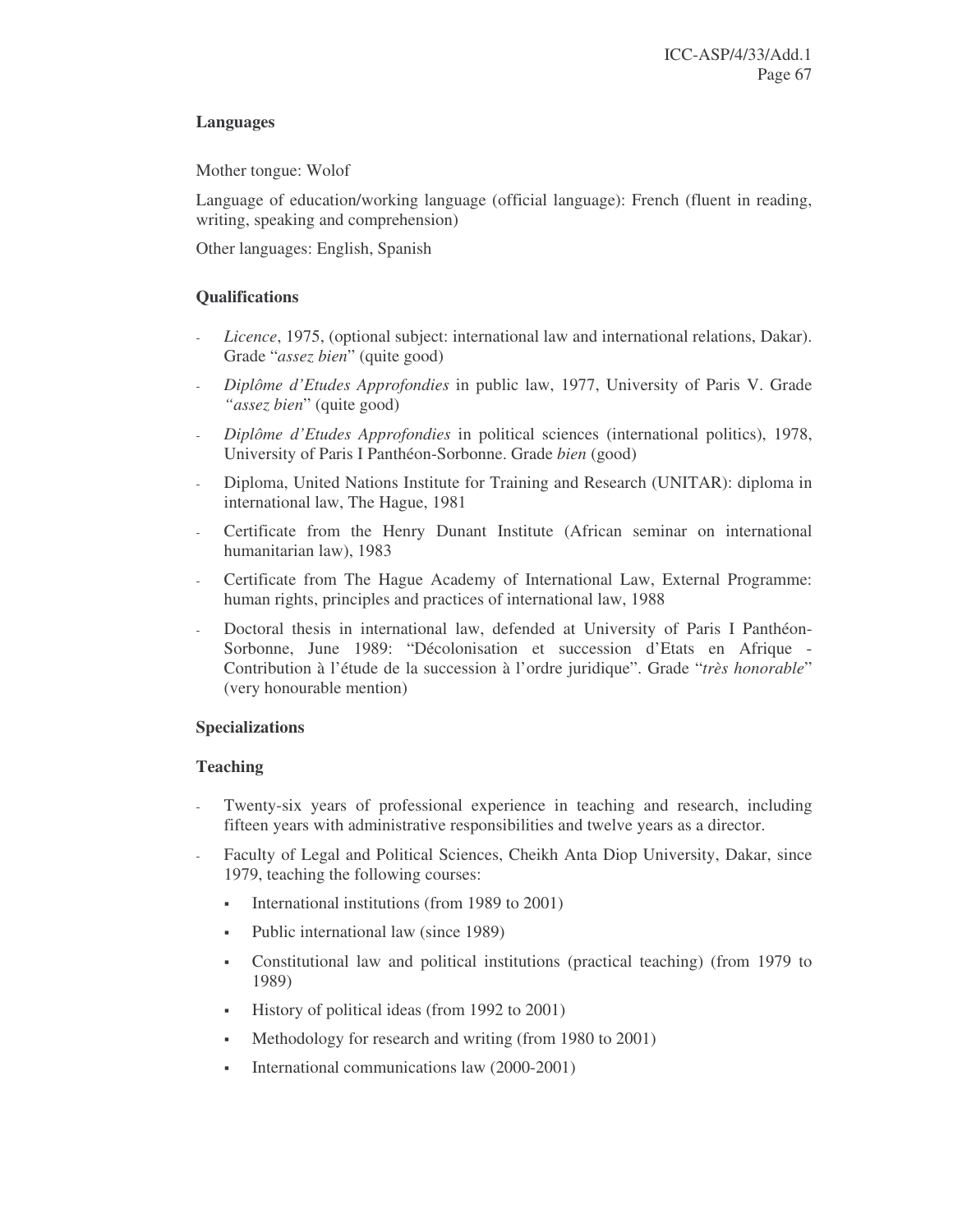Lecturer, public international law and international institutions, Diplomatic Section, National Administration and Magistracy School (ENAM), Dakar, (since 1980)

## **Research**

- Public international law
	- Succession of States
	- Human rights
	- Humanitarian law and law of armed conflict
	- **Treaty law**
	- **International security**
	- Right to development
- Administrative sciences
	- Relationship between administrators and citizens
	- Ombudsman, mediator
- Constitutional rights and political science public domestic law
	- **Democracy**
	- Monitoring constitutionality of laws
	- Regulatory bodies
	- Audiovisual and communications law
	- Human rights
- Member of the international observer mission for the presidential and legislative elections of 22 August 1993 in the Central African Republic
- Student at The Hague Academy of International Law on several occasions
- Coordinator and main rapporteur of the Dakar International Colloquium on Teaching of and Research into International Law in Africa (December 1985)
- Participated in various scientific meetings on public law and political science, particularly human rights and democracy:
	- Symposium on the African Charter of Human and Peoples' Rights (Dakar, 1982)
	- Symposium on Human Rights, Columbia University (New York, 1983)
	- University of Dakar seminar on the teaching of human rights and peace (1984)
	- Seminar on international humanitarian law organized by the International Relations Institute of Cameroon (IRIC) and the Henry Dunant Institute, Geneva (Yaoundé, 1983)
	- Colloquium of the African Jurists Association on Africa, "The OAU and the new legal order" (Libreville, 1984)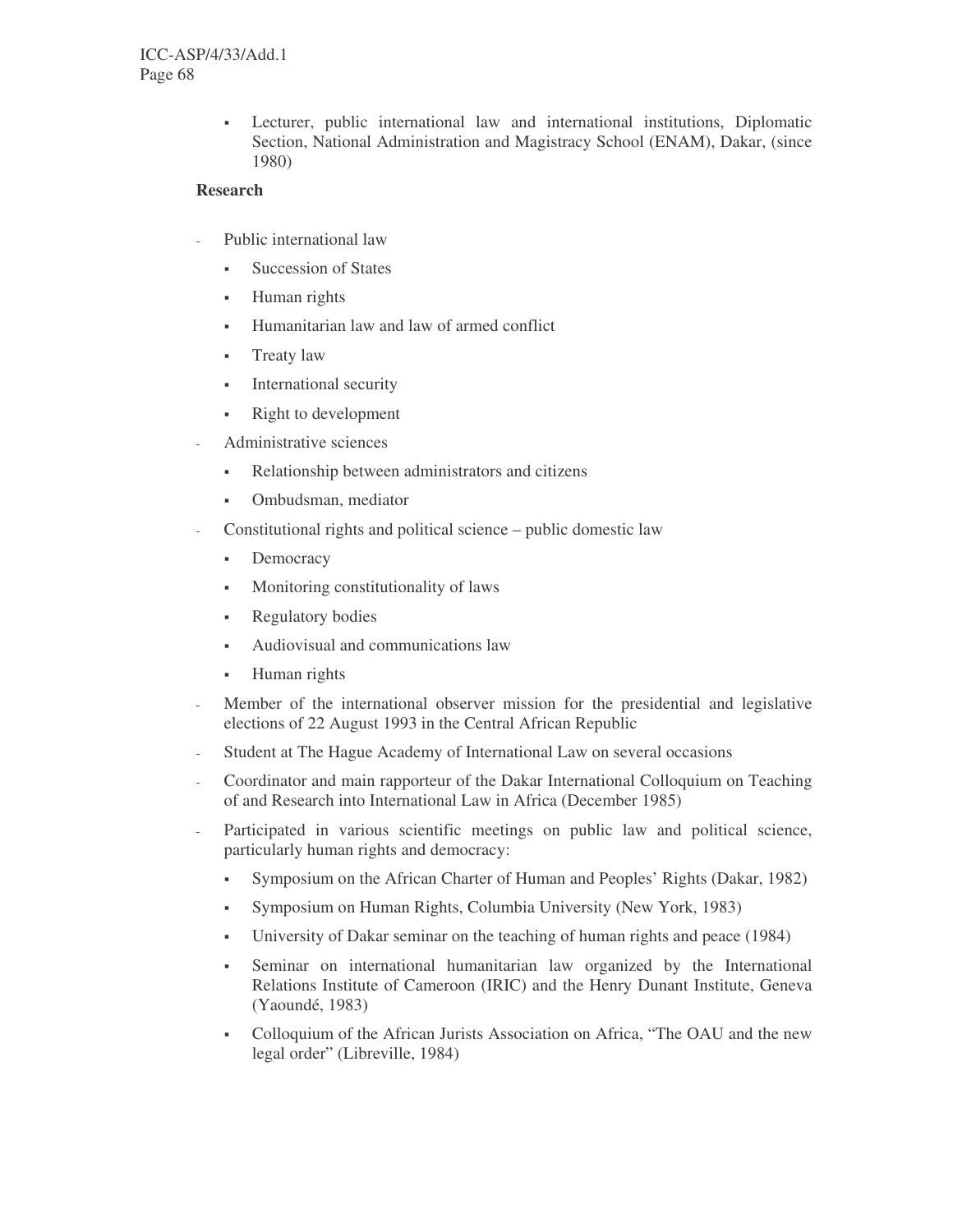- Coordinator, Dakar regional seminar on the rights of the child, organized jointly by the United Nations Children's Fund (UNICEF) and the National Human Rights Organization (ONDH), Dakar, 23-25 November 1988
- Colloquium on human rights organized by the France-Libertés Foundation to mark the 40<sup>th</sup> anniversary of the Universal Declaration of Human Rights, Paris, December 1988
- Dakar international colloquium on the bicentenary of the French Revolution of 1789 and human rights, February 1989
- French-language human rights area, colloquium organized by ONDH with the support of the Cultural and Technical Cooperation Agency (ACCT), Dakar, May 1989
- Conference on the consolidation of pluralist democracy, Dakar, 6-9 November 1990
- Colloquium on Charles de Gaulle and Senegal, Dakar, 28 February 3 March 1990
- Conference on the situation and promotion of human rights in West and Central Africa, Friedrich Ebert Foundation and African Centre for Democracy and Human Rights Studies, Banjul, 10-12 December 1992
- International Conference on Regional Integration in West Africa (International Development Research Centre – IDRC), Dakar, 11-15 January 1993
- International Congress on Education for Human Rights and Democracy, United Nations Educational, Scientific and Cultural Organization (UNESCO)/Canadian Commission for UNESCO, Montreal, 8-11 March 1993
- Co-organizer, with the Friedrich Ebert Foundation, of a subregional colloquium on "Democracy, Rule of Law and Development" (January 1994)
- Main rapporteur of the international meeting on "The African State at the Dawn of the Third Millennium", Dakar, 5-7 June 1997

## **Participation in international meetings and negotiations**

- Regional conference on implementation of the Statute of the International Criminal Court, International Committee of the Red Cross, Abidjan, January 2002
- Meeting of Permanent Representatives and African experts on documents relating to the bodies of the African Union, Addis Ababa,  $1<sup>st</sup>$  and  $2<sup>nd</sup>$  sessions (21-25 January and 14 -21 February 2002)
- Ninth session of the Preparatory Commission for the International Criminal Court, New York, 8-12 April 2002
- Fifty-eighth regular session of the Commission on Human Rights, Geneva, 18 March - 26 April 2002
- Tenth session of the Preparatory Commission for the International Criminal Court, New York, 1-12 July 2002
- Commemoration of the adoption of the Statute of the International Criminal Court, Rome, 17 July 2002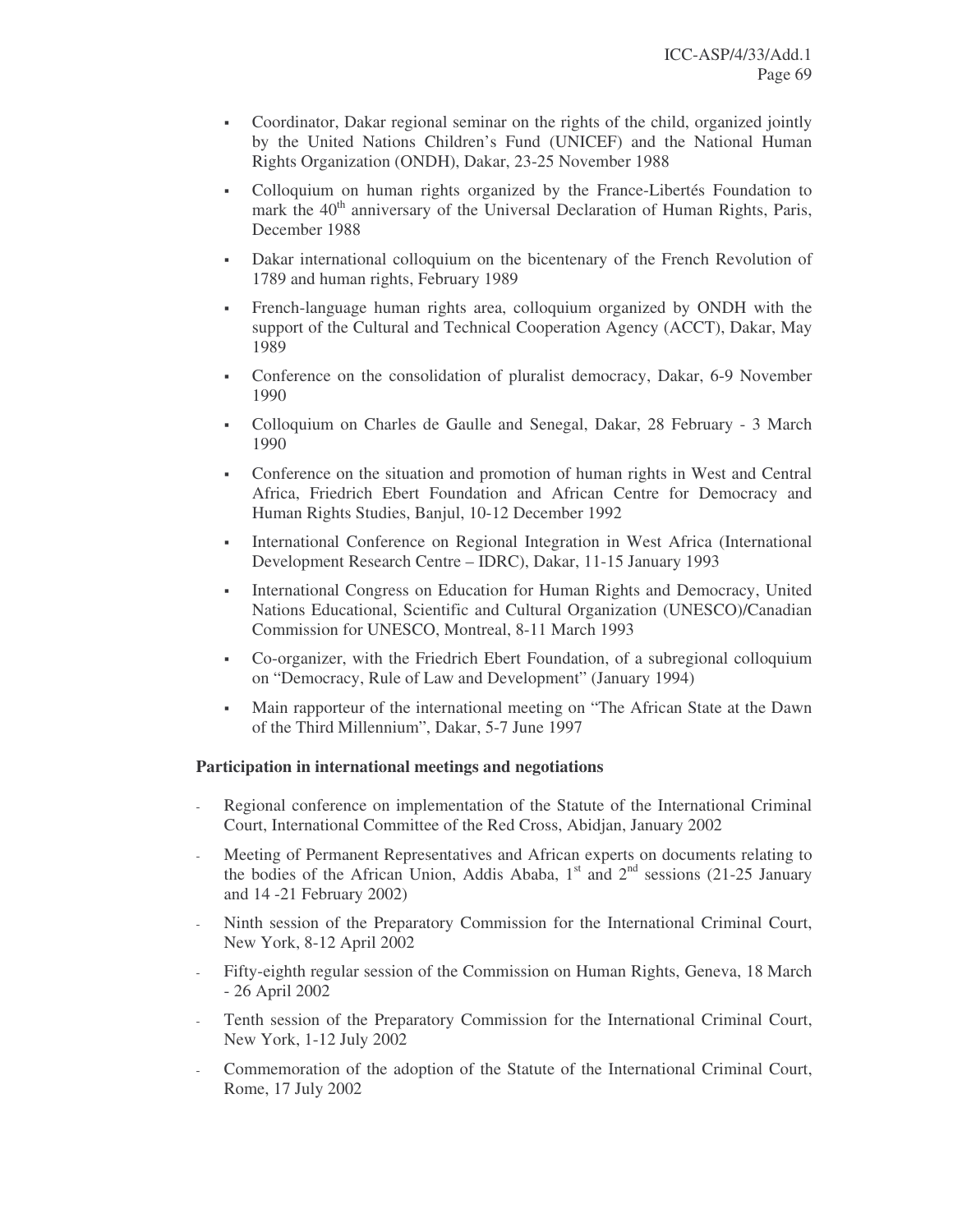- Eighth session of the Council and Assembly of the International Seabed Authority, Kingston, Jamaica, 5-16 August 2002
- Assembly of States Parties to the Rome Statute of the International Criminal Court, New York (first session, first resumption), 3-7 February 2003
- Fifty-ninth regular session of the Commission on Human Rights, Geneva, 5-15 April 2003
- Assembly of States Parties to the United Nations Convention on the Law of the Sea (Montego Bay Convention), New York, 7-14 June 2003
- Assembly of States Parties to the Rome Statute of the International Criminal Court, New York (second session), 8-12 September 2003
- United Nations General Assembly, fifty-eighth session, New York, 10-27 October 2003
- "Implementation of the Rome Statute of the International Criminal Court", regional workshop, Ouagadougou, Burkina Faso, 15-17 December 2003
- Sixtieth session of the Commission on Human Rights, Geneva, 30 March 13 April 2004
- Oral hearings before the International Court of Justice (ICJ) on the request by the United Nations General Assembly for an advisory opinion on the legal consequences of the construction of a wall on occupied Palestinian territory by the State of Israel, The Hague, 23-25 February 2004
- Assembly of States Parties to the United Nations Convention on the Law of the Sea (Montego Bay Convention), New York, 14-18 June 2004
- United Nations General Assembly, fifty-ninth session, New York, October 2004
- Sixty-first session of the Commission on Human Rights, Geneva, 27 March 12 April 2005
- Thirty-seventh regular session of the African Commission on Human and Peoples' Rights, Banjul, 27 April - 11 May 2005

#### **Scientific and administrative responsibilities**

- 1990-98, Director of Centre for Research, Study and Documentation on African Institutions and Legislations (CREDILA)
	- Responsible for designing and implementing study, research and activity programmes for the Centre and mobilizing all the available human and material resources. With the support of all the teaching and research staff of the Faculty, according to their various areas of expertise, ran research projects commissioned by CREDILA, particularly within the Study and Research Directorates (DER) set up at the Centre.
- President, Association of African Law and Economics Teachers (AMEADE) of the University of Dakar
- Secretary-General and Editor, *Annales africaines*, a law, economics and management review of the Faculty of Legal and Economic Sciences of the University of Dakar (published since 1954), from 1985 to 1998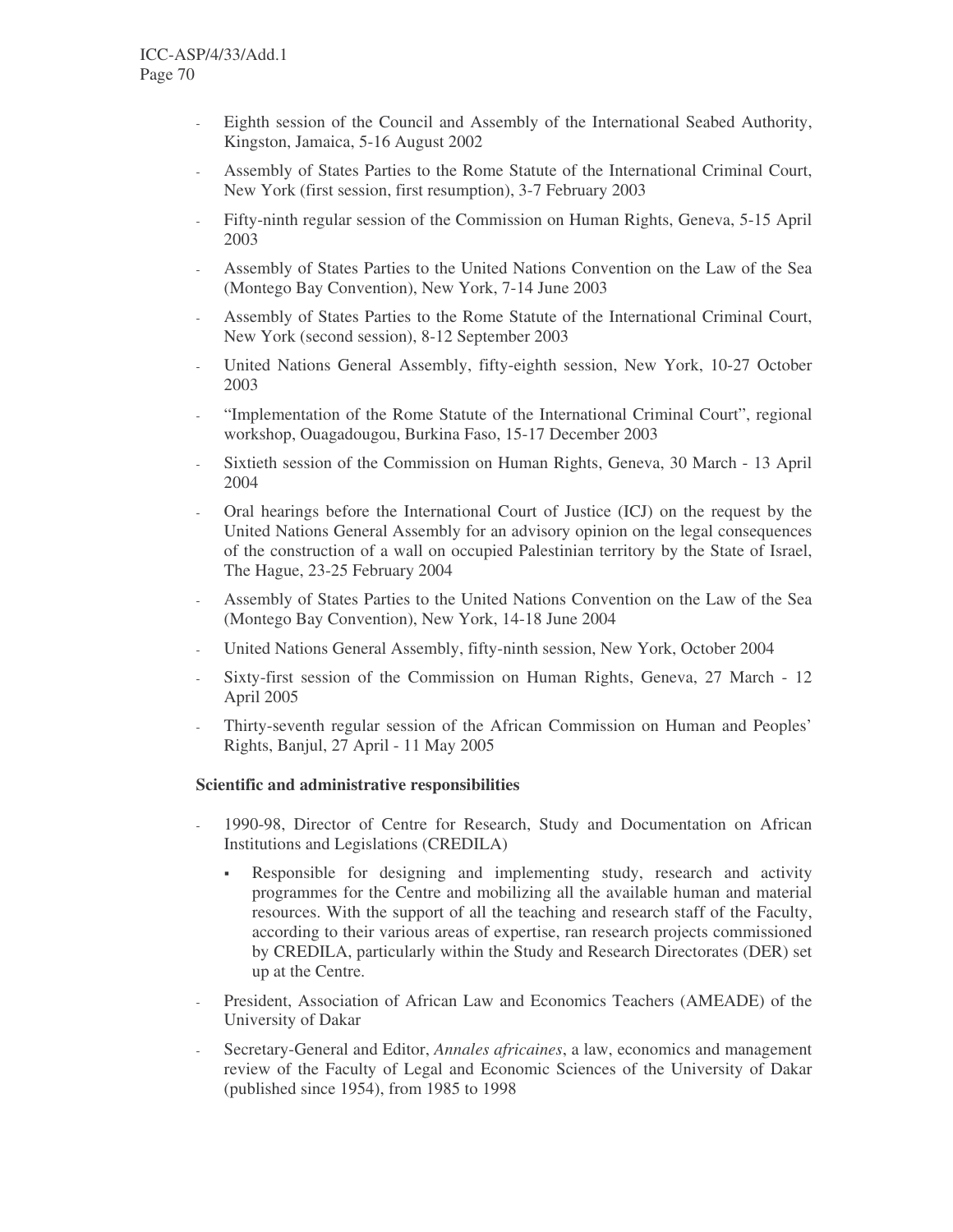- Former Editor-in-Chief, *Pax Africa*, a study, information and education review of the National Human Rights Organization (ONDH)
- President of the University Research Funding Committee (Senegal) (from its inception to 2000)
	- In this capacity, prepared documents on the establishment and functioning of a university research fund and the Manual of Procedures of the University Research Financing Fund; the manual was required by the World Bank as part of the overall request for funding for education and research negotiated by Senegal.
- Led the subcommission set up by the Dean of the Faculty of Legal and Economic Sciences of the University of Dakar, at the University's request, on academic freedoms.
	- In this capacity, contributed to the drafting of the new draft law on academic freedoms.
- Member of board of examiners and assistant supervisor of doctoral thesis submitted by Mr Marcelin Obou ABIE on "la Charte africaine des Droits de l'Homme et des Peuples et Intégration régionale", Faculty of Legal and Political Sciences, Cheikh Anta Diop University, Dakar, 4 January 2001
- Member of selection panel for theses and research projects for grant applications to the Council for the Development of Social Science Research in Africa (CODESRIA), 2002 session
- Member of various scientific organizations and societies:
- Founder member, African Association for International Law
- Member, African Association for International and Comparative Law
- Member, African Association of Political Science
- Member, Council for the Development of Social Science Research in Africa (CODESRIA)
- Member of Association of Attenders and Alumni of The Hague Academy of International Law
- Founder member and former Vice-President of ONDH Senegal, affiliated to the International Federation for Human Rights
- Participated actively in the political mediation undertaken by a selected group from ONDH during the crisis in Senegal in 1988, aimed at contributing to the creation of conditions for a return to peace and national harmony.

#### **Publications**

#### **Books**

- *Les Etats et la violence: Guerres de libération nationale et conflits armés internes*, Diplomatic Conference on the Reaffirmation and Development of International Humanitarian Law Applicable in Armed Conflicts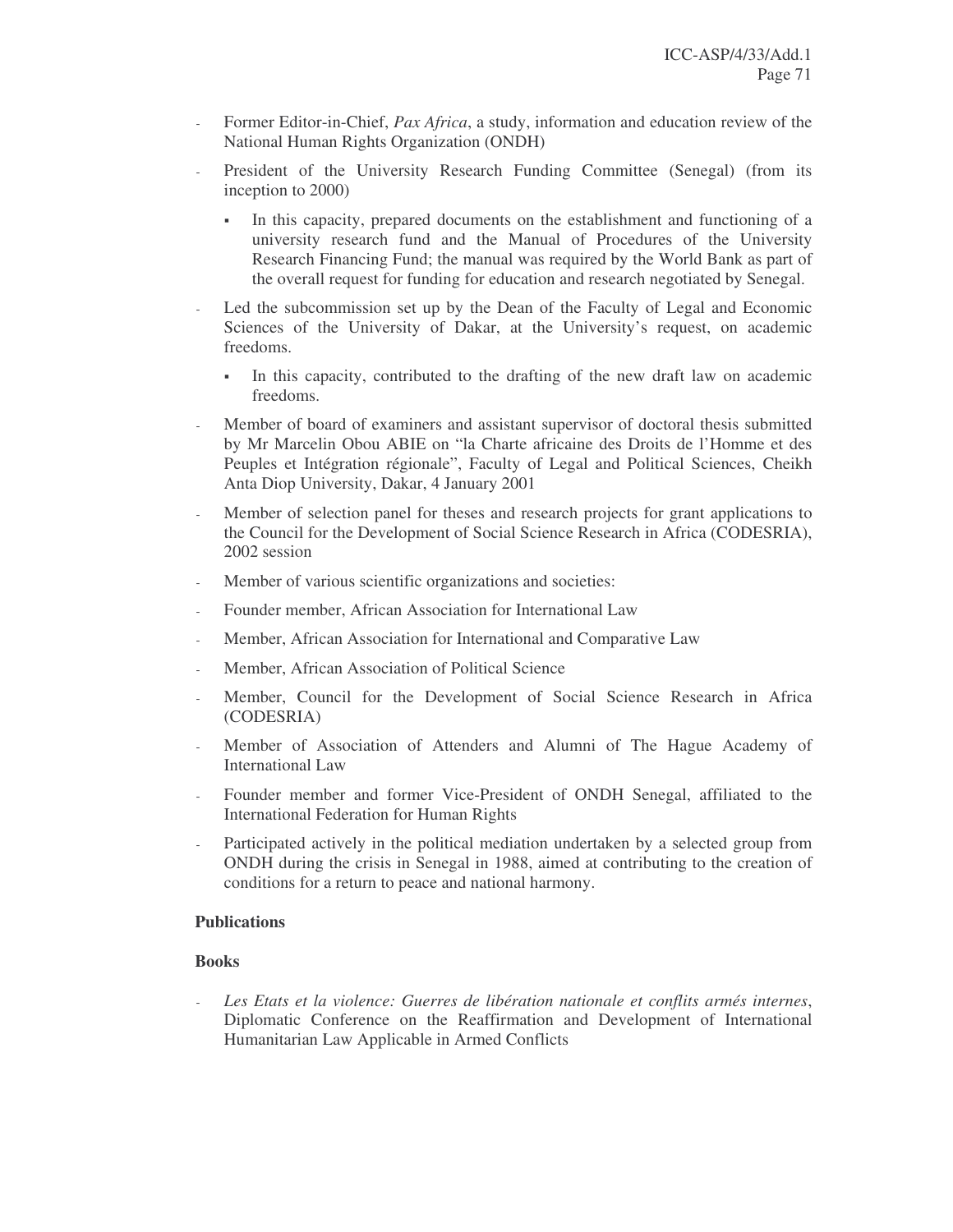- *Décolonisation et succession d'Etats en Afrique: contribution à l'étude de la succession à l'ordre juridique*, doctoral thesis in law (public international law) submitted and defended in June 1989 at the University of Paris I Panthéon-Sorbonne, 2 vols., 709p.
- *Droit public du Sénégal*, vol. 1 "L'état et le citoyen" (texts and documents), Dakar, les Editions du CREDILA, 1993, 309p.
- Thiam, Cheikh T., ed., *Démocratie, état de droit et développement en Afrique* (forthcoming)
- *Le médiateur de la République* (forthcoming)
- Thiam, C.T. and D. Sy. *Législations et pluralisme radiophonique en Afrique de l'Ouest*, Paris, l'Harmattan/CREDILA/Panos Institute, 1997, 143p.
- Thiam, C.T. and D. Sy. *Breaking monopolies: legislation and radio pluralism in West Africa*, Lusaka, Aquila Printers (CREDILA-Panos Institute), 1996, 93p.
- Thiam, C.T., ed., *La régionalisation: Approche sénégalaise et expérience française*, Dakar, Les Editions du CREDILA, 1998, 376p.

#### **Articles, studies and speeches**

- "Succession d'Etats", *Encyclopédie juridique de l'Afrique*, volume II, chapter IV. Dakar/Lomé/Abidjan, NEA, 1982
- "Faut-il créer un Ombudsman au Sénégal?", *Annales africaines*, a law, economics and management review of the Faculty of Legal and Economic Sciences of the University of Dakar, 1983-1984-1985:57-66
- "Le statut des enseignants des Universités", (Proceedings of the Dakar Colloquium on Public Service), RIPAS, 1985
- "Le concept de sécurité en Afrique", (Conference of African Research Institutes, Algiers, 24-25 March 1990), UNIDIR/90/109, New York, United Nations, 1991:32 et seq. and 112 et seq.
- "La recherche en droit international en Afrique", *L'Afrique et le droit international* (Proceedings of the Dakar International Colloquium on Teaching of and Research into International Law in Africa, Dakar, 11-13 December 1985), *Annales africaines* special issue, 1986-1987-1988
- "La convention de Vienne sur la succession d'Etats en matière de biens, archives et dette d'Etat", *Annales africaines*, 1983-1984-1985:283-304
- "De la Communauté à la lumière des idées politiques et institutionnelles du Général de Gaulle", (Colloquium on Charles de Gaulle and Senegal, French Embassy and Cooperation Mission at Dakar). 1990:210-217
- "Des systèmes d'information en matière d'enseignement supérieur", (Workshop on management of higher education institutions in Africa, Dakar, 25-30 June 1990), 90/HE-MAN/6. Dakar, UNESCO/BREDA, 1990
- "L'Evolution du contrôle de constitutionnalité des lois au Sénégal: de la libéralisation à la démocratisation du contrôle", May 1999, 86p.
- "Réflexions critiques sur l'institution du médiateur au Sénégal et sur son premier bilan", May 1997, 44p.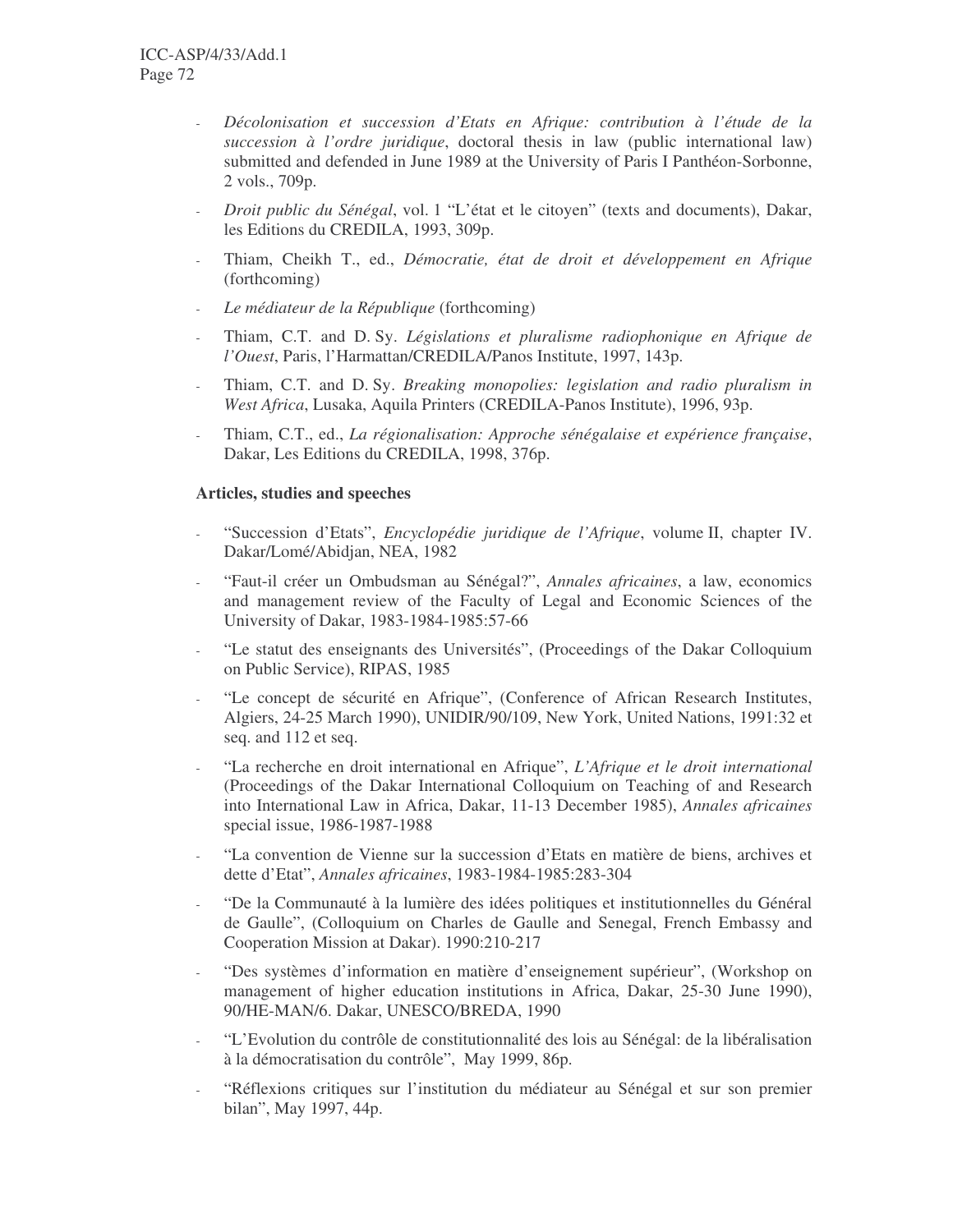- "L'intervention sénégalaise dans la résolution de la crise Bissau guinéenne"
- "De l'acte constitutif de l'Union Africaine", November 2000
- Written statement by the Government of Senegal, submitted to the International Court of Justice on 30 January 2004, on the advisory opinion on the legal consequences of the construction of a wall on occupied Palestinian territory by the State of Israel
- Statement by the Government of Senegal on 24 February 2004 to the International Court of Justice during the public hearings on the request for an advisory opinion on the legal consequences of the construction of a wall on occupied Palestinian territory by the State of Israel
- "Droit au développement et NEPAD", communication to the Francophone consultations associated with the sixtieth session of the Commission on Human Rights, Geneva, April 2004
- "Droits humains et clonage", communication to the Francophone consultations associated with the sixty-first session of the Commission on Human Rights, Geneva, 6 April 2005

# **Other work**

- Drew up the constitutive act and administrative and financial regulations for the Conference of West and Central African Ministers of Agriculture (CMA/WCA), adopted at Yaoundé in 1996
- Involved, as a representative of the University, in the preparation of the Senegalese law on public service organizations
- Drew up the texts of the statutes and rules of procedure of the National Agricultural and Agrofood Research Fund (FNRAA) adopted as a decree by the Senegalese State with World Bank/Senegalese State financing
- Drew up the statutes of the Agricultural Policy Research Network for West and Central Africa, a subsidiary body of the Conference of West and Central African Ministers of Agriculture (CMA/WCA), and the rules of procedure of the Management Committee and Scientific Committee of the Network
- Designed and drafted the convention establishing the Karanta Foundation to support non-formal education policies in Africa (Burkina Faso, Mali, Senegal), ratified by the Senegalese State in 2004, and the statute, rules of procedure and headquarters agreement for the Foundation
- Carried out the legal and institutional restructuring of the African Bureau for Educational Sciences (ABES), a specialized agency of the Organization of African Unity/African Union, 2001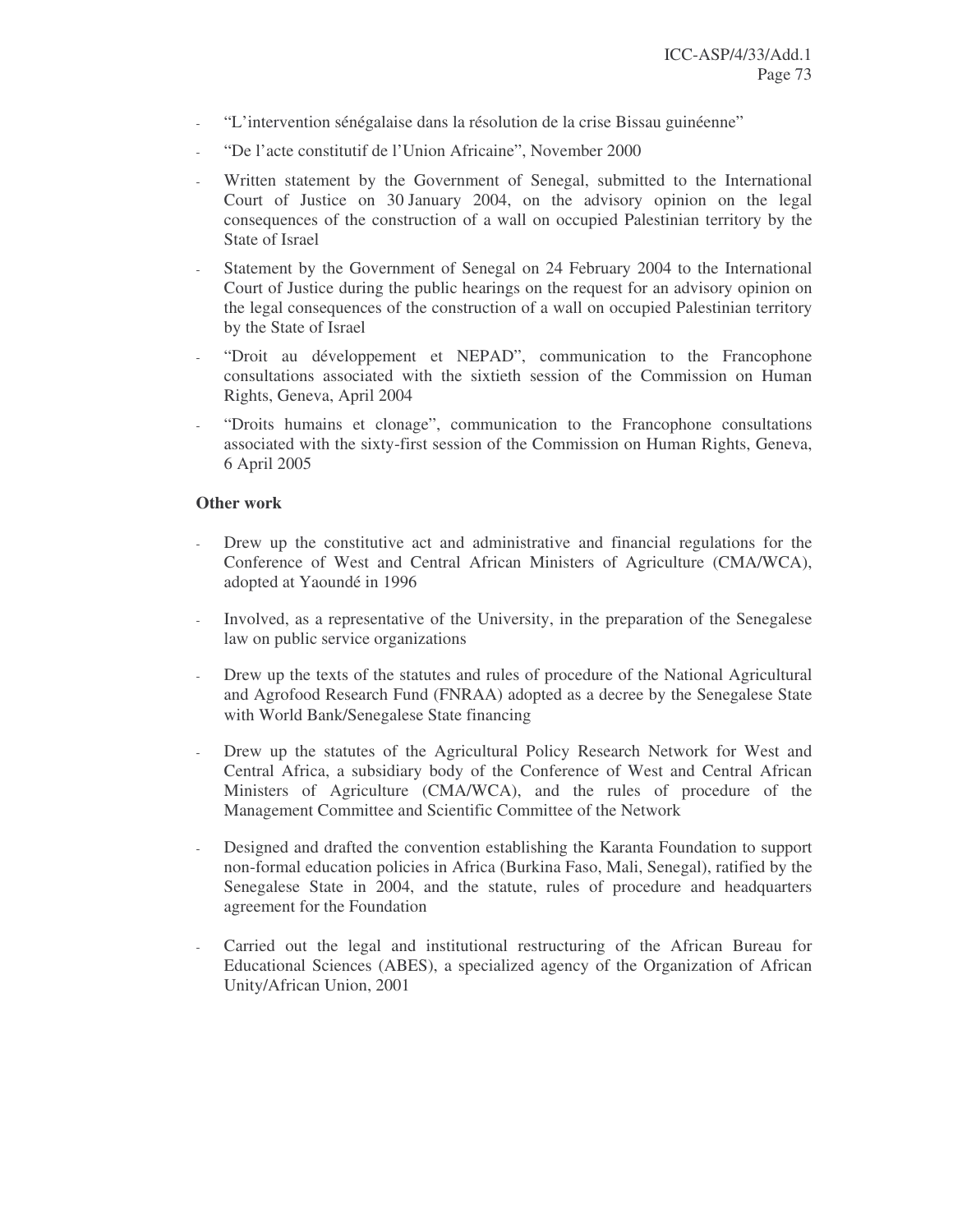# **9. Trendafilova, Ekaterina (Bulgaria)**

[Original: English]

### **Note verbale**

The Embassy of the Republic of Bulgaria in The Hague presents its compliments to the Secretariat of the Assembly of States Parties to the Rome Statute of the International Criminal Court and with reference to the latter's Note ICC-ASP/4/S/4 dated 18 April 2005, has the honour to communicate that the Republic of Bulgaria has decided to present the candidature of Professor Ekaterina Trendafilova for the post of judge of the International Criminal Court. The election of judges will take place during the fourth resumed session of the Assembly of States Parties to the Rome Statute in January 2006 in New York.

Professor Ekaterina Trendafilova is a recognised expert in criminal law, criminal procedural law and international criminal law. She has additional extensive experience in the area of international human rights law and international humanitarian law. She is a personality of high moral character, impartiality, integrity and enjoys international authority of an experienced professor and a highly qualified lawyer.

The curriculum vitae of Professor Ekaterina Trendafilova and a statement in accordance with article 36, paragraph 4 (a), of the Rome Statute and paragraph 6 of resolution ICC-ASP/3/Res.6 of the Assembly of States Parties related to the procedure for nomination and election of judges of the International Criminal Court adopted on 10 September 2004 are attached to this note.

…

# **Statement of qualifications**

1. Professor Ekaterina Trendafilova is a person of high moral character, impartiality and integrity who possesses the qualifications required in the Republic of Bulgaria for appointment to the highest judicial offices (article 36.3 (a) of the Rome Statute).

\* \* \*

Professor Trendafilova fulfils the requirements of both article 36.3 (b) (i) and (ii), as is specified in her curriculum vitae.

Professor Trendafilova has established competence in criminal law, criminal procedural law and international criminal law. She has been a Professor of criminal justice since 1984. She is one of the most respected Bulgarian experts in the field of criminal law - since 1990 she has been participating actively in the drafting of the Bulgarian criminal procedural legislation and she was the leader of the working group that prepared the fundamental reform of the Bulgarian criminal procedure in line with the European and international standards for efficient administration of justice and protection of human rights (1998-1999). Professor Trendafilova is an expert to the Ministry of Justice, Ministry of Foreign Affairs, Ministry of Interior, the Constitutional Court, the Supreme Court of Cassation and the Parliament of the Republic of Bulgaria on different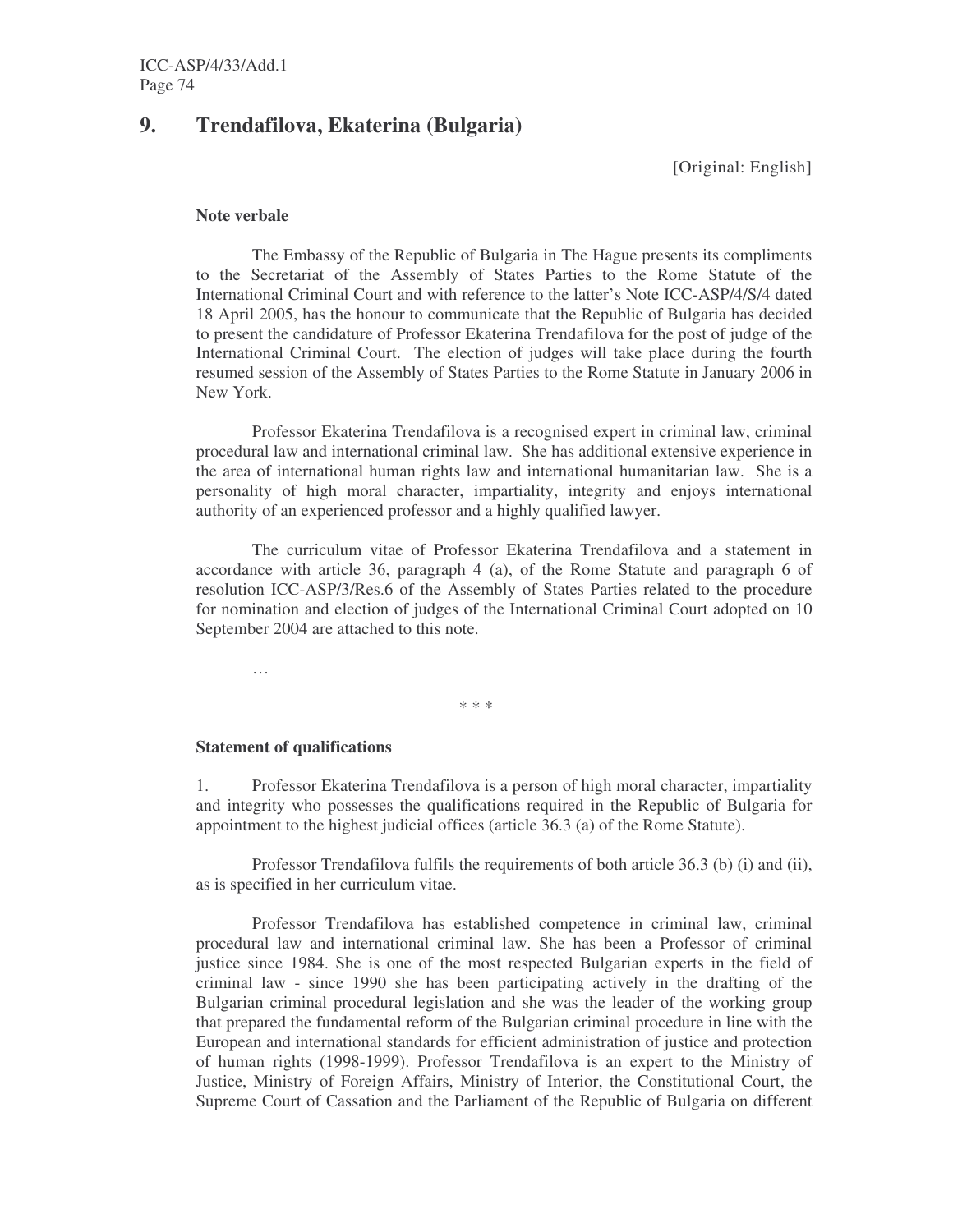issues mainly in the field of criminal law, criminal procedural law and international criminal law. She was head of the Criminal Division of the Legislative Consultative Council to the Bulgarian Parliament (2001- June 2005). Professor Trendafilova has prepared many expert opinions to the above-mentioned bodies relating to the idea of setting up a permanent international criminal court (1992-1993).

During her judicial career, Professor Trendafilova was a deputy district attorney at Sofia District Court (1985-1989) and a representative of Bulgaria to the United Nations Commission for Crime Prevention and Criminal Justice (Vienna, 1992-1994).

Professor Trendafilova also has clearly established competence in relevant areas of international law, such as human rights law and international humanitarian law. Since 1997 she has been a lecturer on the European Convention on Human Rights and the case law of the European Court of Human Rights at various courses, conferences and seminars in Bulgaria and abroad.

Professor Trendafilova has more than 70 publications in Bulgaria and abroad (USA, France, Italy and The Netherlands) in the field of human rights law, international criminal procedural law, criminal procedural law, comparative law and constitutional law.

For her excellent professional qualities Professor Trendafilova has been granted the Alexander von Humboldt Scholarship (1993-1994) and the Fulbright Scholarship (1997), which have greatly contributed to her comparative knowledge in the field of criminal law and criminal justice.

Professor Trendafilova knows several foreign languages. She has an excellent knowledge of and is fluent in English and Russian. She has also good working knowledge of German.

Professor Trendafilova is nominated by the National Group of Bulgaria in the Permanent Court of Arbitration in accordance with article 36.4 (a) (ii) of the Rome Statute.

2. For the purposes of article 36, paragraph 5, of the Rome Statute, Professor Trendafilova is being nominated for inclusion in list A.

3. The information relating to article 36, paragraph 8 (a) (i) to (iii), of the Rome Statute is as follows:

- (i) Professor Trendafilova is qualified and works in the Republic of Bulgaria, which has a continental legal system;
- (ii) Professor Trendafilova is a national of the Republic of Bulgaria, which is a member of the Group of Eastern European States;
- (iii)Professor Trendafilova is female.

4. Professor Ekaterina Trendafilova is a national of the Republic of Bulgaria and does not possess the nationality of any other State.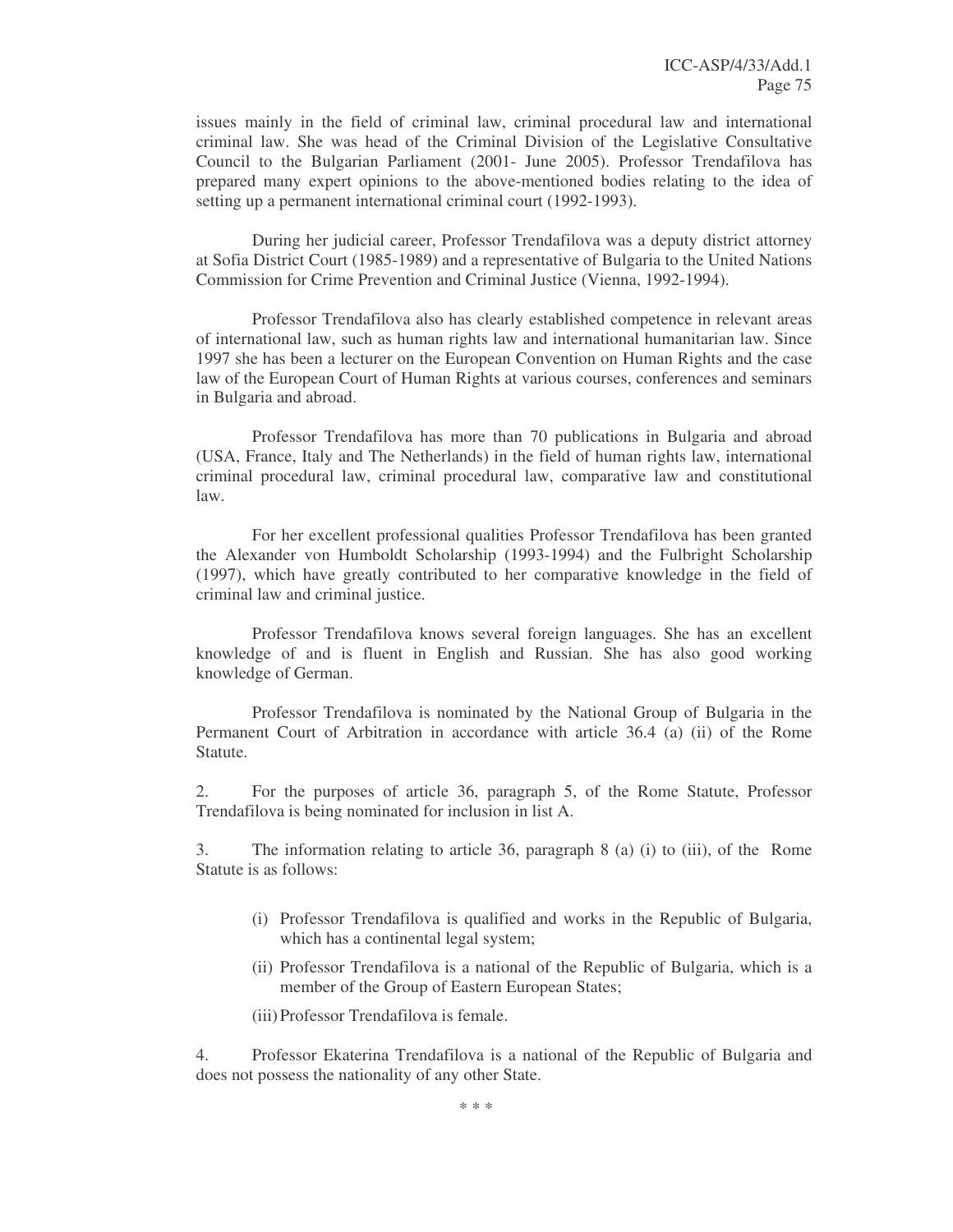| Date and place of birth:<br>Nationality:<br>Languages: | 20 June 1953, Sofia, Bulgaria<br><b>Bulgarian</b><br>Bulgarian – native<br>English – fluent<br>Russian – fluent<br>German – good working knowledge |  |  |  |  |
|--------------------------------------------------------|----------------------------------------------------------------------------------------------------------------------------------------------------|--|--|--|--|
| Marital status:                                        | Married<br>Husband: Emil Roussev Bachvarov, civil engineer<br>Daughter: Tatiana Emilova Bachvarova, 27 years old,<br>judge                         |  |  |  |  |

| Tel:        | 003592 8680310 |
|-------------|----------------|
| Tel. / fax: | 0035928682212  |
| Mobile:     | 00359887328941 |
| $E$ -mail:  | eptrend@abv.bg |

# **Educational background**

| 1967-1972 | English language school, Bulgaria                                                                                                      |
|-----------|----------------------------------------------------------------------------------------------------------------------------------------|
| 1972-1977 | Faculty of Law, Sofia University "St. Kliment Ohridski", Bulgaria                                                                      |
| 1978-1982 | Postgraduate study, Faculty of Law, Sofia University "St. Kliment<br>Ohridski", Bulgaria. Scientific mentor: Academician Stefan Pavlov |
| June 1984 | Ph.D. in law, criminal justice                                                                                                         |

# **Academic Degrees and Titles**

| 1984 | Ph.D.                                                   |
|------|---------------------------------------------------------|
| 1996 | Associate Professor (Docent)                            |
| 2001 | Full Professor, Sofia University "St. Kliment Ohridski" |

# **Professional qualification / Scholarships**

| June 1983 | Specialization at the Institute of State and Law, Moscow, Russian<br>Federation |  |  |  |  |  |
|-----------|---------------------------------------------------------------------------------|--|--|--|--|--|
| Jan. 1985 | Specialization at the Institute of State and Law, Moscow, Russian<br>Federation |  |  |  |  |  |
| 1993-1994 | Alexander von Humboldt Scholarship, Augsburg University, Germany                |  |  |  |  |  |
| 1997      | Fulbright Scholarship, University of California, USA                            |  |  |  |  |  |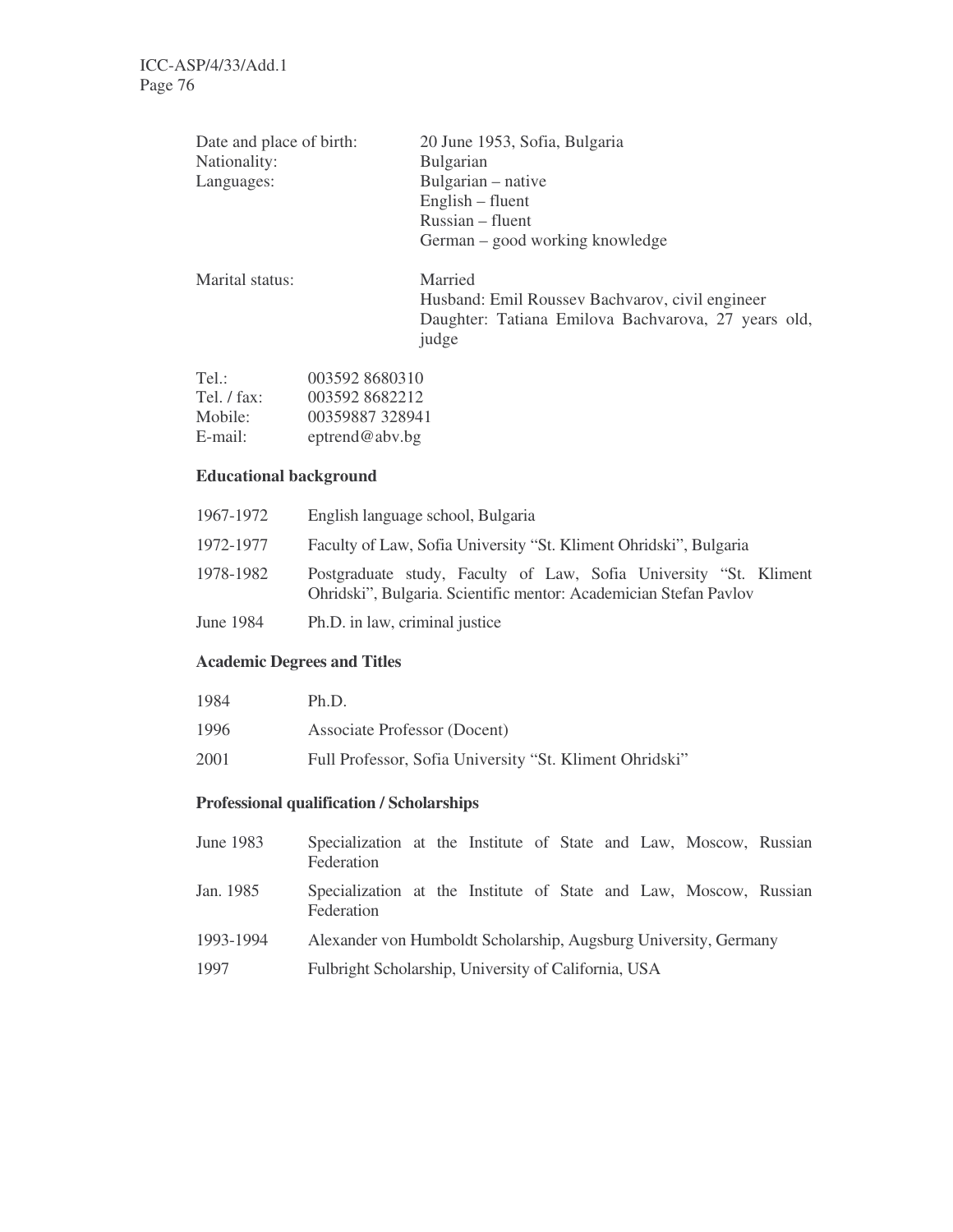#### **Professional background and activities**

1977-1978 Legal internship at the Sofia City Court, Bulgaria 1979-1983 Postgraduate studies, Sofia University Since 1984 Professor at the Faculty of Law, Sofia University "St Kliment Ohridski" 1985-1989 Deputy district attorney, Sofia District Court (also teaching at the University) Since 1995 Professor at the Faculty of Law, Veliko Turnovo University "St. St. Cyril and Methodius" Since 1995 Barrister (also teaching at Sofia University) 2000-2003 Member of the Commission for Social Sciences at the Higher Accreditation Agency with the Council of Ministers of Bulgaria 2000-2005 Scientific adviser at the Students' Internship Program between the American government and the Bulgarian Parliament 2001-2005 Head of the Criminal Division of the Legislative Consultative Council with the Speaker of the Bulgarian Parliament 2002-2004 Member of the Specialized Scientific Council on Legal Sciences 2003-2004 Vice-president of the Specialized Scientific Council on Legal Science 2004-2005 Member of the Legal Commission with the National Higher Attestation Commission with the Council of Ministers of Bulgaria

#### **International activities**

1992-1994 Bulgarian representative to the United Nations Commission for Crime Prevention and Criminal Justice, Vienna, approved by the Secretariat of the United Nations Jan. 1993 Visiting Professor at Tokai University, Japan – lectures on the judicial reform in Bulgaria and the implementation of international human rights standards in criminal law and procedure March 1997 Speaker at the 7th Annual Fulbright Symposium on International Legal Problems. (Report: "Effective Criminal Justice and the Defence of Human Rights in USA"), San Francisco June 1997 Lectures on the juvenile delinquency at the University of California, Davis School of Law Aug. 2000. Participation in the International Visitor Program (Criminal Justice Issues), hosted by the US Department of State. Oct. 2000 Participation in the international meeting of former Humboldt scholars in criminal law and criminal justice on issues of international criminality, Bamberg, Germany March 2002 Working visit to Lithuania under the Open Society Institute Project "Access to Justice"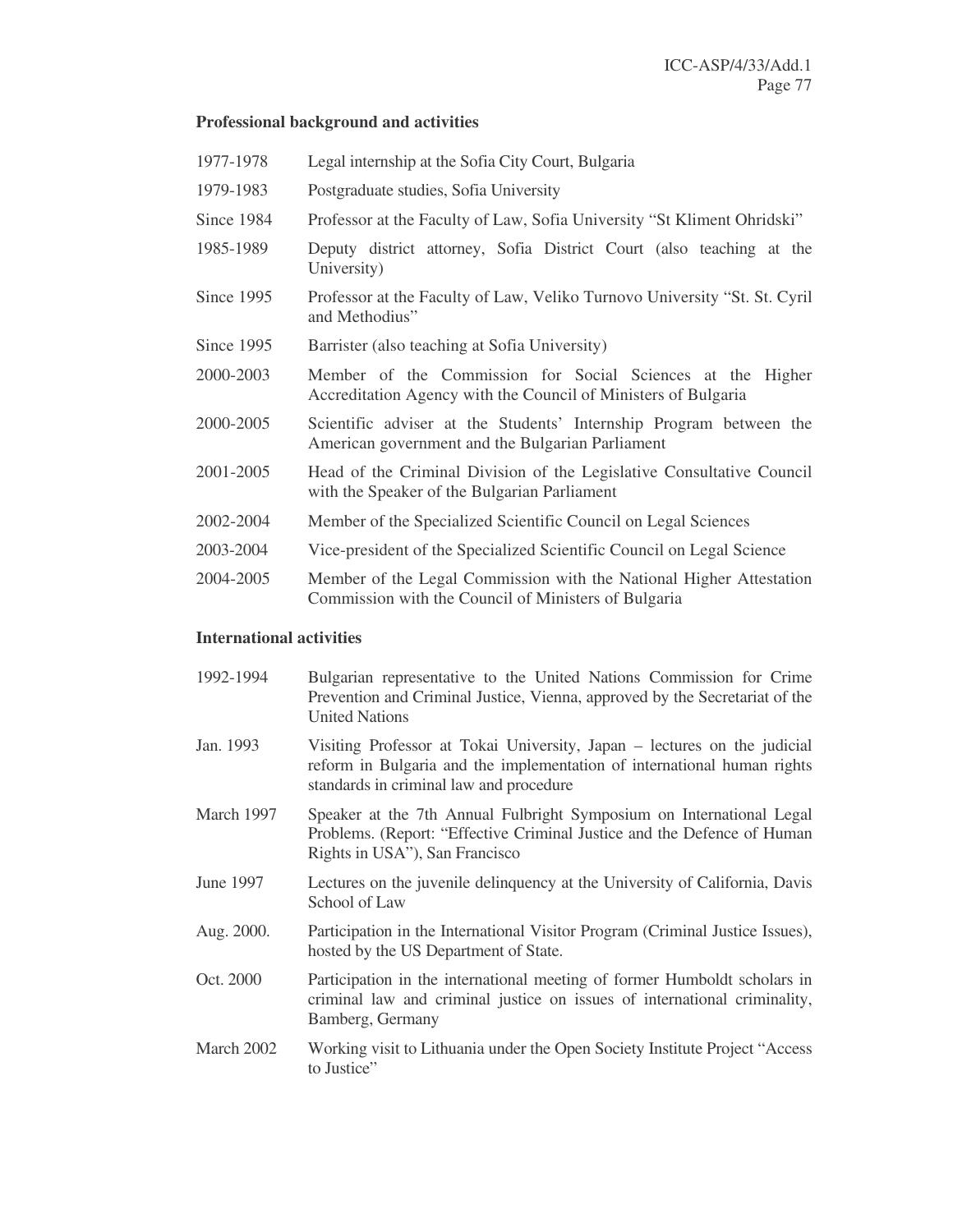- May 2002 Participant in the OSCE Annual Meeting "Criminal Justice and Human Rights", Warsaw
- 2002-2003 Middle-term expert under the PHARE Twinning project (Bulgaria– Austria) "Execution of the Judiciary Reform Strategy in Bulgaria. Access to Justice"
- Nov. 2003 Working visit to the UK under the Open Society Institute Project "Access to Justice"
- Since 2004 European expert within the European Commission CARDS Regional Project 2003 "Establishment of an Independent, Reliable and Functioning Judiciary and the Enhancing of the Judicial Cooperation in the Western Balkans"
- Feb. 2005 Working visit to Spain in connection with the Bulgarian reform in criminal justice
- Feb. 2005 Working visit to the Republic of Croatia under the CARDS Project
- April 2005 Working visit to Montenegro under the CARDS project
- Feb.-June 2005 Recommendations to the Governments of the Republic of Croatia and Montenegro in connection with the findings of the working visits regarding the independence of the judiciary and human rights issues
- May 2005 Speaker as a European expert under the CARDS project at the International Conference in Skopje on the reform of the judiciary in the Former Yugoslav Republic of Macedonia. Report: The CARDS's 2003 Regional Judiciary Project's Contribution to the Forthcoming Reform of the Judiciary: Independency of the Judiciary
- July 2005 Working visit to Albania under the CARDS project

# **Activities in the field of human rights and the International Criminal Court**

- 1990 Participation in the International Conference on "Human Rights and Criminal Justice", Syracuse, Italy
- 1991 Member of the Intergovernmental Commission entrusted with the preparation of the ratification of the European Convention on Human Rights and Fundamental Freedoms and the reform of the Bulgarian legislation in line with the ECHR case law
- 1992-1993 Expert opinions to the Ministry of Foreign Affairs on the idea to set up an International Criminal Court
- 1998-1999 Leader of the working group that prepared the fundamental reform in criminal procedure in line with European and international standards for efficient administration of justice and protection of human rights
- May 2000 Lecturer at a seminar on Article 5 and 6 of the ECHR, organized by the Council of Europe, with the participation of Mr. Denis Bribozia, Directorate of Human Rights
- Dec. 2001 Independent expert opinion sent to the conference organized by the Stability Pact "Enforcement of the Rome Statute in the Stability Pact Countries", Croatia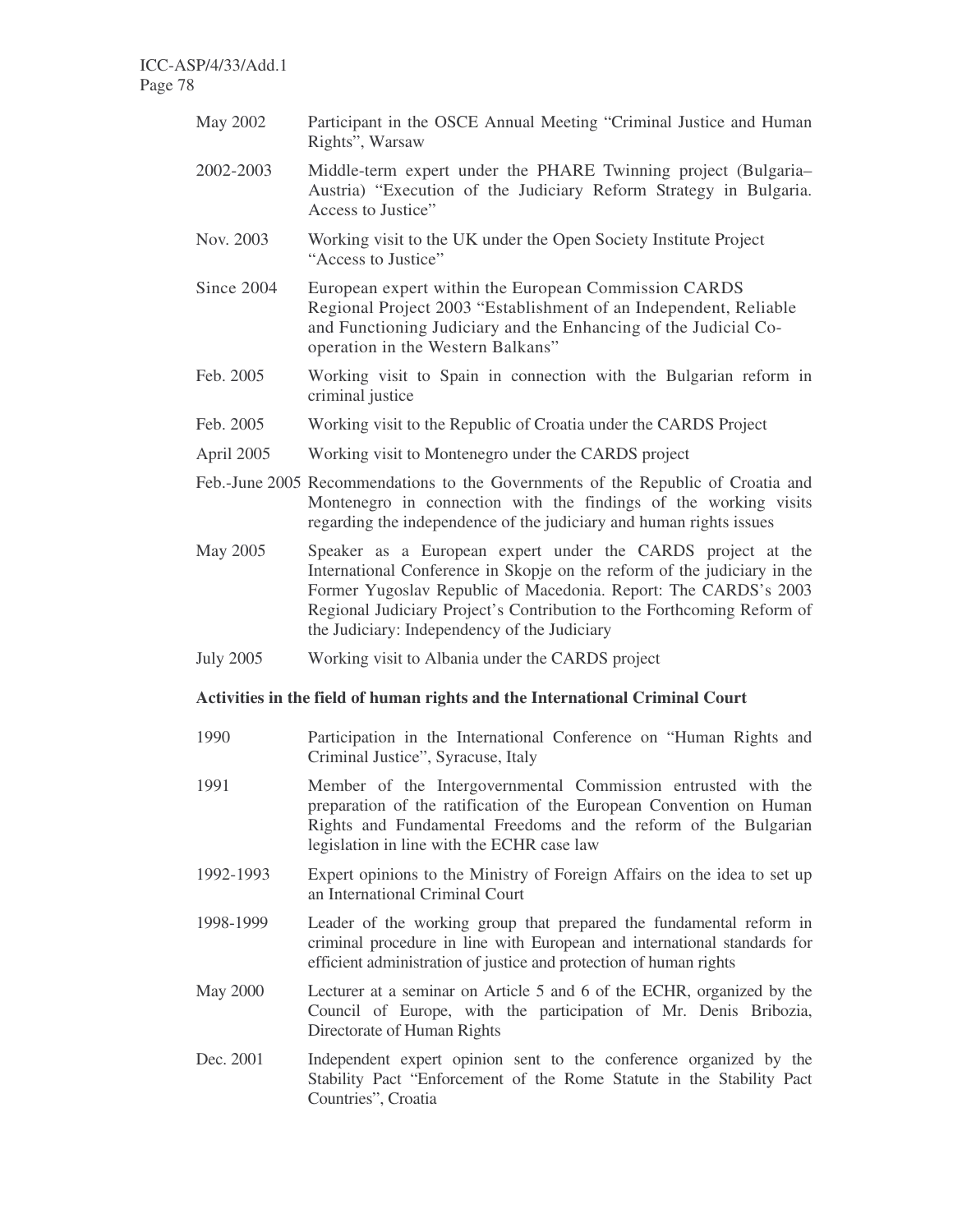- Sept.  $2002$  Opening speech to the  $10<sup>th</sup>$  Anniversary of the Ratification of the ECHR, International Conference under the patronage of the President of the Republic of Bulgaria
- Oct. 2002 Lecturer at a seminar on Article 5 and 6 of the ECHR, jointly with Mrs. Françoise Tulkens, Belgian Judge at the European Court of Human Rights, in Borovets, Bulgaria
- May 2003 Report "The Bulgarian War Crimes Legislation in the Light of the International Humanitarian Law Standards", international conference organized by the European Association of Jurist Democrats, Geneva
- May 2005 Sent a report and materials to a conference in Tashkent, Uzbekistan, related to the criminal justice reform in Uzbekistan in accordance with the international human rights standards (on habeas corpus issues in particular)
- June 2005 Working visit to the Republic of Croatia as a European expert under the CARDS project "Court Jurisdiction on Civil Freedoms" (Article 6 of the European Convention on Human Rights and Fundamental Freedoms and Protocol 7 to it). The task of the working meetings was to establish the state of legislation and practice in respect to the standards under Article 6 of the **ECHR**

### **Lectures in the field of criminal justice and human rights**

- Since 1984 Lectures and seminars on criminal justice, Faculty of Law, Sofia University "St. Kliment Ohridski" – 135 academic hours
- Since 1995 Lectures on criminal justice, Faculty of Law, Veliko Turnovo University "St. St. Cyril and Methodius" – 135 academic hours
- 1997-2001 Lectures on Articles 5, 6 and 8 of the European Convention of Human Rights and Fundamental Freedoms for postgraduate students, organized by the Interuniversity Center for Human Rights
- Since 1998 Lectures on the ECHR and the European Court of Human Rights case law at seminars and workshops for judges, organized by the Union of Judges in Bulgaria and the National Institute of Justice
- Oct. 2005 Start of first course of lectures at the Faculty of Law of Sofia University on international criminal procedure – 45 academic hours, focusing on the evolution of the idea for the creation of the International Criminal Court, the Rome Statute, the organization and the activities of the International Criminal Court
- Oct. 2005 Start of course in English for foreign students on European standards for the protection of human rights in criminal procedure – 30 academic hours

Scientific mentor of a postgraduate student of the Institute of Judicial Sciences writing a dissertation on issues concerning the International Criminal Court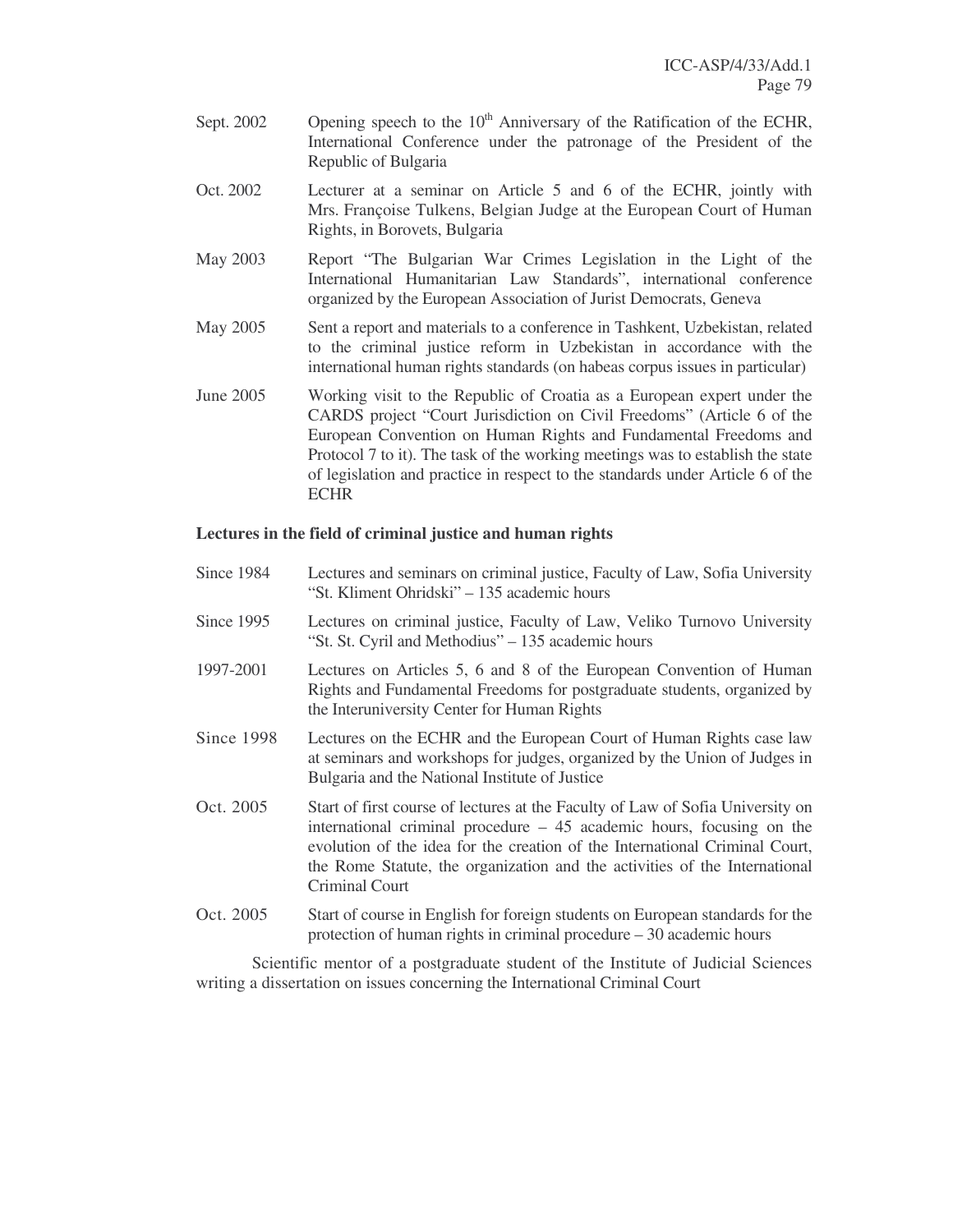#### **Legislative research in the field of international human rights standards**

2002-2005 Scientific mentor of legislative interns at the "Students Internship Program" with the Bulgarian Parliament, who elaborated numerous legislative researches in different fields of law, by the analysis of the practice of the European Court for Human Rights, acts of the European Union, the Council of Europe, UN, NATO, WEU, OSCE, G-8, the legislation of EU Member States, the legislation of Central and Eastern European countries, Scandinavia, Australia, Canada, USA, Latin American countries, Japan, Russian Federation, Ukraine, as well as acts of institutions like Interpol, FBI, Eurojust, the Stability pact, etc.

> Relevant to the international human rights standards are the following legislative researches:

- Jan 2001 Anti-discrimination draft bill, 264p.
- Feb. 2001 Use of Special Surveillance Means, 104p.
- March 2001 Special Services Intelligence; Counterintelligence and Others, 158p.
- Aug. 2001 Legal Regulation of the Compulsory Course of Medical Treatment for Drug-dependent Criminals before Serving their Term of Imprisonment, 91p.
- Sept. 2001 International Conventions adopted by the European Union and the Council of Europe - Ratified or not by the Republic of Bulgaria, 152p.
- Dec. 2001 Control on the Firearms, Munitions and Explosives, 28 p.
- April 2002 International Terrorism, 332p.
- July 2002 Coercive Measures (Measures of Encroachment), Different types: Procedure of Applying (Application procedure)
- Aug. 2002 Differentiated (Summery) Procedures in the Criminal Procedure, 139p.
- Feb. 2003 Penal Regime for Juvenile Offenders, 171p.
- July 2003 Irremovability of Magistrates, Prosecutors and Investigators in the Legislation of the USA, European and Other Countries, 103p.
- Dec. 2003 Euthanasia in European Countries' Legislation, 97p.
- Jan 2004 Witness Protection in European Countries' Legislation and the Legislation of the USA, 165p.
- Feb. 2004 Legislation on Forfeiture of Illegally Acquired Property Legislative Practice of Ireland and Other Countries, 115p.
- March 2004 Status of Protective Services within the European Union, 61p.
- March 2004 Legislation of the European and Other Countries related to the Establishment of the Fiscal Investigations Unit (Tax Police), 142p.
- Sept. 2004 International Acts and Institutions for Co-operation against International Criminality, 182p.
- March 2005 Undercover Agent in Foreign Legislation, 115p.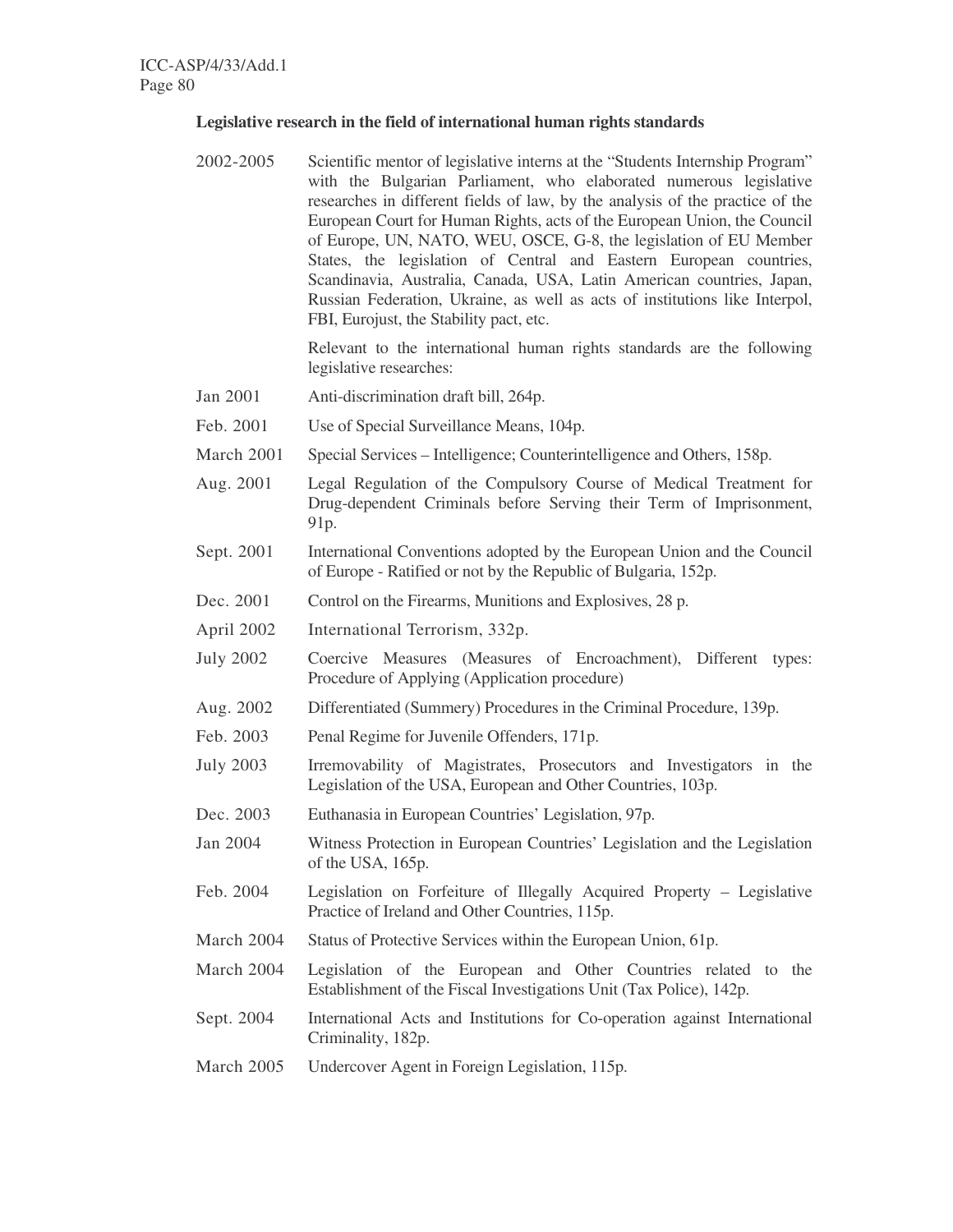#### **Activities related to the legal reform in Bulgaria**

- Since 1990 Participation in the drafting of the criminal justice legislation
- Since 1990 Lecturing at seminars, working meetings and conferences on legislative amendments, comparative criminal law and procedure and international criminal law procedure
- Since 1990 Expert to the Ministry of Justice, Ministry of Foreign Affairs and the Ministry of Interior on different legal issues, mainly in the field of criminal law and criminal procedure, as well as European and international human rights law
- Since 1998 Expert opinion to the Supreme Cassation Court, the Constitutional Court of Bulgaria and the Parliament of the Republic of Bulgaria
- Oct. 1999 Lecturer at the regional conference of the Sofia Appellate Court Region explaining the ideas of the fundamental reform in the Bulgarian criminal procedure
- Nov. 1999 Lecturer at the regional conference of the Veliko Turnovo and Varna Appellate Court Regions explaining the ideas of the fundamental reform in the Bulgarian criminal procedure
- Dec. 1999 Lecturer at the regional conference of the Plovdiv and Bourgas Appellate Court Regions explaining the ideas of the fundamental reform in the Bulgarian criminal procedure
- April 2003 Consultant of the Legal Committee of the National Assembly on the Amendment and Supplement Law to the Criminal Procedure Code
- May 2003 Expert opinion on the Law Amending the Criminal Procedure Code on request of the Legislative Council of the President
- Oct. 2004 Expert opinion to the Supreme Judicial Council on the Concept of the Council of Ministers on the reform in criminal justice
- 2004-2005 Member of the working group on the new Criminal Procedure Code of Bulgaria
- 2004-2005 Member of the working group on the Law on Extradition and the European Arrest Warrant
- 2004-2005 Member of the working group drafting the Law on Legal Aid
- 2005 Participation in discussions with representatives of the Embassies of the EU member countries and the European Commission on issues of the reform in criminal law administration
- May 2005 Expert opinion to the Supreme Judicial Council on the draft of the new Criminal Procedure Code

## **Publications**

More than 70 publications in Bulgaria and abroad (USA, France, Italy and the Netherlands) in the field of human rights law, international criminal procedural law, criminal procedural law, comparative law and constitutional law. Some more important publications in the field of international human rights standards: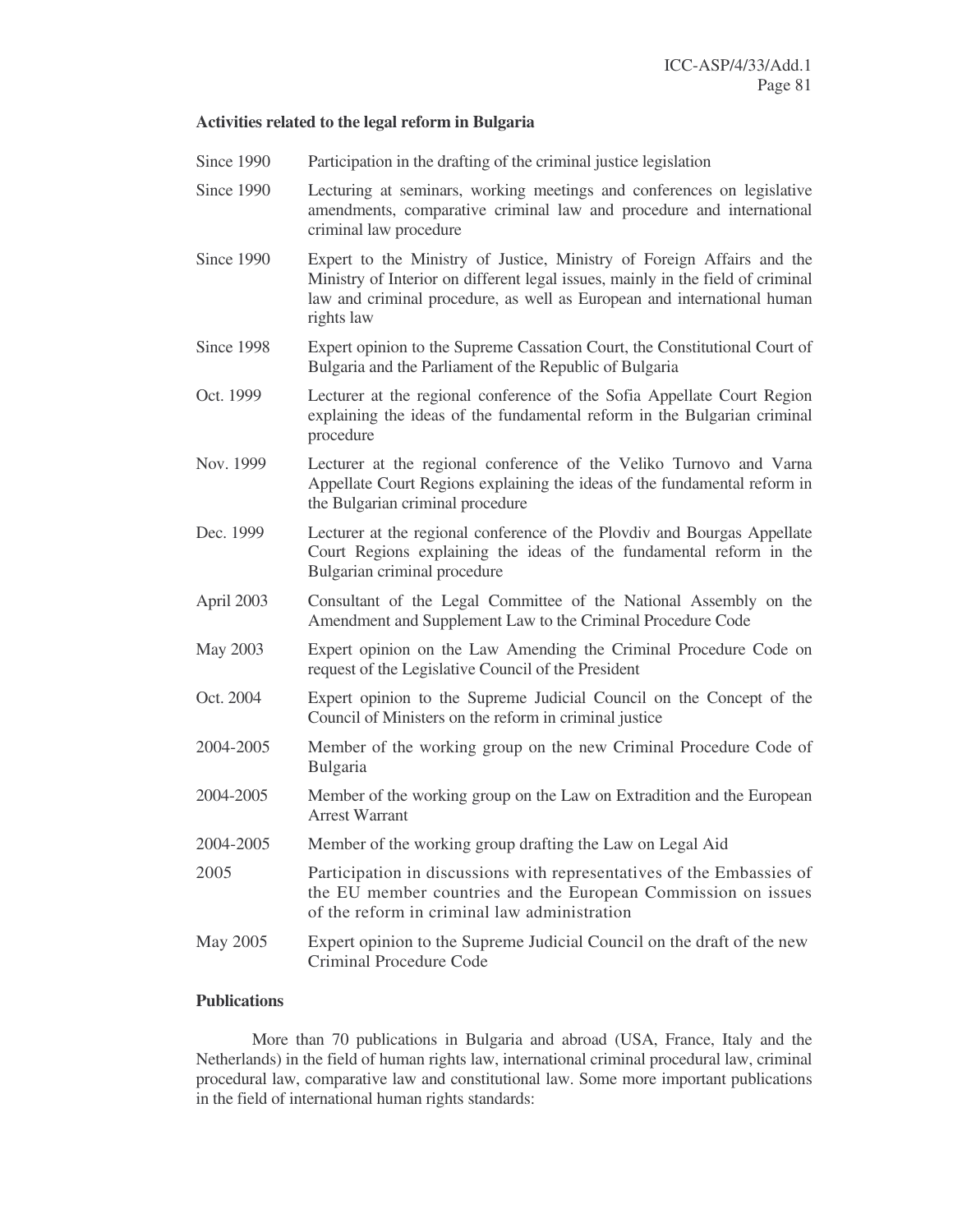- "Ensuring the Right to Effective Council for the Defense in Bulgaria". In: *International Review of Penal Law, Criminal Justice and Human Rights*, 1991, USA
- "Legal Reform in the Criminal Procedure of Bulgaria", In: *Revue Internationale de Sciences Criminelles de Paris, Center International de Paris*, 1993, Paris
- "The European Convention for the Protection of Human Rights and Fundamental Freedoms and Some Criminal Justice Issues in the Republic of Bulgaria", *Pravna Misul* ("Legal Thinking Review"), 1993, issue 2
- "Criminal Procedure in Bulgaria". In: *Legal Reform in Post-Communist Europe*, 1995, USA
- "Detention under the Code of Criminal Procedure and Civil Rights", *Pravata na choveka* ("Human Rights Review"), 1998, issue 1
- "Judicial Control over Detention under the Code of Criminal Procedure", *Pravata na choveka* ("Human Rights Review"), 1998, issue 2
- "Protection of Civil Rights under the ECHR and the Forthcoming Changes in the Criminal Procedure Code", *Pravata na choveka* ("Human Rights Review"), 1998, issue 4
- "Some Issues Raised by Article 5 of the ECHR Regarding the Serving of Sentences". In: *Pravata na Choveka* ("Human Rights Review"), 2002, issue No. 4
- "The Reform in Criminal Jurisdiction in the Republic of Bulgaria according to European Standards". In: *First Week of Law. Spain and Bulgaria. Reform of the Judiciary in the Process of the Accession of the Republic of Bulgaria to the European Union* (Sofia, October 15-17, 2003), 2004

Monographic papers:

- 1992 "Attorney at Law in Criminal Justice" (248 p.)
- 1995 "Judicial Control in the Pre-trial Stage of the German Criminal Procedure" (212 p.)
- 1996 Case-book of the Practice of the Bulgarian Supreme Court 1975-1995 (436 p.)
- 1999 "Criminal Law Republic of Bulgaria" (International Encyclopaedia of Laws, Kluwer Law International), co-author for the Criminal Procedure (190 p.)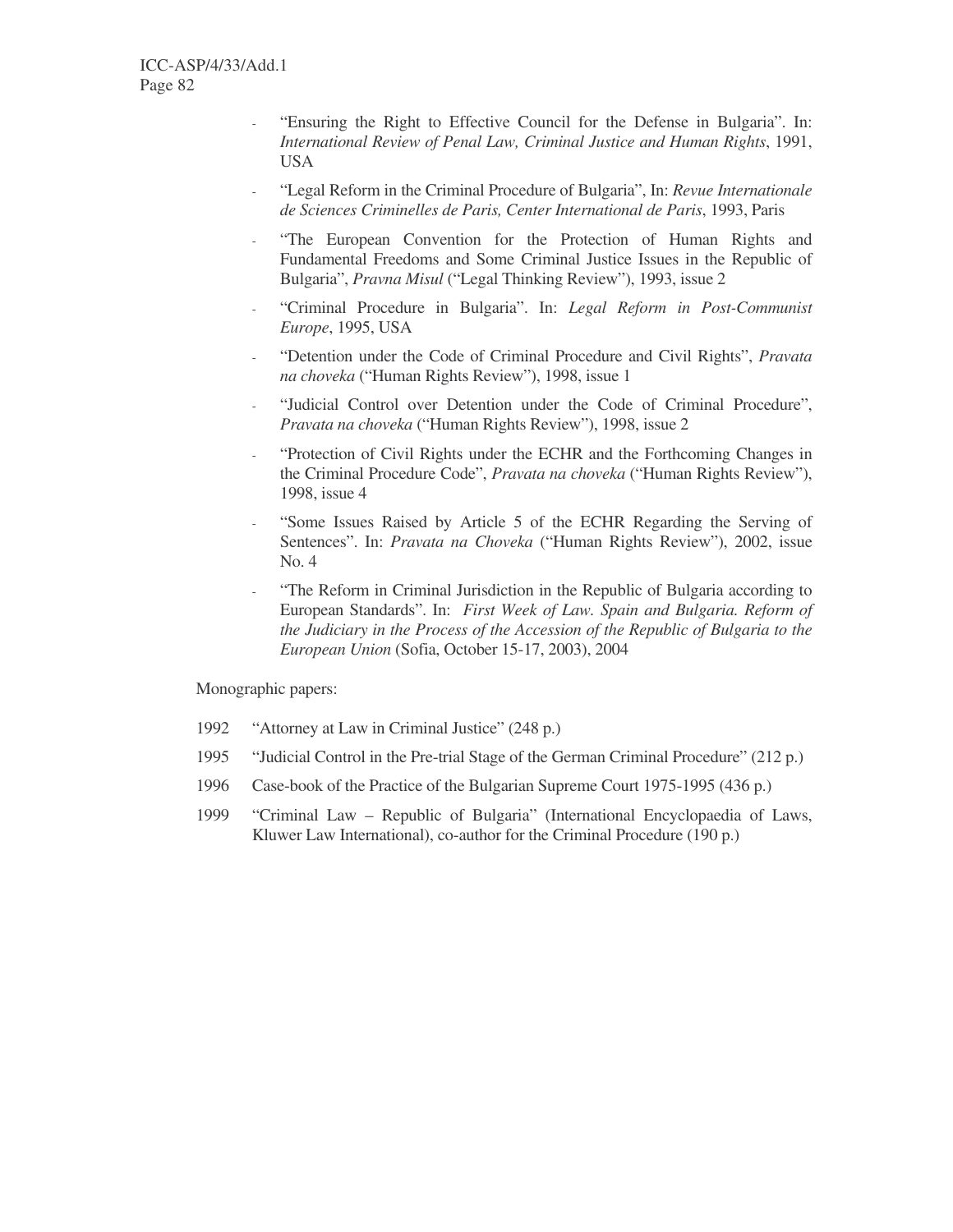2000 "Amendments to the Criminal Procedure Code: Theoretical Grounds, Legislative Decisions, Tendencies" (294 p.). The monographic paper is based entirely on a comparative law analysis of the best models of criminal procedure systems and the established international and European standards in human rights. It explains the new philosophy and the concept of the fundamental changes in the Bulgarian judicial system since 1999 and the trends to be followed in building an operative and efficient system drawing on the best European and world experience

Publishing - pending – Ciela Publishing House - "The Right to Liberty and Security of Person under Article 5 ECHR and the Bulgarian Legislation"

#### **Non-governmental organizations**

- Since 1990 Working with NGOs ABA-CEELI, USAID, UNDP, Open Society Institute, Center for the Study of Democracy, PACEL, Bulgarian Center for Human Rights, Bulgarian Gender Researches, etc. on different issues of the legal reform in Bulgaria like human rights protection, domestic violence, trafficking of women and children etc.
- Since 1998 Head of the expert group in criminal law and criminal justice, Legal Reform Initiative, Center for the Study of Democracy
- Since 1999 Chairperson of PACEL (Program and Analytical Center for European Law)
- Since 1999 Chairperson of Modern Criminal Procedure Foundation
- 2002-2005 Open Society Institute Project "Access to Justice", member of the Consultative Council
- 2003-2005 Open Society Institute International Project "Independence and Accountability of Prosecution", member of the Advisory Board
- 2004-2005 Open Society Institute Project "Strategy for the Socio-economic and Political Development of Bulgaria 2005-2010", head of the working group on the judicial reform

#### **Professional societies**

| Since 1980   | Member of the Union of Bulgarian Lawyers                                                                                          |
|--------------|-----------------------------------------------------------------------------------------------------------------------------------|
| Since 1984   | Member of the Union of Bulgarian Scholars                                                                                         |
| 1991         | Honorary member of the European Correspondents Scientific<br>Committee of the Centre International Constats et Prospective, Paris |
| Since 1994   | Member of the Bulgarian Humboldt Society                                                                                          |
| Since 1997   | Member of the Bulgarian Fulbright Society                                                                                         |
| 2001-2003    | Chairperson of the legal section of the Union of Bulgarian Scholars                                                               |
| Since $2003$ | Member of the Editorial Board of the "Human Rights Review"                                                                        |
| Since $2004$ | Member of WISE (Women with International Societal Expertise)<br>Paris                                                             |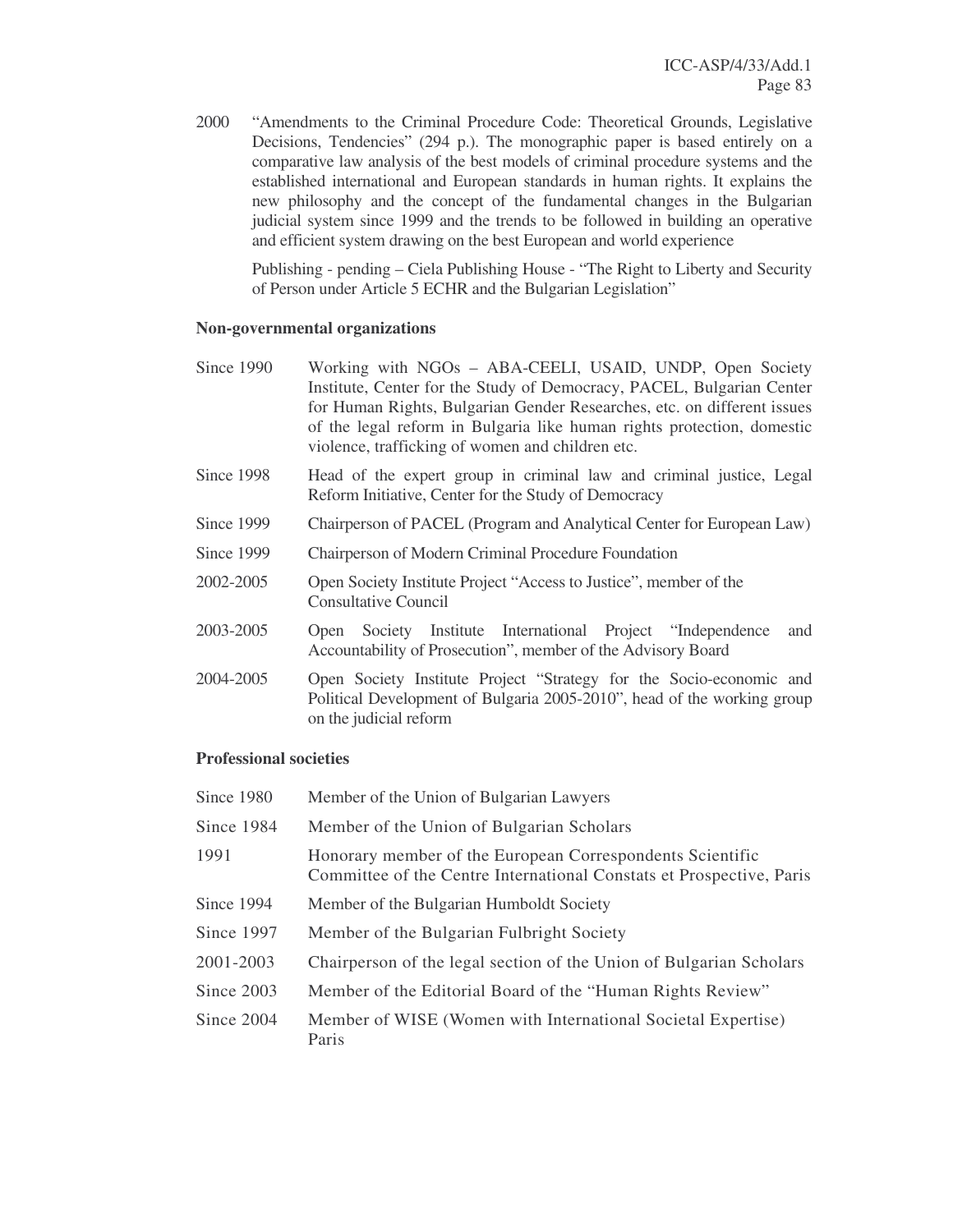# **Award / Honours**

| 1984 | Acknowledged by the National Society for Dissemination of Legal<br>Knowledge as the best young lecturer of the year                                                                                                    |
|------|------------------------------------------------------------------------------------------------------------------------------------------------------------------------------------------------------------------------|
| 2000 | Award "Author of the Year" for contribution to the legal literature with the<br>monographic paper "The Amendments to the Criminal Procedure Code<br>from 1999: theoretical grounds, legislative decisions, tendencies" |
| 2004 | Award-recognition from Legal Initiative for Training and Development<br>(LITD) for contribution to the activities of LITD related to the legal<br>reform and education of judges and prosecutors                       |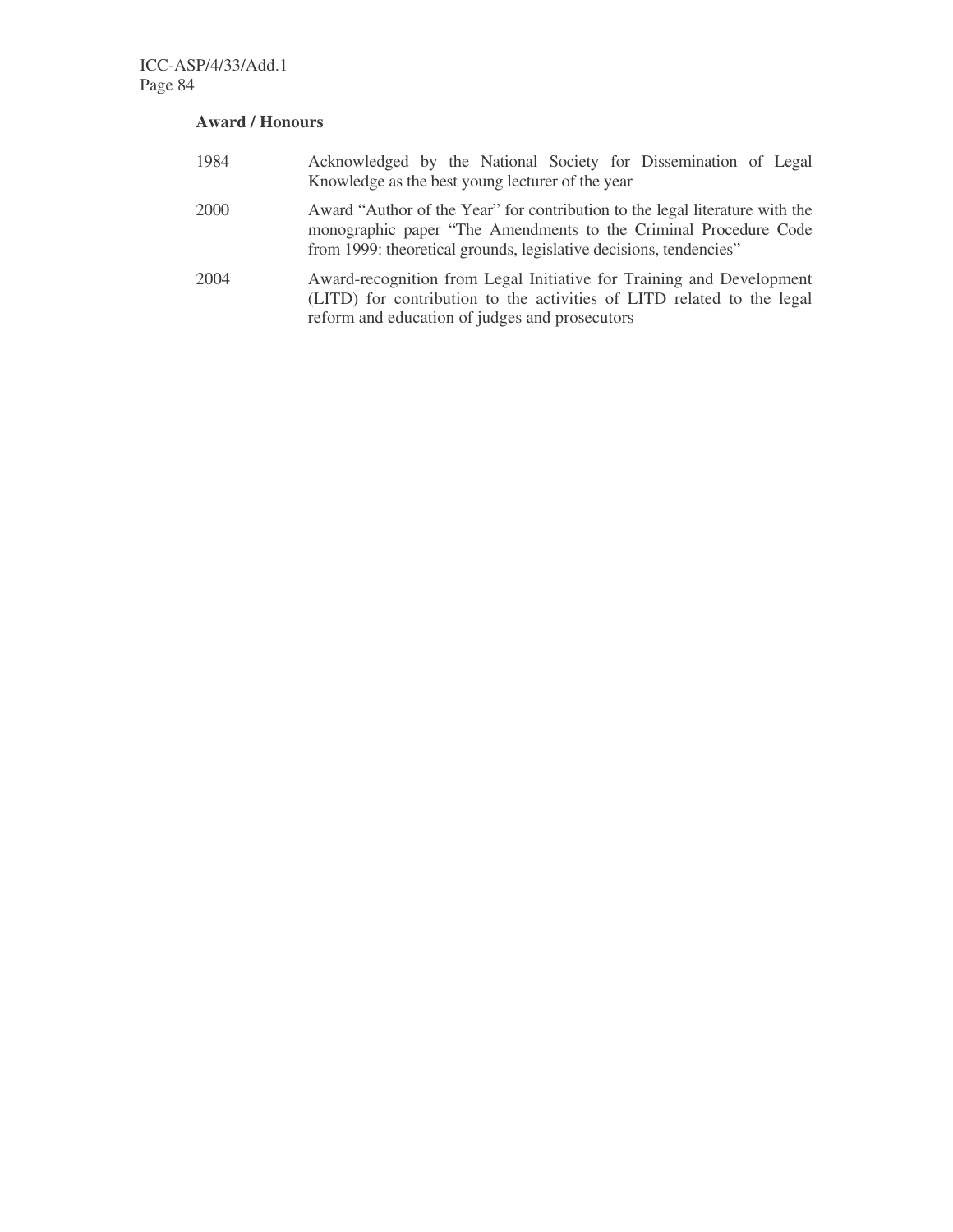# **10. Ušacka, Anita (Latvia)**

[Original: English]

#### **Note verbale**

The Embassy of the Republic of Latvia presents its compliments to the Secretariat of the Assembly of States Parties to the Rome Statute of the International Criminal Court and has the honour, with reference to the Secretariat's Note ICC-ASP/4/S/4 of 18 April 2005, to communicate to the Director of the Secretariat Latvia's nomination of Judge Anita Ušacka as a candidate for re-election as a judge of the International Criminal Court.

Attached to this Note are Judge Ušacka's curriculum vitae and a statement submitted in accordance with article 36.4(a) of the Rome Statute of the International Criminal Court and paragraph 6 of the resolution of the Assembly of States Parties relating to the procedure for the nomination and election of judges of the International Criminal Court.

\* \* \*

#### **Statement of qualifications**

…

Judge Ušacka was elected to the International Criminal Court at the first elections in February 2003. She was selected by lot to serve for a term of three years and is therefore eligible for re-election for a full term. Judge Ušacka is assigned to the Trial Division of the Court.

As required by article 36.3(a) of the Statute, Judge Ušacka is a person of high moral character, impartiality and integrity. Judge Anita Ušacka was nominated in accordance with the procedure for the nomination of candidates for appointment to the highest judicial offices of Latvia. The Ministry of Justice of the Republic of Latvia selected her for nomination based on her established competence in relevant areas of international law, including international humanitarian law and the law of human rights, and extensive courtroom experience within the Latvian legal system (article 36.4 and 36.3b(ii)). Her candidature was also highly recommended by the International Association of Women Judges and Centre for Women's Global Leadership.

As required by article 36.3(c) of the Statute, Judge Ušacka has an excellent knowledge of and is fluent in English.

Judge Ušacka is eligible to be included in either list A or list B; however, for the purposes of article 36.5 of the Statute, she is being nominated for inclusion on list B.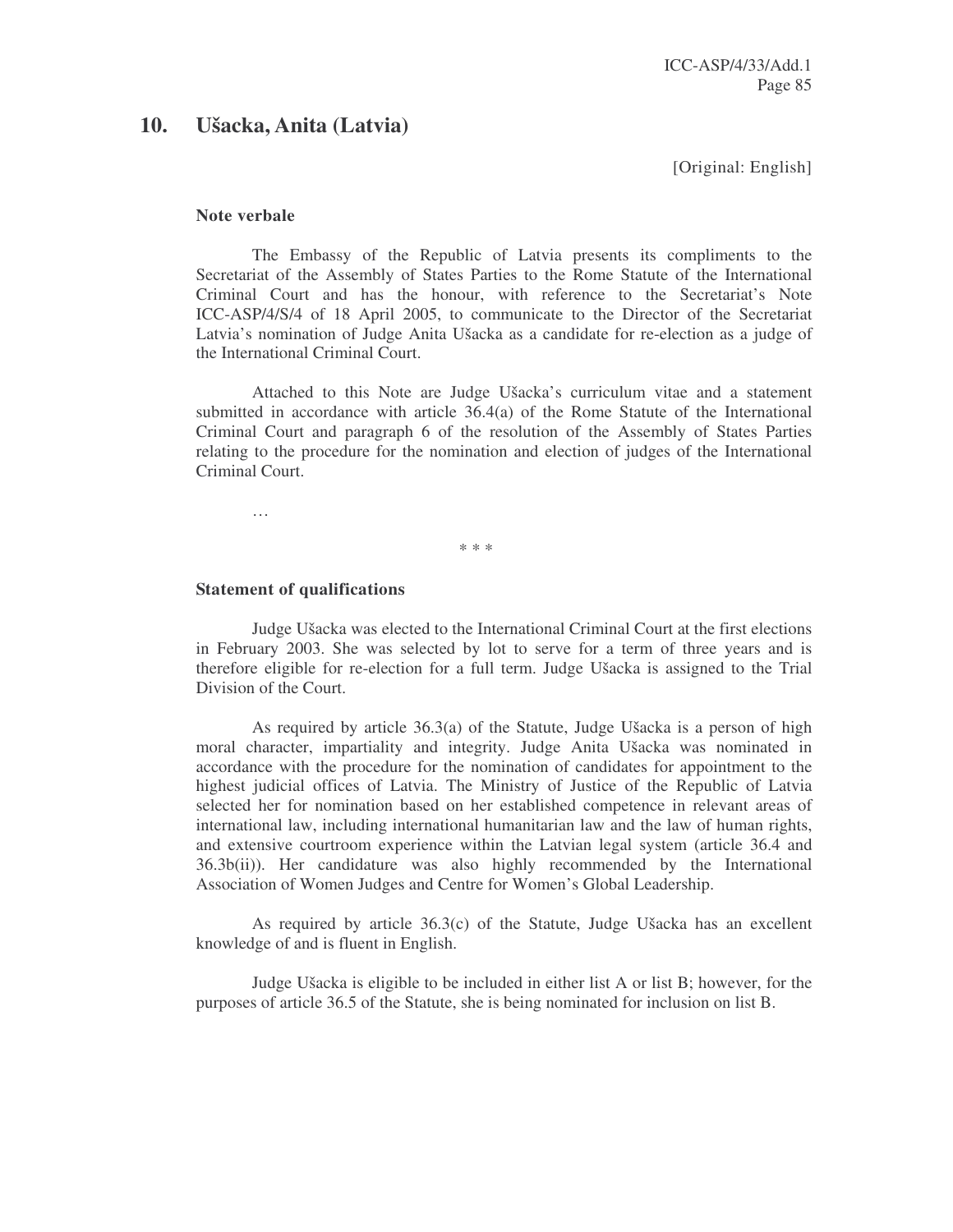The information relating to article 36, paragraph  $8(a)$  (i) to (iii), of the Statute is as follows:

- Currently she is the only Judge among the entire judicial body of the Court representing the Eastern European Group of States and one of the seven current female Judges in the Court.
- Judge Ušacka has extensive expertise in the field of the protection of the rights of children and women (article 36.8(b)).
- Judge Ušacka is a national of Latvia, and does not possess the nationality of any other State (article 36.7).

\* \* \*

Judge, Professor, Ph.D.

International Criminal Court Maanweg 174, 2516 AB, The Hague, Netherlands Tel: +31 70 5158308/ Fax: +31 70 5158789 E-mail: anita.usacka@icc-cpi.int

Personal address in Latvia Pulkveza Brieza str. 7 app. C-417 Riga LV-1010, Latvia

## **Education**

- 1970 1975 Faculty of Law of the Latvian University (LU); Speciality: Legal Sciences
- 1976 1980 Postgraduate course at the Faculty of Law of the Moscow State University

#### **Academia degrees**

- 2002 Professor
- 1999 Associated professor
- 1993 Academic title of the Reader (Docent)
- 1992 Doctor of Legal Sciences (Dr.iur)
- 1984 Reader of the Department for Introduction to General Law
- 1980 Candidate of Legal sciences

# **Languages**

Latvian – Native English - Fluent Russian - Fluent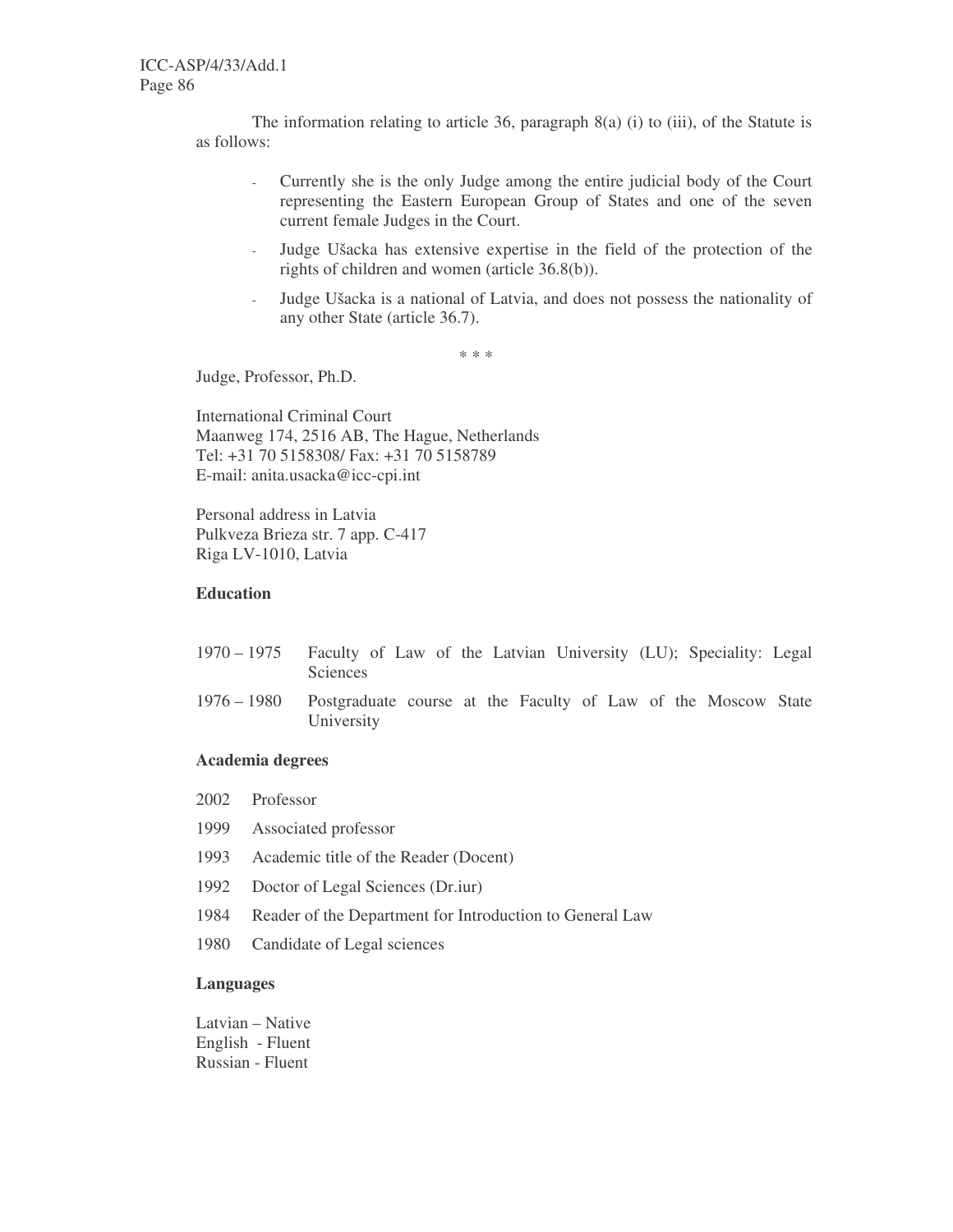# **Professional history**

| Since 2003 | Judge of the International Criminal Court (Trial Division)                          |
|------------|-------------------------------------------------------------------------------------|
| Since 1996 | Judge of the Constitutional Court of the Republic of Latvia                         |
| Since 1999 | Associated professor at the Department for Introduction to General Law<br>of the LU |
| 1999-2001  | Associated professor of the Riga Graduate School of Law                             |
| 1994-1996  | Executive Director, Latvian branch of UNICEF                                        |
| 1989-1996  | Head of the LU Department for Introduction to General Law                           |
| 1982-1999  | Reader of the LU Department for Introduction to General Law                         |
| 1980-1982  | Main Lecturer of the LU Department for Introduction to General Law                  |
| 1976-1980  | Postgraduate Studies at the Moscow State University                                 |
| 1975-1976  | Assistant at the LU Department for Introduction to General Law                      |

### **International research projects**

- Research of the Open Society Institute "Monitoring the EU Accession Process: Judicial Independence." Report. Latvia. Open Society Institute, 2001
- Project: Administrative Law in Central and Eastern Europe. Open Society Institute, 1996-1998
- Project: "Research on Direct Democracy in Eastern and Central European States" (Budapest), 1997
- Director of the Co-operation program between the Northwestern School of Law of Lewis & Clark College (USA) and the Faculty of Law of the LU, 01.09.1998– 31.08.2001
- Project: "Creation of Efficient Administration in Latvia. (OSCE, the Human Rights Centre of Denmark and the Latvian Administrative School)."

# **Expert programme participation**

- International expert of the Uppsala University (Sweden) Promotion Committee at the event of defence of the doctoral thesis by Carolina Taube "Constitutionalism in Estonia, Latvia, Lithuania. A study in Comparative Constitutional Law", Uppsala, Sweden, May, 2001
- Expert of the Promotion Council in the branch of the legal sciences civil rights.
- Expert of the Soros Latvia Foundation in the sector of translation series "An Individual and the Society"
- Expert and member of the Soros Foundation Latvian legal programme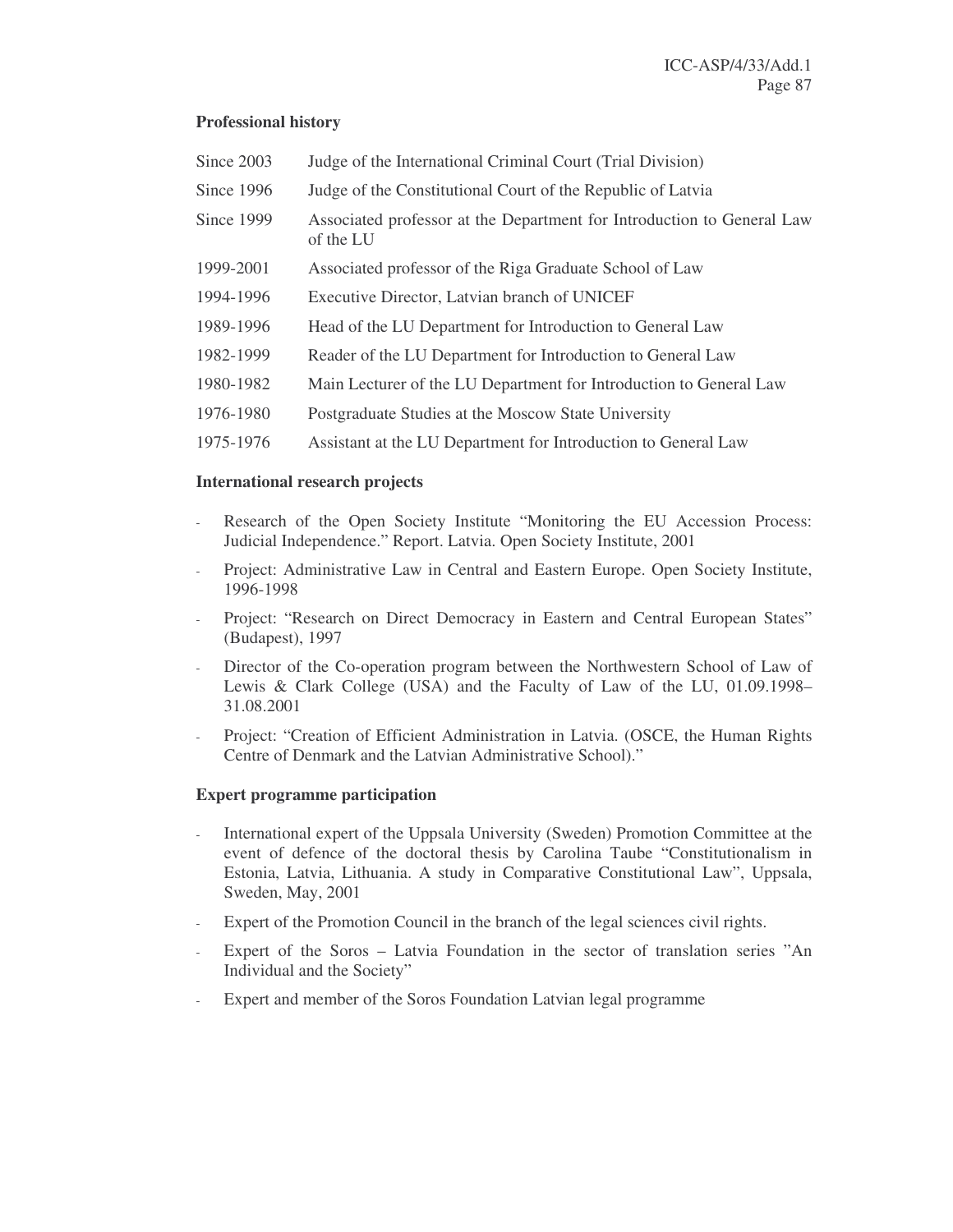### **Reports at international scientific conferences**

- "Enforceable International Law Capable of Safeguarding Children's Right to Inherit a Safe and Healthy Ecology" (5<sup>th</sup> International Conference of Chief Justices of the World on Article 51 of the Constitution of India, Lucknow, 10-12 December 2004)
- "The Role of the Constitutional Courts in the Protection of Electoral Rights (Example of Latvia)" (7<sup>th</sup> International Forum on the Constitutional Justice "Political Rights and Free Elections", Moscow, 22-23 October 2004)
- <sup>4</sup> "Access to Justice and the EU Constitution" (34<sup>th</sup> Session Asser Institute Colloquium on European Law, the EU Constitution: The Best Way Forward, The Hague, 13-16 October 2004)
- "Specific Problems in the Latvian Constitutional and Legal Order" (Final Conference Matra Multi Country Project – The Hopes and Fears of New Member States and (Pre)Candidate Countries, The Hague, 13 October 2004)
- "Fundamental Human Rights and Interpretation of the Satversme in the Republic of Latvia Constitutional Court Judgments." (Vilnius Conference: "Interpretation and its Direct Application", 15-16 March 2002). The report was handed in for publication.
- "Judges as guardians of the Constitution: 'Strict' or 'Liberal' Interpretation" (Conference on "Old and New Constitutions. Constitution as the document of possible changes"). Oslo, Norway, 31.01 – 01.02, 2002. The report was handed in for publication.
- "Constitutional Changes in Ten Years after Regaining Independence" (Conference in Athens, Greece from 7-9 December 2001). Handed in for publication.
- The Republic of Latvia Constitutional Court and the Germany Foundation for International Co-operation in an International Workshop "Protection of Human Rights at the Constitutional Court" held on 9-10 November 2001. The Report "Interpretation of the Satversme Chapter 8 'The Fundamental Human Rights' in Constitutional Court Judgments" was published in "Lawyer's Word" (Jurista Vārds), No.230, 27.11.2001
- "Конституционные гарантии прав личности в Латвии". (Constitutional Guarantees of Human Rights in Latvia), delivered at the conference at the Vroclav University, Poland, on 20-21 September 2001 and published in the book *Europa Wshodnia-Ameryka Łaciska. Pozycja jednosti i system rz*-*du*. Wrocław, Wydawnictwo Uniwersytetu Wrocławskiego, 2002, pp. 184-188
- "The Present Independence Status of Judges in Latvia", (Conference on the "Independence of the Judges and the Issues of Public Trust: The Baltic States and Poland", held in Vilnius, Lithuania, on 02-03 March 2000)
- "The Constitutional Impact of the European Integration Enlargement at EU and National Level". Conference in The Hague, Netherlands, 20- 23 September 2000. The Report "The Impact of the European Integration Process on the Constitution of Latvia" published in *EU Enlargement. The Constitutional Impact at EU and National Level*. The Hague, 2001, pp.337-346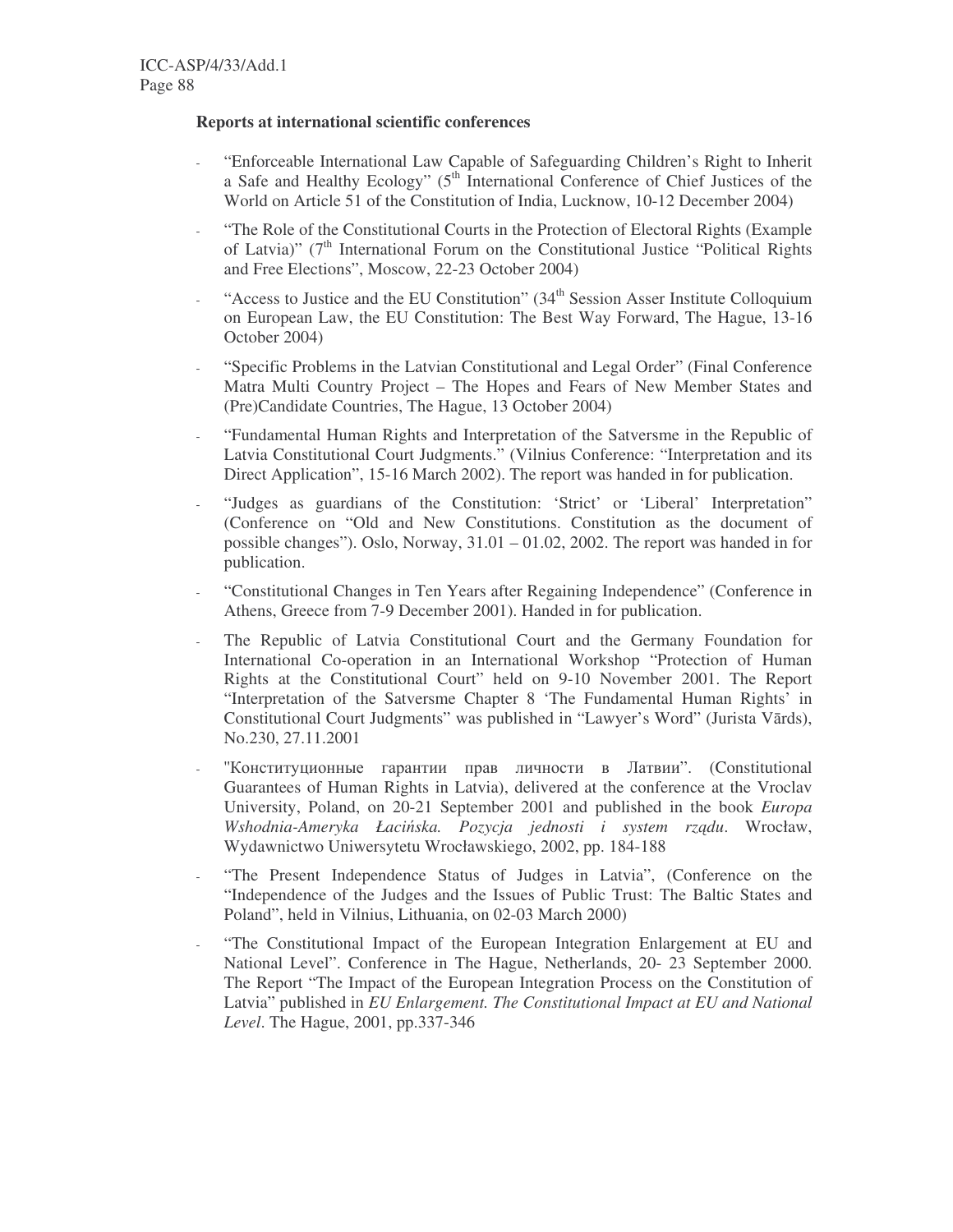- "Some Problems of Domestic Violence against Women in Latvia: Legal Aspects." The report was delivered at the judges' meeting on issues of the Conventions on the Rights of the Child and Eradication of any Discrimination against Women in Vienna, Austria, in October 1999 and was published in the book *Bringing International Human Rights Law Home*. New York, United Nations, 2000; pp. 196-199
- "Courts in Latvia and Independence of the Judicial Power", delivered at the Annual Conference of the Latvian Lawyers' Association in Washington, USA, from 01-02 October 1998
- "The Child as a Witness, its Legal Status in Latvian Legislature", delivered at the Conference of the International Women Judges Organisation in Ottawa, Canada from 21- 24 May 1998
- "Exploitation of Prostitution by the third party (Human Rights Aspects)" delivered at the International Conference of the Women Lawyers Organisation and the Association of Italian Judges in Rome, Italy, in November 1997
- "Case Study: The Powers of the Parliament and Government in Latvia" delivered at the Administrative Law Conference in Budapest, Hungary, 01-05 September 1997 and published in the book: "Administrative Law." Budapest, 1997- pp.118-120

# **Legal publications**

- Роль конституционного суда в защите избирательных прав: пример Латвии (The Role of Constitutional Court in Protection of the Electoral Right: Latvia); СРАВНИТЕЛЬНОЕ КОНСТИТУЦИОННОЕ ОБОЗРЕНИЕ; Индекс 80643; ISSN 1812-7126; No 1 (50) 2005 (83-85)
- "Constitutional Review in Latvia and Spain", in *The Spanish Constitution in the European Constitutional Context*, Dykinson, S.L, Madrid, 2003, pp 1179-1194.
- "Fundamental Human Rights and Interpretation of the Constitution by the Constitutional Court of the Republic of Latvia", in *Interpretation and Direct Application of the Constitution*. Vilnius, Constitutional Court of the Republic of Lithuania, 2002, pp. 128-138.
- "Ten Years of Constitutional Development in Latvia after the Renewal of Independence". In *The Constitutional Revision in Today's Europe*. London, Esperia Publications Ltd, 2002, pp. 309-318.
- Конституционные гарантии прав личности в Латвии. In the book *Europa Wshodnia-Ameryka Łaciska. Pozycja jednosti i system rz*-*du*. Wrocław, Wydawnictwo Uniwersytetu Wrocławskiego, 2002, pp. 184-188. (Constitutional Guarantees of Human Rights in Latvia. In the book "*Europa Wshodnia-Ameryka Łaciska. Pozycja jednosti i system rz*-*du*. Wrocław, Wydawnictwo Uniwersytetu Wrocławskiego, 2002, pp. 184-188.)
- Interpretation of Chapter 8 "Fundamental Human Rights" in Constitutional Court Judgments. Latvijas Vēstnesis, 27.11.2001, No.171. Satversmes 8. nodaļas "Cilvēka Pamattiesības" interpretācija Satversmes tiesas spriedumos. Latvijas vēstnesis, 27.11.2001, No. 171.
- "Techniques and Procedures for Popular Votes". In the book *Direct Democracy; The Eastern and Central European Experience*. Ashgate Publishing Limited. Aldershot. Burlington USA. Singapore. Sydney, 2001, pp. 256- 263.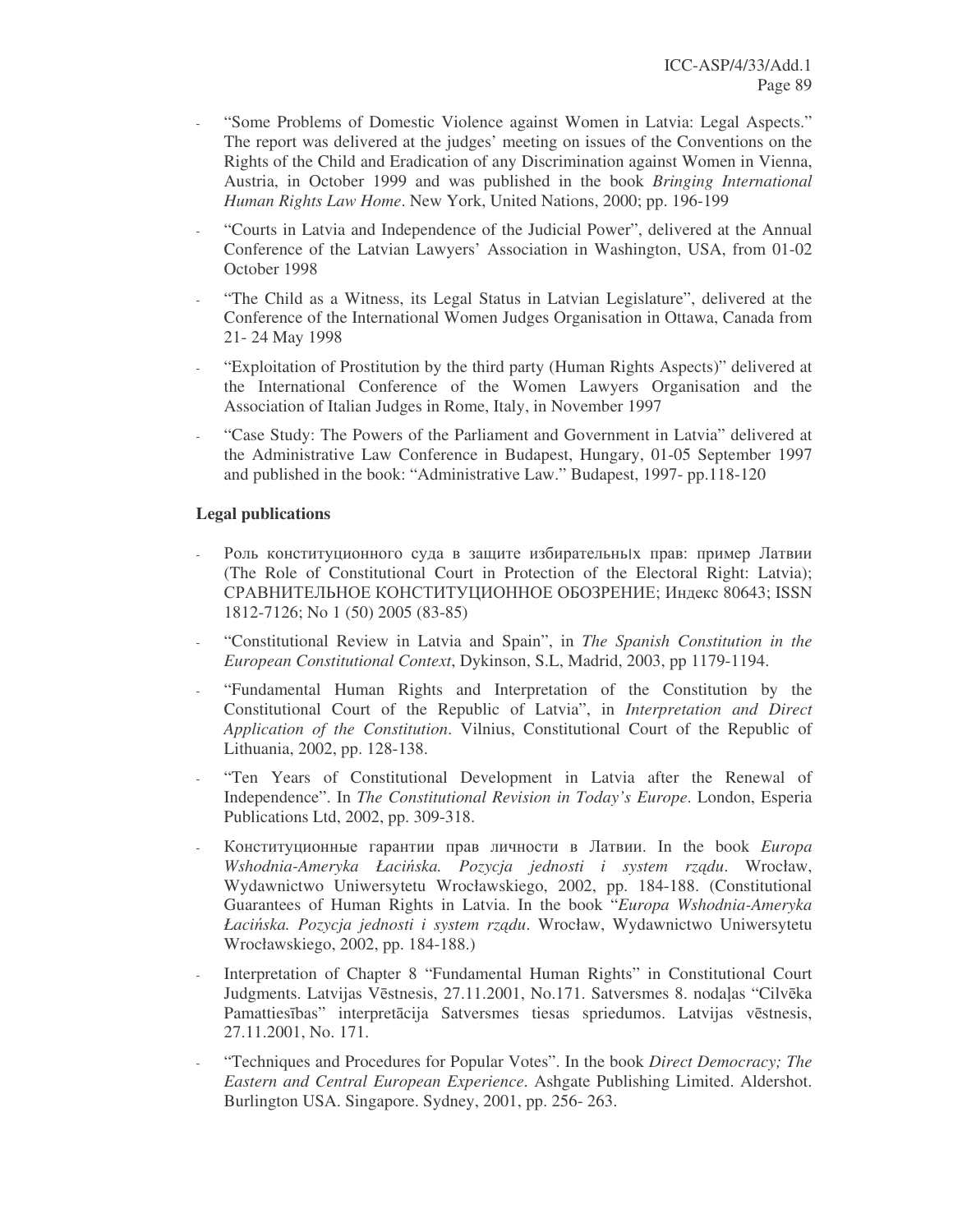- "Judicial Independence in Latvia". In the book *Monitoring the EU Accession Process: Judicial Independence*. Central European University Press. Hungary, 2001, pp. 225-266.
- Independence of the Judicial Power in Latvia//Monitoring the EU Accession Process: Independence of the Judicial power. Report. Latvia. The Open Society Institute, 2001, pp.67-107. (Tiesu varas neatkarība Latvijā/ Pirmsiestāšanās procesa ES monitorings: Tiesu varas neatkarība. Ziņojums. Latvija . 2001. Atvērtās Sabiedrības Institūts, 2001, pp. 67-107).
- "Direct democracy in Latvia. Country report". In the book *Direct Democracy. The Eastern and Central European Experience*. Ashgate Publishing Ltd. Aldershot. Burlington USA. Singapore. Sydney, 2001, pp.94-108.
- "The Impact of the European Integration Process on the Constitution of Latvia". In the book *EU Enlargement. The Constitutional Impact at EU and National Level*. The Hague, 2001, pp. 337 – 346.
- International Human Rights and their Historical Development. The Law and the Rights, Volume 2, pp. 326 – 331, November 2000 (No.11). (Starptautiskās cilvēktiesības un to vēsturiskā attīstība. // Likums un tiesības, 2.sēj., 2000, novembris /Nr.11/, lpp. 326 -331.
- "Some Problems on Domestic Violence against Women in Latvia: Legal Aspects". In the book *Bringing International Human Rights Law Home*. New York, United Nations, 2000, pp. 196-199.
- "Administrative Law in Latvia". In the book *Administrative Law in Central and Eastern Europe (1996-1998)*. Budapest, CEU Press, 1999, pp. 139-176.
- On Different Problems of Legal Ethics in the World and in Latvia. The Law and the Rights, Volume 1, pp. 49-52, October, 1999 (No.2). (Par dažādām juridiskās ētikas problēmām pasaulē un Latvijā. // Likums un tiesības, 1.sējums, 1999.okt. /Nr.2/, lpp. 49-52.
- The Natural Principle of Justice and the Administrative Process. Procedural Justice. Riga, LU, 1998, pp.13-20. (Dabiskā taisnīguma princips un administratīvais process. Procesuālais taisnīgums. Rīga, LU, 1998, lpp.13-20).
- The European System of Protecting Human Rights. Latvijas Vēstnesis 07.05.1998, No.127. (Eiropas Cilvēktiesību aizsardzības sistēma.//Latvijas Vēstnesis 07.05.1998 Nr. 127.
- The Powers of Parliament and Government in Latvia.1997//Administrative Law. Budapest, 1997, pp.118-121.
- Children Protection as a Constituent Part of International Human Rights. Issues on Living Conditions. Social work: Conclusions, Experience and Practice. Riga, 1996, pp.109-113. (Bērnu tiesības kā starptautisko cilvēktiesību sastāvdala. Dzīves jautājumi. Sociālais darbs: atziņas, pieredze un prakse. R., 1996, lpp.109-113.
- Grundzüge der Entwicklung des Rechtssystems Lettlands seit der Unabhängigkeitserklärung von 1990. Recht in Ost and West No.3, 1995.
- Elaboration of Theoretical Concept on Approximation of Procedural Provisions of the Latvian Laws with European Standards (under the guidance of Prof. E.Melkisis).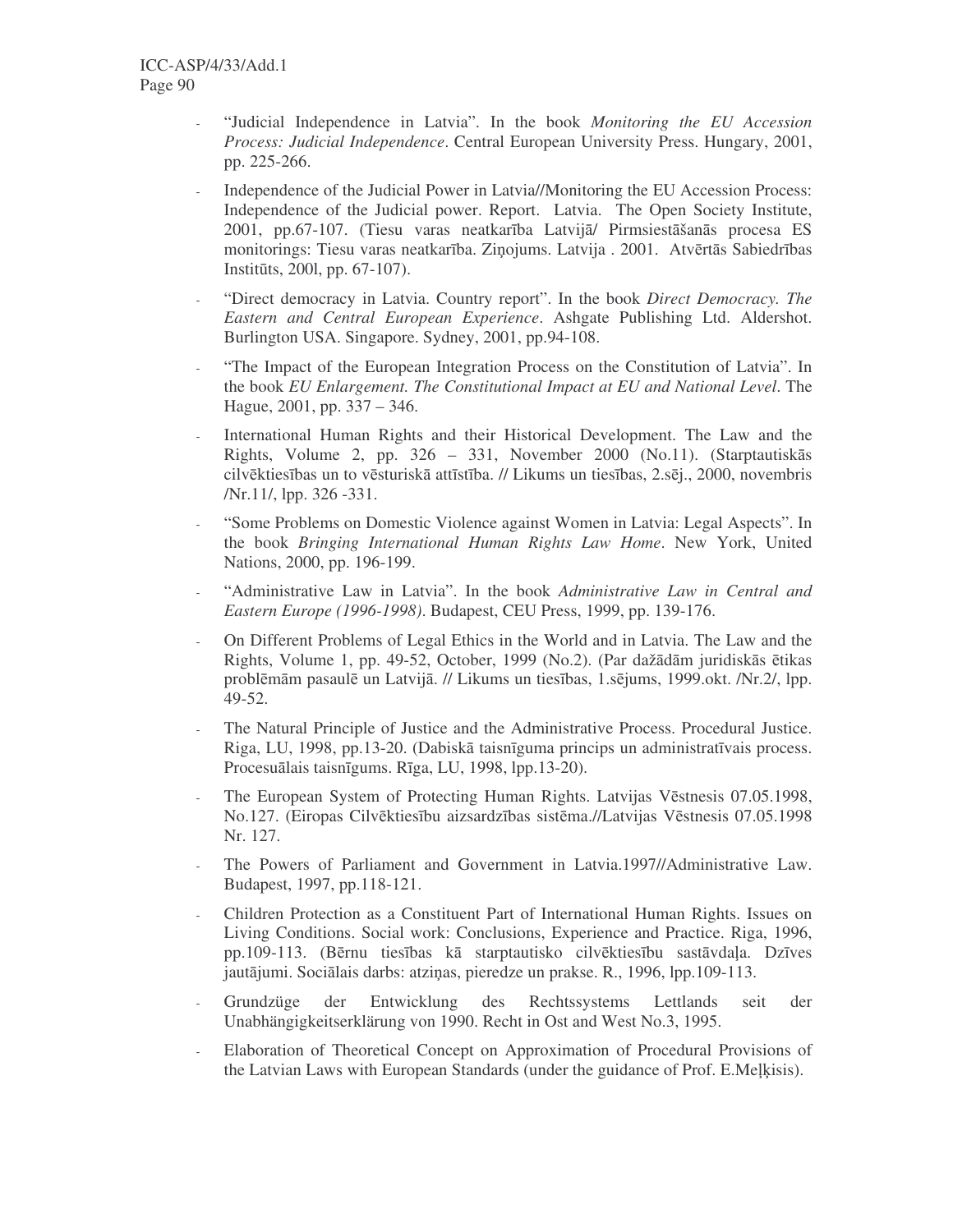#### **Educational and methodical literature**

- Curriculum of Public Law Courses at Department of General Law University of Latvia, Riga, Latvia// Administrative Law. Budapest, 1997, pp. 91- 94.
- "Case Study: The Powers of the Parliament and Government in Latvia" delivered at the Administrative Law Conference in Budapest, Hungary, 01-05 September 1997 and published in the book: *Administrative Law*. Budapest, 1997- pp. 118-120.
- Elaboration of the State Administration School training programme and course for the civil servants to qualitatively carry out the training process of state civil officials. The course includes: development of international human rights; the legal system of the Republic of Latvia and international norms, incorporated into it; the UN system for protection of human rights and the European system for the protection of human rights. (On request of the State Human Rights Bureau; Agreement No. 226, 16.12.1997).

# **Visiting professorship at foreign universities**

- January 2003 Visiting Professor at the Lewis & Clarke School of Law in Portland USA
- May-June 2002 Visiting Professor at the Lewis & Clarke School of Law in Portland USA teaching Comparative Constitutional Law
- 1999 (1 month) Visiting Professor at the Robert Schumann University, Strasbourg, lecturing on Constitutional Development in Latvia, Renewal of the Independence and Succession of the State; Problems of Human Rights; Rights of the Minorities in Latvia

# **Pedagogical activities (for the last 6 years)**

Scientific leader of 20 Master's theses.

#### **Lectures and seminars**

- Lectures 44 hours Public Law Seminars 20 hours
- Lectures 32 hours Comparative Law
- Lectures 32 hours Fundamentals of Law Seminars 32 hours
- Lectures 32 hours Human Rights
- Lectures 32 hours Introduction to Law
- Lectures 32 hours Introduction to Comparative Law
- Lectures 36 hours Comparative Constitutional Law Seminars 32 hours
- Since 2004: Judge in charge of the Judicial Capacity Strengthening Program of the ICC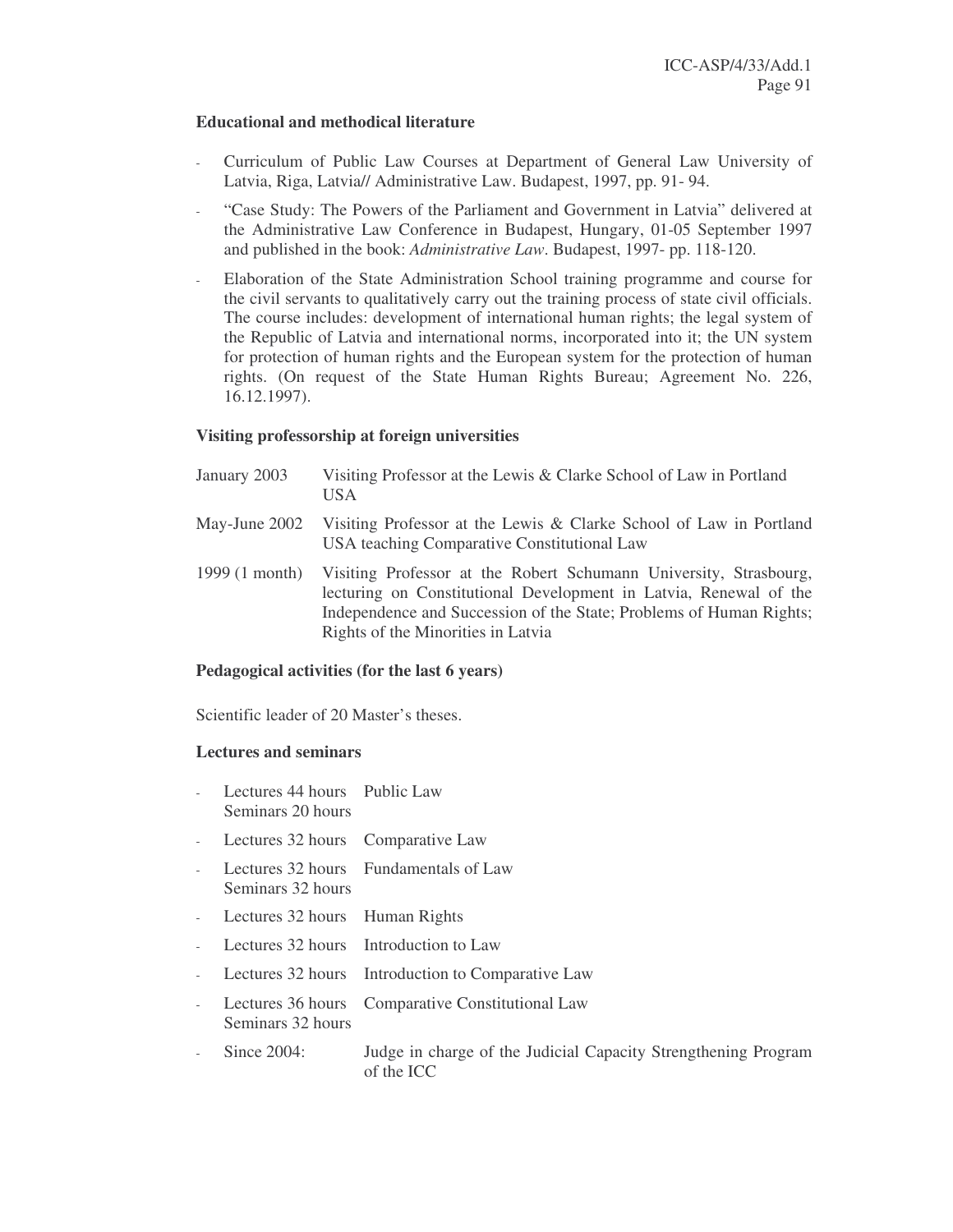### **International and national memberships**

- Member of the European Women Lawyers' Association (since 2005)
- Member of the European Group of Public Law (since 2004)
- Member of the International Association of Women Judges (since 1997)
- Board member of the Lawyers Training Centre
- Member of the LU Study Council
- Editorial Board member of the legal journal "Law and Rights"
- Member of the Sub-commission of the European Council Constitutional Legal Procedure
- An expert of the group elaborating the conception of the New Law of the Judicial Power (2002)
- National expert of the EU Committee expert group on evaluating Justice and Home Affairs in the Republic of Latvia in the context of enlargement of the EU (to prepare a conclusion on the possibility of Latvia joining the EU) - in December 2001
- Member since 1997 of the International Women-Lawyers Association
- 1989–1996: Head of the LU Department for Introduction to General Law

#### **Training sessions**

- 23-25 June 2005 Working visit of ICC Judges to the ISISC in Siracusa, Italy, where ICC judges together with guest lectures discussed matters of substantive criminal law relevant to the International Criminal Court
- 17 February 2005 Methods of conducting proceedings: interventionist judges v. passivist judges; workshop organized by the ICC's Judicial Capacity Strengthening Programme
- 26 January 2005 Prevention of re-traumatization of witnesses in the courtroom, lecture by Ms. Marjana Sendak and Ms. Rhodana Copelon, organized by the ICC's Victims and Witnesses Unit
- 11-12 May 2004 Intensive training over a two-week period on Gender Issues, Media Interaction, and the Principle of Complementarity, offered for Judges of the International Criminal Court
- 29 March 2004 One-day seminar on Intercultural Communication with lectures and discussion panels by experts in the field, presented by the Government of the Netherlands
- March 2004 The background and current status of the Truth and Reconciliation process in South Africa, lecture organized by the ICC's Victims and Witnesses Unit
- 9-13 October, 2002 intensive training "Gender, Justice and the ICC" offered by academic experts in international criminal and human rights law to unravel the complexities of the Rome Statute. The programme was designed to prepare distinguished women judges to take seats on the newly-established International Criminal Court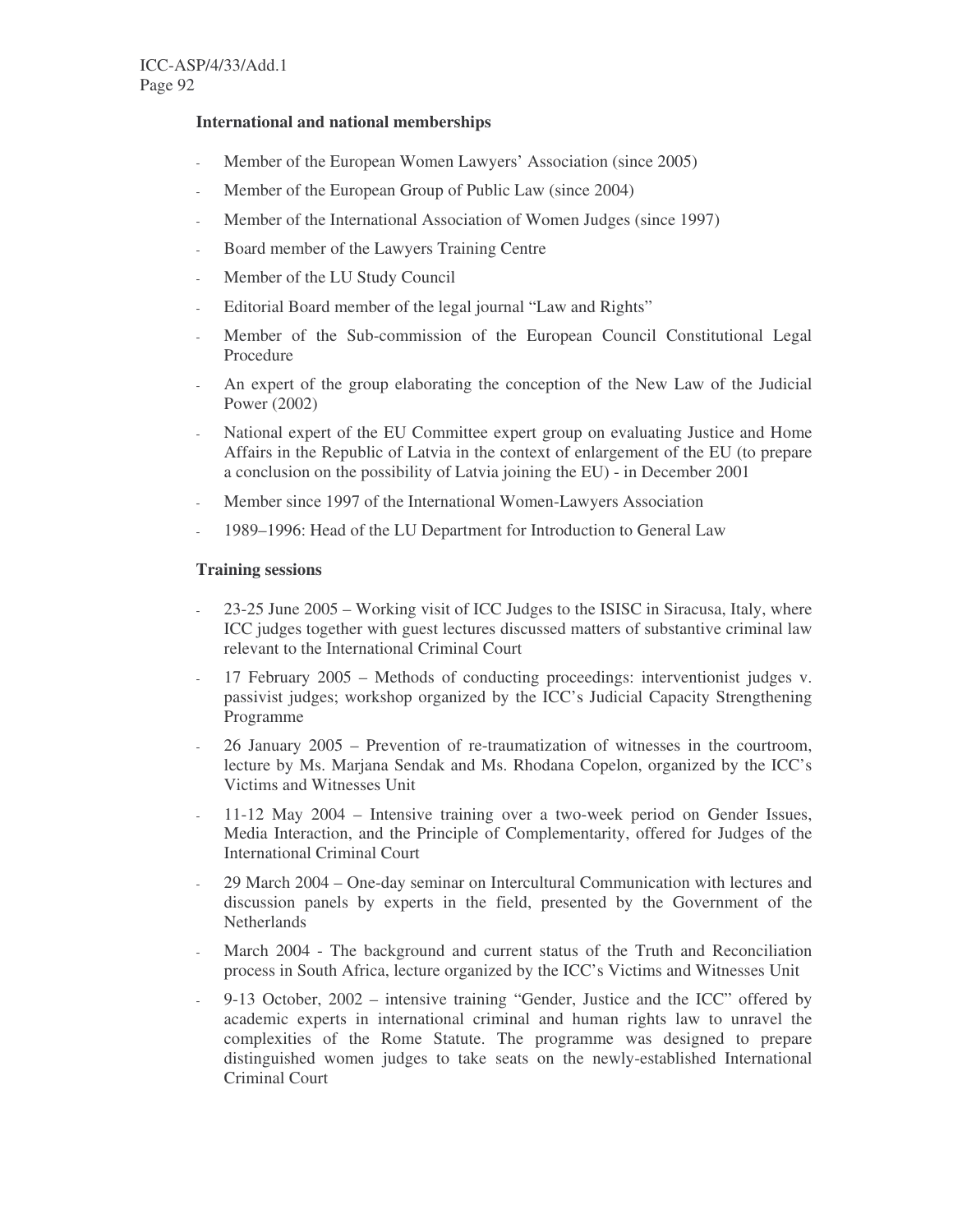- January 2002 training programme on EU Law for justices in Warsaw, Poland (PHARE Programme)
- October 2001 training programme on EU Law for justices in Krakow, Poland (PHARE Program)
- 2001 (three weeks) acquiring experience at the State Courts of Oregon and California (USA), research work at the Lewis & Clarke School of Law in Portland, USA
- 2000 (a week) a training programme "Topical Problems of Public Law" at the Center of Public Law, Athens, Greece
- 2000 (three weeks) research work at the Lewis & Clarke School of Law in Portland, USA
- 1999 (one week) acquiring experience at the Supreme Court and other courts of Canada
- 1999 (one week) acquiring experience at the courts and legal institutions of Copenhagen (Denmark)
- 1997 (one week) summer school of the Central European University on administrative law in Budapest (Hungary)
- 1997 (four weeks) a specific study course at the USA Supreme Court, different other courts and universities
- 1997 (one week) acquiring experience at the European Court of Justice (Luxembourg)

#### **Conferences**

- Annual Conference of The Hague Academic Coalition, "From Peace to Justice International Criminal Accountability and the Rights of Children", The Hague, 17-18 March 2005
- Annual Conference of the International Criminal Law Network (ICLN) "International and National Impact of the ICC", The Hague, 6-7 December 2004
- Conference on Convergence of Criminal Justice Systems: "Building Bridges Bridging the Gaps", organized by the International Society for the Reform of Criminal Law, (The Hague, 24-28 August 2003). Publication: "Influence of European Law on National Law/ the Example of Latvia"
- Seminar on the occasion of 100 years of the Carnegie Foundation "The International Law and Practice of Making Peace" organized by the Carnegie Foundation (The Hague, 6-7 June 2004)
- Ninth meeting of the European Group of Public Law acting as the European Scientific Council of the European Public Law Center (Greece, 15-18 September 2004)
- Conference on "The EU Constitution: the Best Way Forward?" organized by the Matra Multi Country Final (The Hague, 13 October 2004). Report: "The Impact of EU Accession on National Legal Order in Light of EU Constitutionalism: Specific Problems in Latvian Constitutional Order"